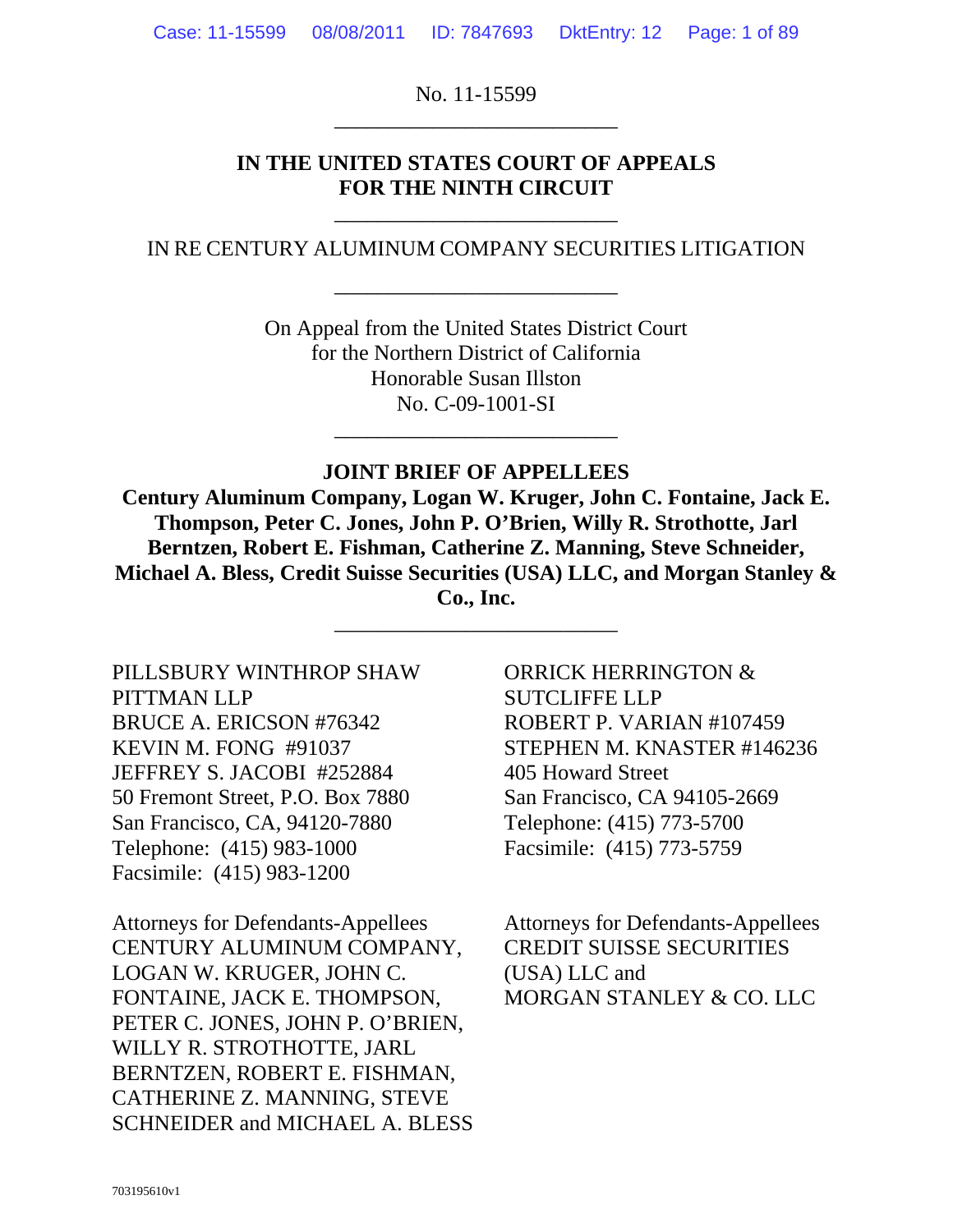#### **CORPORATE DISCLOSURE STATEMENT**

Century Aluminum Company is a publicly-traded Delaware corporation (NasdaqGS: CENX) with its principal place of business in Monterey, California. Glencore AG, a Swiss corporation, owns more than 10% of Century Aluminum Company's stock. Glencore AG is a subsidiary of Glencore International AG, which in turn is a subsidiary of Glencore International plc, which is a public company whose stock is traded on the London and Hong Kong stock exchanges (LSE: GLEN.L).

Credit Suisse Securities (USA) LLC is a wholly owned subsidiary of Credit Suisse (USA), Inc., which in turn is a wholly owned subsidiary of Credit Suisse Holdings (USA), Inc. Credit Suisse Holdings (USA), Inc. is jointly owned by Credit Suisse and Credit Suisse Group AG. Credit Suisse is a wholly owned subsidiary of Credit Suisse Group AG. The shares of Credit Suisse Group AG are publicly traded on the Swiss Stock Exchange, and are also listed on the New York Stock Exchange in the form of American Depositary Shares.

Morgan Stanley & Co. LLC is a limited liability company whose sole member is Morgan Stanley Domestic Holdings, Inc., a corporation wholly owned by Morgan Stanley Capital Management, LLC, a limited liability company whose sole member is Morgan Stanley. Morgan Stanley is a publicly held corporation that has no parent corporation.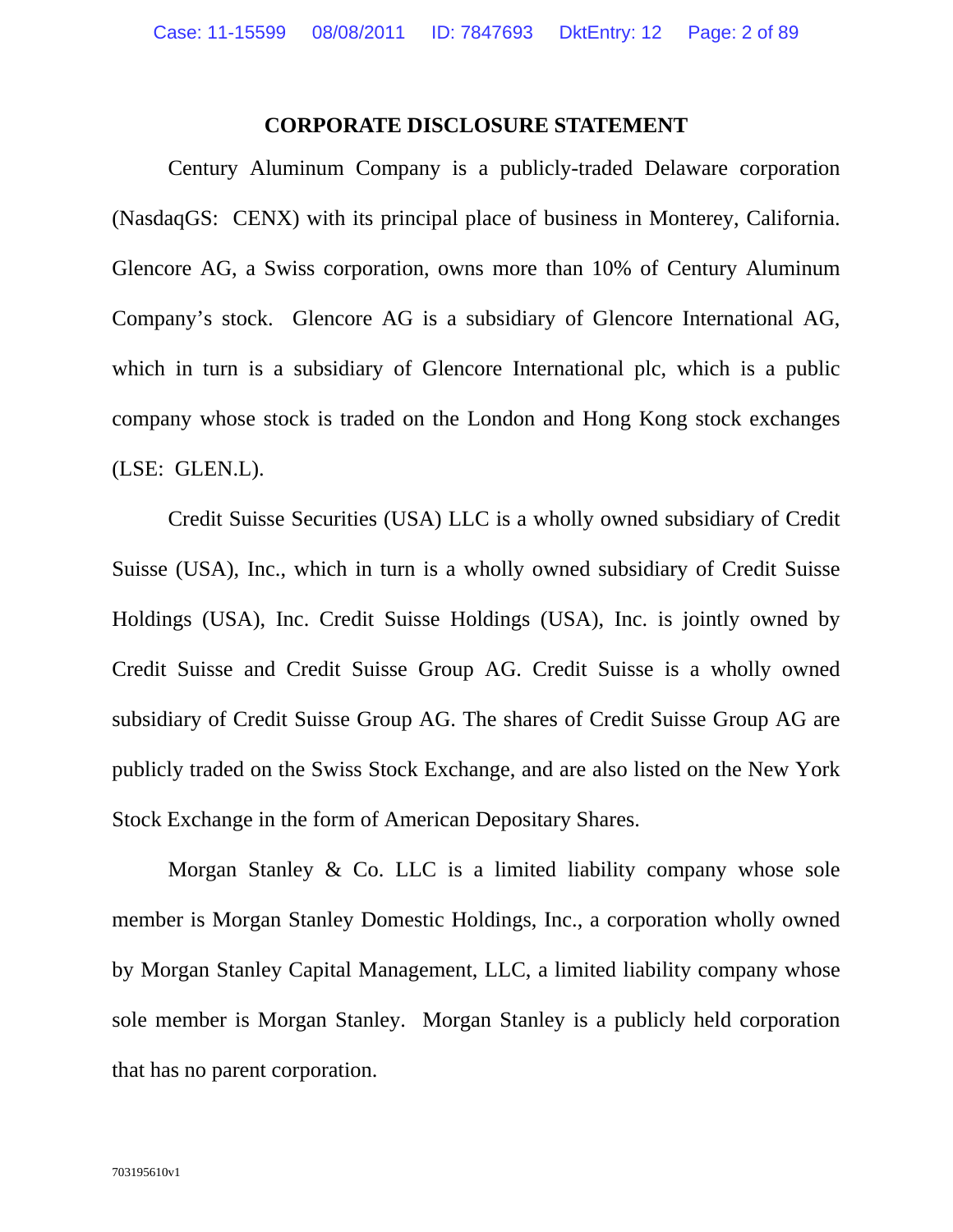Based on Securities and Exchange Commission Rules regarding beneficial ownership, State Street Corporation ("State Street"), State Street Financial Center, One Lincoln Street, Boston Massachusetts 02111, beneficially owns 10.6% of Morgan Stanley's outstanding common stock (based on a Schedule 13G filed under the Securities Exchange Act of 1934 (the "Exchange Act") on February 11, 2011 by State Street (the "State Street Schedule 13G")). As reported in the State Street Schedule 13G, all of the securities are beneficially owned by State Street and its direct or indirect subsidiaries in their various fiduciary and other capacities.

According to a Schedule 13D filed under the Exchange Act on October 23, 2008, as amended on October 30, 2008, May 22, 2009, June 11, 2009, April 1, 2010, May 3, 2010, November 9, 2010 and April 25, 2011 (together, the "MUFG Schedule 13D") by Mitsubishi UFJ Financial Group, Inc. ("MUFG"), 7-1 Marunouchi 2-chome, Chiyoda-ku, Tokyo 100-8330, MUFG beneficially owned 22.56% of Morgan Stanley's outstanding common stock (assuming full conversion of all of the shares of Series B Preferred Stock held by MUFG at the Adjusted Conversion Rate and further assuming no conversion of any other securities not beneficially owned by MUFG that are convertible or exchangeable into shares of Morgan Stanley common stock with the number of shares of common stock outstanding as of March 31, 2011). Capitalized terms used and not defined in the description above shall have the meanings set forth in the MUFG Schedule 13D.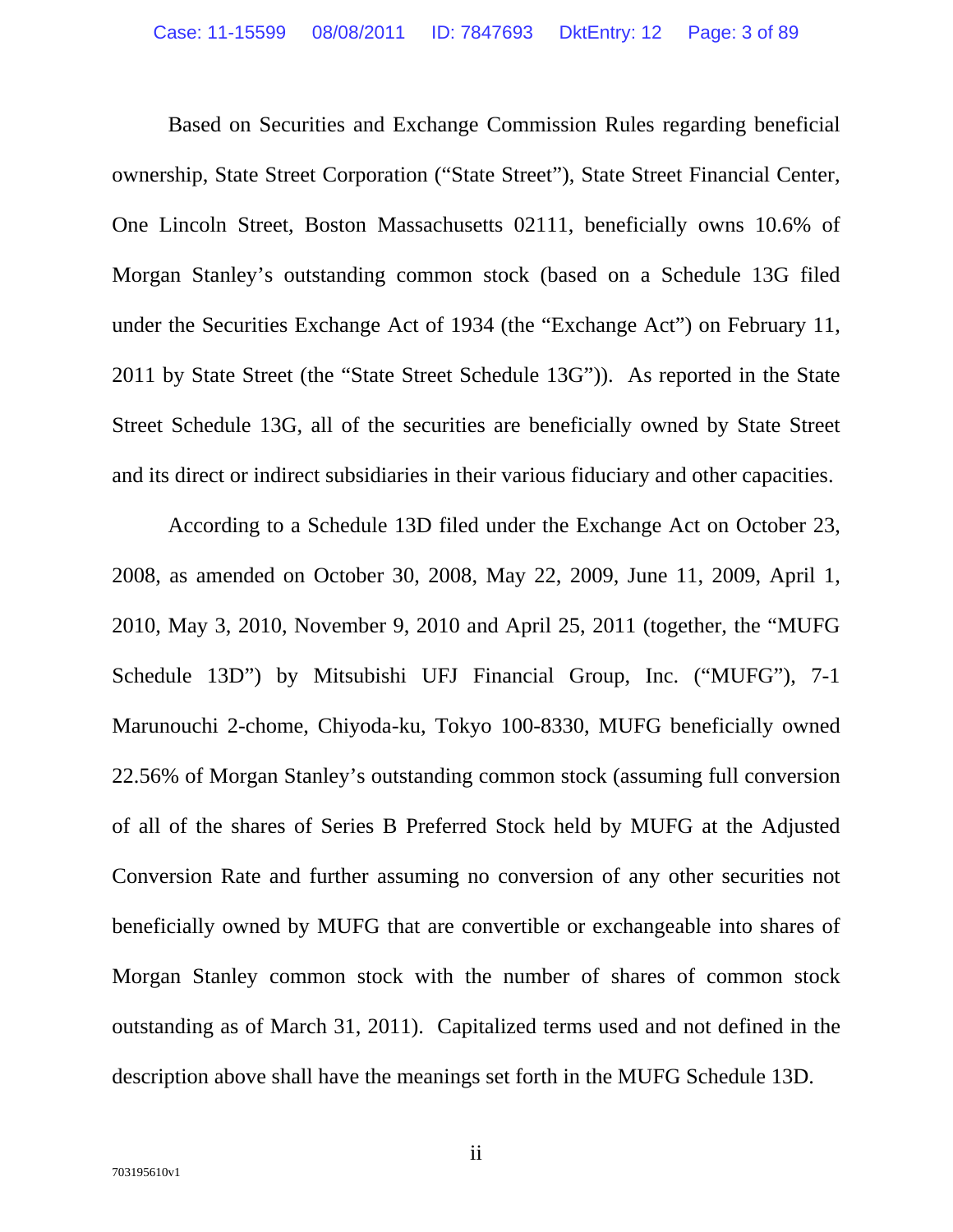# **TABLE OF CONTENTS**

# **Page**

| I.      |                                                     |                                                         |  |  |
|---------|-----------------------------------------------------|---------------------------------------------------------|--|--|
| $\Pi$ . |                                                     |                                                         |  |  |
| III.    | CENTURY'S HEDGES AND THEIR TERMINATION - THE "TOUCH |                                                         |  |  |
| IV.     |                                                     |                                                         |  |  |
| V.      |                                                     |                                                         |  |  |
| VI.     |                                                     |                                                         |  |  |
| VII.    |                                                     |                                                         |  |  |
|         | A.                                                  |                                                         |  |  |
|         | <b>B.</b>                                           | The Consolidated Complaint and the First Amended        |  |  |
|         | $\mathsf{C}.$                                       | The District Court's Order Dismissing the First Amended |  |  |
|         | D.                                                  | The Second Amended Complaint and the Third Amended      |  |  |
|         | E.                                                  | The District Court's Order Dismissing the Third Amended |  |  |
|         |                                                     |                                                         |  |  |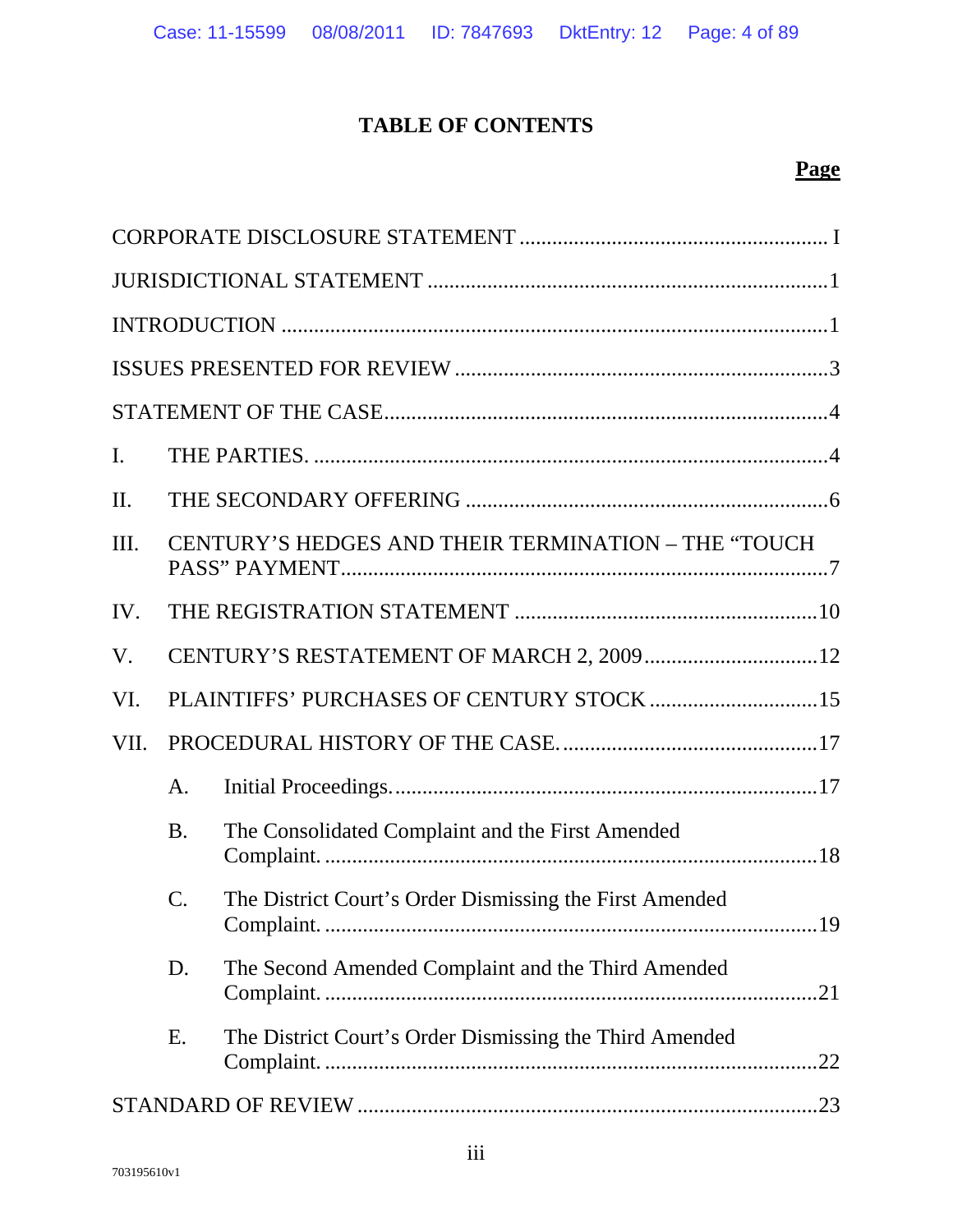| $\mathbf{I}$ . |           |    | THE DISTRICT COURT PROPERLY DISMISSED THE SECTION 11                                                         |  |
|----------------|-----------|----|--------------------------------------------------------------------------------------------------------------|--|
|                | A.        |    | Plaintiffs' Opening Brief Misstates the Basis of the District                                                |  |
|                | <b>B.</b> |    | The TAC Failed to Allege Tracing Under Twombly and Iqbal. 30                                                 |  |
|                |           | 1. | Plaintiffs Must Plead Facts That "Actively and<br>Plausibly" Show an Ability to Trace Their Stock to the     |  |
|                |           | 2. | The Third Amended Complaint Failed to Plead Specific<br>and Plausible Facts In Support of Tracing34          |  |
|                |           | 3. | Plaintiffs' Abandonment of The Contention That They<br>Could Trace Based on "Stock Certificates" Underscores |  |
|                |           | 4. | Plaintiffs' Reliance on January 28 Purchases or Trading                                                      |  |
|                |           | 5. | Plaintiffs Rely Solely On Inapposite Pre-Twombly                                                             |  |
|                |           | 6. | The Reasons For Plaintiffs' Pleading Failures Are                                                            |  |
|                |           | 7. | Discovery Could Not Cure Plaintiffs' Failure To Plead                                                        |  |
|                |           | 8. | Plaintiffs Were Given Opportunity To Amend To<br>Properly Plead Tracing But Were Wholly Unable To            |  |
| II.            |           |    | THE JUDGMENT ALSO CAN BE AFFIRMED FOR LACK OF ARTICLE<br>III STANDING AND SUBJECT MATTER JURISDICTION.  48   |  |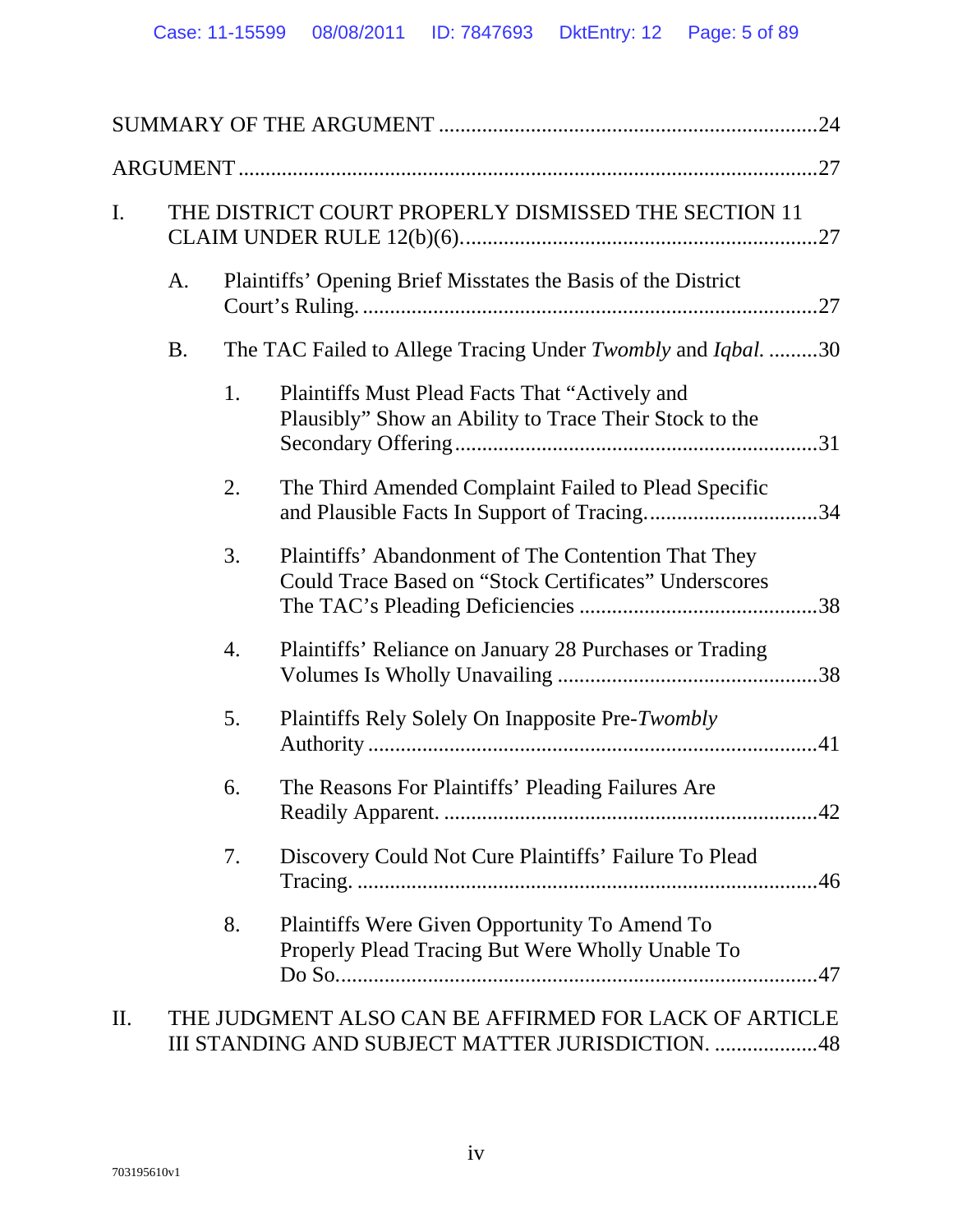|    | A.        |    | Plaintiffs Lack the Standing Required to Invoke the                                                                                                                                                           |  |  |  |  |
|----|-----------|----|---------------------------------------------------------------------------------------------------------------------------------------------------------------------------------------------------------------|--|--|--|--|
|    |           | 1. | <b>Standing Implicates Subject Matter Jurisdiction Under</b>                                                                                                                                                  |  |  |  |  |
|    |           | 2. | Plaintiffs' Reliance On The Concept of "Non-<br>Constitutional" "Statutory" Standing Is Unavailing50                                                                                                          |  |  |  |  |
|    |           |    | The Section 11 Standing Cases Refute Plaintiffs'<br>a.                                                                                                                                                        |  |  |  |  |
|    |           |    | Plaintiffs Lack Article III Standing Under The<br>$\mathbf b$ .                                                                                                                                               |  |  |  |  |
|    |           | 3. | Plaintiffs Conflate Standing and Determinations on the                                                                                                                                                        |  |  |  |  |
|    |           | 4. | Consideration of Extrinsic Evidence Is Appropriate In<br>Resolving Challenges to Subject Matter Jurisdiction57                                                                                                |  |  |  |  |
|    | <b>B.</b> |    | The Section 11 Claim Could Have Been Dismissed For Lack                                                                                                                                                       |  |  |  |  |
| Ш. |           |    | THE DISMISSAL SHOULD BE AFFIRMED FOR FAILURE TO<br>ALLEGE FACTS SHOWING THAT THE ALLEGATION THAT<br>CENTURY FALSELY PORTRAYED ITSELF AS "CASH RICH" IS<br>PLAUSIBLE WITHIN THE MEANING OF TWOMBLY AND IQBAL61 |  |  |  |  |
|    |           |    |                                                                                                                                                                                                               |  |  |  |  |
|    |           |    |                                                                                                                                                                                                               |  |  |  |  |
|    |           |    | CERTIFICATE OF COMPLIANCE PURSUANT TO FED. R. APP. P.<br>32(A)(7)(C), 32(A)(5)-(6) AND NINTH CIRCUIT RULES 28-4, 32-168                                                                                       |  |  |  |  |
|    |           |    |                                                                                                                                                                                                               |  |  |  |  |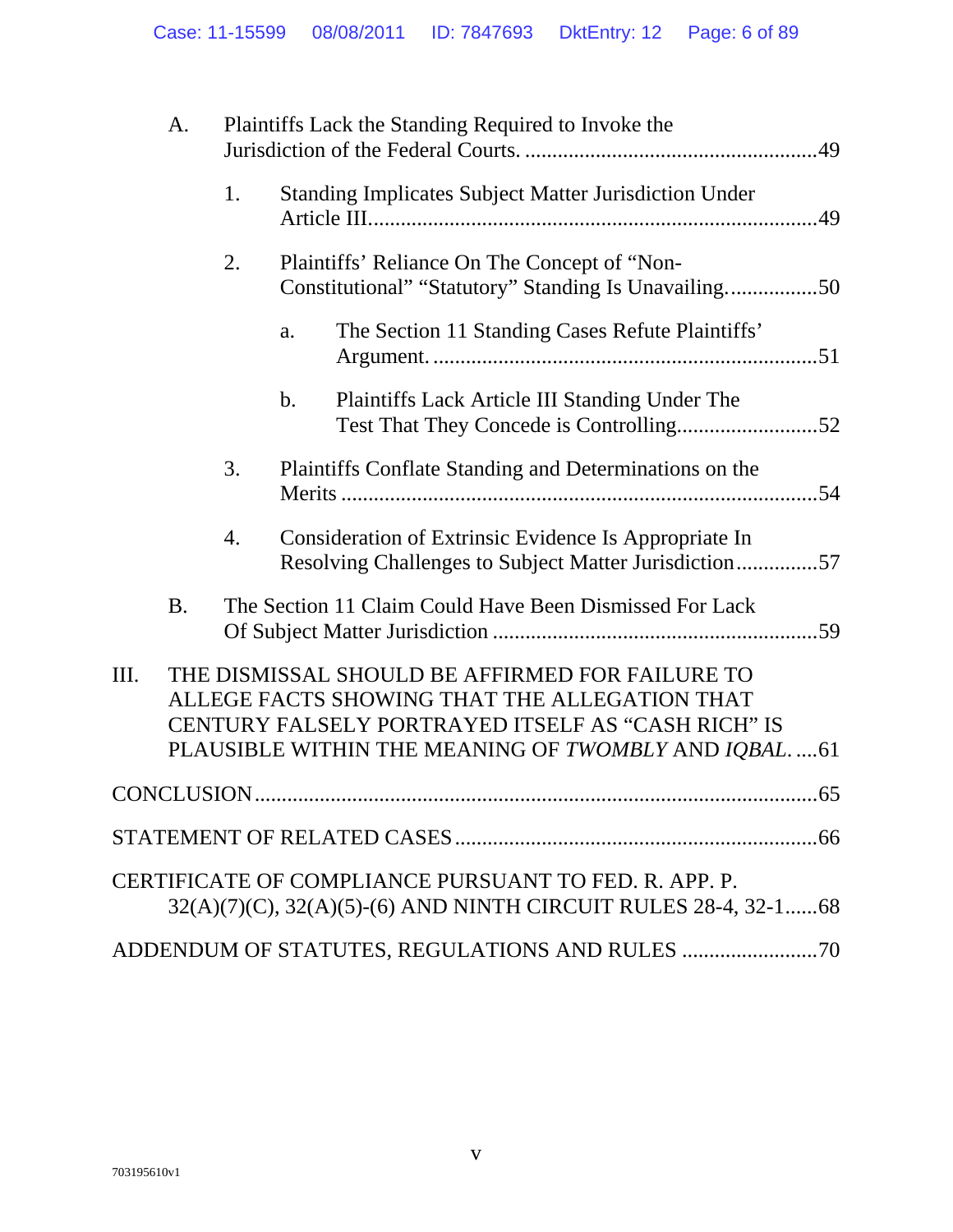# **TABLE OF AUTHORITIES**

# **Page**

# **Cases**

| Abbey v. Computer Memories, Inc.,                                                  |
|------------------------------------------------------------------------------------|
| Allen v. Wright,                                                                   |
| Ashcroft v. Iqbal,                                                                 |
| Atel Finance Corp. v. Quaker Coal Co.,                                             |
| Barnes v. Osofsky,                                                                 |
| <b>Bell Atlantic Corp. v. Twombly,</b>                                             |
| Belodoff v. Netlist, Inc.,<br>No. SA CV 07-00677 DOC (MLGx), 2008 WL 2356699 (C.D. |
| Bland v. Fessler,                                                                  |
| Carson Harbor Village, Ltd. v. City of Carson,                                     |
| Cetacean Community v. Bush,                                                        |
| Cigna Property & Casualty Insurance Co. v. Polaris Pictures Corp.,                 |
| City of Los Angeles v. Lyons,                                                      |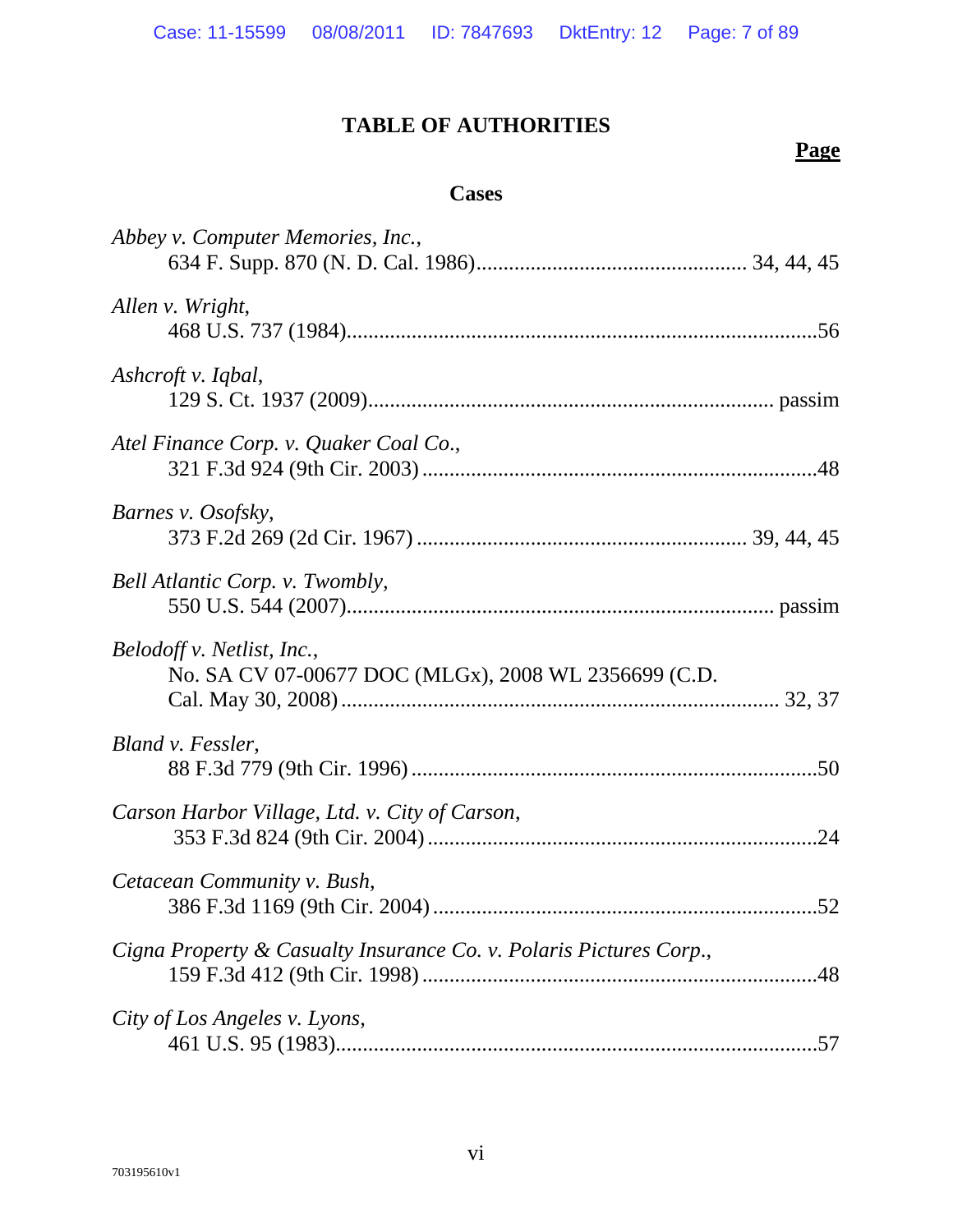| Colwell v. Department of Health and Legal Services,                                                               |
|-------------------------------------------------------------------------------------------------------------------|
| Congregation of Ezra Sholom v. Blockbuster, Inc.,                                                                 |
| Coral Construction Co. v. King County,                                                                            |
| Corrie v. Caterpillar, Inc.,                                                                                      |
| Davidco Investors, LLC v. Anchor Glass Container Corp.,<br>No. 8:04CV2561T-24EAJ, 2006 WL 547989 (M.D. Fla. March |
| Day v. Apoliona,                                                                                                  |
| Elk Grove Unified School Dist. v. Newdow,                                                                         |
| Freeland v. Iridium World Communications, Ltd.,                                                                   |
| FW/PBS, Inc. v. City of Dallas,                                                                                   |
| Garber v. Legg Mason Inc.,                                                                                        |
| Grand Lodge of Pa. v. Peters,                                                                                     |
| In re Calpine Corp. Sec. Litig.,                                                                                  |
| In re Century Aluminum Co. Sec. Litig.,                                                                           |
| In re Century Aluminum Co. Sec. Litig.,                                                                           |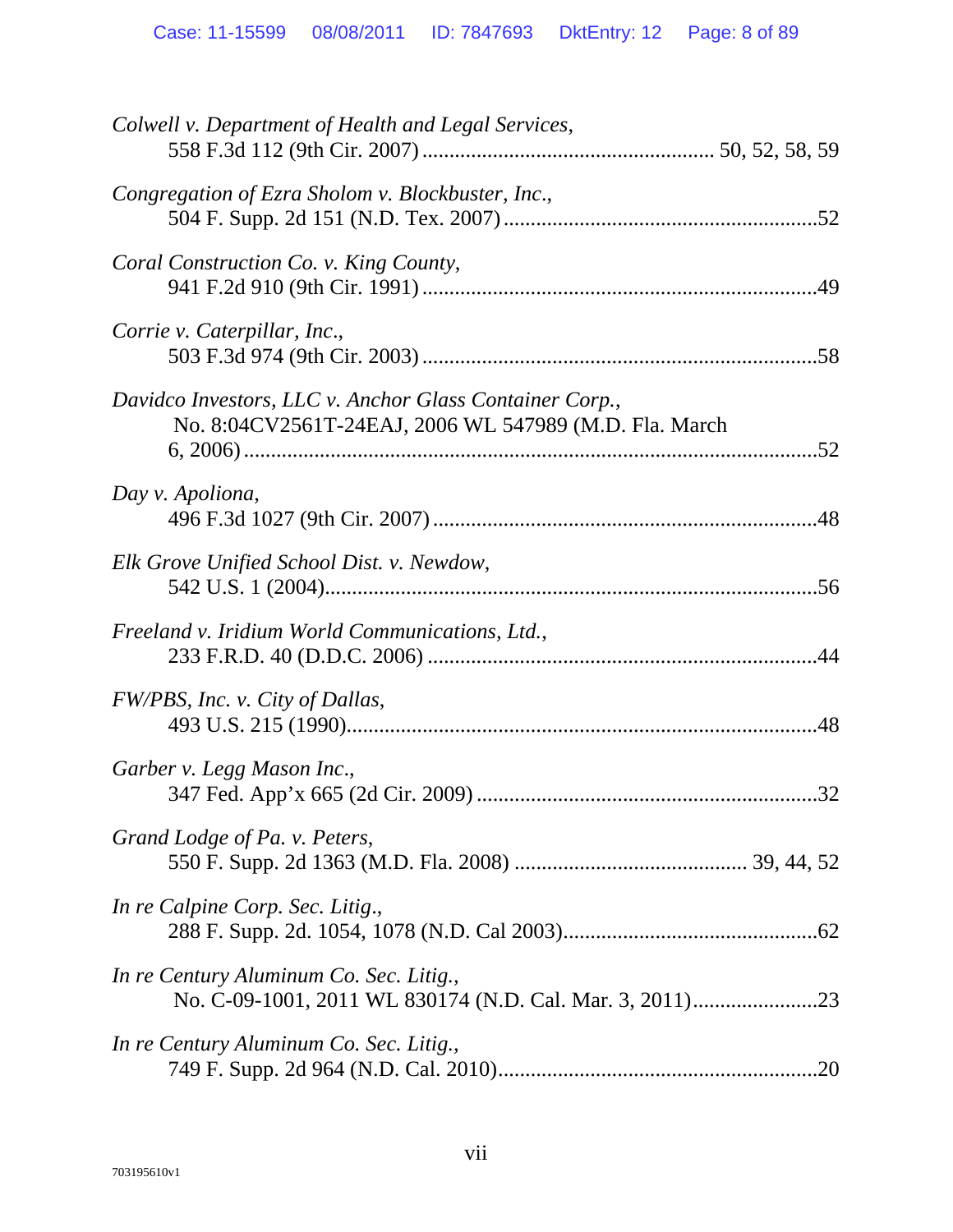| In re Century Aluminum Co. Sec. Litig.,<br>No. C-09-1001-SI, 2009 WL 2905962 (N.D. Cal. Sept. 8, 2009) 17 |  |
|-----------------------------------------------------------------------------------------------------------|--|
| In re Crazy Eddie Sec. Litig.,                                                                            |  |
| In re Cutera Sec. Litig.,                                                                                 |  |
| In re Daou Systems, Inc.,                                                                                 |  |
| In re Immune Response Sec. Litig.,                                                                        |  |
| In re Indymac Mortgage-Backed Sec. Litig.,                                                                |  |
| In re Infonet Servs. Sec. Litig.,                                                                         |  |
| In re Initial Public Offering Sec. Litig.,                                                                |  |
| In re Lehman Bros. Mortgage-Backed Sec. Litig.,                                                           |  |
| In re Quarterdeck Office Systems,<br>No. CV 92-3970-DWW(GHKx), 1993 WL 623310 (C.D. Cal.                  |  |
| In re Seebeyond Tech. Corp. Sec. Litig.,                                                                  |  |
| In re Shoretell Ins. Sec. Litig.,<br>No. C 08-00271 CRB, 2009 WL 2588881 (N.D. Cal. Aug. 19,              |  |
| In re Stec Inc. Sec. Litig.,<br>Nos. SACV 09–1304 JVS (MLGx), etc., 2011 WL 2669217                       |  |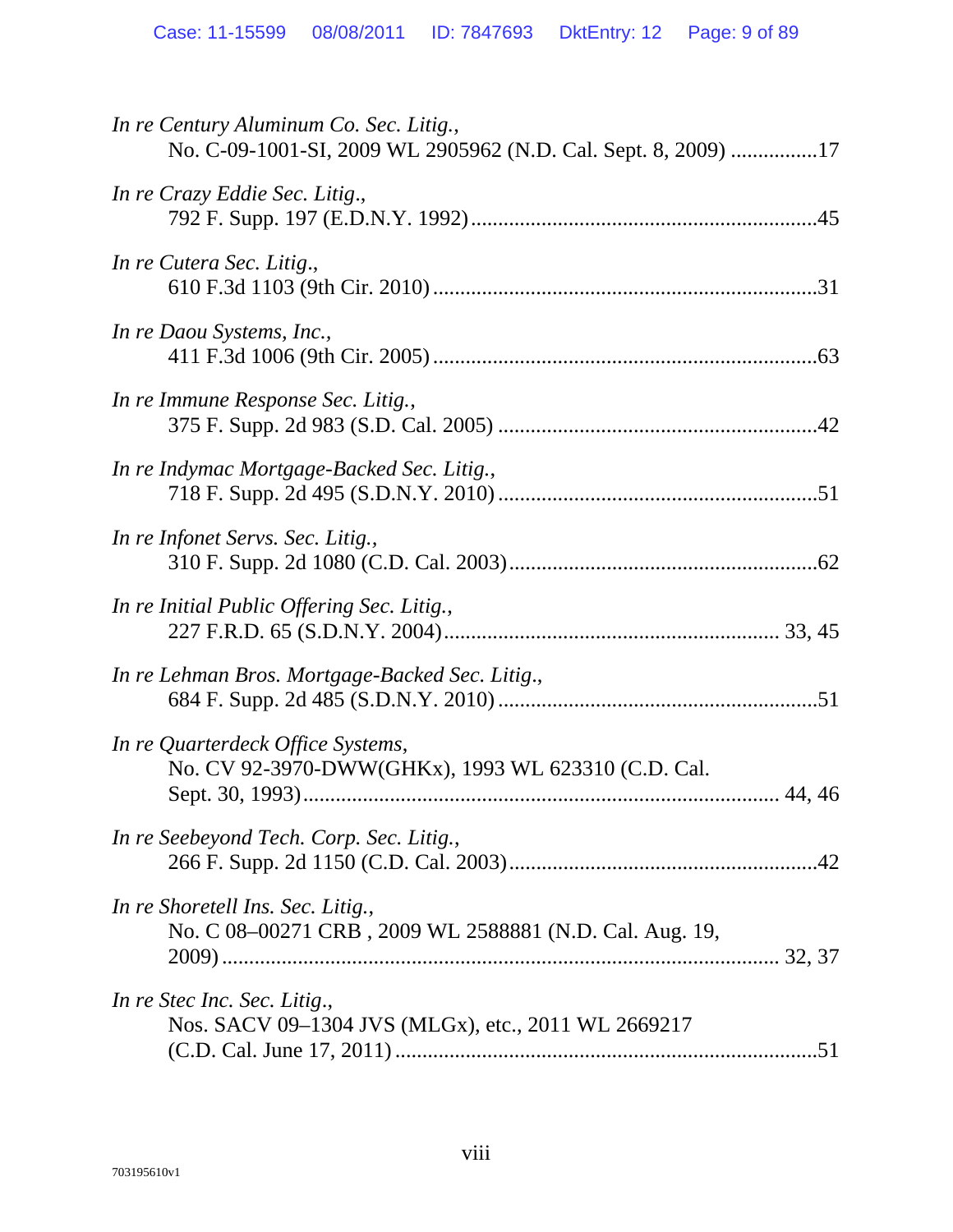| In re Suprema Specialties, Inc. Sec. Litig.,                  |
|---------------------------------------------------------------|
| In re Washington Mutual Inc. Sec., Derivative & ERISA Litig., |
| In re Wells Fargo Mortgage-Backed Certificates Litig.,        |
| Kirkwood v. Taylor,                                           |
| Krim v. pcOrder.com, Inc.,                                    |
| Lee v. Ernst & Young, LLP,                                    |
| Lilley v. Charren,                                            |
| Linda R.S. v. Richard D.,                                     |
| Livid Holdings Ltd. v. Salomon Smith Barney, Inc.,            |
| Lorber v. Beebe,                                              |
| Los Angeles County Bar Ass'n v. Eu,                           |
| Lujan v. Defenders of Wildlife,                               |
| Maine State Retirement System v. Countrywide Financial Corp., |
| Manzarek v. St. Paul Fire & Marine Ins. Co.,                  |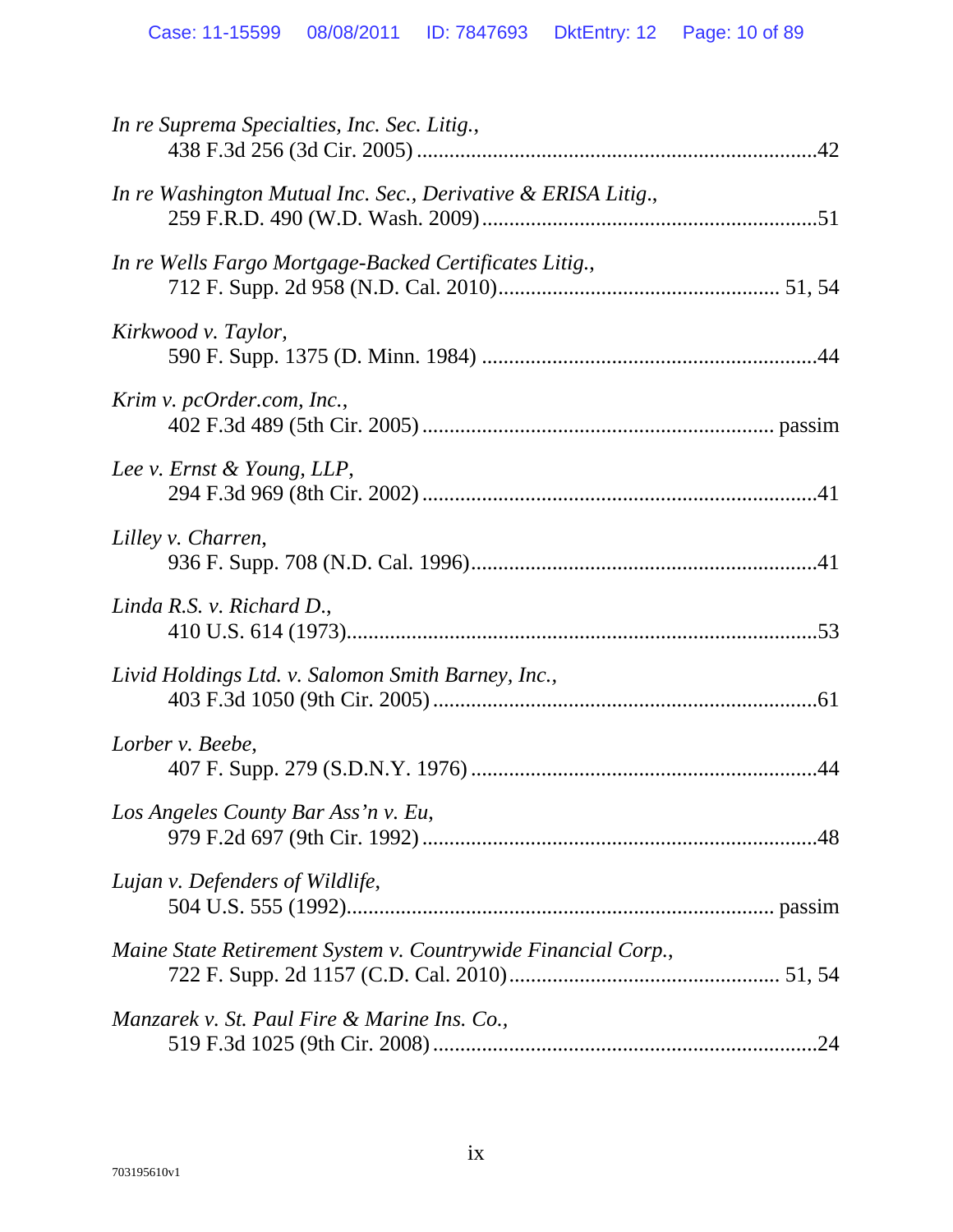| Moss v. U.S. Secret Service,                                                           |
|----------------------------------------------------------------------------------------|
| $O'$ Shea v. Littleton,                                                                |
| Plichta v. Sunpower Corp.,<br>--- F. Supp. 2d ---, 2011 WL 1873310 (N.D. Cal. March 1, |
| Plumbers' Union Local No. 12 Pension Fund v. Nomura Asset<br>Acceptance Corp.,         |
| Port Dock & Stone Co. v. Old Castle Northeast, Inc.,                                   |
| Raines v. Byrd,                                                                        |
| Rattlesnake Coal Co. v. EPA,                                                           |
| Ripplinger v. Collins,                                                                 |
| Robinson v. U.S.,                                                                      |
| Rubke v. Capitol Bancorp Ltd.,                                                         |
| Savage v. Glendale Union High School,                                                  |
| Schwartz v. Celestial Seasonings Inc.,                                                 |
| Scott v. Pasadena Unified School Dist.,                                                |
| Sec. Life Ins. Co. of Am. v. Meyling,                                                  |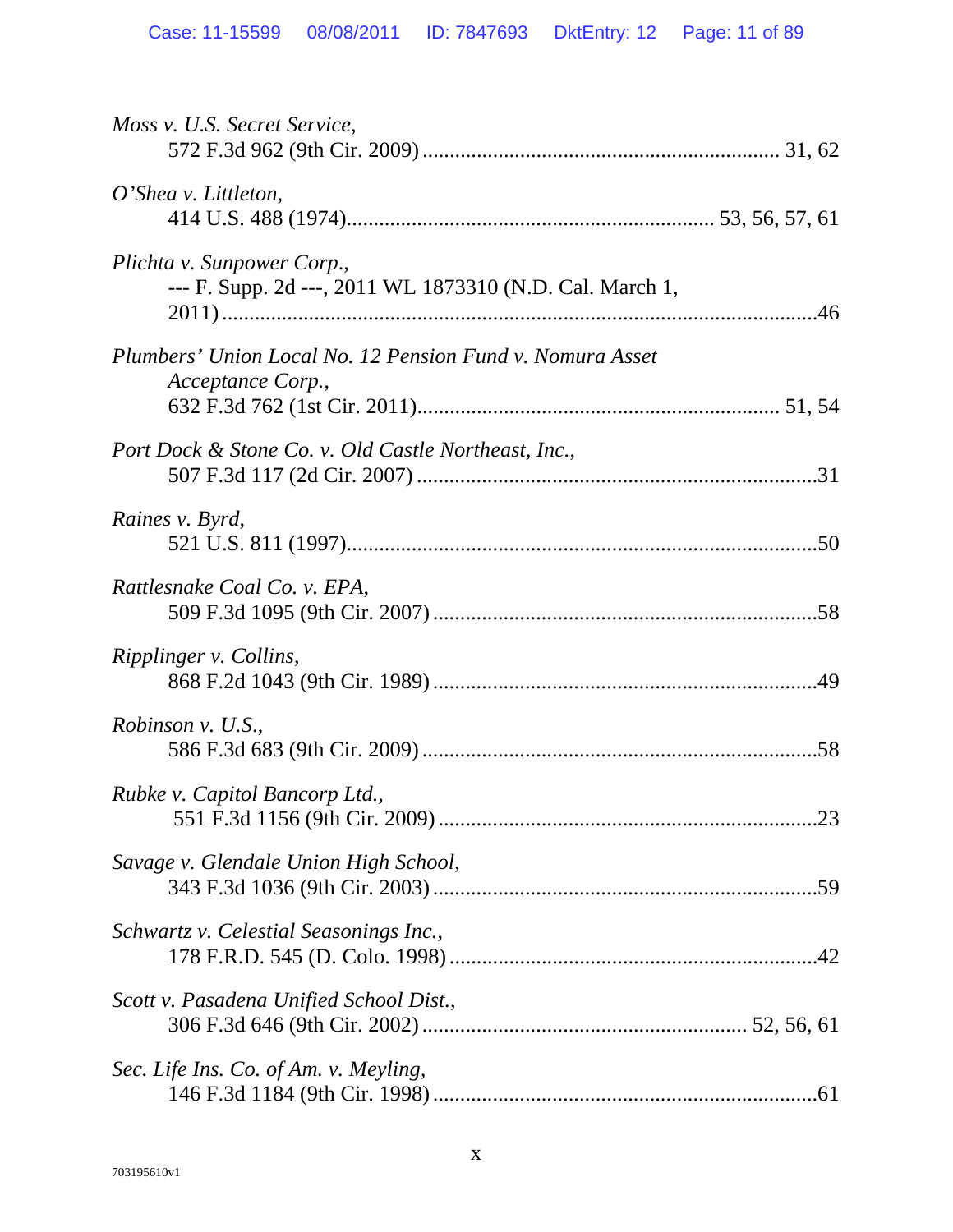| Sherman v. Network Commerce Inc.,                                             |
|-------------------------------------------------------------------------------|
| Sprewell v. Golden State Warriors,                                            |
| St. Clair v. City of Chico,                                                   |
| Steckman v. Hart Brewing, Inc.                                                |
| Steel Company v. Citizens for a Better Environment,                           |
| Swartz v. KPMG LLP,                                                           |
| Tahoe-Sierra Preservation Council, Inc. v. Tahoe Regional Planning<br>Agency, |
| Tellabs, Inc. v. Makor Issues & Rights, Ltd.,                                 |
| United States v. Hays,                                                        |
| Warren v. Fox Family Worldwide, Inc.,                                         |
| Warth v. Seldin,                                                              |
| White v. Lee,                                                                 |
| Whitmore v. Arkansas,<br>.50                                                  |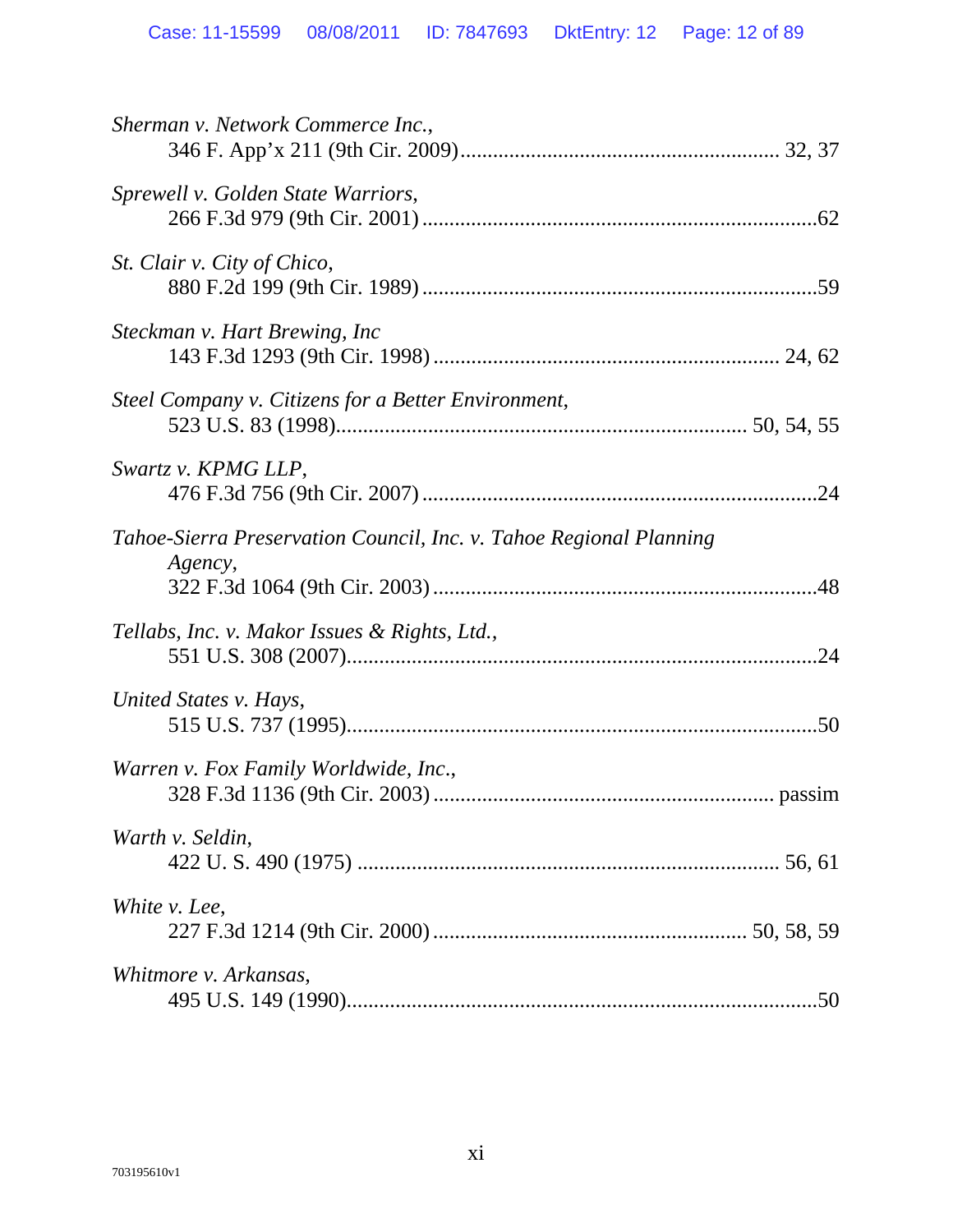# **Constitution**

| <b>United States Constitution</b> |
|-----------------------------------|
| <b>Statutes and Codes</b>         |
| Securities Act of 1933            |
| Securities Act of 1933            |
| Securities Act of 1933            |
| Securities Act of 1933            |
| Securities Act of 1933            |
| Securities Exchange Act of 1934   |
| Securities Exchange Act of 1934   |
| <b>United States Code</b>         |
| <b>United States Code</b>         |
| <b>United States Code</b>         |
| <b>United States Code</b>         |
| <b>United States Code</b>         |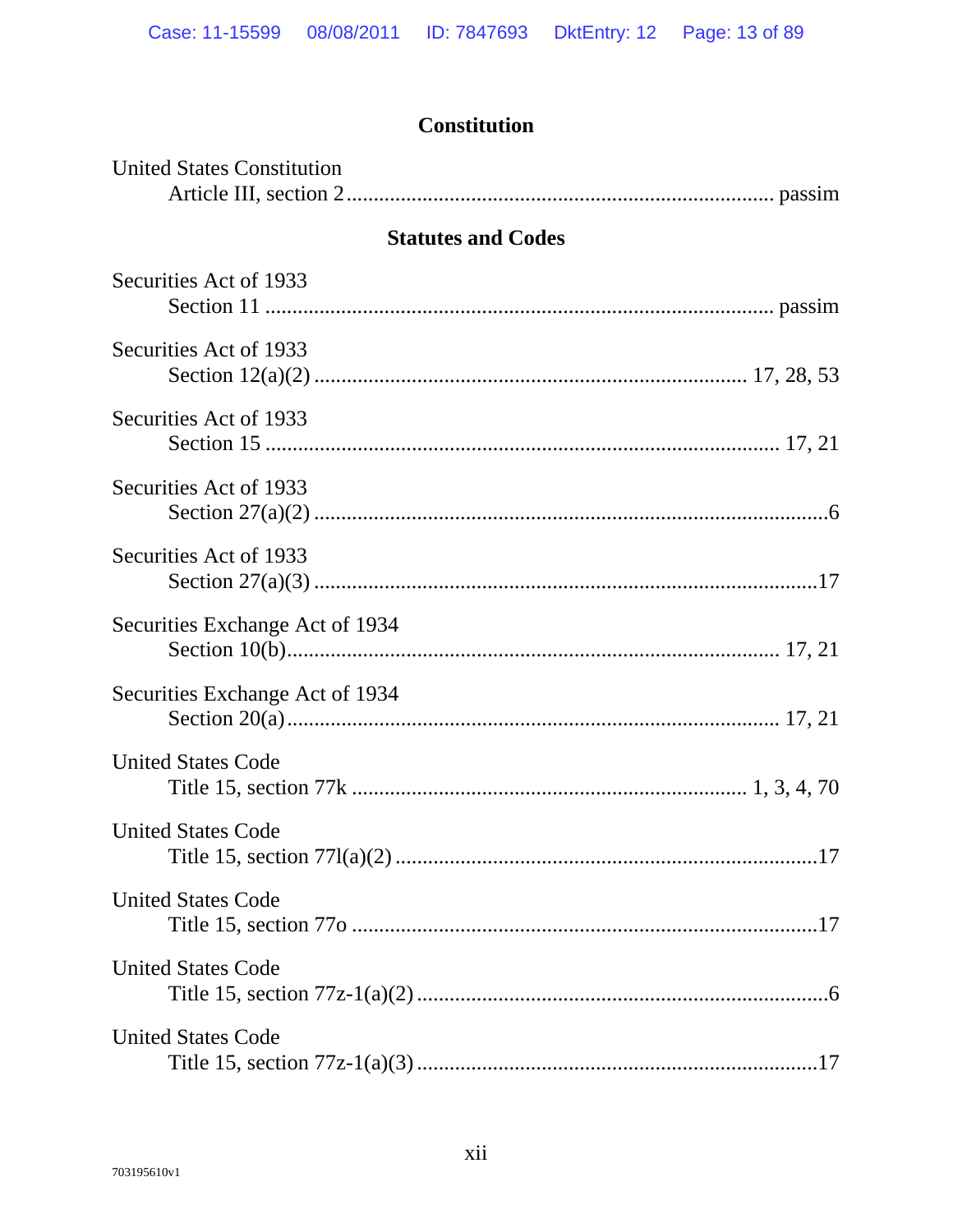| <b>United States Code</b>                                                                                                                 |
|-------------------------------------------------------------------------------------------------------------------------------------------|
| <b>United States Code</b>                                                                                                                 |
| <b>United States Code</b>                                                                                                                 |
| <b>United States Code</b>                                                                                                                 |
| <b>Rules and Regulations</b>                                                                                                              |
| Code of Federal Regulations                                                                                                               |
| <b>Federal Rules of Civil Procedure</b>                                                                                                   |
| <b>Federal Rules of Civil Procedure</b>                                                                                                   |
| <b>Ninth Circuit Rules</b>                                                                                                                |
| <b>Other Authorities</b>                                                                                                                  |
| 15 JAMES WM. MOORE ET AL., MOORE'S FEDERAL PRACTICE - CIVIL                                                                               |
| 2 JAMES WM. MOORE ET AL., MOORE'S FEDERAL PRACTICE, § 12.30[4]                                                                            |
| CHARLES ALAN WRIGHT & ARTHUR R. MILLER, FEDERAL PRACTICE &                                                                                |
| H. Sale, Disappearing Without A Trace: Sections 11 and $12(a)(2)$ Of<br>The 1933 Securities Act, 75 Wash. L. Rev. 429, 466 (2000)  42, 44 |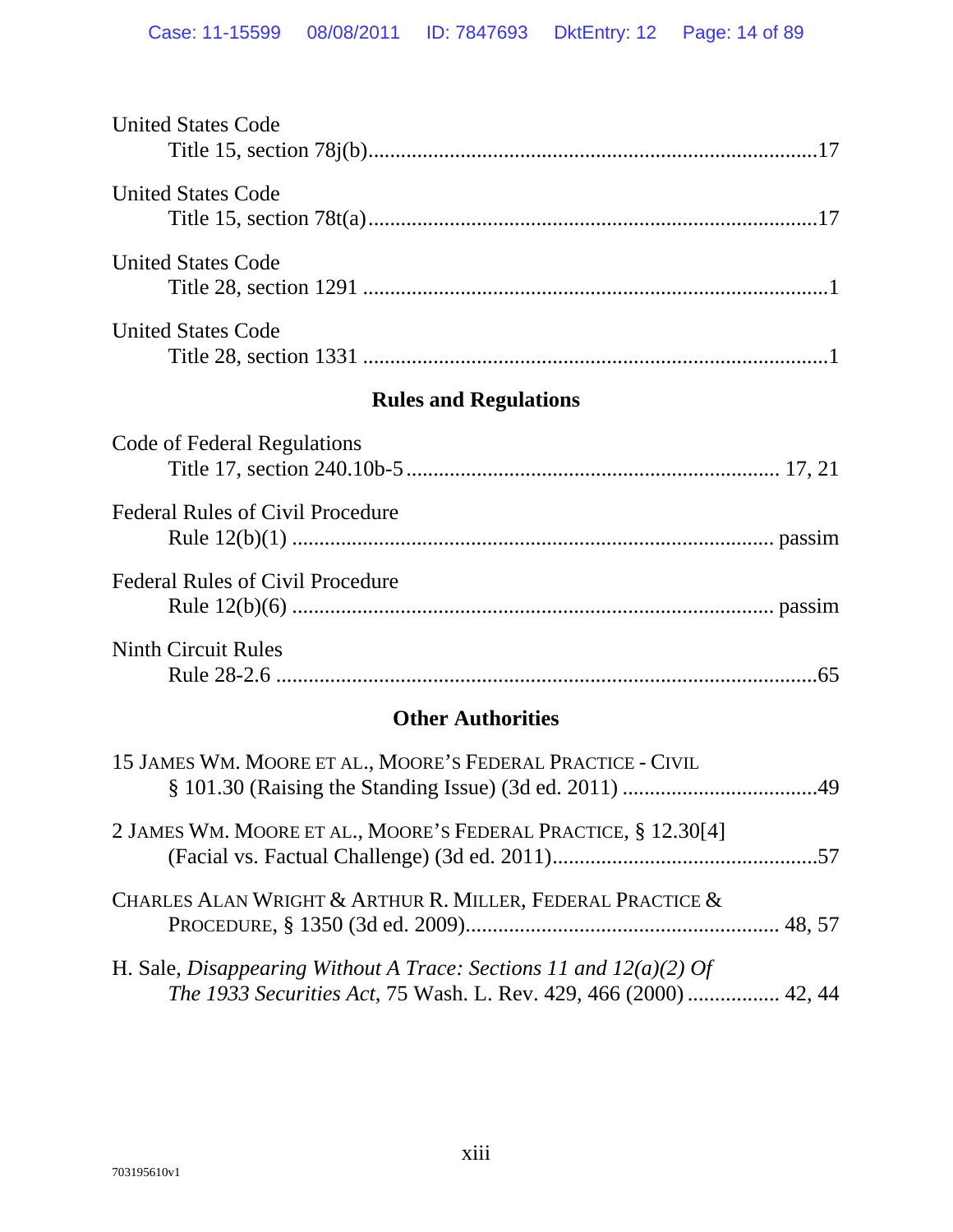#### **JURISDICTIONAL STATEMENT**

Plaintiff-Appellants ("Plaintiffs") asserted claims under federal statutes, including section 11 of the Securities Act of 1933 (the "33 Act"), 15 U.S.C. § 77k ("Section 11"), and thus raised federal questions within the meaning of 28 U.S.C. § 1331.

Nonetheless, this Court lacks subject matter jurisdiction because Plaintiffs lack standing under Article III, Section 2 of the United State Constitution and fail to meet its "case or controversy" requirement. The absence of Article III standing and subject matter jurisdiction is addressed in the Argument portion of this brief (pp. 48-58 below).

Appellees agree that this Court has jurisdiction over this appeal pursuant to 28 U.S.C. § 1291 and that Plaintiffs timely filed a notice of appeal from the final judgment of the district court. Appellants' Excerpts of Record ("ER") 37, 65.

#### **INTRODUCTION**

Contrary to Plaintiffs' formulation of the issues and portrayal of the ruling below, this case presents a straightforward question under Rule 12(b)(6) of the Federal Rules of Civil Procedure. Appellants' Opening Brief refuses to deal fairly with the district court's decision and the basis on which the district court dismissed the Section 11 claim in Plaintiffs' Third Amended Complaint, ER 77-153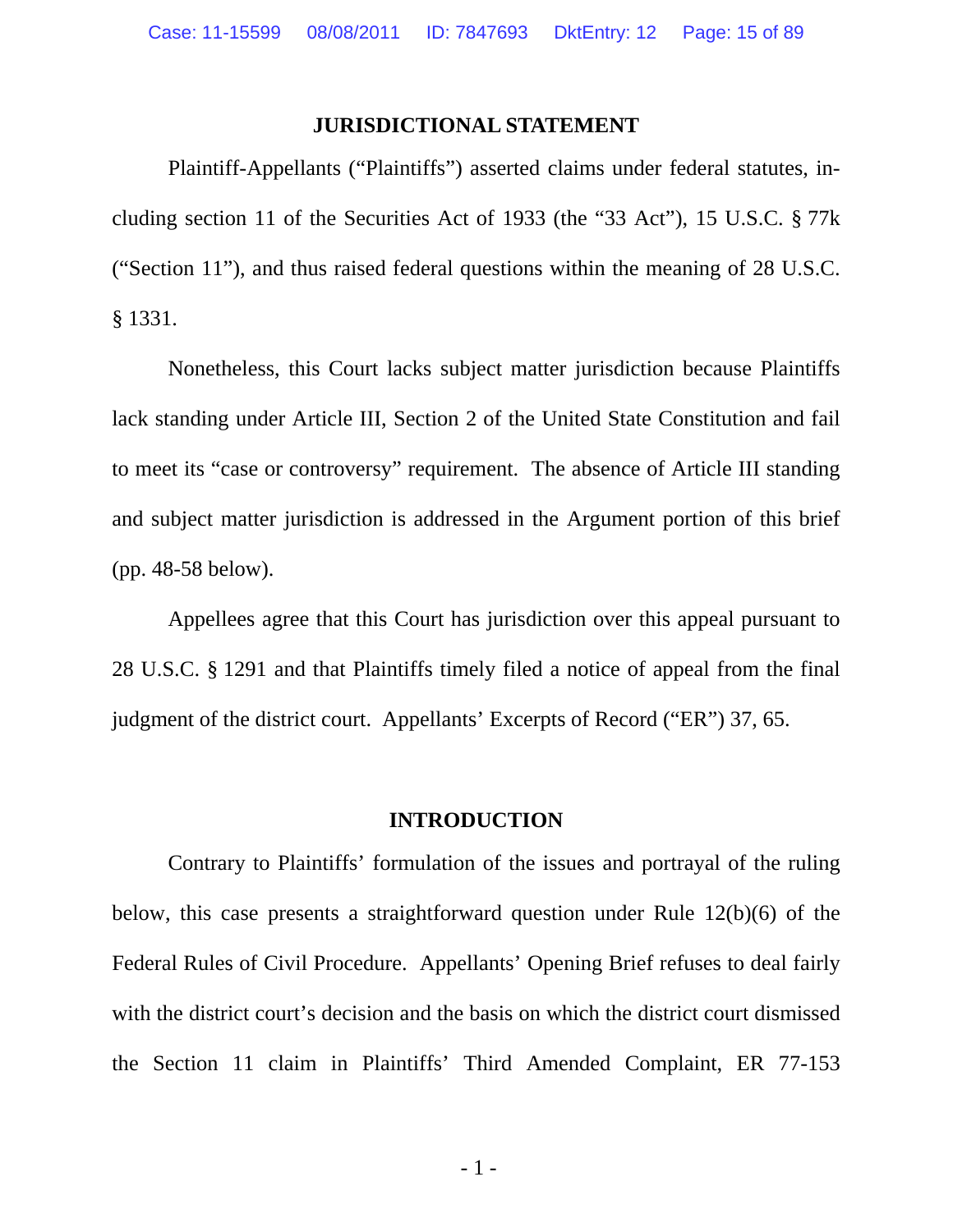("TAC"). The ruling should be affirmed (1) on the ground on which the district court actually rendered its decision, (2) because Plaintiffs' attack on that decision is fundamentally misconceived, and (3) on a separate ground not reached in the opinion on which judgment was entered.

1. The district court's dismissal of the Section 11 claim was fully justified under Rule 12(b)(6). The TAC failed to meet pleading requirements for alleging that Plaintiffs' shares are traceable to the securities offering they challenge under Section 11, including the pleading requirements imposed by the Supreme Court in *Twombly* and *Iqbal*. The district court gave Plaintiffs several opportunities to meet those pleading requirements, but Plaintiffs repeatedly failed to plead facts suggesting any plausible basis to trace their shares to the securities offering at issue – the secondary offering made by Appellee Century Aluminum Co. on January 29, 2009 (the "Secondary Offering") – as opposed to the almost 50 million shares of stock already in the market before the Secondary Offering.

2. Plaintiffs' pronouncements that the district court reached its decision under Rule 12(b)(1), and based its ruling on affidavits and findings of fact, can only be attributed to overzealous advocacy. They have no foundation in the ruling itself. The decision was well within the bounds of Rule 12(b)(6), and Plaintiffs' failure to acknowledge the ground on which it was made merely concedes their inability to do so.

- 2 -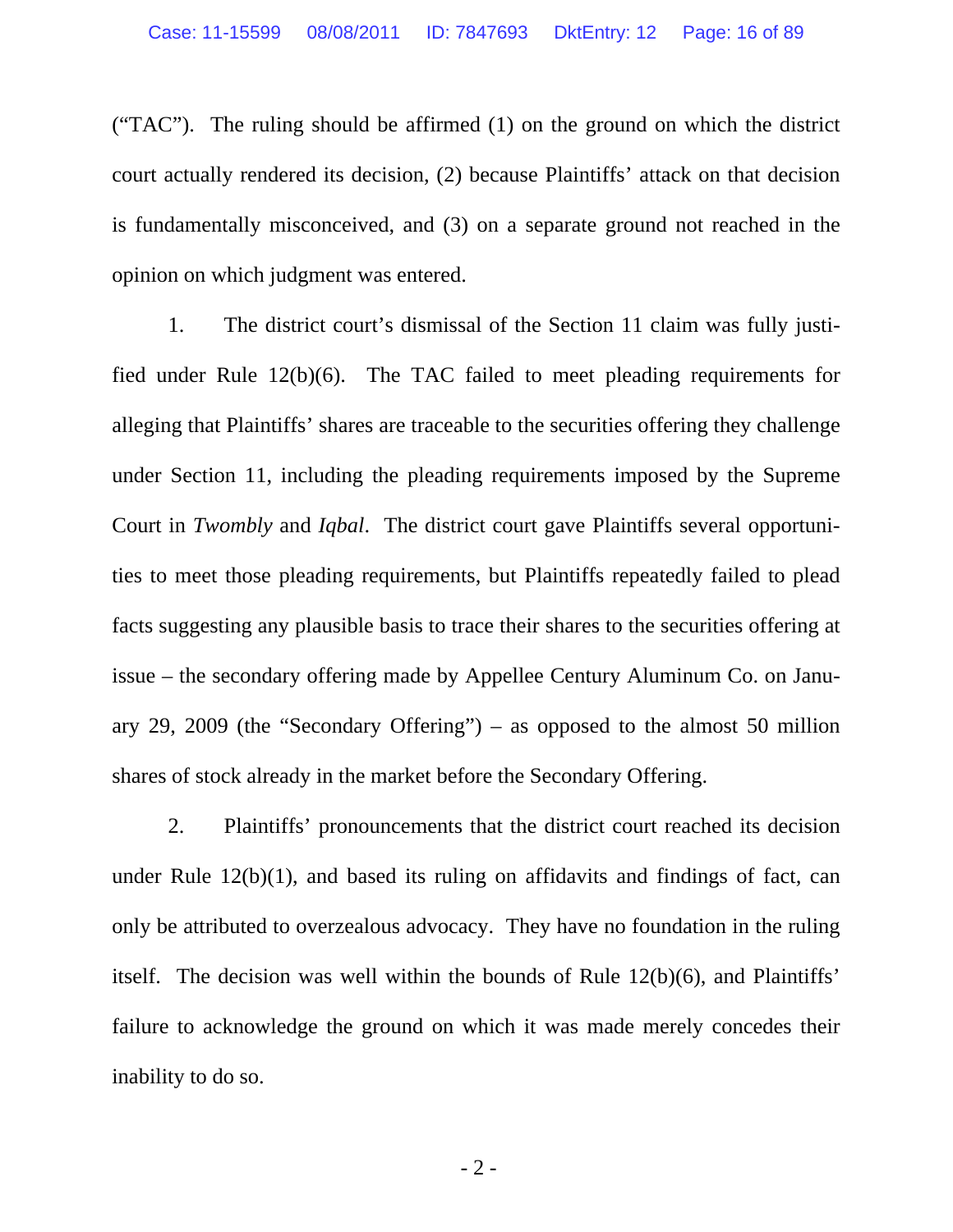3. Although the district court did not rest its decision on subject matter jurisdiction, dismissal is also required for lack of standing and subject matter jurisdiction under Art. III, § 2 of the United States Constitution, because Plaintiffs failed to present a case or controversy. That the district court's decision was not rendered under Rule 12(b)(1) or based on the absence of subject matter jurisdiction does not preclude this Court from affirming the judgment on that ground. To present a case or controversy under Article III, a plaintiff must show that he is a proper party to invoke the jurisdiction of the federal courts. The issue was raised below, and it is clear Plaintiffs cannot meet that burden. Their attempt to plug that hole by recasting the question as one of "non-constitutional" "statutory" standing is wholly unavailing.

#### **ISSUES PRESENTED FOR REVIEW**

1. Whether the district court properly granted, pursuant to Federal Rule of Civil Procedure 12(b)(6), Appellees' motions to dismiss the TAC's purported claim under Section 11 of the Securities Act of 1933, 15 U.S.C. § 77k, for failure to plead facts regarding Plaintiffs' ability to trace their purchases of stock to the Secondary Offering.

2. Whether the district court's dismissal of the TAC's Section 11 claim should be affirmed on alternative grounds, including pursuant to Federal Rule of

- 3 -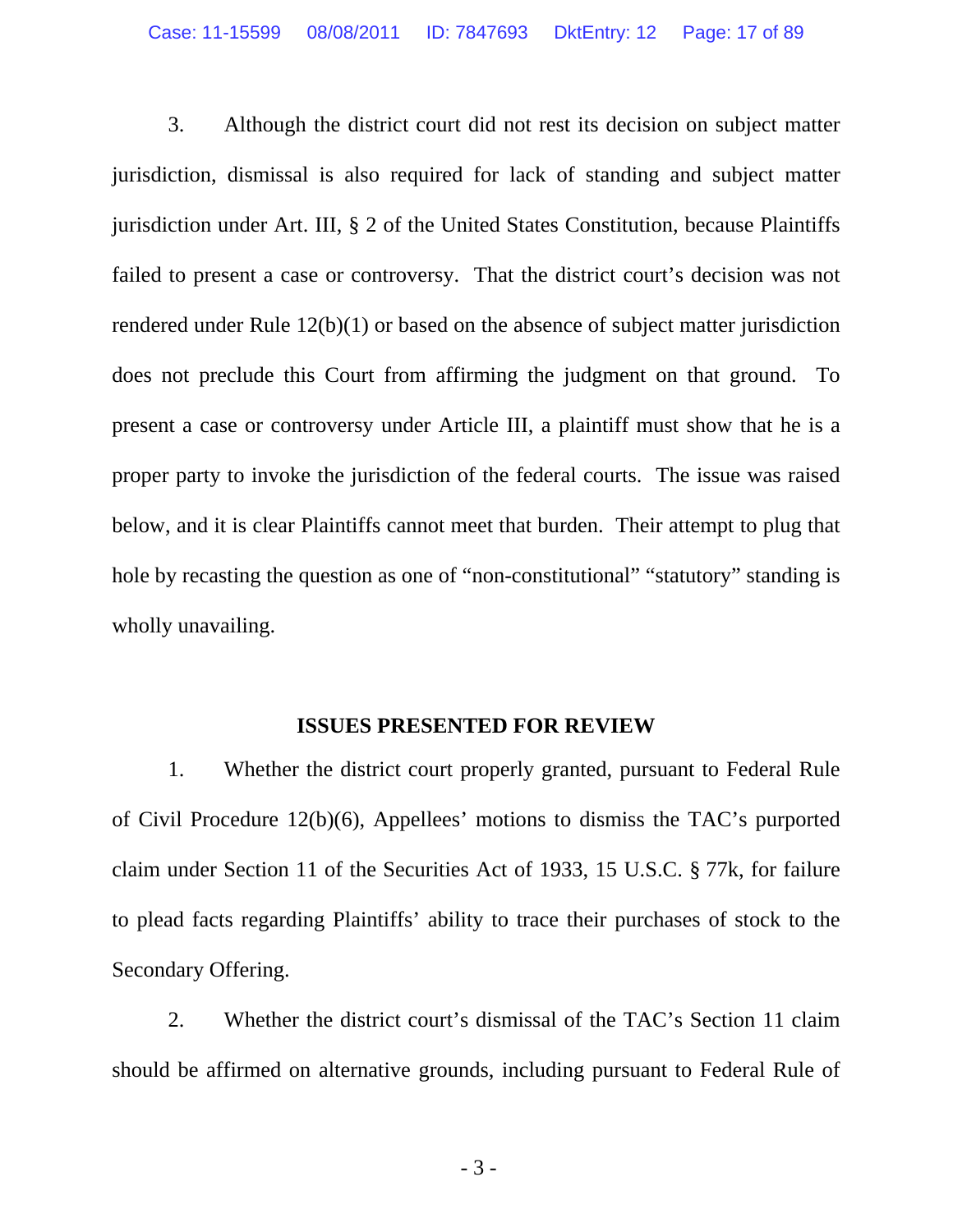Civil Procedure 12(b)(1), for lack of Article III standing and subject matter jurisdiction because Plaintiffs cannot show that their stock was issued pursuant to the registration statement that contained the alleged misstatements.

3. Whether the district court's dismissal of the Third Amended Complaint should be affirmed on alternative grounds, including Plaintiffs' failure to allege facts stating a claim under Section 11 of the Securities Act of 1933, 15 U.S.C. § 77k, that is "plausible" within the meaning of *Bell Atlantic Corp. v. Twombly,* 550 U.S. 544, 555 (2007), and *Ashcroft v. Iqbal,* 129 S. Ct. 1937, 1949 (2009).

## **STATEMENT OF THE CASE**

## **I. THE PARTIES.**

Defendant-Appellee CENTURY ALUMINUM COMPANY ("Century") produces primary aluminum in domestic facilities and abroad. Appellees' Supplemental Excerpts of Record ("SER") 1266. Century was formed in 1995 by Glencore International AG ("Glencore"), a supplier and trader of commodities, to hold Glencore's aluminum-producing assets. Appellants' Excerpts of Record ("ER") at 81 (¶ 5), 88 (¶ 33). Century made its initial public offering of common stock in 1996 (SER 1266) and made the Secondary Offering on January 29, 2009. ER 1:26-2:4; ER 17:3-7; SER 894-947.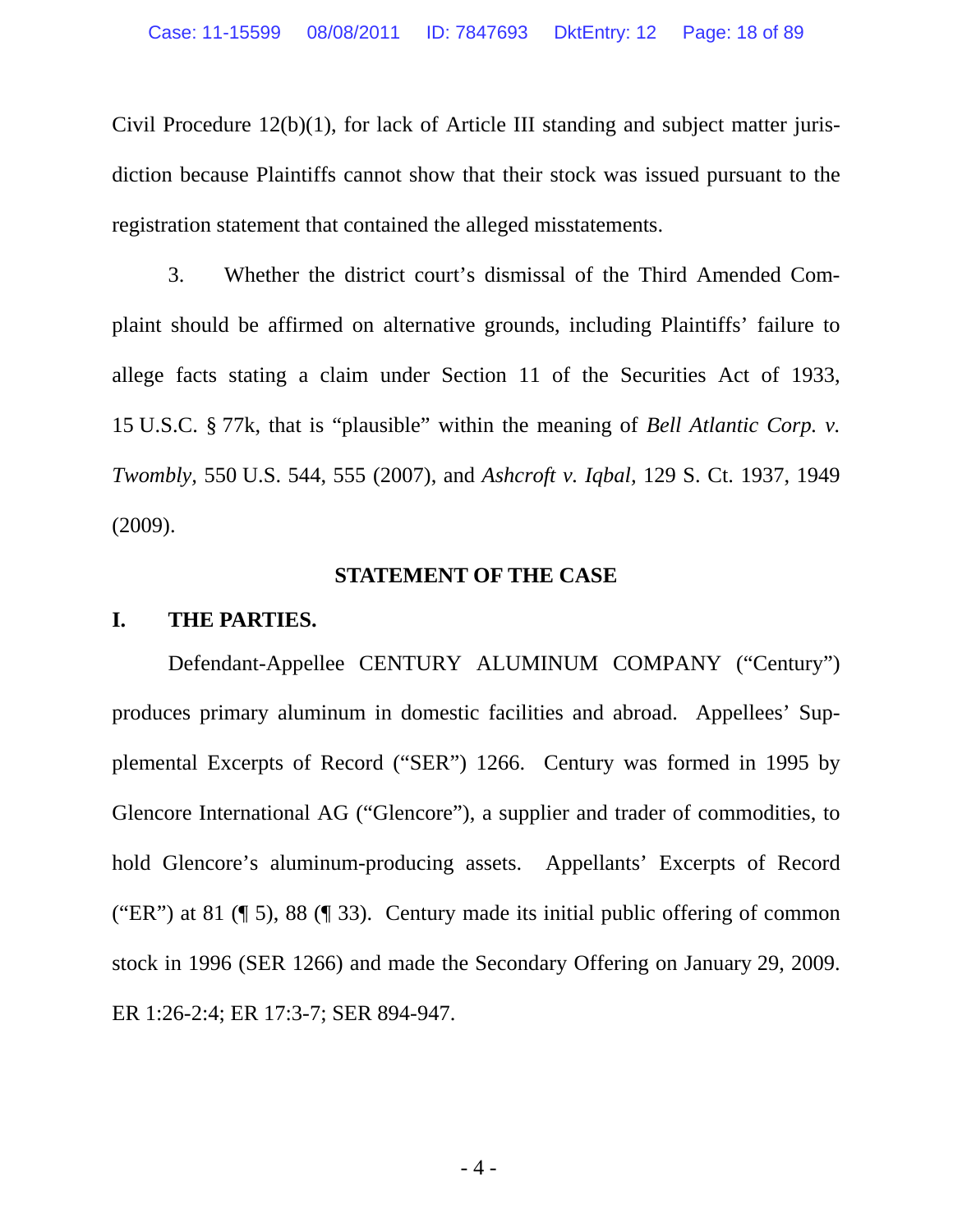Defendants-Appellees CREDIT SUISSE SECURITIES (USA) LLC and MORGAN STANLEY & CO. LLC<sup>1</sup> (collectively, the "Underwriters") are diversified securities firms that (among other things) underwrite issuances of securities in the capital markets. As the underwriters of the Secondary Offering, the Underwriters purchased the 24,500,000 Offering shares from Century at a discount from the \$4.50 public offering price, and distributed shares to investors at the offering price. SER 960.

The individual Defendants-Appellees are directors or officers of Century (the "Individual Defendants").<sup>2</sup> The Individual Defendants were sued as directors and because they signed the registration statement pursuant to which shares were issued in the Secondary Offering. ER 89-94 (¶¶ 34-45), 129 (¶ 133).

Plaintiffs allege they are owners of Century common stock who wish to represent a purported class of other similarly situated stockholders. ER 127 (¶ 123). Although Plaintiffs initially alleged they purchased their stock "pursuant and/or

<sup>1</sup> Pursuant to a conversion from a corporation to a limited liability company, Morgan Stanley & Co. Incorporated recently has changed its name to Morgan Stanley & Co. LLC.

<sup>&</sup>lt;sup>2</sup> Plaintiffs list Wayne Hale as one of the "Individual Defendants." Appellant's Opening Brief ("AOB" or "Opening Brief") 2 n.2. Hale was a defendant below but he is not an Appellee here because he was named as a defendant only in the claims brought under the Securities Exchange Act of 1934 (ER 93-94 (¶¶ 45-46), 129 (¶ 133)), and Plaintiffs have not appealed from the dismissal of those claims. *See* AOB 1 n.1, 3 n.4, 5 n.6.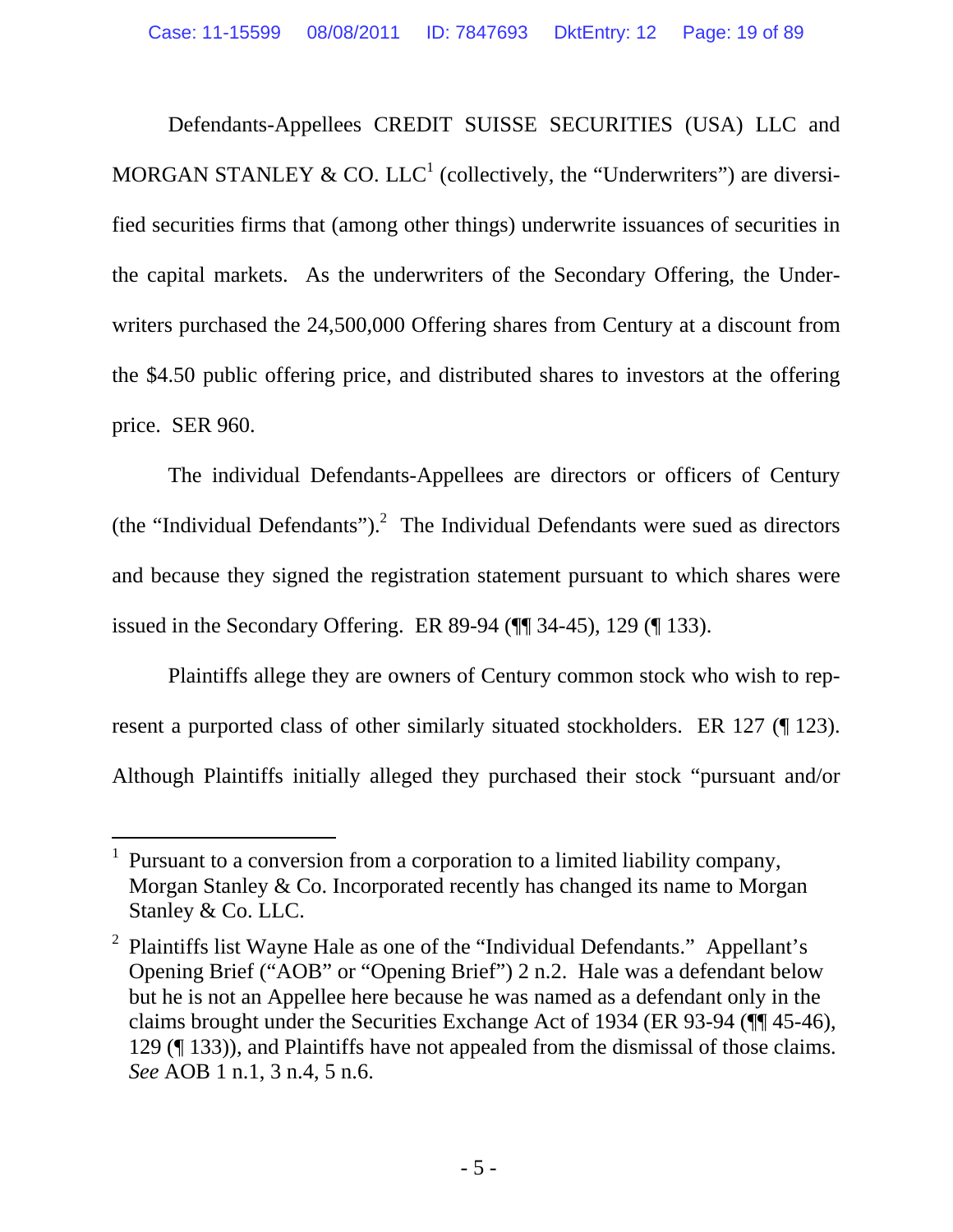traceable" to the Secondary Offering (SER 50 (¶ 127)), they now claim to have purchased shares *traceable* to the Secondary Offering only. AOB at 8. The certifications attached to their complaints and required by section  $27(a)(2)$  of the '33 Act, 15 U.S.C. § 77z-1(a)(2), show, however, that no Plaintiff bought any Century stock on the date of the Secondary Offering (January 29, 2009) or in the Secondary Offering or at the Secondary Offering price; instead, all bought stock *before* the Secondary Offering and anywhere from a day to a month *after* the Secondary Offering. SER 57-60; ER 150.

#### **II. THE SECONDARY OFFERING**

The Secondary Offering was a "shelf" offering of 24,500,000 shares of common stock made pursuant to a Prospectus Supplement filed on January 29, 2009 to a Prospectus dated May 29, 2007 (and incorporated SEC filings), which together constituted the registration statement (the "Registration Statement"). SER 896. The Underwriters purchased the offering shares from Century at the "underwriting discount" (*id.*), and distributed them to investors who had been allotted stock in the Secondary Offering. Glencore International AG ("Glencore"), Century's largest shareholder, subscribed for and purchased 13,242,250 of the 24,500,000 offering shares in the Secondary Offering. SER 909.

As indicated by the January 28, 2009 closing price on the face of the Prospectus Supplement (SER 896), the Offering was priced after the market closed on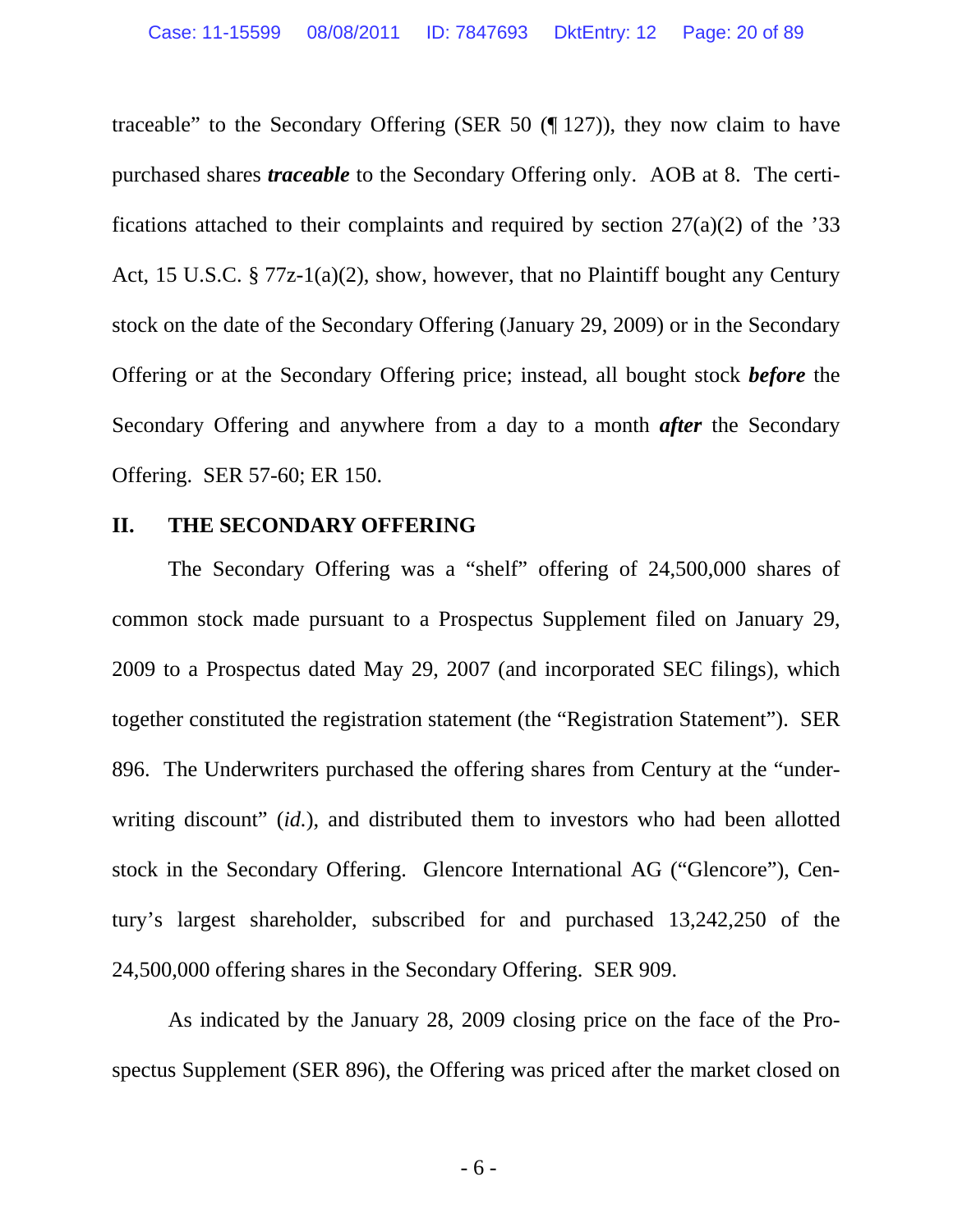January 28, 2009. The shares were distributed to the investors who subscribed to the Secondary Offering on January 29, 2009. Thereafter, they could begin trading in the aftermarket, along with the 50 million shares issued pursuant to Century's prior registration statement (its IPO of 1996). SER 913.

## **III. CENTURY'S HEDGES AND THEIR TERMINATION – THE "TOUCH PASS" PAYMENT**

The gist of Plaintiffs' substantive claim is that the Prospectus Supplement misstated certain cash flows, thereby portraying Century as "liquid and cash-rich, when – in reality – it was not." ER 86 ( $\parallel$  18). The Registration Statement did contain a technical presentation error, but it lacked any bottom line effects and its later correction had not one cent's effect on Century's assets, liabilities, shareholders' equity, net income (or loss), or beginning or ending cash position. SER 1136. The cash flows pertained to the termination in July 2008 of two hedges with Glencore (the "Hedges") entered into in November 2004 and June  $2005$ .<sup>3</sup> SER 148-49, 1225.

-

<sup>3</sup> For years Century entered into hedges, usually with Glencore, as a partial hedge against volatility in the price of raw aluminum. SER 148-49, 1225. For each year starting in 2006 and continuing through 2015, the two Hedges at issue specified a minimum price and a maximum price, and specified two quantities of primary aluminum (expressed in metric tons), "Tonnage 1" and "Tonnage 2." There was a possible cash settlement each month. If the average London Metal Exchange ("LME") spot price for the month was below the *minimum*, Glencore paid Century the difference between the LME spot price and the minimum, multiplied by the quantity of Tonnage 1. If, however, the average LME spot price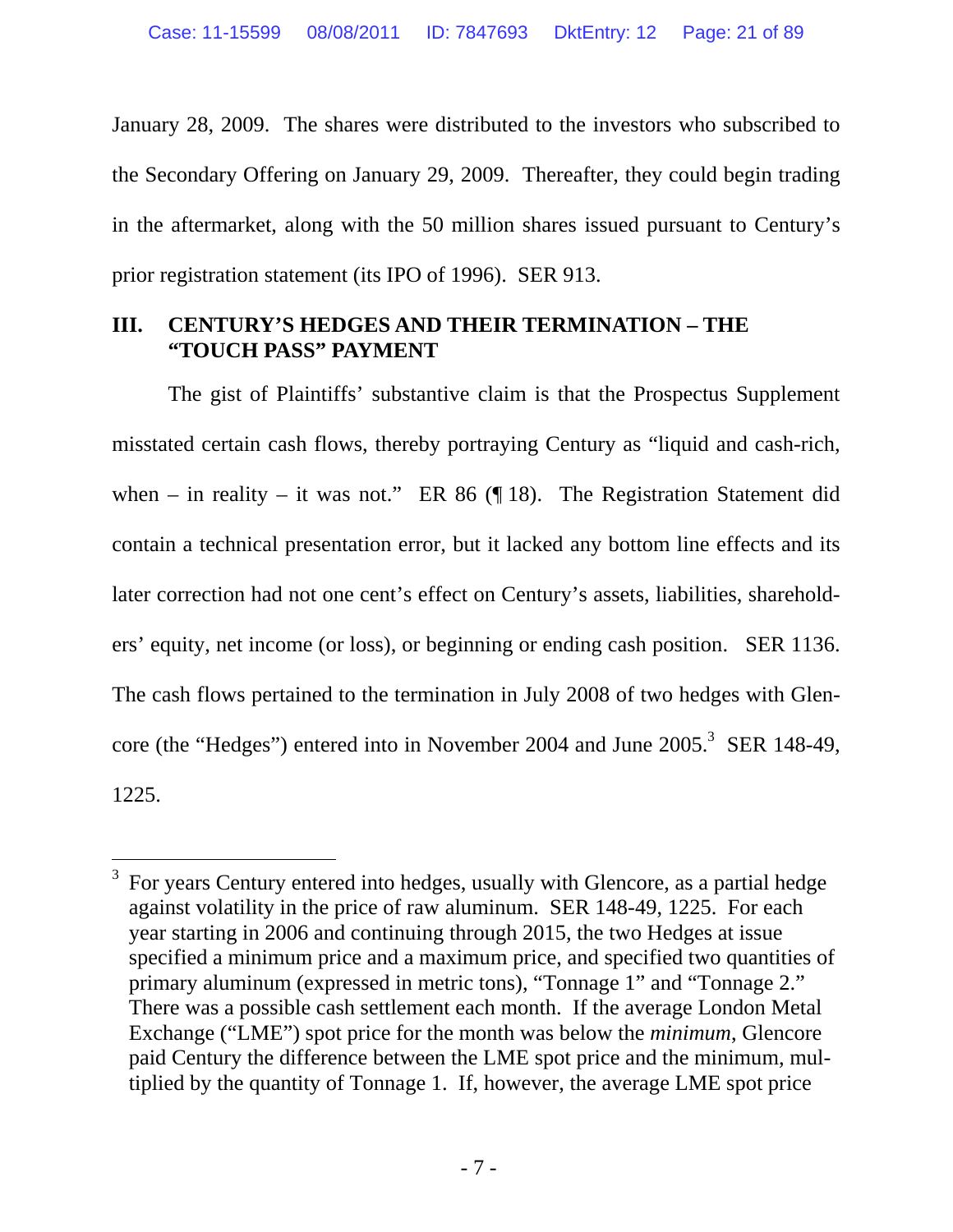The Hedges protected Century against declines in aluminum prices, but for most of the next three years after Century entered into them, aluminum prices rose (SER 1585), causing Century to sustain losses on the Hedges. By early 2008, tired of the losses, Century began protracted negotiations with Glencore to terminate the Hedges. SER 1225. These negotiations led to a set of agreements signed in July 2008, pursuant to which (1) Century discharged \$1.832 billion of liabilities that Century owed to Glencore; (2) Century made a cash payment of \$225 million and gave Glencore 160,000 shares of preferred stock, convertible into 16,000,000 shares of common stock; and (3) Glencore paid Century, in cash, the purchase price of the preferred stock, which sum Century immediately paid back to Glencore in partial settlement of Century's liabilities associated with the Hedges. SER 793-95; ER 18:7-14.

It is the accounting treatment of this last cash component – a payment made and instantly paid back that Appellees referred to in the district court as the "touch

for the month was above the *maximum*, Century paid Glencore the difference between the LME spot and the maximum, multiplied by the sum of the quantities of Tonnage 1 + Tonnage 2. If the average LME spot price for the month was between the minimum and the maximum, neither party paid the other anything. All settlements were in cash; neither side actually delivered aluminum to the other as a result of the Hedges. ER 96 (¶ 55).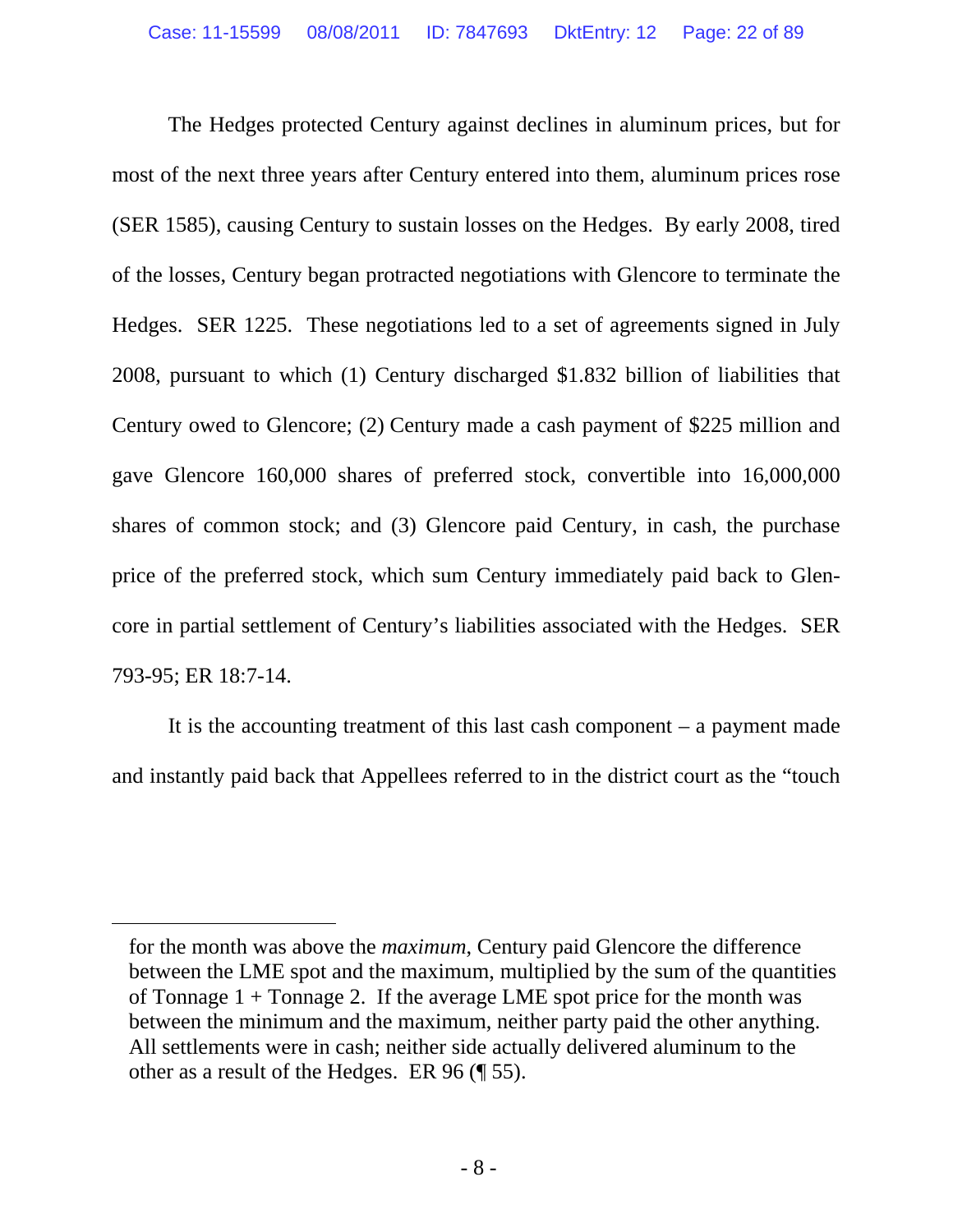pass" (ER 15 n.5) – that underlies Plaintiffs' claim.<sup>4</sup> The cash Glencore paid to Century for the preferred stock Century immediately paid back to Glencore in partial settlement of Century's liabilities; the cash thus never really affected Century's cash position in any meaningful sense. *See* SER 1904:17-1905:15. Hence the original decision to net out the two payments, through a technical presentation error, certainly did not make Century appear "cash rich."

Century promptly disclosed every element of this transaction. On July 8, 2008, Century: (1) held a conference call with analysts and investors, with a slideshow, to explain the transaction (SER 363-98); (2) filed a Form 8-K announcing that it and Glencore had agreed to terminate the Hedges via the contemporaneous execution of four agreements, each of which were attached in their entirety to the 8-K (SER 234-332); and (3) filed a Form 13D/A detailing Glencore's purchase of preferred stock from Century, including all the cash that changed hands as part of this transaction (SER 348-52). Plaintiffs, throughout all four of their complaints, have never challenged any aspect of these disclosures.

After the third quarter, Century made an earnings release (filed as a Form 8- K), held a conference call with a slideshow, and then several weeks later, filed its

<sup>4</sup> A touch pass is a basketball passing technique in which a loose ball is immediately redirected to another player by tipping or slapping the ball without grabbing onto it. http://en.wikipedia.org/wiki/Basketball\_moves#Touch\_pass.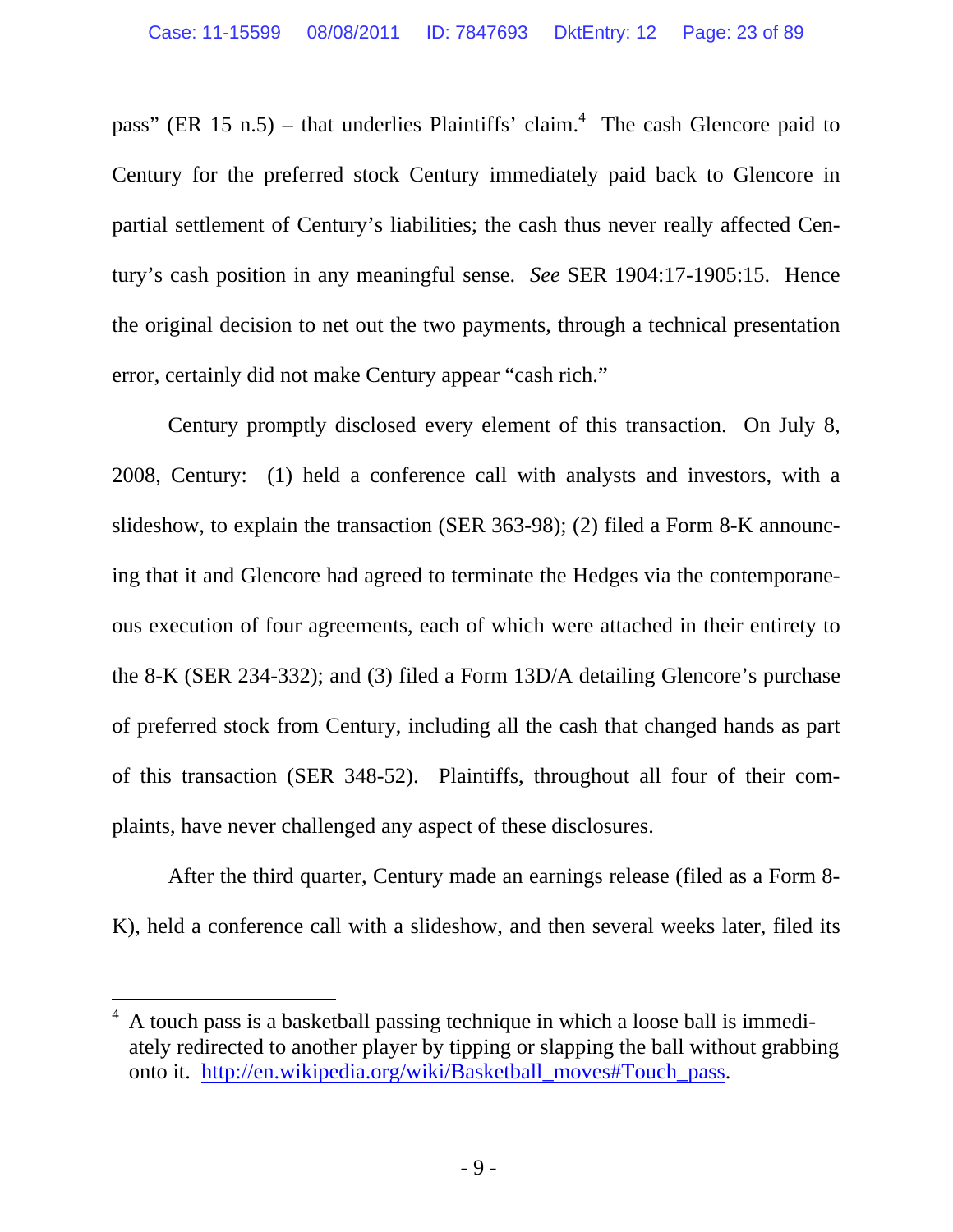Form 10-Q. SER 676-868. The 10-Q incorporated by reference the agreements that terminated the Hedges. SER 858-59. As described below, Plaintiffs do challenge one aspect of the interim financial statements in the 10-Q: a technical presentation error that did not affect Century's assets, liabilities, shareholders' equity, net income (or loss), or beginning or ending cash position.

#### **IV. THE REGISTRATION STATEMENT**

The termination of the Hedges in July 2008 and the issuance of the 10-Q in October 2008 occurred in the third and fourth quarters of 2008, just as the financial markets were melting down. The fourth quarter brought disruption in the aluminum market too, as the recession really started to take hold. The spot price for aluminum fell precipitously after July 2008. SER 1676 (¶ 7), 1584-90; *see* AOB at 5 n.8. As a result, Century made a doleful series of announcements (via 8-K), including big operating losses, and a plant curtailment and layoffs of hundreds of employees. ER 82-83 (¶ 9), 97-101 (¶¶ 58-62); SER 869-87. Throughout this period, the price of Century's common stock also fell precipitously, from over \$60 in July to under \$10 in December. SER 1591-98.

The Prospectus Supplement poured no sugar on any of this gloomy news; indeed, the avowed purpose of the Secondary Offering was to raise cash because the drop in aluminum prices had made Century's operations cash-flow negative. The Registration Statement disclosed Century's cash situation and gloomy forecast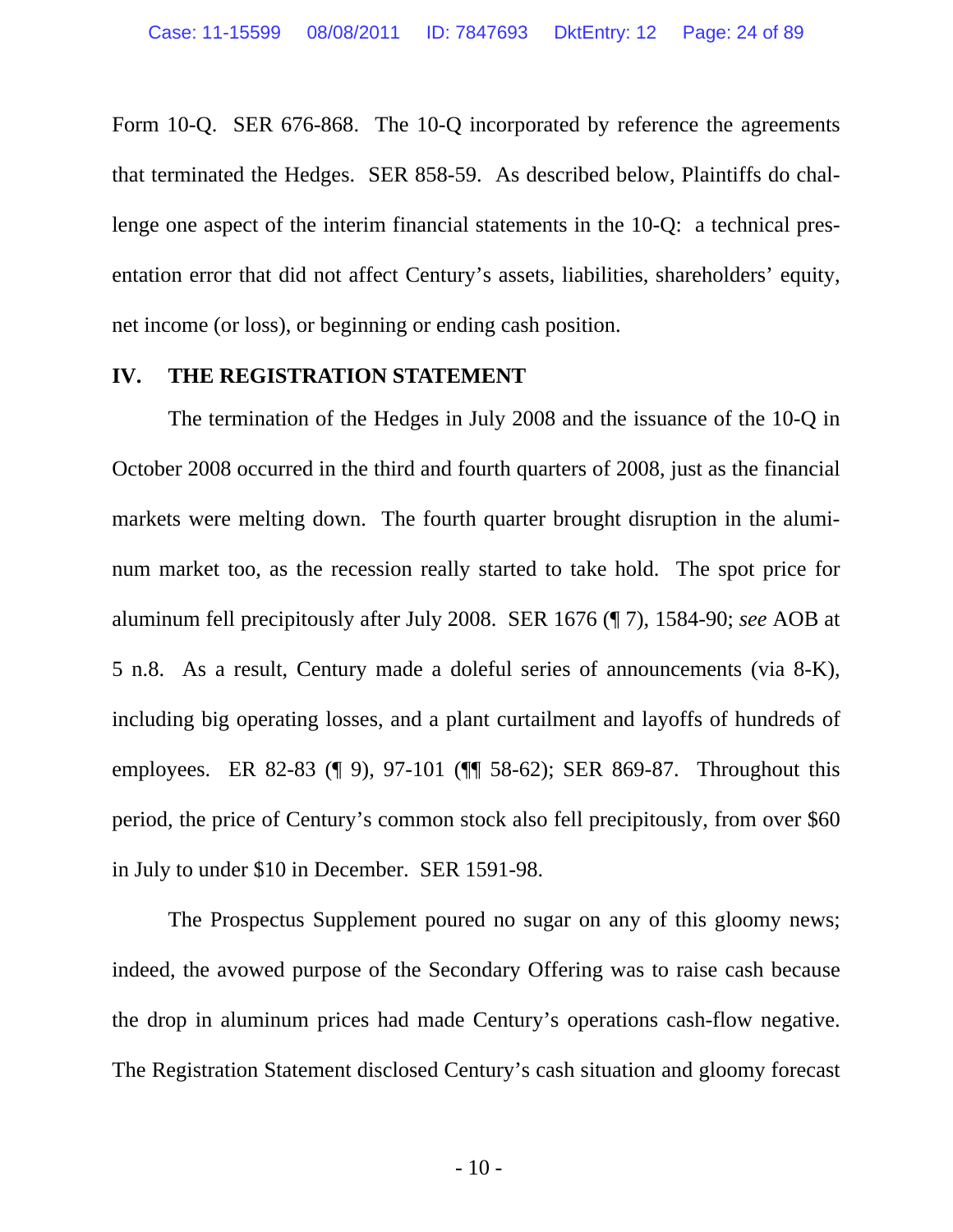in cold and unsparing terms, and sometimes in boldface and italicized print, for example:

- *"If prices remain at current levels or continue to decline, we will have to take additional action to reduce costs, including significant curtailment of our operations, in order to have the liquidity required to operate through 2009, and there can be no assurance that these actions will be sufficient."* SER 901 (bold and italics in original).
- "[O]ur U.S. operations are not cash flow positive at recent aluminum prices." SER 901, 946.
- "If primary aluminum prices were to remain on average at or around recent levels for the entirety of 2009, or were to decline further, our liquidity would be at risk." SER 924.
- "[W]e do not have other committed sources of capital." SER 946.

The Secondary Offering occurred on January 29, 2009; Century offered 24.5 million shares of common stock at \$4.50. SER 894-974. Glencore bought 54% of the Secondary Offering, or 13,242,250 shares. SER 896, 909. The market perceived the Secondary Offering as dilutive; Century's stock price dropped from \$7.35 to \$4.60 the day before the Secondary Offering. SER 2111. Throughout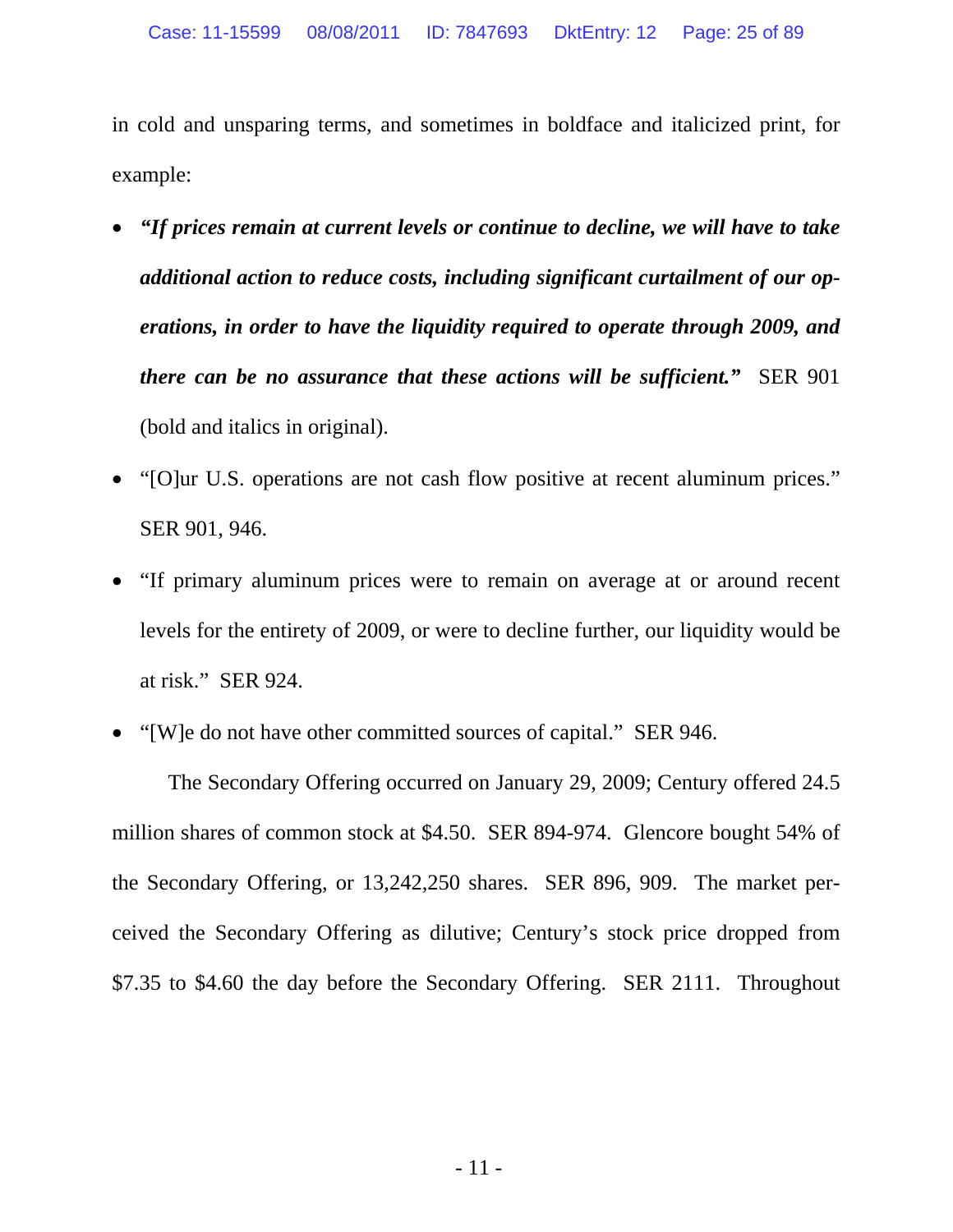February 2009, Century's stock price continued downward, starting the month at \$3.70 and ending the month at \$2.22. SER 2111.<sup>5</sup>

## **V. CENTURY'S RESTATEMENT OF MARCH 2, 2009**

On March 2, 2009, Century filed a Restatement that informed shareholders and investors that the Company's "previously issued financial statements for the nine months ended September 30, 2008 . . . should no longer be relied upon as a result of an error in the interim consolidated statement of cash flows." SER 1135.

<sup>5</sup> Plaintiffs allege that, as a result of the Restatement, "the Company's shares on NASDAQ fell to \$1.06, a 87% drop from the January 2009 Secondary Offering price of \$8.00 slightly more than one month earlier." ER 83-84 (¶¶ 12 13), 126 (¶ 119). But the Secondary Offering price was \$4.50, not \$8. ER 135 (¶¶ 149- 51); SER 896. Immediately before the Restatement, Century's stock had traded at under \$2. SER 1591-1600, 1749-56. After bottoming at \$1.06 on March 9, 2009, however, Century's stock increased steadily and by summertime was back over \$10 a share. SER 1591-1600, 1749-56.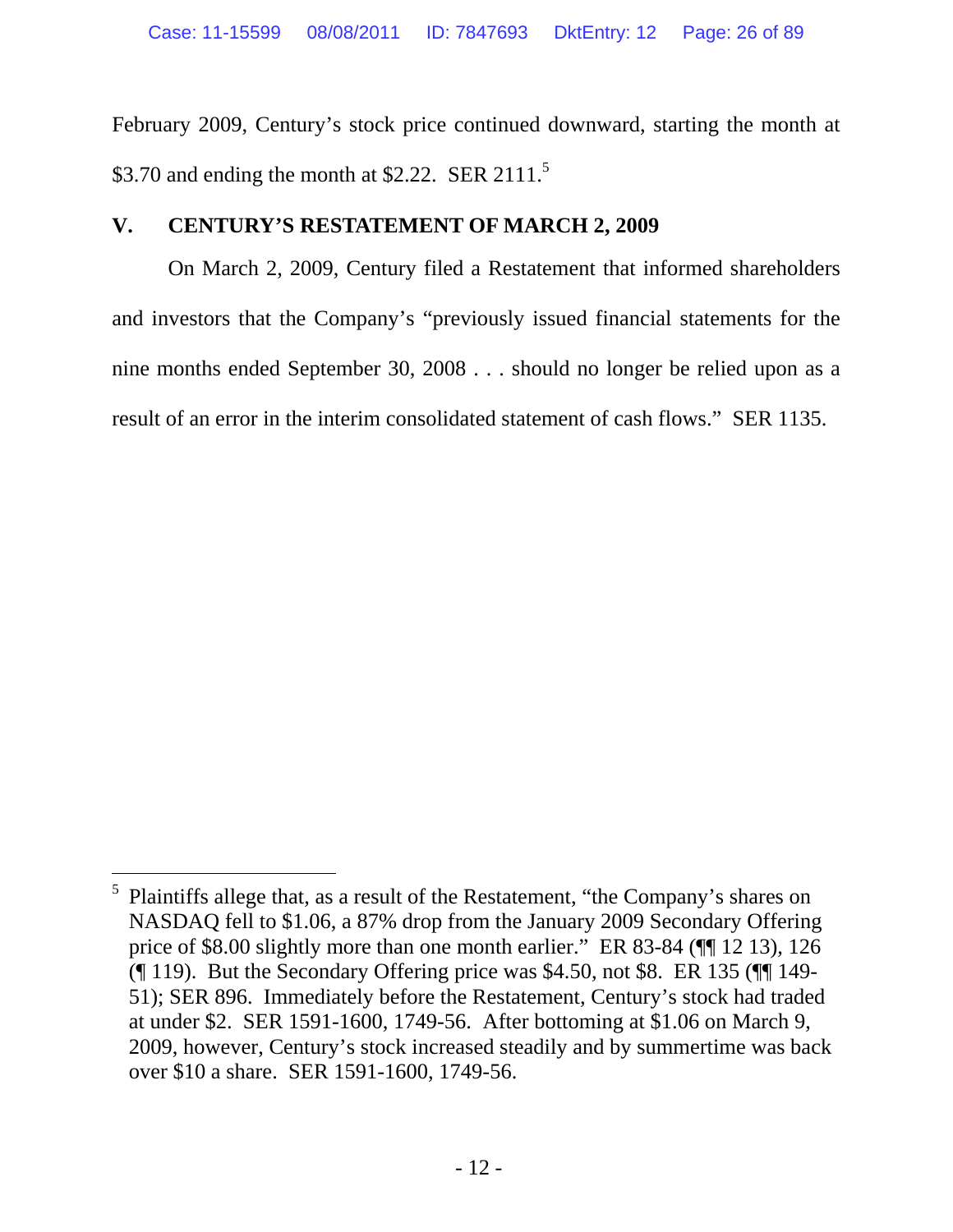|                                                           |    | <b>As Reported</b> | <b>As Adjusted</b> | <b>Adjustment</b> |  |
|-----------------------------------------------------------|----|--------------------|--------------------|-------------------|--|
| <b>CASH FLOWS FROM OPERATING ACTIVITIES:</b>              |    |                    |                    |                   |  |
| Net loss                                                  | \$ | $(198, 164)$ \$    | $(198, 164)$ \$    |                   |  |
| Adjustments to reconcile net loss to net cash provided by |    |                    |                    |                   |  |
| (used in) operating activities:                           |    |                    |                    |                   |  |
| Unrealized net loss on forward contracts                  |    | 605,105            | 605,105            |                   |  |
| Depreciation and amortization                             |    | 62,912             | 62,912             |                   |  |
| Deferred income taxes                                     |    | (198, 352)         | (198, 352)         |                   |  |
| Pension and other postretirement benefits                 |    | 11,677             | 11,677             |                   |  |
| Stock-based compensation                                  |    | 12,034             | 12,034             |                   |  |
| Excess tax benefits from share-based compensation         |    | (657)              | (657)              |                   |  |
| Loss on disposal of assets                                |    | 248                | 248                |                   |  |
| Undistributed earnings of joint ventures                  |    | (12, 466)          | (12, 466)          |                   |  |
| Change in operating assets and liabilities:               |    |                    |                    |                   |  |
| Accounts receivable - net                                 |    | (22, 403)          | (22, 403)          |                   |  |
| Purchase of short-term trading securities                 |    | (97, 532)          | (97, 532)          |                   |  |
| Sale of short-term trading securities                     |    | 348,416            | 348,416            |                   |  |
| Due from affiliates                                       |    | (9,771)            | (9,771)            |                   |  |
| Inventories                                               |    | (36, 119)          | (36, 119)          |                   |  |
| Prepaid and other current assets                          |    | (389)              | (389)              |                   |  |
| Accounts payable, trade                                   |    | 15,266             | 15,266             |                   |  |
| Due to affiliates                                         |    | (215, 522)         | (1, 145, 002)      | (929, 480)        |  |
| Accrued and other current liabilities                     |    | (28, 523)          | (28, 523)          |                   |  |
| Other - net                                               |    | (5,001)            | (5,001)            |                   |  |
| Net cash provided by (used in) operating activities       |    | 230,759            | (698, 721)         | (929, 480)        |  |
| <b>CASH FLOWS FROM INVESTING ACTIVITIES:</b>              |    |                    |                    |                   |  |
| Purchase of property, plant and equipment                 |    | (26, 738)          | (26, 738)          |                   |  |
| Nordural expansion                                        |    | (53, 397)          | (53, 397)          |                   |  |
| Investments in and advances in joint ventures             |    | (36,973)           | (36,973)           |                   |  |
| Proceeds from sale of property, plant and equipment       |    | 47                 | 47                 |                   |  |
| Restricted and other cash deposits                        |    | (9,710)            | (9,710)            |                   |  |
| Net cash used in investing activities                     |    | (126, 771)         | (126, 771)         |                   |  |
|                                                           |    |                    |                    |                   |  |
| <b>CASH FLOWS FROM FINANCIING ACTIVITIES:</b>             |    |                    |                    |                   |  |
| Repayment of long-term debt - related party               |    | (480, 198)         | (480, 198)         |                   |  |
| Excess tax benefits from share based compensation         |    | 657                | 657                |                   |  |
| Issuance of preferred stock                               |    |                    | 929,480            | 929,480           |  |
| Issuance of common stock - net of issuance costs          |    | 443,646            | 443,646            |                   |  |
| Net cash provided by (used in) financing activities       |    | (35, 895)          | 893,585            | 929,480           |  |
| <b>NET CHANGE IN CASH</b>                                 |    | 68,093             | 68,093             |                   |  |
| CASH, BEGINNING OF PERIOD                                 |    | 60,962             | 60,962             |                   |  |
| CASH, END OF PERIOD                                       | \$ | 129,055<br>\$      | 129,055            | \$                |  |

As reflected in the table above, which was included in the Restatement (SER 1136), although it corrected a **technical presentation error**, the Restatement changed **nothing of substance**. The \$929,480,000 associated with the "touch pass" moved from operating to financing, without **any** bottom line effects. The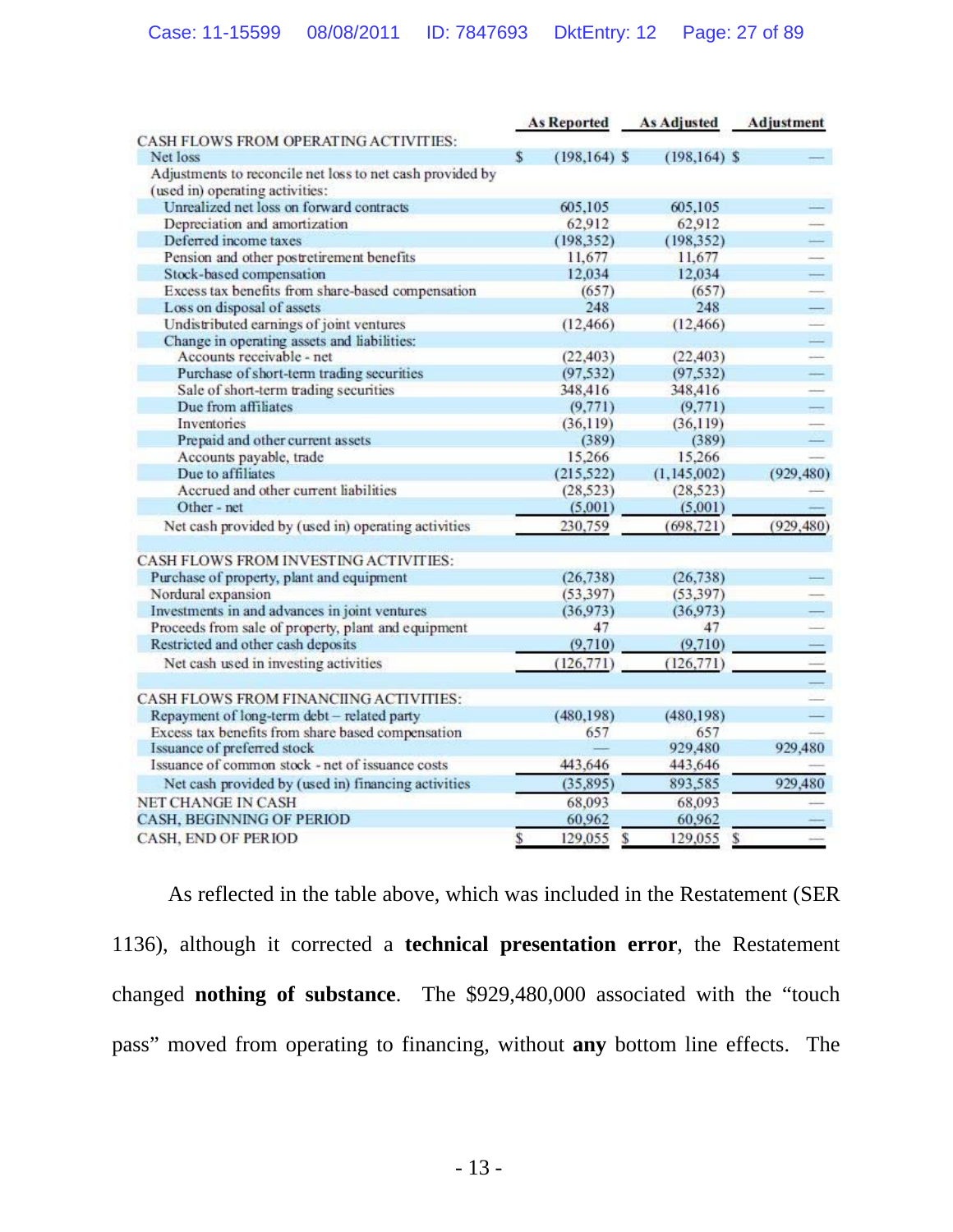Restatement had not one cent's effect on Century's assets, liabilities, shareholders' equity, net income (or loss), or beginning or ending cash position. SER 1136.

This error in the technical presentation of the "touch pass" provides the only basis for Plaintiffs' allegation that Century's November 2008 quarterly financial statement and the Registration Statement were false and misleading and misled investors into thinking that Century was "cash rich." ER 81 (¶ 10), 84 (¶ 13), 112- 13 (¶¶ 85-88), 115-16 (¶ 92). Plaintiffs never have alleged that any other number was incorrect, or that the presentation error affected Century's bottom line. They instead allege that the "touch pass" should have been presented as "Cash Flows From Financing Activities," as opposed to "Cash Flows From Operating Activities," and, ignoring Century's disclosures to the contrary, argue that this presentation error misled investors who read the Registration Statement and bought in the Secondary Offering into thinking that Century was "cash rich" despite Century's repeated and stark announcements to the contrary.  $^6$  ER 83 (¶ 10), 86 (¶ 18), 110-16 (¶¶ 79-92).

<sup>6</sup> Up until their termination, Century disclosed the Hedges, and marked them to market each quarter, disclosing in its 10-Qs and 10-Ks the change in their market value. *E.g.*, SER 204. This change in market value (realized and unrealized) since the last quarter was reflected on Century's books as an adjustment to "Net Income" ("Net loss on forward contracts") on the statement of operations; the non-cash (unrealized) portion was reflected as an adjustment to "Cash Flows From Operating Activities" ("Unrealized net loss on forward contracts") on the statement of cash flows. SER 189-90, 204-06.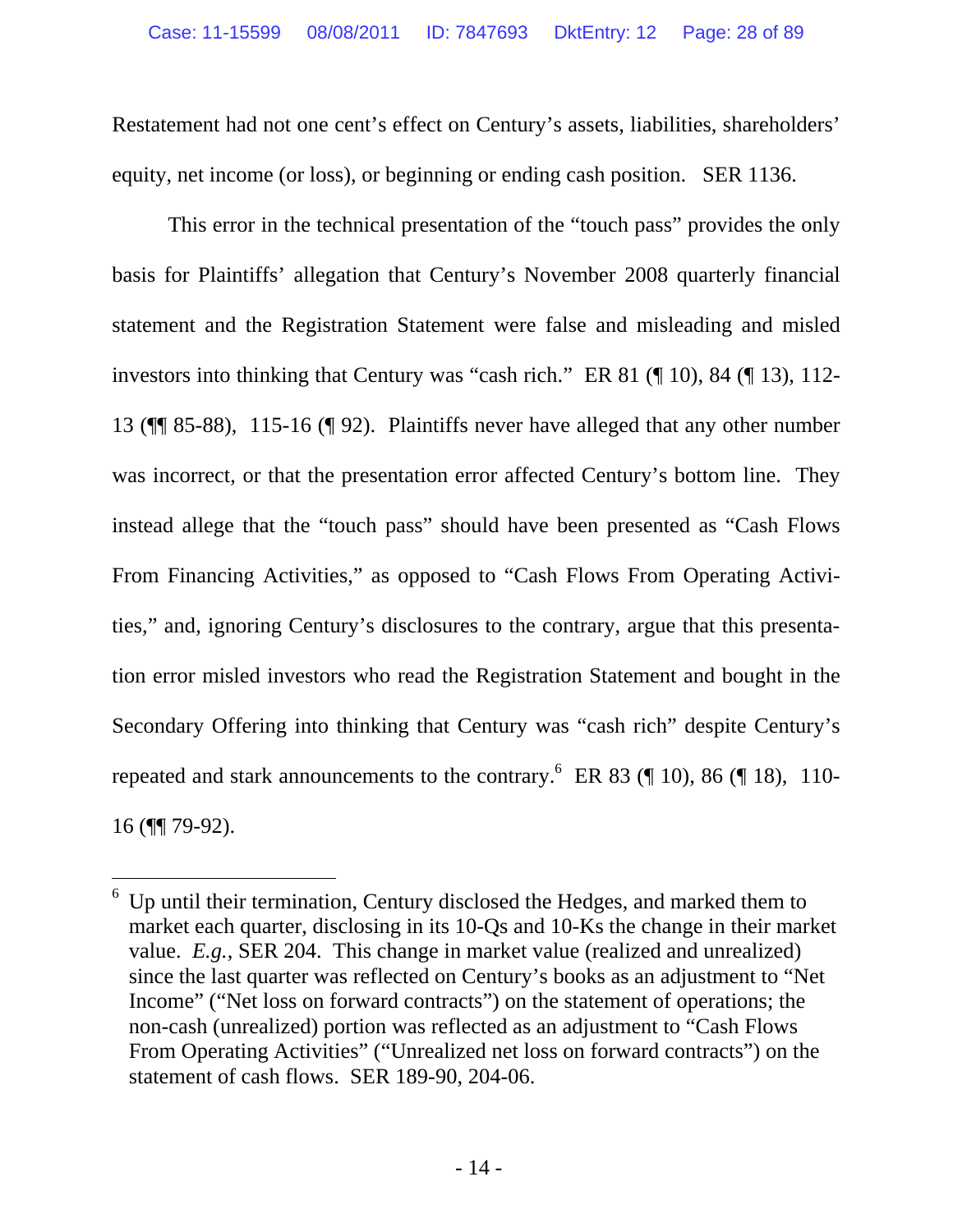## **VI. PLAINTIFFS' PURCHASES OF CENTURY STOCK**

Plaintiffs allege that their stock is traceable to the Secondary Offering, which they say was an offering of  $24.5$  million shares. But over half  $-13.2$  million of the 24.5 million new shares – went to Glencore and not to the market. *See* SER 909. And before the Secondary Offering, there already were 49,052,692 shares in the market. ER 33:4-9; SER 913. Thus, after the Secondary Offering, approximately 11.3 million out of the total of 73.5 million shares in the aftermarket might be traced to the Secondary Offering: a mere  $15.37\%$ .<sup>7</sup> Plaintiffs therefore must – but here cannot – allege facts showing that the particular shares they purchased are among these 15.37%.

Plaintiffs' own certificates show they purchased Century stock on January 28 and 30, 2009 (and on several days after January 30), but **not** on the date of the Secondary Offering, January 29, 2009. *See* SER 57-60; ER 150. When they filed their Second Amended Complaint, they thought they had solved that problem via a new plaintiff (McNulty), whom they alleged bought stock on January 29, 2009. SER 1985 (¶ 140). But upon receipt of his certificate, they learned that McNulty actually bought his stock on January 28, 2009, and not January 29, so they had to

 $7$  Century offered 24.5 million shares in the Secondary Offering. Glencore purchased 13.2 million shares. Thus, 11.3 million shares went to investors other than Glencore. The preexisting shares plus the new shares equals 73.5 million shares.  $11.3/73.5 = 15.37\%$ .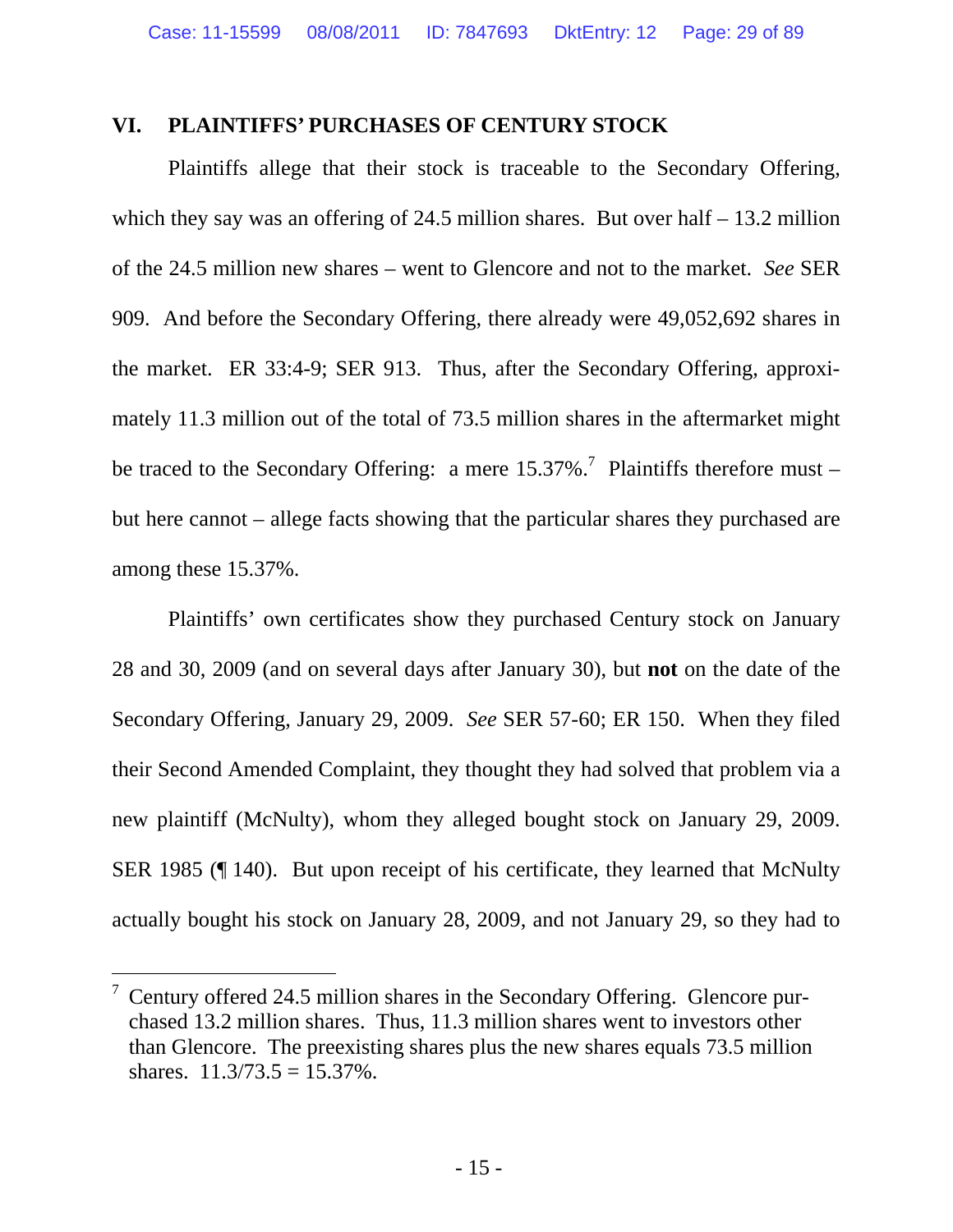file a Third Amended Complaint to correct that allegation. ER 131 (¶ 140); see also SER 2005:13-17.

Now – on appeal for the first time – Plaintiffs suggest that the Secondary Offering occurred on January **28**, 2009. *See* AOB 2, 5, 10. But that is not what the Third Amended Complaint alleges, or indeed any of their complaints alleged. ER 85, 112 (¶¶ 17, 83); SER 8 (n.4), 9-10 (¶ 17), 18-19 (¶¶ 55-56), 32-33 (¶ 79), 1680- 81 (¶¶ 16, 17), 1691 (¶ 55), 1706 (¶ 79), 1939-40 (¶ 17), 1960 (¶ 72). And it is not what the Registration Statement shows. The SEC's electronic filing system, EDGAR, confirms that the final Registration Statement, while dated January 28, 2009, was not filed with the SEC until January 29, 2009, *see* http://www.sec.gov/Archives/edgar/data/949157/000095013409001432/00009501 34-09-001432-index.htm (last accessed Aug. 1, 2011), whereas the "red herring" registration statement was filed with the SEC on January 27, 2009, *see* http://www.sec.gov/Archives/edgar/data/949157/000095013409001145/00009501 34-09-001145-index.htm (last accessed Aug. 1, 2009).<sup>8</sup> The final Registration Statement could not have been filed earlier because it notes the January 28, 2009

-

<sup>8</sup> The district court took judicial notice of the Registration Statement and the other documents offered by Appellees; Plaintiffs objected to taking judicial notice of some of the documents, but did not object to taking judicial notice of the Registration Statement. ER 18-19.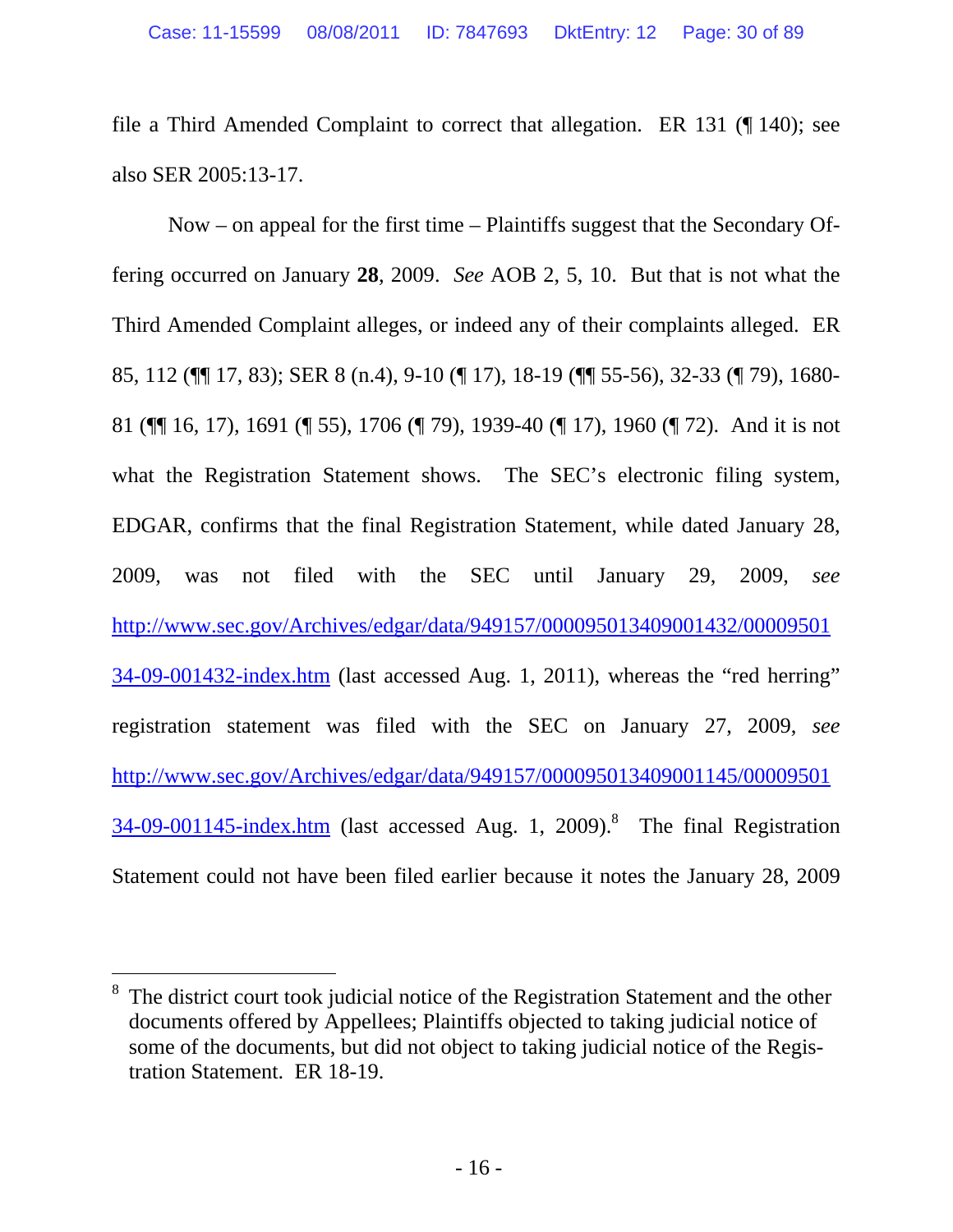closing price on its face: "On January 28, 2009, the last reported sale price of our common stock was \$4.60 per share." SER 896.

Plaintiffs' purchases of January 28, 2009 thus occurred **before** the Secondary Offering and therefore cannot be traced to the Secondary Offering. Plaintiffs' purchases of January 30, 2009 (and later), were from a pool of over 73.5 million shares, of which the shares sold to the public via the Secondary Offering amounted to just 15.37%. All this can be gleaned from documents of which the district court took judicial notice without objection. One need not (and the district court did not) place any reliance on the declarations offered by Defendants. ER 66-67; SER 1792-1876, 2146-55. Yet these declarations constitute the only "extrinsic evidence" that Plaintiffs now attack (and misrepresent) on this appeal.

## **VII. PROCEDURAL HISTORY OF THE CASE.**

#### **A. Initial Proceedings.**

Within days of the Restatement, several sets of plaintiffs filed complaints against Century, the Underwriters and the Individual Defendants. As required by section  $27(a)(3)$  of the '33 Act, 15 U.S.C. § 77z-1(a)(3), the various plaintiffs filed motions seeking to be named lead plaintiff and the district court selected Messrs. Wexler, Abrams, Petzschke and McClellan to be lead plaintiffs. ER 162-67 (Dkt. 15-20, 32-37, 41-43, 45); *see In re Century Aluminum Co. Sec. Litig.*, No. C-09- 1001-SI, 2009 WL 2905962 (N.D. Cal. Sept. 8, 2009). Thereafter, Plaintiffs filed a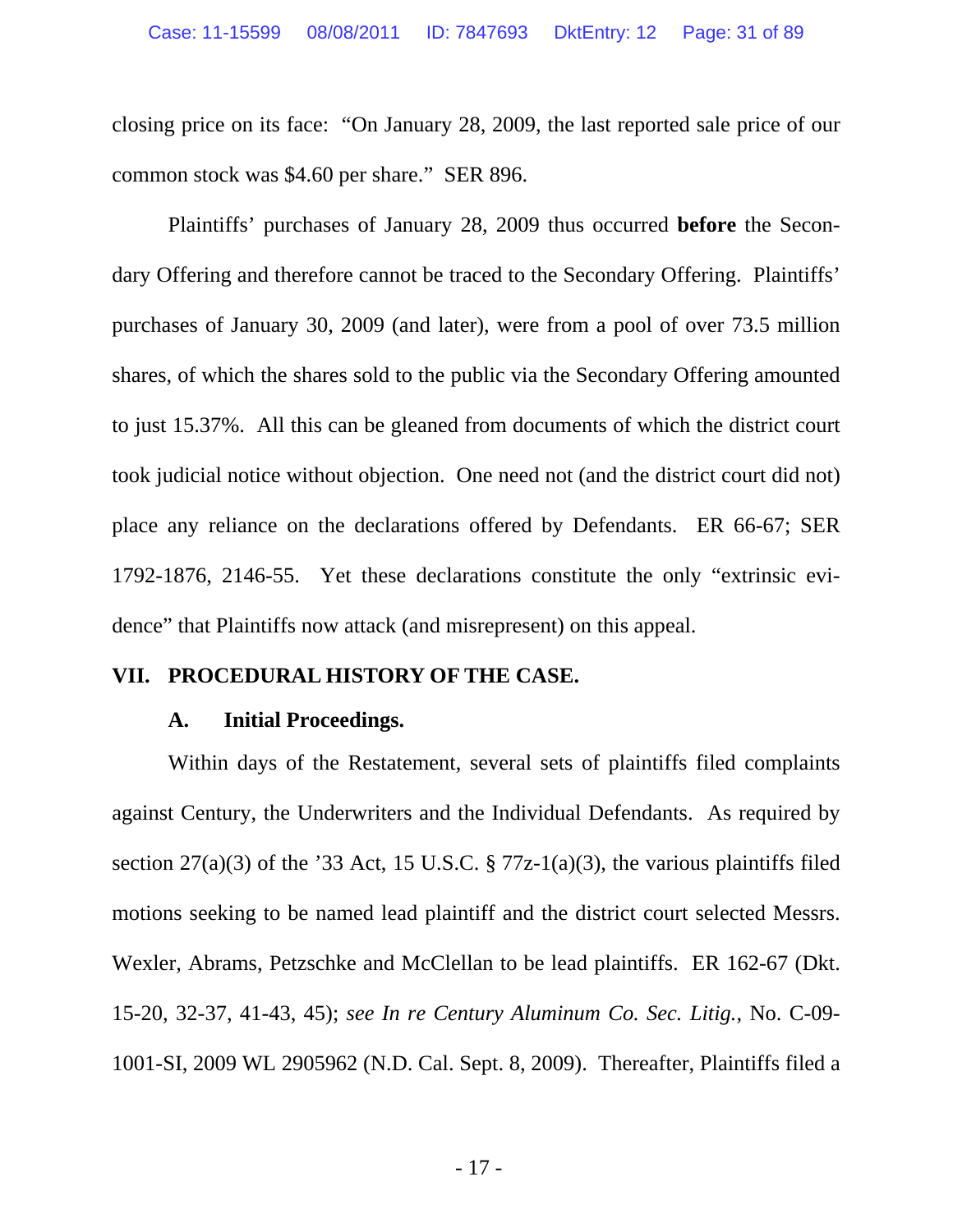consolidated complaint (the "Consolidated Complaint") – the first of four complaints they were to file. SER 1-61.

## **B. The Consolidated Complaint and the First Amended Complaint.**

The Consolidated Complaint asserted four claims: (1) Section 10(b) of the Securities Exchange Act of 1934 (the "'34 Act"), 15 U.S.C. § 78j(b), and SEC Rule 10b-5, 17 C.F.R. § 240.10b-5; (2) Section 20(a) of the '34 Act, 15 U.S.C. § 78t(a); (3) Section 12(a)(2) of the '33 Act, 15 U.S.C. § 77l(a)(2); and (4) Section 15 of the '33 Act, 15 U.S.C. § 77o. SER 1-61. It alleges that the Secondary Offering took place on January 29, 2009. SER 8 (n.4), 6-7 (¶ 17), 18-19 (¶ 55, 56), 32  $($ | 79).

Defendants filed motions to dismiss. ER 168 (Dkt. 61-65). Eleven days later, Plaintiffs announced they wished to amend, both to add the Section 11 claim they say was inadvertently omitted, and "to add additional allegations" (ER 168; SER 1602), and filed a first amended consolidated class action complaint (the "FAC") (SER 1601-1737).

The gravamen of the FAC's Securities Act claims<sup>9</sup> was that the Registration Statement misstated its cash position in violation of Generally Accepted Accounting Principles ("GAAP") by presenting cash flows from the termination of the

 $9$  Plaintiffs' '34 Act claims, which alleged essentially the same facts, were dismissed by the district court. ER 21-29. Plaintiffs have not appealed this dismissal. AOB at 1 n.1, 3 n.4.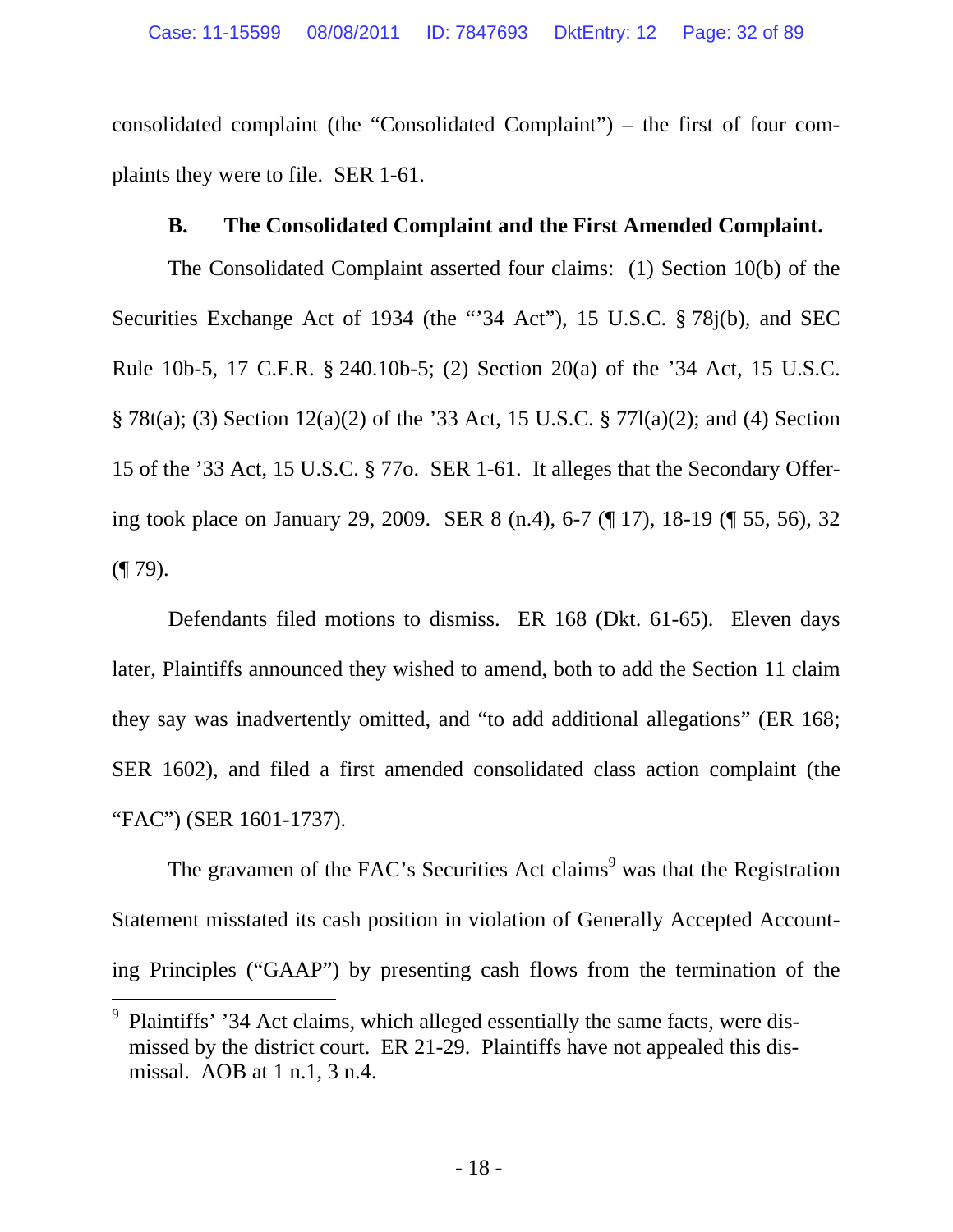Hedges as "operating activity" rather than "financing activity" and then predicting Century might, or might not, be able to fund operations for the next 18 months. SER 1680-82 (¶¶ 17-20), 1721-25 (¶¶ 123-25). The FAC further alleged that Plaintiffs purchased shares of Century Aluminum common stock "*pursuant and/or traceable* to the [Secondary Offering]." SER 1680 (¶ 16), 1724 (¶ 129) (emphasis added).

## **C. The District Court's Order Dismissing the First Amended Complaint.**

Again, Defendants moved to dismiss. ER 169-70 (Dkt. 69-71, 73-74). Defendants argued that the Section 11 claim should be discussed under Rule 12(b)(6) because (*inter alia*) the FAC did not allege facts showing that any of the shares Plaintiffs purchased could be traced to the Secondary Offering, and instead only contained boilerplate conclusions that Plaintiffs purchased their shares "pursuant to or traceable to the Secondary Offering." SER 1727-28 (¶¶ 143, 148, 151).

Defendants also argued that the Section 11 claim should be dismissed under Rule 12(b)(1) for lack of subject matter jurisdiction. Defendants based this argument on Plaintiffs' certifications of their stock purchases (which were incorporated by reference into the FAC, *see* SER 57-61) and also offered declarations confirming that Plaintiffs did not purchase in the Secondary Offering. SER 913, 1792- 1876.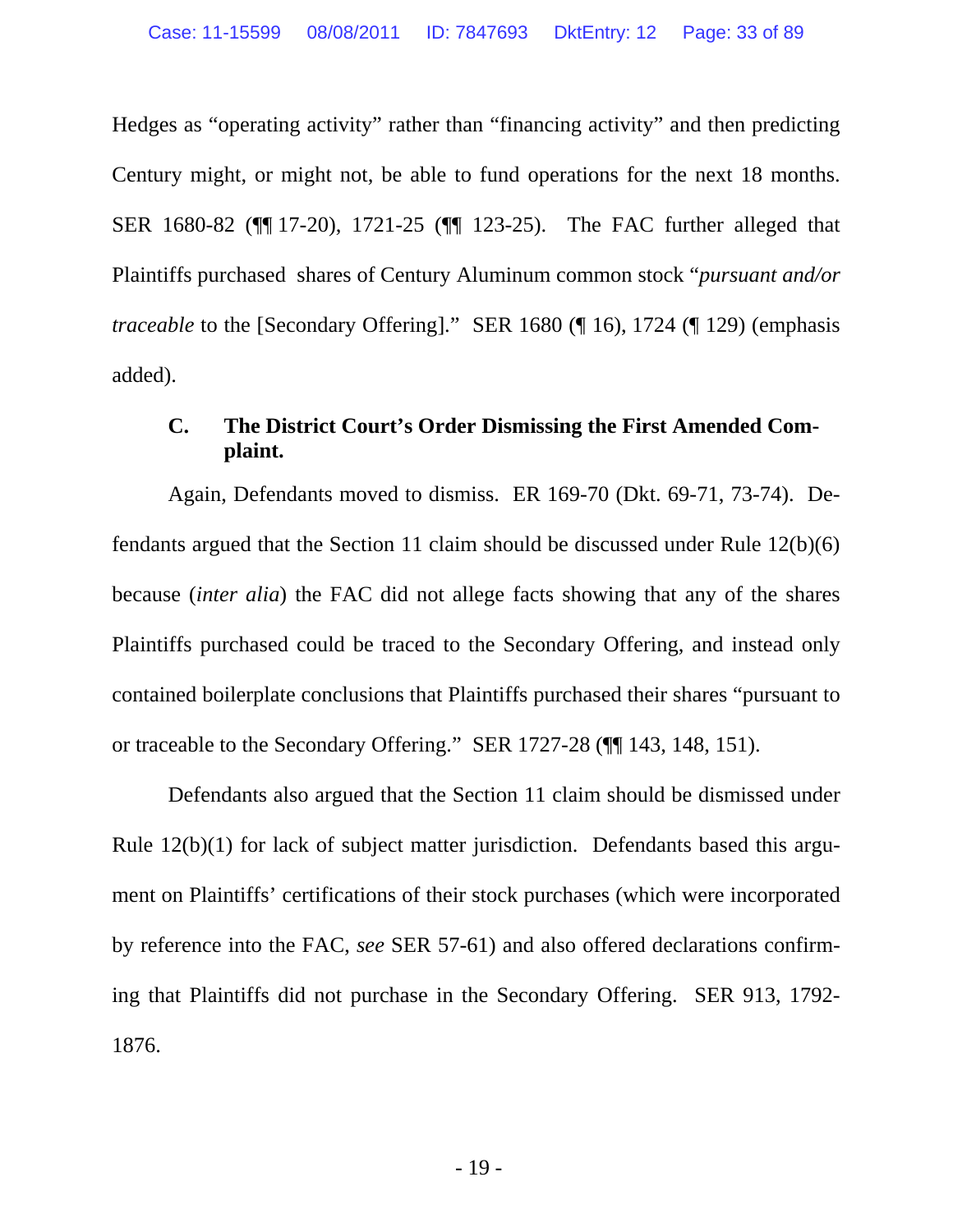At the hearing on the motions to dismiss the FAC, the district court pressed for an explanation of how Plaintiffs might be able to meet their burden on Section 11 tracing, and counsel for Plaintiffs attempted to offer an explanation while acknowledging that "it's not easy to do": "You can ask for the original certificate and because all of the stock is held [in] street name, so you have to trace back through street name and trace back through the broker." SER 1921:11-13. In response to the district court's inquiry whether Plaintiffs had made that effort in this case, Plaintiffs' counsel reported that Plaintiffs were "in the process of requesting," and that she had spoken to "a couple of brokers" who had the "understanding" that "their firms got the stock from Morgan Stanley and Credit Suisse." SER 1921:11-23. The brokers reportedly had "reason to believe" that they had acquired stock issued in the Secondary Offering, but that "the only way" to be sure was "to trace back and get those certificates and it's not easy to do." SER 1921:20-1922:6.

The district court granted Defendants' motion. ER 16-36, reported at *In re Century Aluminum Co. Sec. Litig.,* 749 F. Supp. 2d 964 (N.D. Cal. 2010). Holding that Plaintiffs had neither alleged in the FAC nor articulated in their opposition "how to trace any particular shares in the 75 million share pool that existed after the secondary offering to show that those shares came from the secondary offering" (ER 33:7-10, 19-21), the court dismissed Plaintiffs' Section 11 claim "because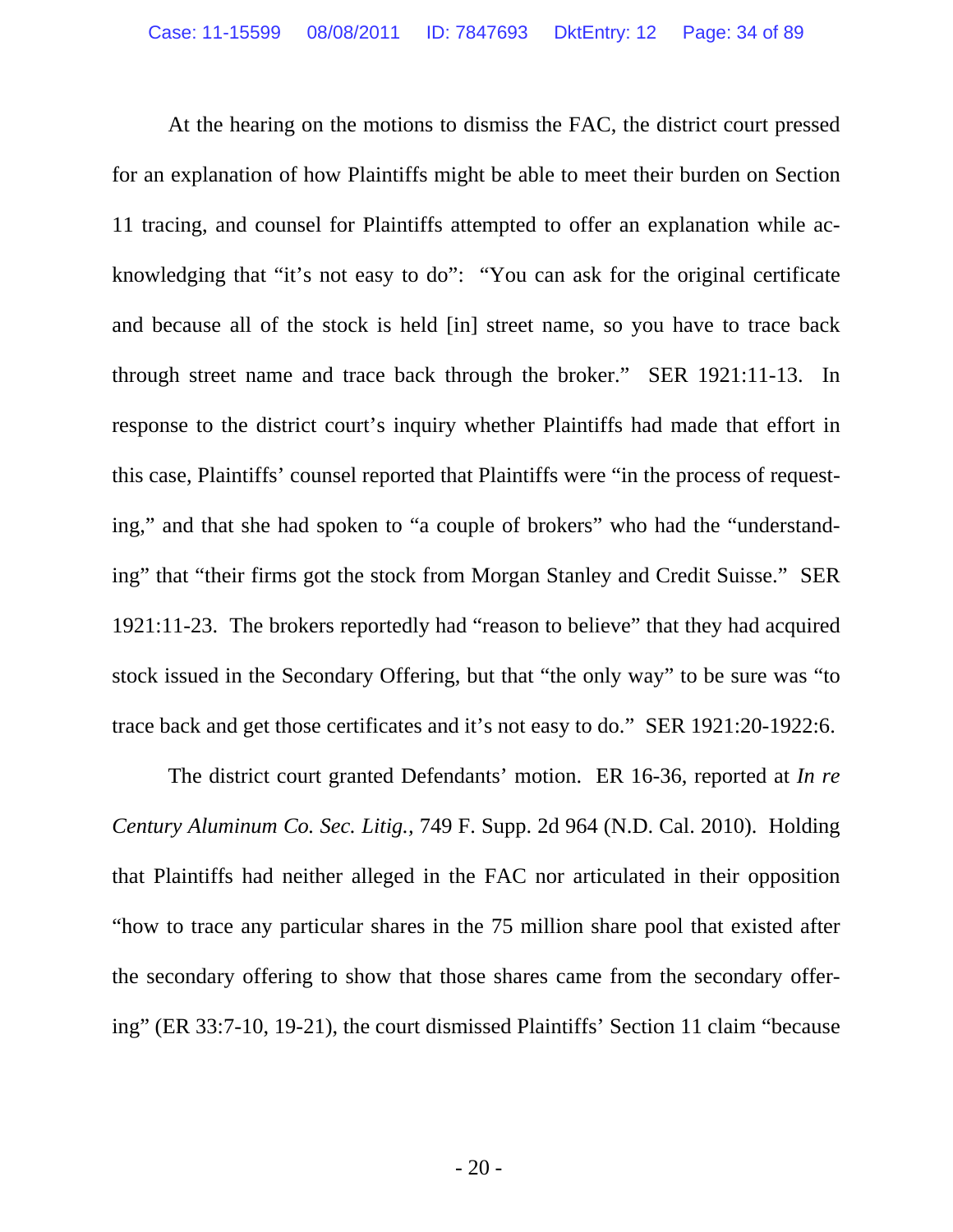the complaint does not allege facts showing that the named plaintiffs' purchases are traceable to the January 29, 2009 offering." ER 33:19-21.

# **D. The Second Amended Complaint and the Third Amended Complaint.**

On May 28, 2010, Plaintiffs filed their Second Amended Complaint ("SAC"). SER 1931-2003. The SAC added a new plaintiff, Chris McNulty, who purportedly bought stock on the day of the Secondary Offering, January 29, 2009. SER 1985 (¶ 140). And the SAC repeatedly alleged that the Secondary Offering occurred on January 29, 2009. SER 1939 (¶ 17), 1960 (¶ 72). But soon thereafter, Plaintiffs requested that Defendants stipulate to the filing of the TAC, to correct one mistake: new plaintiff McNulty had purchased Century stock "on January 28, 2009, not January 29, 2009." SER 2005:13-17.

On June 24, 2010, Plaintiffs filed the TAC, which asserts four claims: (1) Section 10(b) of the '34 Act and Rule 10b-5; (2) Section 20(a) of the '34 Act; (3) Section 11 of the '33 Act; and (4) Section 15 of the '33 Act. ER  $77-151$ <sup>10</sup> Like the FAC, the TAC alleged repeatedly that the Secondary Offering occurred on January 29, 2008. *See, e.g.*, ER 85 (¶ 17), 112 (¶ 83), 142 (¶ 169). The TAC did not allege that any of the Plaintiffs purchased Century stock in the Secondary Offering, on the date of the Secondary Offering, or at the Secondary Offering

l

<sup>&</sup>lt;sup>10</sup> In the TAC, Plaintiffs chose to omit their claim under Section 12(a)(2) of the '33 Act. ER 7 n.6.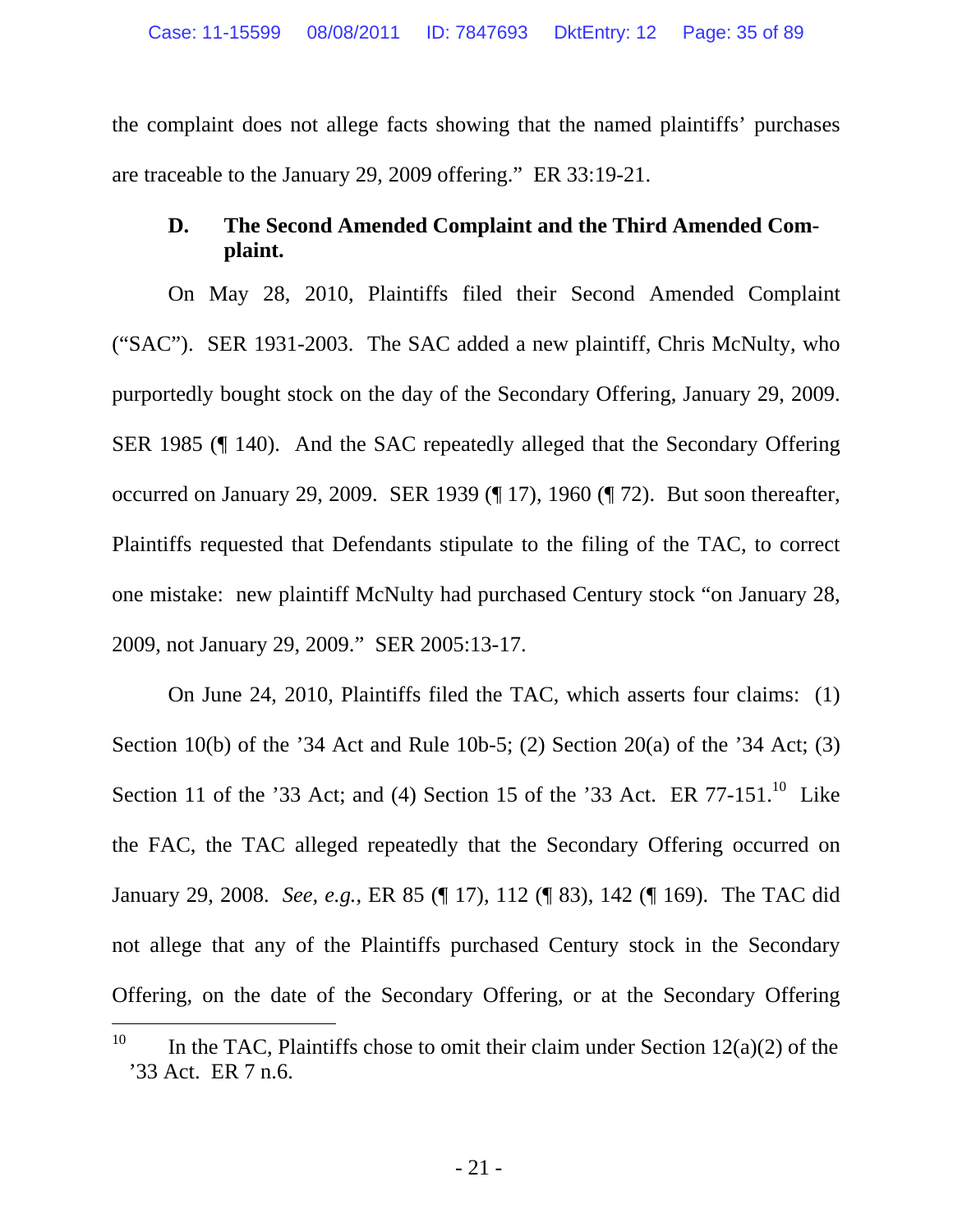price. ER 130-31 (¶¶ 135, 137, 140, 143). Instead, four of the eight purchases that allegedly provide the basis for Plaintiffs' claims were made before the Secondary Offering and the rest were made after the Secondary Offering. ER 130-31 (¶¶ 135, 137, 140, 143).

Despite Plaintiffs' prior suggestions that stock certificates might enable them to meet their tracing burden (*see* p. 19 above), the TAC does not mention any stock certificate or explain how or why a stock certificate might enable Plaintiffs to trace any of their stock to the Secondary Offering. Plaintiffs instead only assert "on information and belief" as a conclusion, and without alleging a factual basis, that they purchased securities directly traceable to Century's Secondary Offering, adding that they are "unaware of any information" showing that their stock is not traceable to the Secondary Offering. ER 130-31 (¶¶ 134, 136, 139, 142). One of the Plaintiffs alleged that he purchased stock through a broker (Vanguard) who cleared trades through Citigroup, which he alleged was "indistinguishable from" Morgan Stanley because of a joint venture. ER 130-31 (¶ 138).

## **E. The District Court's Order Dismissing the Third Amended Complaint.**

Defendants again moved to dismiss. ER 173-76 (Dkt. 101-19). At the hearing, Plaintiffs' counsel asserted that standing was established because Plaintiffs "have provided certifications that they owned the stock at the relevant time, believed that they suffered injury, and that's all that's necessary." SER 2279:5-8.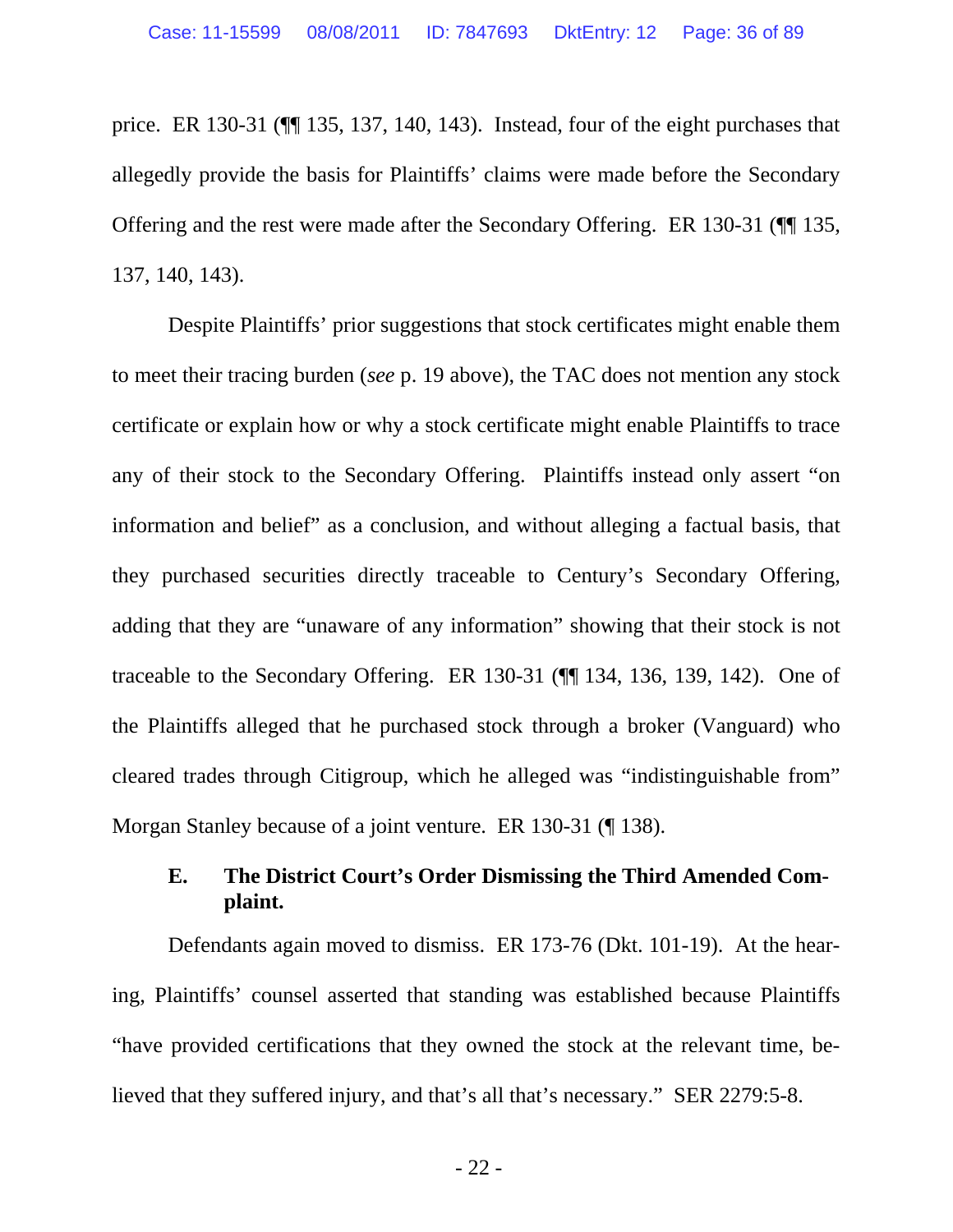On March 3, 2011, the district court dismissed the TAC with prejudice. ER

1-15, reported as *In re Century Aluminum Co. Sec. Litig.,* No. C-09-1001, 2011 WL 830174 (N.D. Cal. Mar. 3, 2011). The order made clear that the Section 11 claim was being dismissed because "plaintiffs failed to follow the Court's instruction to plead facts to show how plaintiffs will be able to establish that their purchases are traceable to the Secondary Offering. Instead, plaintiffs simply reassert – without facts to support – that they purchased securities directly traceable to Century's Secondary Offering." ER 8:17-20. The order emphasized that it had asked Plaintiffs to provide factual allegations, not evidence:

Plaintiffs also ignore that post-*Twombly* and *Iqbal*, a formulaic recitation of the elements of a cause of action are insufficient and plaintiffs must allege facts sufficient to raise a right to relief above "the speculative level." *See, e.g., Twombly***,** 550 U.S. at 555. Here the Court has not asked plaintiffs to plead facts that prove their securities are traceable to the secondary offering here, but to plead facts showing how their shares can be traced.

ER 10:17-19 (citing ER 33).

The district court entered judgment for Defendants, and Plaintiffs appealed.

ER 37, 65.

## **STANDARD OF REVIEW**

This Court reviews *de novo* a district court's dismissal of a complaint under

Fed. R. Civ. P. 12(b)(6). *Rubke v. Capitol Bancorp Ltd.,* 551 F.3d 1156, 1161 (9th

Cir. 2009); *Manzarek v. St. Paul Fire & Marine Ins. Co.,* 519 F.3d 1025, 1030 (9th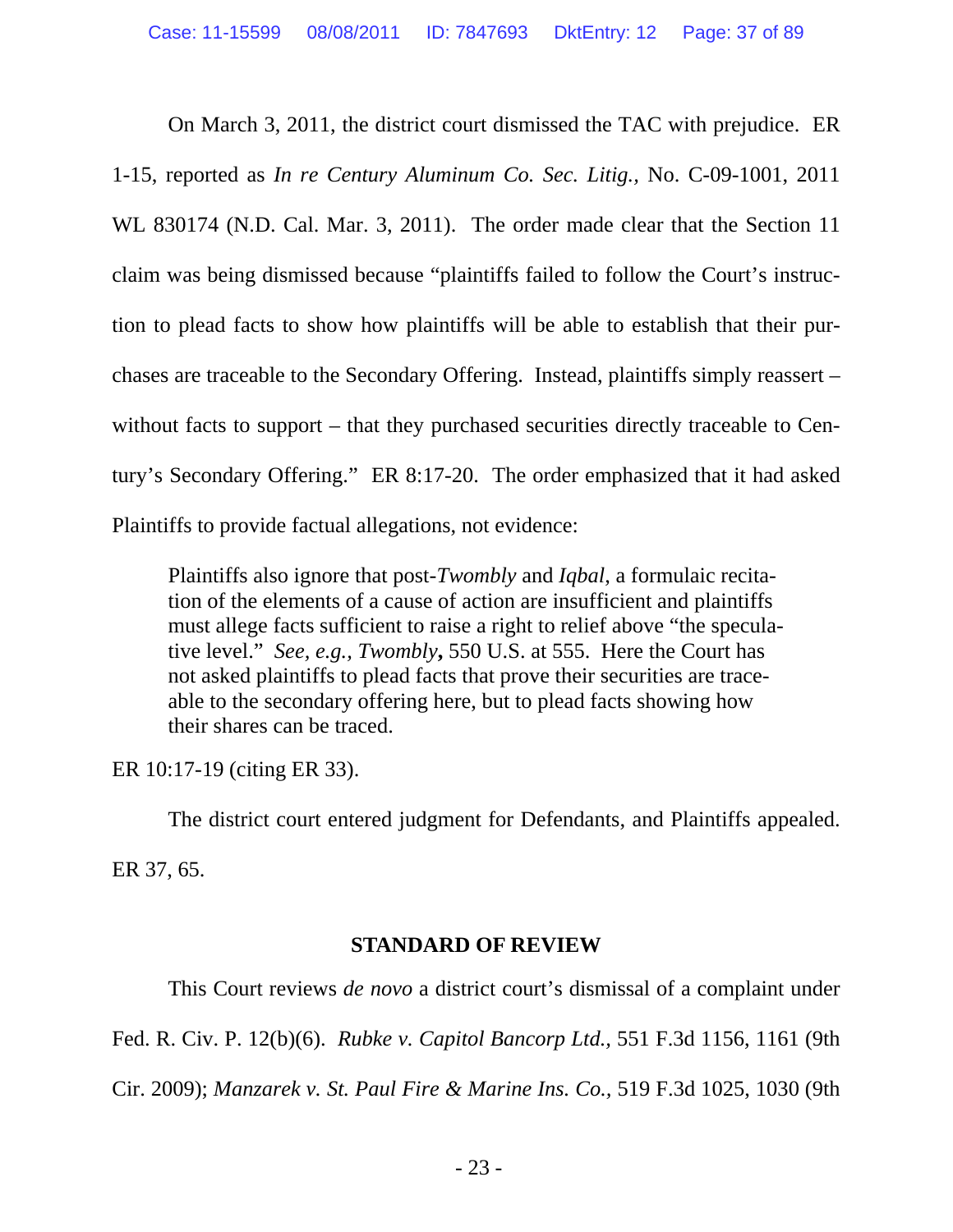Cir. 2008). The same is true of a dismissal under Fed. R. Civ. P. 12(b)(1). *Carson Harbor Village, Ltd. v. City of Carson,* 353 F.3d 824, 826 (9th Cir. 2004).

To state a claim, Plaintiffs must allege facts supporting each element of the cause of action. *See Bell Atlantic Corp. v. Twombly,* 550 U.S. 544, 555 (2007) ("Factual allegations must be enough to raise a right of relief above the speculative level."). "Threadbare recitals of the elements of a cause of action, supported by mere conclusory statements" will not be accepted as true. *Ashcroft v. Iqbal,* 129 S. Ct. 1937, 1949 (2009). No longer should a complaint survive on speculation that discovery might turn up something that the complaint lacks. *See Twombly,* 550 U.S. at 560-63. Likewise, allegations contradicted by documents referenced in the pleadings or by judicially noticed information may be disregarded by the Court. *Tellabs, Inc. v. Makor Issues & Rights, Ltd.,* 551 U.S. 308, 322 (2007); *Swartz v. KPMG LLP*, 476 F.3d 756, 763 (9th Cir. 2007); *Steckman v. Hart Brewing, Inc.,* 143 F.3d 1293, 1295-96 (9th Cir. 1998).

#### **SUMMARY OF THE ARGUMENT**

The judgment in this case must be affirmed on three grounds, each of which is independently dispositive.

*First*, despite the attempt in Plaintiffs' Opening Brief to distort the basis of the ruling below, the opinion makes clear that the district court dismissed Plain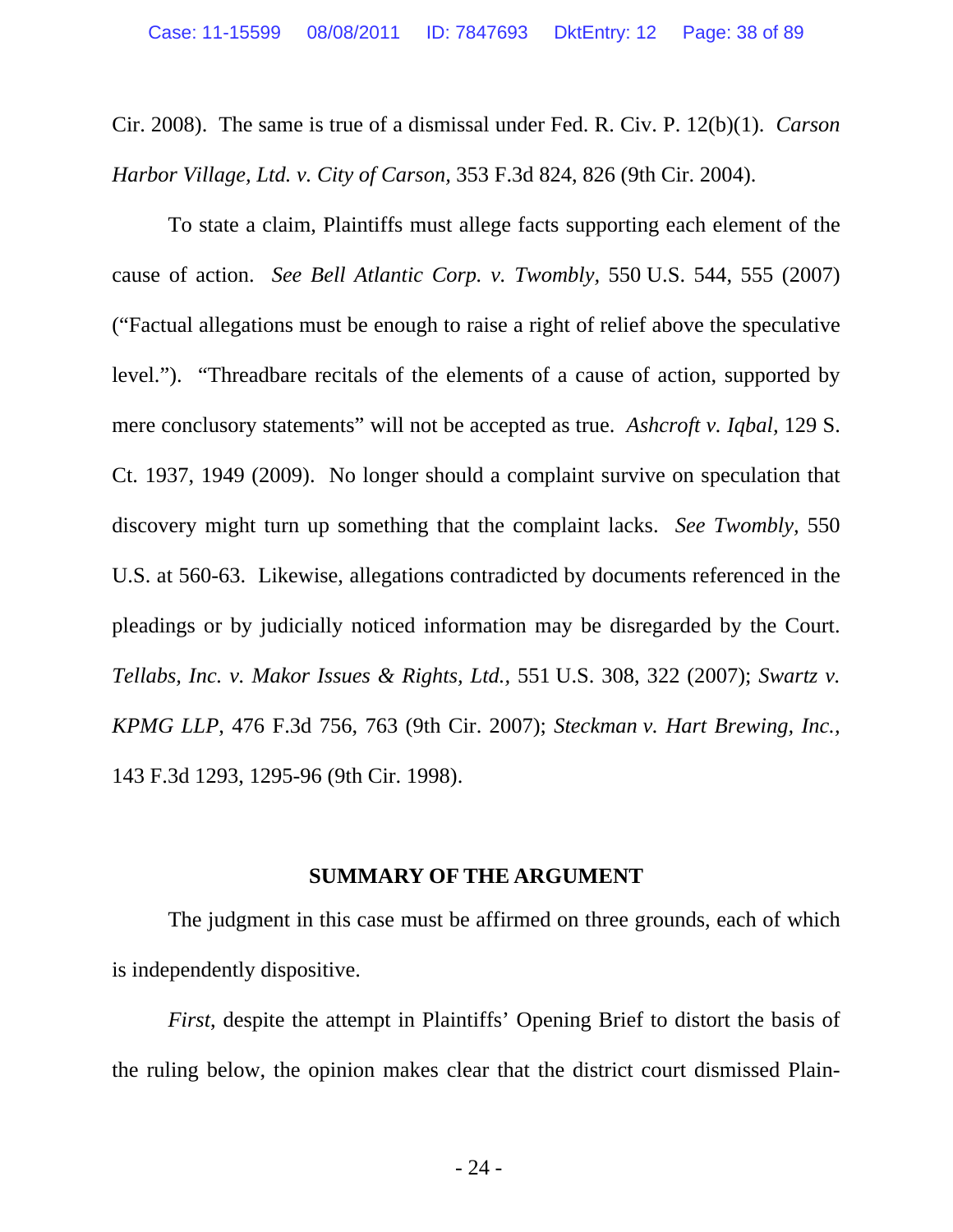tiffs' Section 11 claim pursuant to Rule 12(b)(6) for failure to state a claim upon which relief can be granted. The district court's ruling was fully justified under Rule 12(b)(6), and the pleading requirements set forth in *Twombly* and *Iqbal*.

The TAC's attempt to plead tracing under those rules fell far short of the mark. No Plaintiff purchased in the Secondary Offering, and no Plaintiff could demonstrate how he even possibly could show that his stock was issued pursuant to the Registration Statement for the Secondary Offering. Therefore, after giving Plaintiffs several opportunities to amend, the district court properly concluded that Plaintiffs could not plead a "plausible" claim for relief given their failure to plead the required element of tracing.

In an effort to evade that pleading failure, Plaintiffs distort the district court's ruling and the basis on which it was made, arguing that the Court relied on evidence and factual findings, and entered judgment under Rule 12(b)(1). That argument is groundless. As the ruling itself makes clear, the district court based its decision on the TAC's failure to allege facts – not evidence, declarations and factual findings – and the decision is fully supported on that basis.

*Second*, although not the basis of the district court's decision, dismissal of the Section 11 claim also is required for lack of standing and subject matter jurisdiction under Art. III, § 2 of the United States Constitution. To invoke the jurisdiction of the federal courts, Plaintiffs must present a "case or controversy." Plaintiffs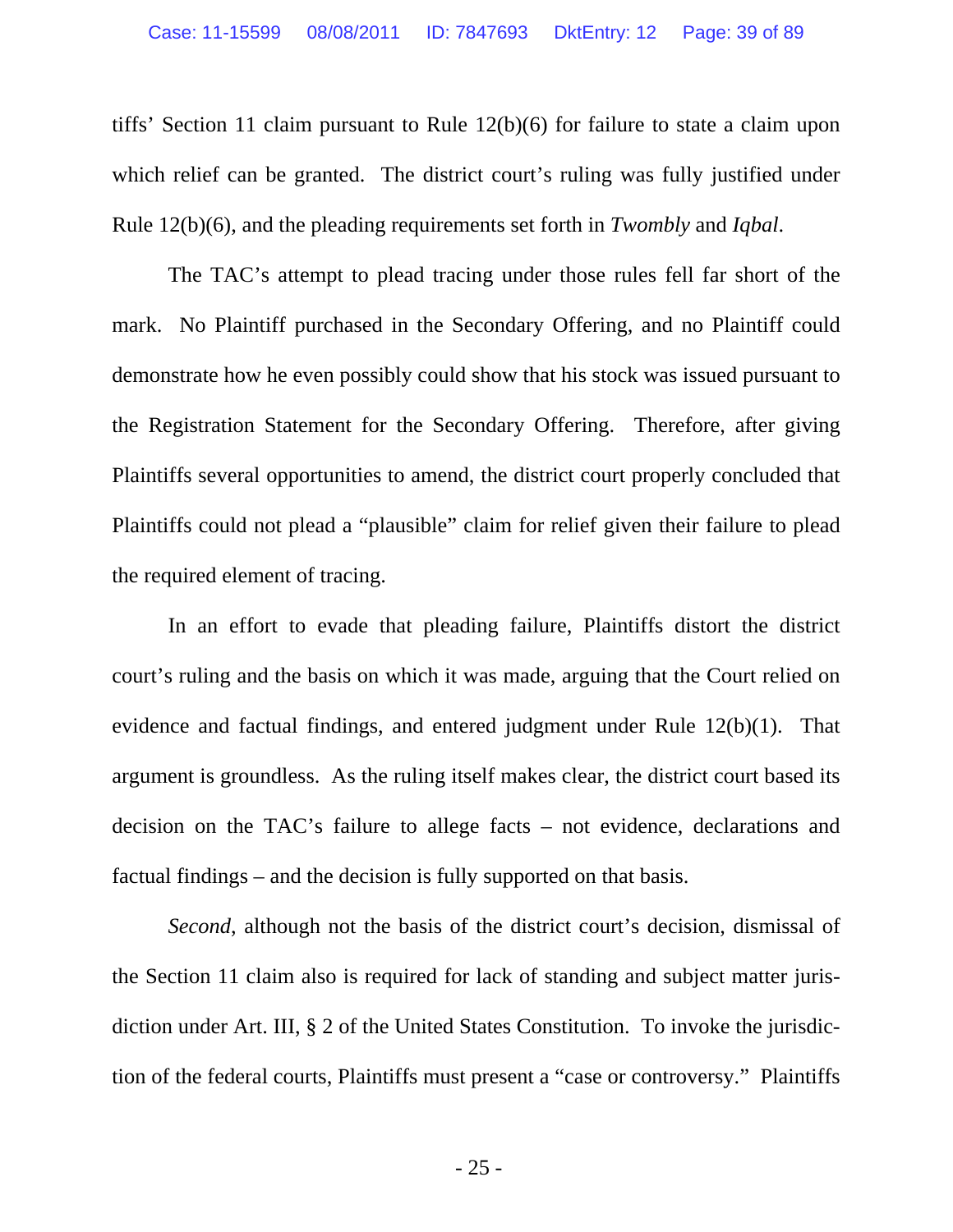have the burden of showing that they have Art. III standing to assert the underlying claim, and that they suffered an injury caused by an invasion of the legally protected interest raised in the complaint. Plaintiffs did not – and cannot – do so here.

Section 11 protects against an injury resulting from the issuance of stock pursuant to a defective registration statement. Only purchasers of stock issued pursuant to the registration statement alleged to be defective have Article III standing to ask the court to adjudicate questions about Section 11 liability. Plaintiffs' inability to show that their stock was issued pursuant to the Registration Statement is fatal under Article III and the rules articulated by the Supreme Court. The concepts of "statutory" and "non-constitutional" standing cannot change that fundamental fact.

*Third*, the judgment also can be affirmed because Plaintiffs' Section 11 claim is contradicted by the Registration Statement on which it is purportedly based and because it rests on implausible allegations contradicted by the documents on which it rests, contrary to this Court's repeated holdings.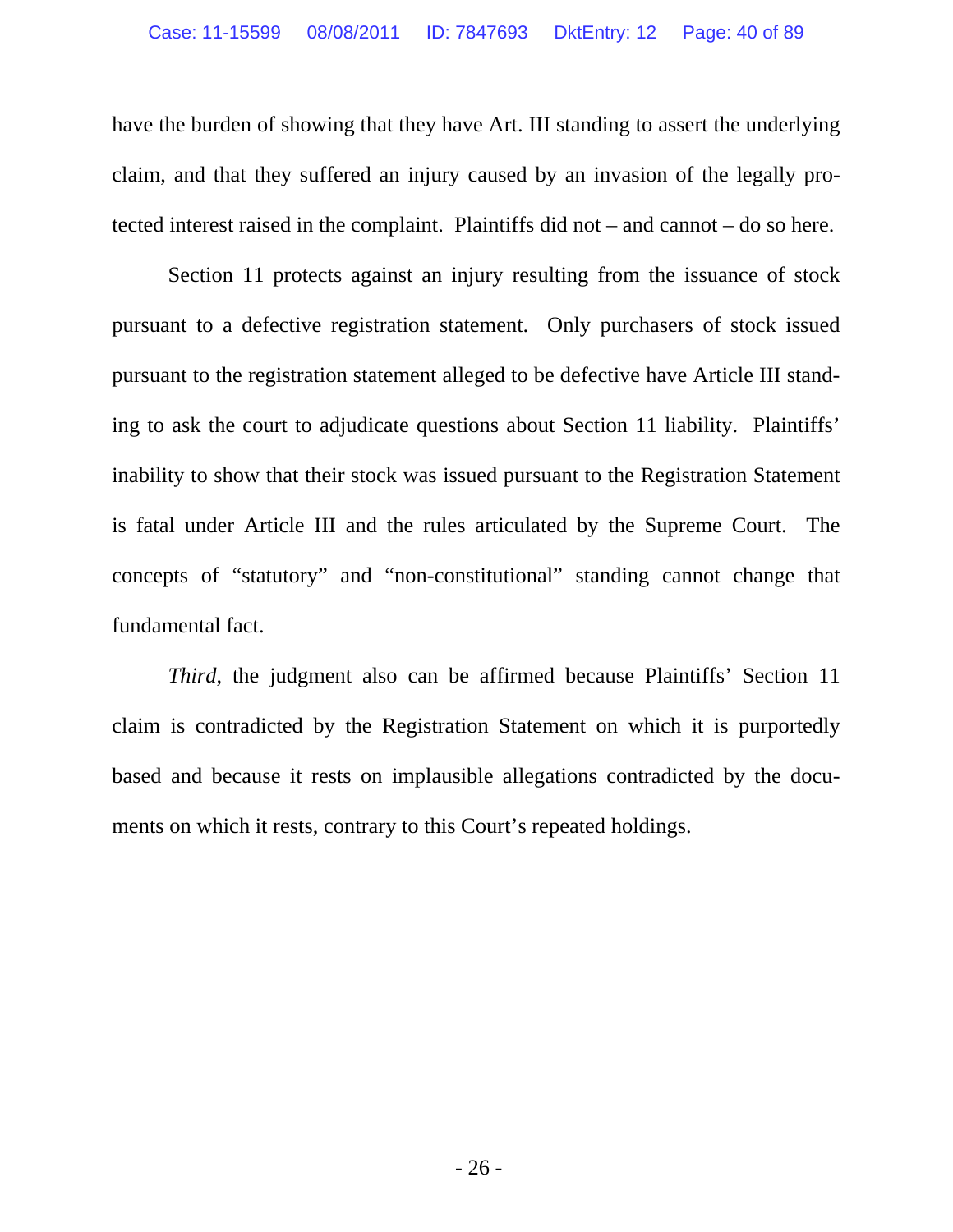#### **ARGUMENT**

### **I. THE DISTRICT COURT PROPERLY DISMISSED THE SECTION 11 CLAIM UNDER RULE 12(b)(6).**

## **A. Plaintiffs' Opening Brief Misstates the Basis of the District Court's Ruling.**

Rather than acknowledging the basis on which the district court **actually** rendered its decision, Plaintiffs' Opening Brief constructs an Alice-in-Wonderland version of the ruling below, untethered from reality. The district court's order (ER 1-15) tells a fundamentally different story.

Plaintiffs proclaim that "the district court incorrectly dismissed Plaintiffs' TAC under Fed. R. Civ. P. 12(b)(1)," after concluding that Rule 12(b)(1) applied "as opposed to Fed. R. Civ. P. 12(b)(6)." AOB at 13. They then assert that the district court's supposed "application of the wrong standard foredoomed Plaintiffs' complaint," that "the court made impermissible findings of fact," and that "the court was primarily swayed by three self-serving affidavits submitted by Defendants, basing its factual findings on the assertions contained therein." AOB at 13, 29.

In sharp contrast to Plaintiffs' claims that the district court dismissed the TAC under Rule 12(b)(1), the Court's discussion of the applicable legal standards refers to Rule 12(b)(6) , and recites the principles governing dismissal for failure to state a claim on which relief can be granted. ER 3. The Court's discussion of the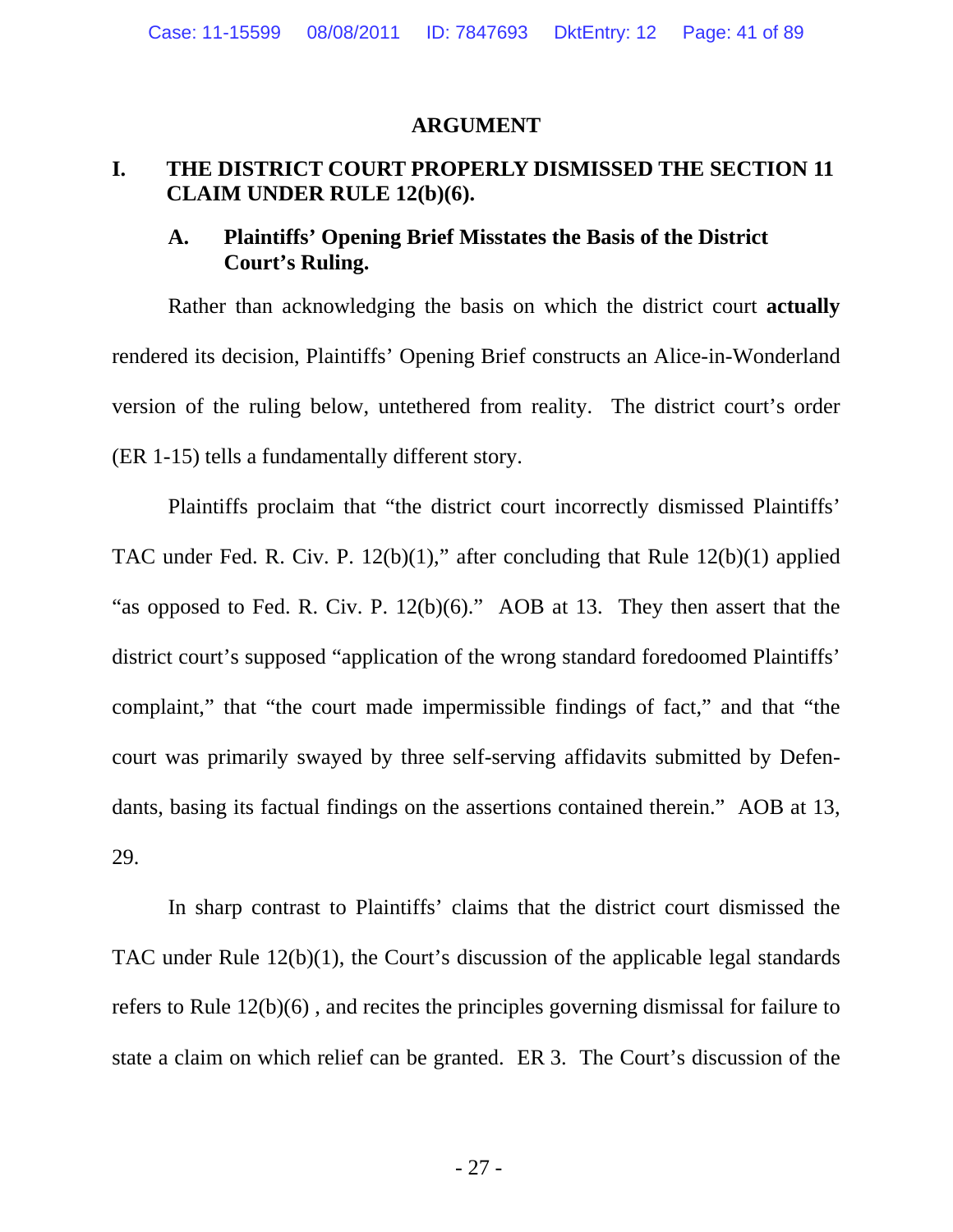applicable legal standards says **nothing whatsoever** about Rule 12(b)(1), subject matter jurisdiction or the rules governing standards that apply under Rule 12(b)(1).

Nor does the opinion's discussion of the Section 11 claim purport to apply Rule 12(b)(1), or rely on the declarations that Plaintiffs claim "primarily swayed" the Court and formed the basis for its purported "impermissible factual findings."<sup>11</sup> The Court began its discussion of the Section 11 claim by noting that "in the TAC, Plaintiffs failed to follow the Court's instruction to **plead** facts." ER 8 (emphasis added). The decision analyzed and explained why that pleading failed to state a claim upon which relief could be granted. ER 8-12. It discussed the TAC's pleading deficiencies against the backdrop of the applicable law (including *Twombly* and *Iqbal*), and concluded that Plaintiffs had not adequately *alleged* how they intend to trace their stocks to the Secondary Offering as required under Section 11." ER 12 (italics in original). The court further noted that Plaintiffs had been given every opportunity to **allege** how their shares could be traced to the Secondary Offering, but had failed to do so  $-$  either in their pleadings or in the briefs filed in opposition to defendants' motions to dismiss. ER 7, 10, 12, 33. $^{12}$ 

-

 $11$  The district court opinion refers to the declarations only in a footnote, and only on a peripheral point regarding one of the five plaintiffs that was not the basis of its decision. ER 9 n.7.

 $12$  Plaintiffs do not include among their three "issues presented" whether the district court improperly dismissed the Section 11 claim under Rule 12(b)(6). Instead,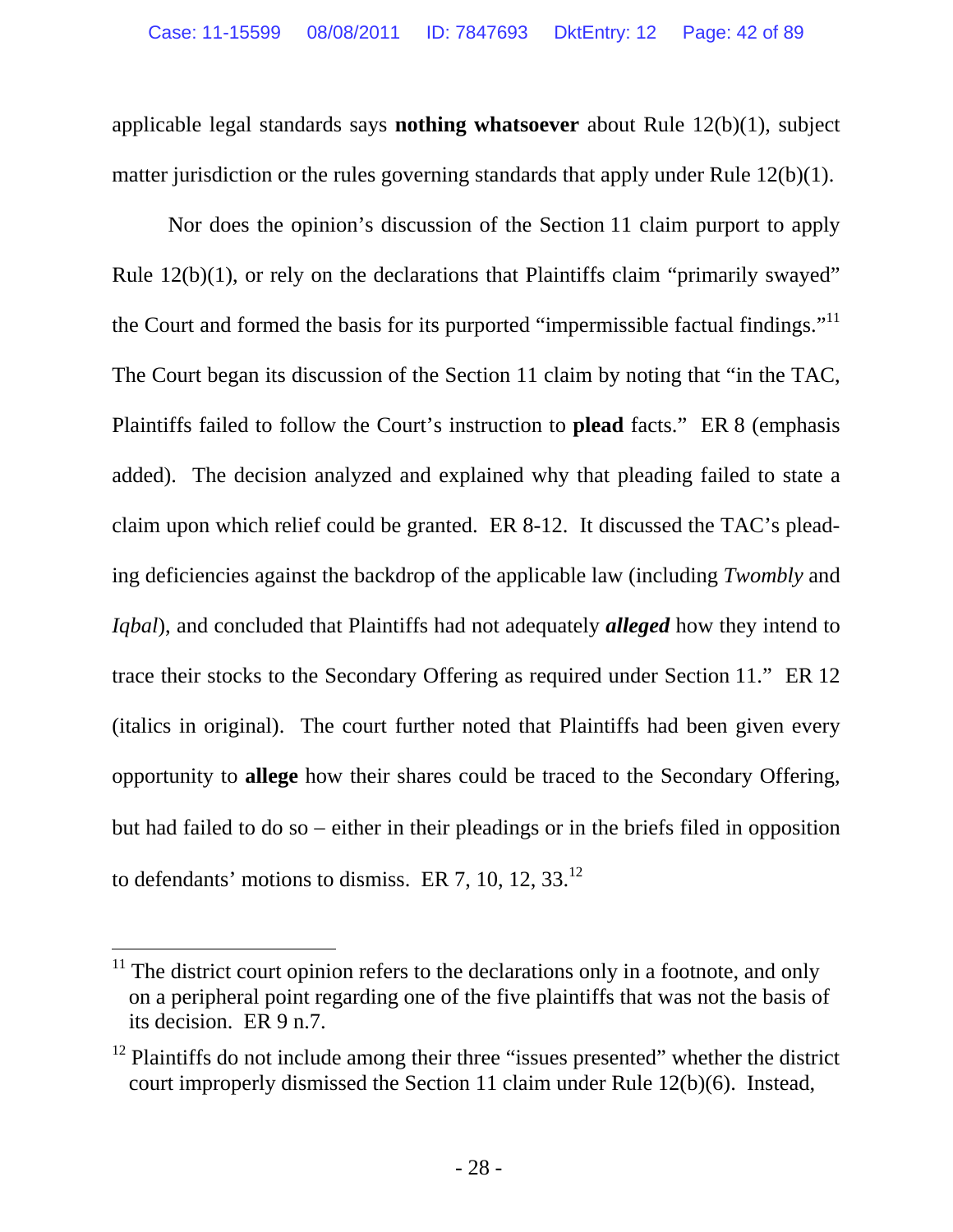Plaintiffs' claim that the Opinion "clearly demonstrates" that the Court made and relied upon a factual finding based on declarations (AOB at 29) is similarly baseless. The block quotation that Plaintiffs cite as the **only** example of the Court's "impermissible fact finding" and being "swayed by three self-serving affidavits" provides no support for those assertions.

First, the quotation is from the Court's retrospective recitation of the background of a prior ruling<sup>13</sup> – not an analysis of the TAC or the reasons for the dismissal of the Section 11 claim. ER 7. Second, the information in the quotation did not come from the declarations (*see* ER 66-69; SER 1792-1876, 2146-51); it came straight from the Registration Statement, of which the court took judicial notice without objection from Plaintiffs. Third, the "factual findings" supposedly made on the basis of the "self-serving affidavits" merely recite the number of shares issued in the Secondary Offering from the Registration Statement, which can unquestionably be considered under Rule 12(b)(6).

l

they mistakenly claim (as noted above) that the claim was dismissed under Rule 12(b)(1). AOB at 1-2. Nonetheless, Plaintiffs attempt to grapple with 12(b)(6) issues in connection with their Section 11 claim at the back of their brief in a section they improperly style as "Section 11 Statutory Standing." AOB at 36- 42. Plaintiffs did not re-plead their Section 12(a)(2) claim in the TAC, thereby conceding that no plaintiff actually purchased **in** the Secondary Offering itself.

 $13$  The prior order, which dismissed the FAC with leave to amend, was not the basis of the judgment and did not rely on the declarations. ER 32-34.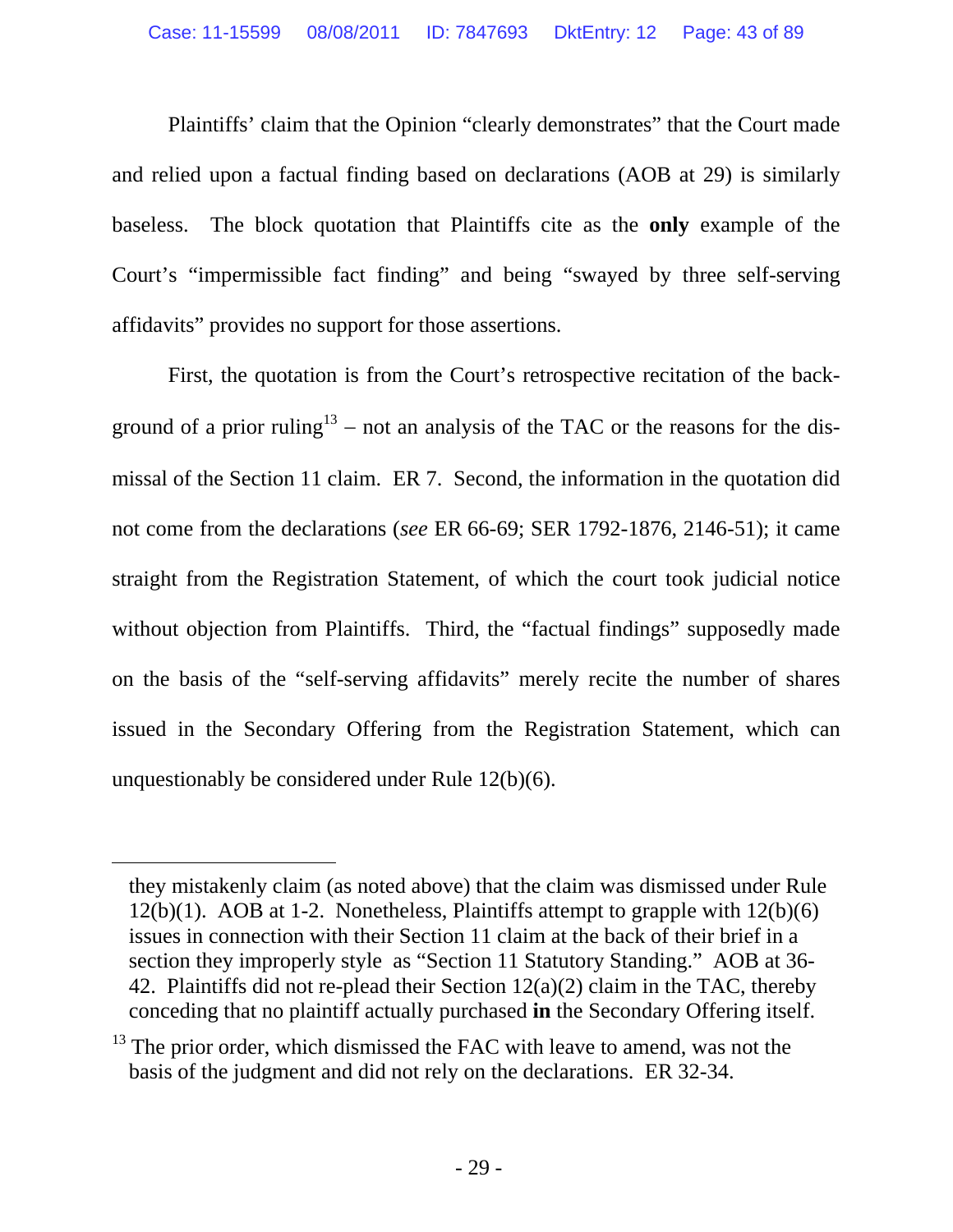Although the district court used the phrase "evidence submitted by declaration" in referring to its prior opinion, the prior opinion makes explicitly clear that the numbers came from the Registration Statement. ER 30. The Registration Statement was furnished to the Court as Exhibit A to the Underwriters' unopposed Request for Judicial Notice. ER 33; SER 1876E; *see also* SER 894-971. It was, of course, filed with the SEC and cited, quoted and relied upon in each of the complaints that Plaintiffs filed in this action.

It is difficult to see how Plaintiffs could have been confused on this point. The prior decision cites "Underwriters RJN Ex. A at S-8" for the statement they characterize as a "factual finding" based on "self-serving affidavits." ER 33 (citing SER 1876E). Plaintiffs' attempt to make this **non-issue** the linchpin of this appeal bespeaks their desperation.

#### **B. The TAC Failed to Allege Tracing Under Twombly and Iqbal.**

The district court properly dismissed Plaintiffs' Section 11 claim under Rule 12(b)(6) for failure to allege specific and plausible facts to support the conclusion that Plaintiffs' shares were traceable to the Secondary Offering. *See* ER 3, 10 and 12. That ruling was compelled by the pleading requirements articulated by the Supreme Court in *Bell Atl. Corp. v. Twombly*, 550 U.S. 544 (2007) ("*Twombly*"), and *Ashcroft v. Iqbal*, 129 S. Ct. 1937 (2009) ("*Iqbal*"). *See* ER 3, 10 and 12.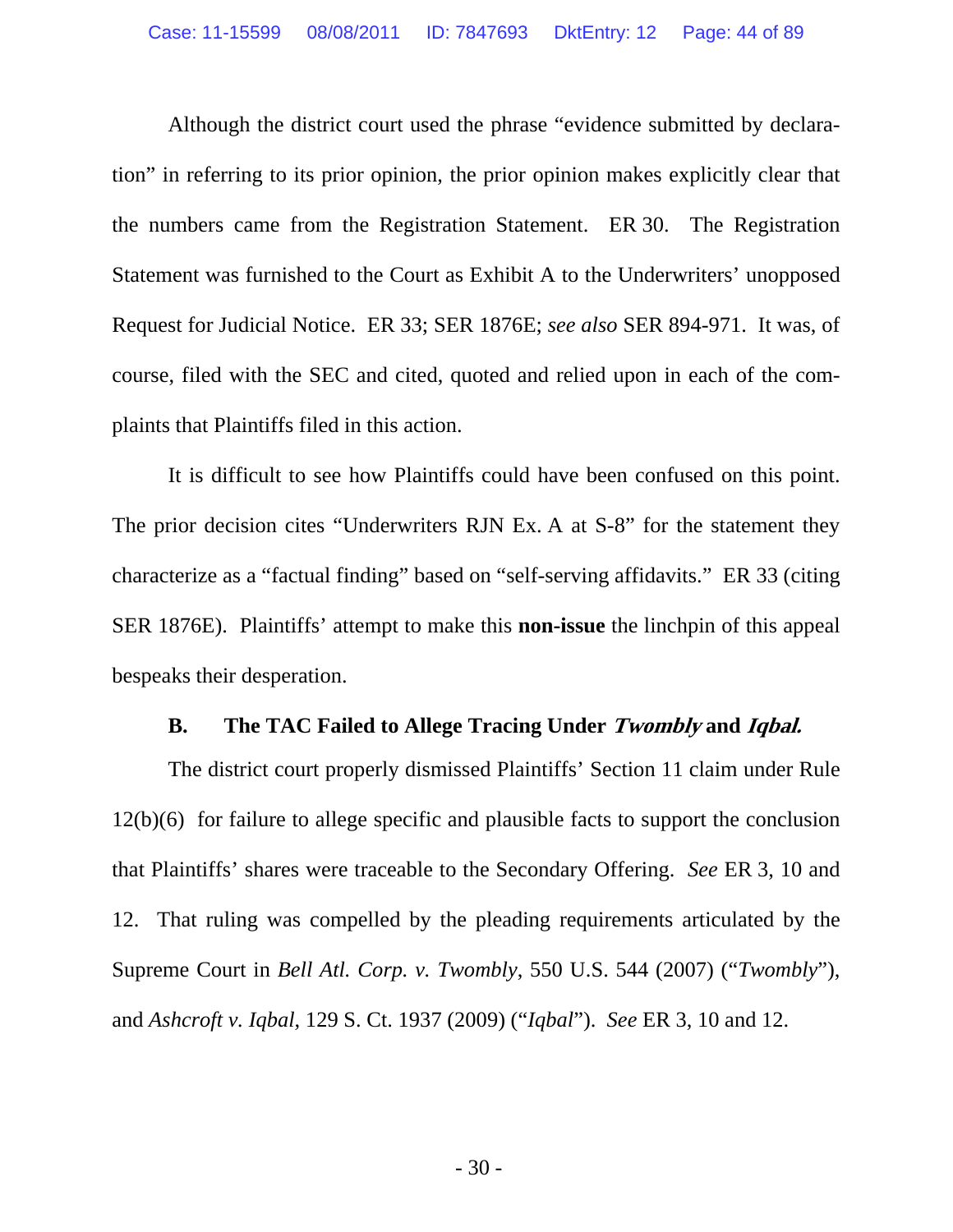# **1. Plaintiffs Must Plead Facts That "Actively and Plausibly" Show an Ability to Trace Their Stock to the Secondary Offering**

As this Court has held, *Twombly* and *Iqbal* require district courts to reject at the pleading stage conclusory allegations which do not rise above the "speculative" level and do not state a claim which is "plausible on its face." *Moss v. U.S. Secret Serv.*, 572 F.3d 962, 972 (9th Cir. 2009). *See, e.g., In re Cutera Sec. Litig*., 610 F.3d 1103, 1107 (9th Cir. 2010) (a claim is "properly dismissed if it fails to plead enough facts to state a claim for relief that is plausible on its face.") (quoting *Twombly*, 550 U.S. at 570). The TAC's allegations fell far short of the controlling standards.

To survive a 12(b)(6) motion under *Twombly* and *Iqbal*, Plaintiffs must allege facts that actively and plausibly suggest the conclusions on which their claim depends. *See, e.g.*, *Twombly*, 550 U.S. at 557; *Port Dock & Stone Co. v. Old Castle Northeast, Inc.*, 507 F.3d 117, 121 (2d Cir. 2007) (citing *Twombly*). If the well-pleaded facts do not show "more than the mere possibility" of liability, then the complaint "has **alleged**" but "not **shown**" that the pleader is entitled to relief, and "the complaint must be dismissed." *Iqbal*, 129 S. Ct. at 1950 (emphasis added) (internal quotations omitted). Legal conclusions couched as factual allegations are disregarded. *See, e.g., id.* at 1949-50; *Moss*, 572 F.3d at 972.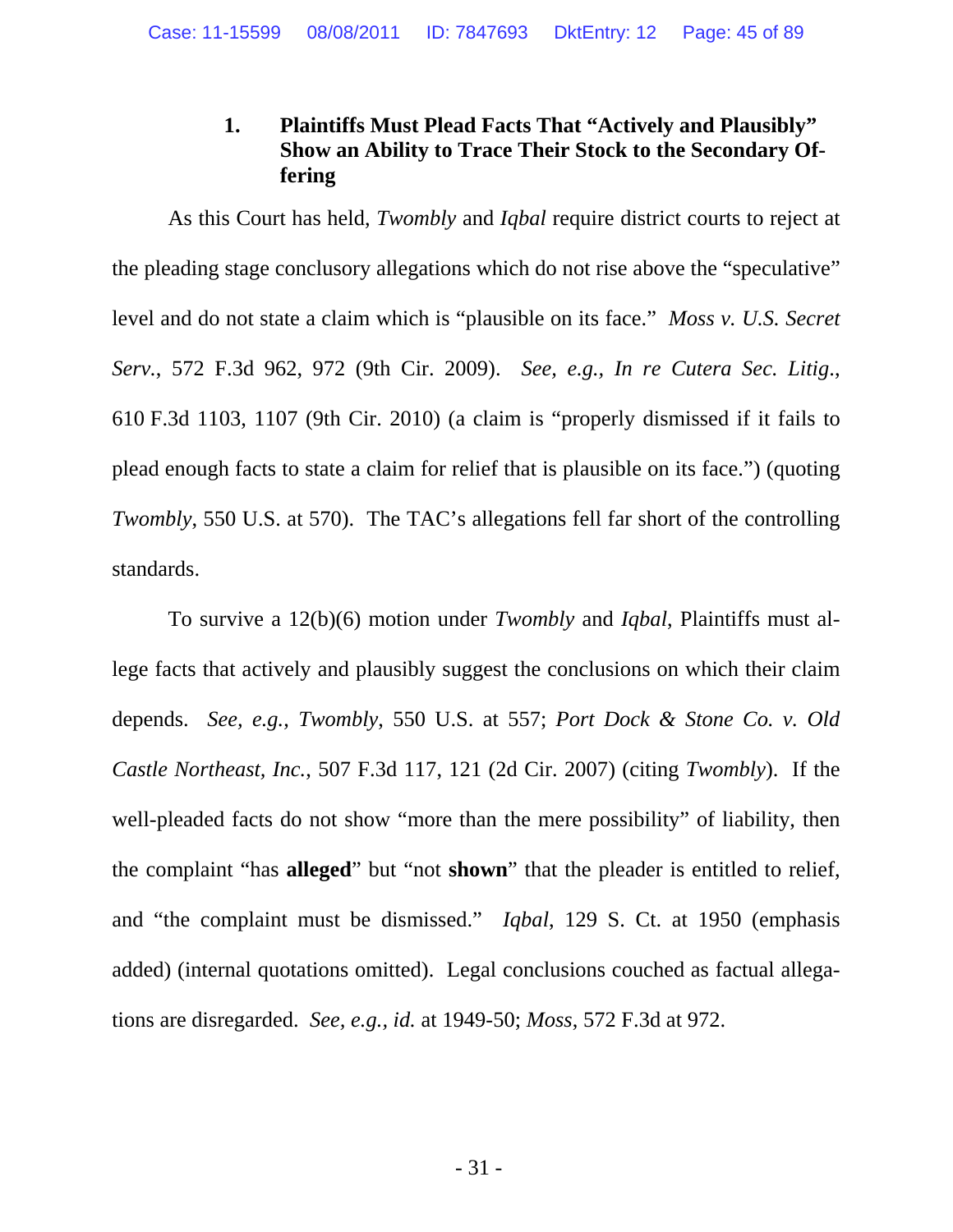This Court, and district courts in the Ninth Circuit, have relied on these fundamental rules in dismissing Section 11 claims in circumstances far less compelling than those presented here.<sup>14</sup>

The concept of raising a claim above the level of speculation, and the question of whether allegations "actively and plausibly suggest" the existence of a claim must, of course, be evaluated in context. Some allegations are implausible because they are impossible (for example, no matter how detailed the underlying allegations, a claim that a cow can jump over the moon will not pass muster). But *Twombly* and *Iqbal* are not limited to contexts of impossibility.

In *Twombly*, for example, it was not impossible that the "baby Bells" had conspired to inhibit the growth of competitors, or to refuse to compete against each

 $\overline{a}$ 

<sup>14</sup> *See, e.g., Sherman v. Network Commerce Inc.*, 346 F. App'x 211, 213 (9th Cir. 2009) (affirming dismissal of Section 11 claim based on "unadorned allegation[s]" that Company did not disclose a general plan to pay senior executives additional compensation because allegations were not "facially plausible") (citing *Iqbal*, 129 S. Ct. at 1949). *See also In re Shoretell Ins. Sec. Litig.*, No. C 08– 00271 CRB , 2009 WL 2588881, at \*4, \*7 (N.D. Cal. Aug. 19, 2009), (dismissing Section 11 claim alleging misstatements and omissions relating to the monitoring of key financial metrics and demonstration products); *Belodoff v. Netlist, Inc.*, No. SA CV 07-00677 DOC (MLGx), 2008 WL 2356699, at \*11-12 (C.D. Cal. May 30, 2008), (dismissing Section 11 claim based on channel stuffing allegations under *Twombly* because "[w]ithout more allegations to flesh out how stuffing rendered the prospectus misleading, plaintiff's right to relief cannot rise above the speculative"). Other Circuits have done the same. *See, e.g., Garber v. Legg Mason Inc*., 347 Fed. App'x 665, 669 (2d Cir. 2009) (dismissing Section 11 claim under *Twombly* finding insufficient "[f]actual allegations" to raise right to relief above "speculative level").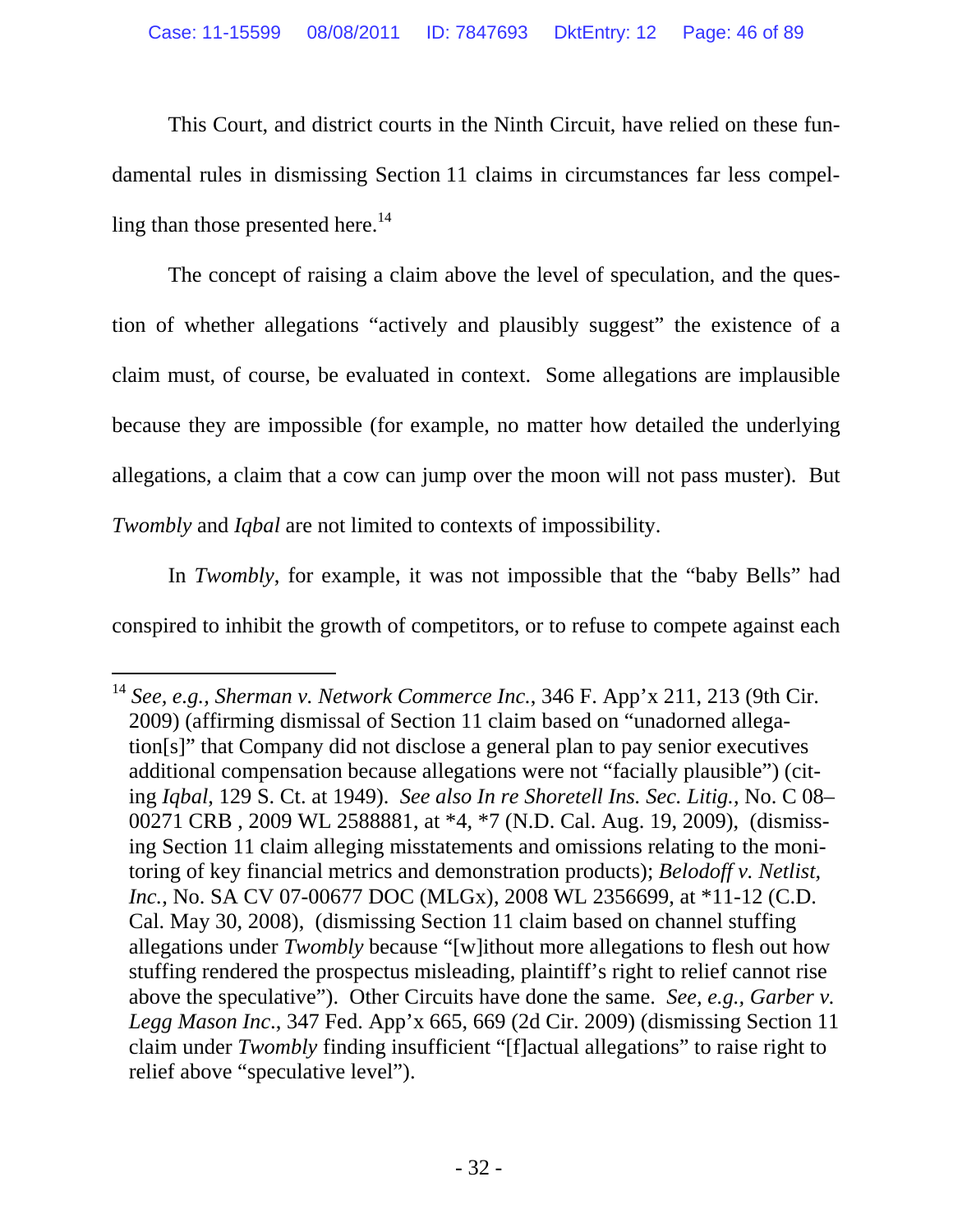other, but in this context the Court said it was implausible, given common economic experience and the history of the AT&T divestiture. 550 U.S. at 564-70. Similarly, in *Iqbal*, it was not impossible that the Attorney General and the Director of the FBI had – post September 11, 2001 – decided to detain Arab Muslims and subject them to harsh confinement for improper or discriminatory reasons, but in this context the Court said it was implausible. 129 S. Ct. at 1951-52.

The Supreme Court's teachings apply perfectly here. As noted at pages 42- 46 below, courts and commentators have recognized that after a secondary offering there is no practical means of sourcing aftermarket purchases to a particular registration statement. "The modern practice of electronic delivery and clearing securities trades, in which deposited shares of the same issue are held together in fungible bulk, makes it virtually impossible" to do so. *In re Initial Public Offering Sec. Litig.*, 227 F.R.D. 65, 118 (S.D.N.Y. 2004), *vacated on other grounds*, 471 F.3d 24 (2d Cir. 2006); *see* pp. 42-45 below. Thus, Plaintiffs' allegations that they can trace their stock to the Secondary Offering are **far** less plausible than the allegations rejected in *Twombly* and *Iqbal*. Similarly, "virtually impossible" does not rise to the level of "speculative," which would itself miss the mark.

Applying Section 11 according to its terms – and in light of those market realities – is not unfair. Nor does it deprive Plaintiffs of a statutory remedy, as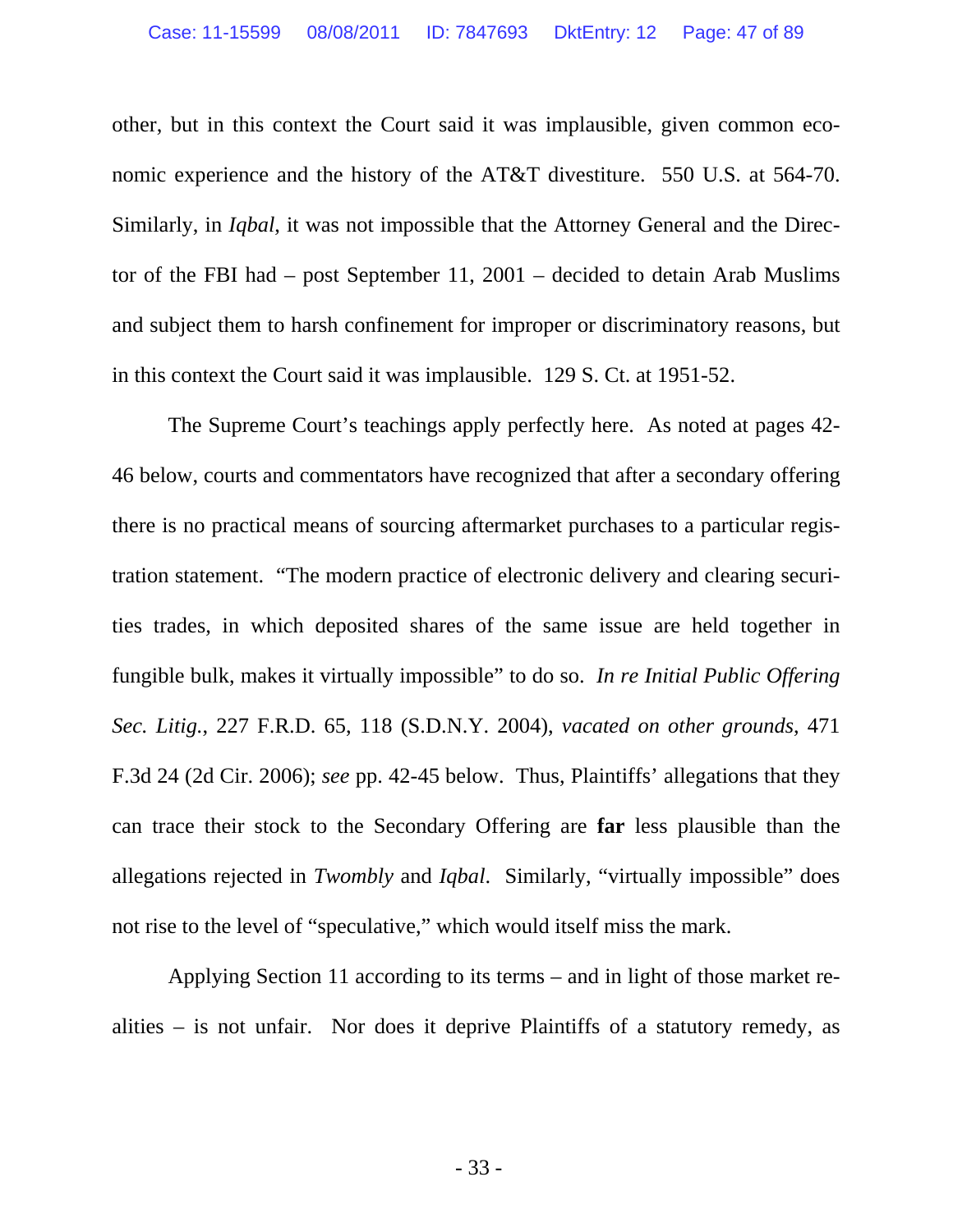Plaintiffs suggest. As the district court noted in quoting Judge Lynch's decision in

*Abbey v. Computer Memories, Inc.*, 634 F. Supp. 870, 875 (N.D. Cal. 1986):

Section 11 limits its conclusive presumption of reliance to persons acquiring any securities issued pursuant to the registration statement, notwithstanding the obvious fact that a false or misleading statement in or an omission from a registration statement could easily affect the price of stock issued prior to the offering. **Section 11 simply was not intended to provide a remedy to every person who might have been harmed by a defective registration statement.** The Court believes that the language of section 11 and the existing case law indicate that a plaintiff who can only show that his or her shares might have been issued in the relevant offering should not be given the benefit of section 11's conclusive presumption of reliance; such a person should be treated the same as individuals whose shares clearly were not issued in the offering.

It is important to note that **section 11's direct tracing requirement does not leave individuals who have been harmed by a defective registration statement completely without a remedy**. Abbey, for example, may still pursue his lawsuit under his 10b-5 claim. The "direct tracing" requirement simply precludes a shareholder from taking advantage of section 11's relaxed liability requirements when the shareholder's connection to the relevant offering is so attenuated that he or she cannot directly trace his or her shares to the offering.

ER 34 (emphasis added). *See also Krim v. pcOrder.com, Inc.*, 402 F.3d 489, 495-

96 (5th Cir. 2005).

# **2. The Third Amended Complaint Failed to Plead Specific and Plausible Facts In Support of Tracing.**

Plaintiffs' claim that the district court required them to make an "evidentiary showing" sufficient to "**prove**" that their stock was issued in the Secondary Offering. AOB at 34, 38. Not so. Rather, consistent with *Twombly* and *Iqbal*, the court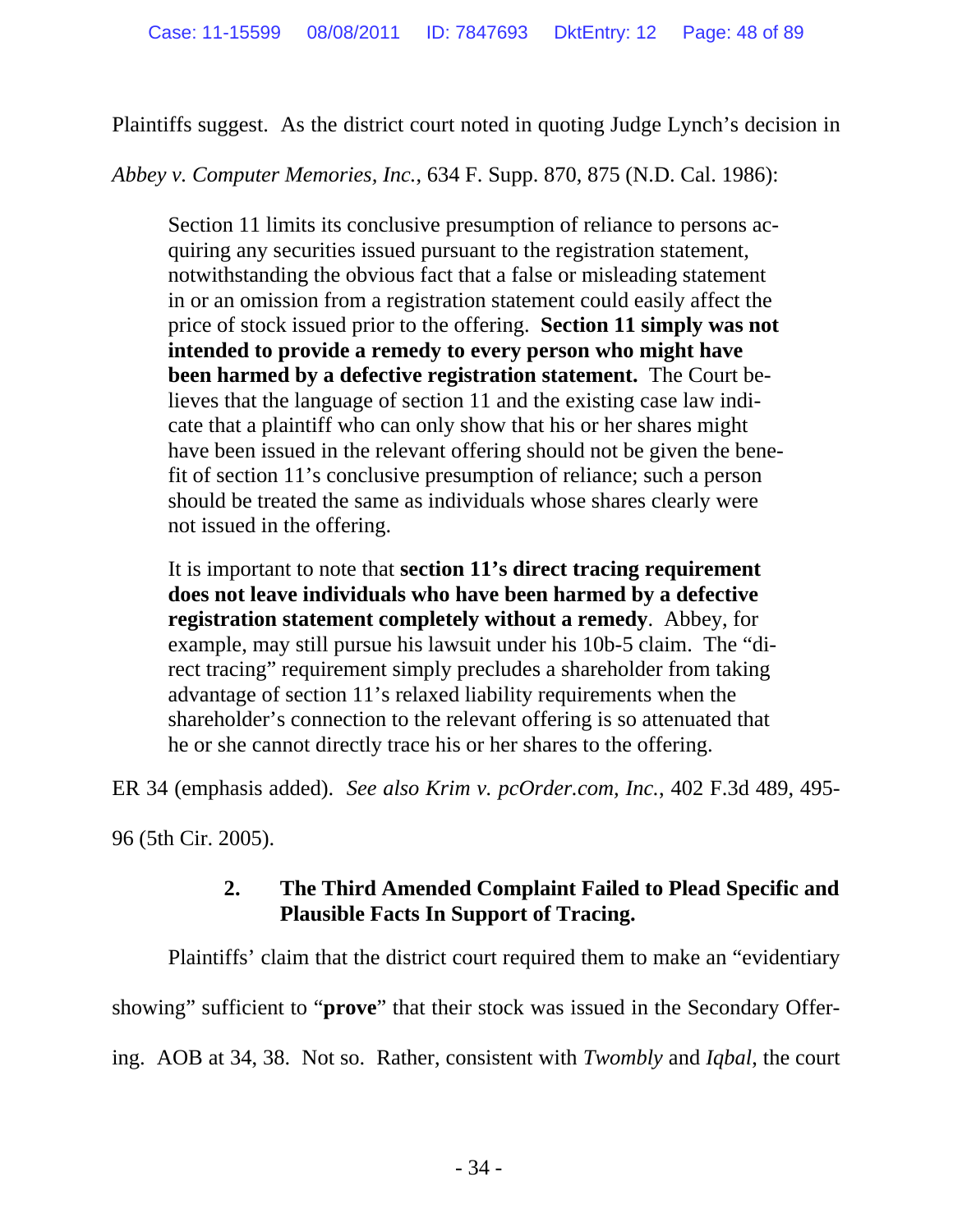merely required them to **plead facts** to show "**how**" their shares could be could be traced to that offering. ER 10 (emphasis added).

Neither the TAC nor Plaintiffs' Opening Brief comes close to providing the facially plausible non-speculative showing required by *Twombly* and *Iqbal*. Instead, the TAC serves up conclusory assertions that Plaintiffs "purchased Century Aluminum stock directly traceable to the Company's Offering . . . ." ER 129-31  $(\P\P 134, 136, 139, 142).$ <sup>15</sup> Plaintiffs' Opening Brief adds nothing of substance. AOB at 38.

Piling one conclusory assertion atop of another, Plaintiffs allege that they purchased shares through unnamed brokers, who, on information and belief, satisfied their purchase orders with stock that came from the Secondary Offering. *See, e.g.,* ER 129-32 (¶¶ 135, 137, 140, 143). Instead of alleging the facts necessary to construct a facially plausible claim, the TAC relied on the **absence** of facts, including that Plaintiffs are "unaware of any information" suggesting that they **cannot** trace their shares to the Secondary Offering. ER 129-32 (¶¶ 135, 141, 143). Needless to say, this kind of wishful thinking does not begin to satisfy *Twombly* and *Iqbal*.

l  $15$  Plaintiffs did not even attempt to plead facts in the TAC showing that plaintiff Eric Petzschke can trace his shares. *See* ER 129-35 (¶¶ 134-52).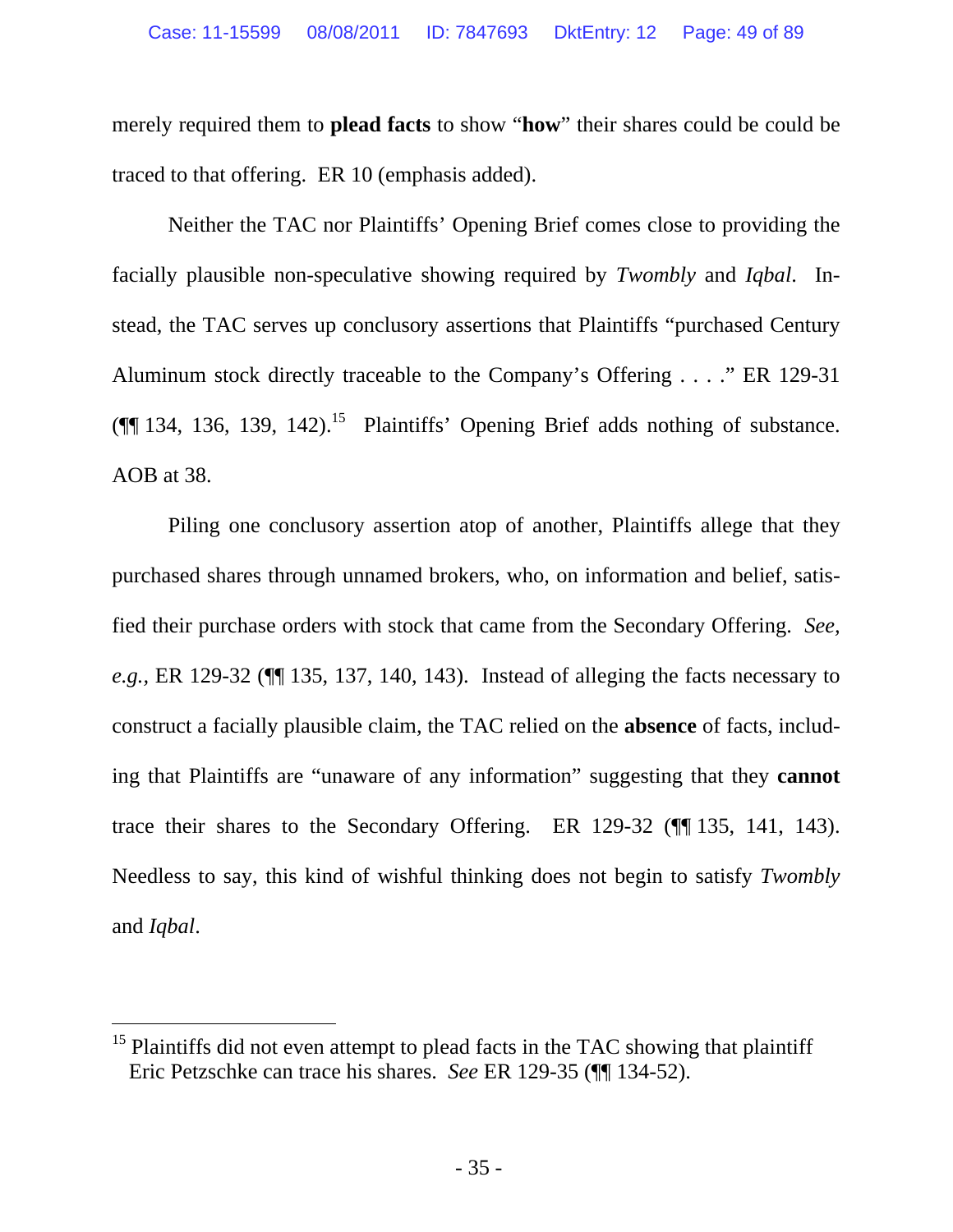Although Plaintiffs' Opening Brief notes (at 39) that the TAC alleges plaintiff Abrams' broker told him that his shares came "directly from Citigroup," which "has a direct brokerage and stock-trading relationship with Defendant Morgan Stanley," Plaintiffs conveniently ignore the fact that the joint venture between Citigroup's Smith Barney and Morgan Stanley was not consummated until May 31, 2009 – more than **four months after** the Secondary Offering and more than four months after Abrams' purchase of Century Aluminum shares. *See* SER  $2231<sup>16</sup>$  Abrams' purchases cannot possibly be traced to a joint venture with Morgan Stanley consummated more than four months after Abrams' trades, much less to the Registration Statement.

Even if the joint venture had been consummated before Abrams' purchase, the TAC pleads no facts whatsoever to suggest that Abrams could trace his stock to the Secondary Offering. To do so, he would have to allege facts demonstrating that the shares allegedly purchased through Citicorp came from the Secondary Offering (rather than the 50 million non-Secondary Offering shares trading in the aftermarket), and that Morgan Stanley did not hold shares obtained outside the

-

<sup>&</sup>lt;sup>16</sup> In the district court Plaintiffs did not object to the Underwriters' Request for Judicial Notice. ER 2. In fact, Plaintiffs relied on it themselves to reference the date the joint venture agreement was announced, as opposed to the date the joint venture actually closed. ER 175 (Dkt. 111 at 4-5, n.14).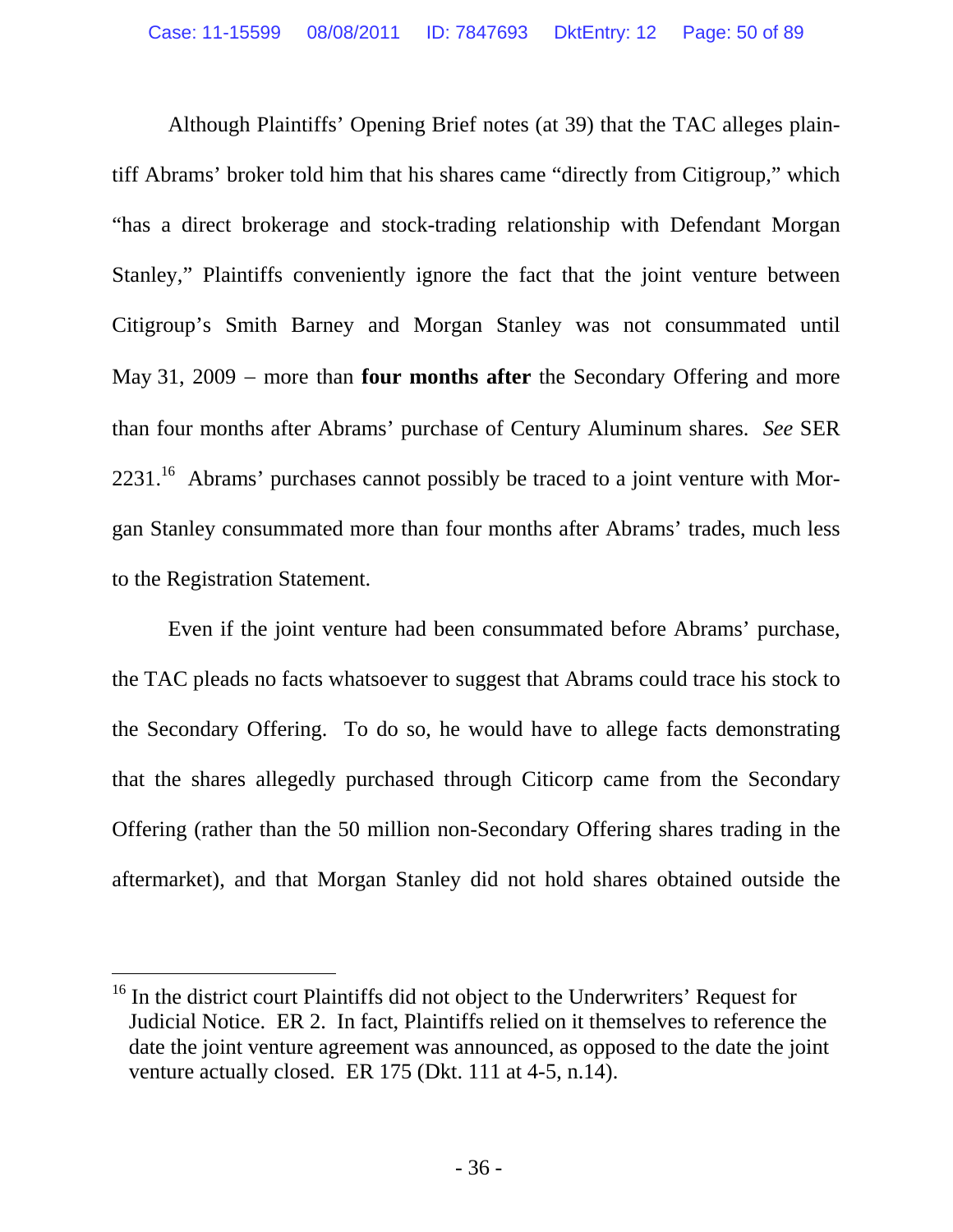Secondary Offering. Plaintiffs do not  $-$  and could not possibly  $-$  allege any such "facts." *See Twombly*, 550 U.S. at 570.

The TAC's assertions, on "information and belief," regarding purchases of shares held in street name by unnamed brokers, and/or from unidentified intermediaries or designees (ER-129-32 (¶¶ 134-43) 175 (Dkt. 111at 3-4)), are equally wide of the mark. They do not come close to alleging "a right to relief above the speculative level." *Twombly*, 550 U.S. at 555. Brokers have no way of determining whether the shares they hold in street name came from a secondary offering or IPO (see pages 42-46 below), and the TAC makes no attempt to allege anything to the contrary.

As a review of the TAC demonstrates, the district court's conclusion that Plaintiffs failed to allege facially plausible non-speculative facts showing **how** they might be able to trace any of their shares to the Registration Statement and Secondary Offering is unassailable. *See, e.g., Sherman*, 346 F. App'x at 213 (affirming dismissal of Section 11 claim where allegations not "facially plausible"). *See also In re Shoretell, Ins. Sec. Litig.*, 2009 WL 2588881, at \*4, \*7 ; *Belodoff v. Netlist*, No. SA CV 07-00677 DOC (MLGx), 2008 WL 2356699, at \*11-12 (C.D. Cal. May 30, 2008). Indeed, it is impossible to conclude that Plaintiffs' allegations on that point are anything **other than** speculative and implausible. *Iqbal*, 129 S. Ct. at 1949-50.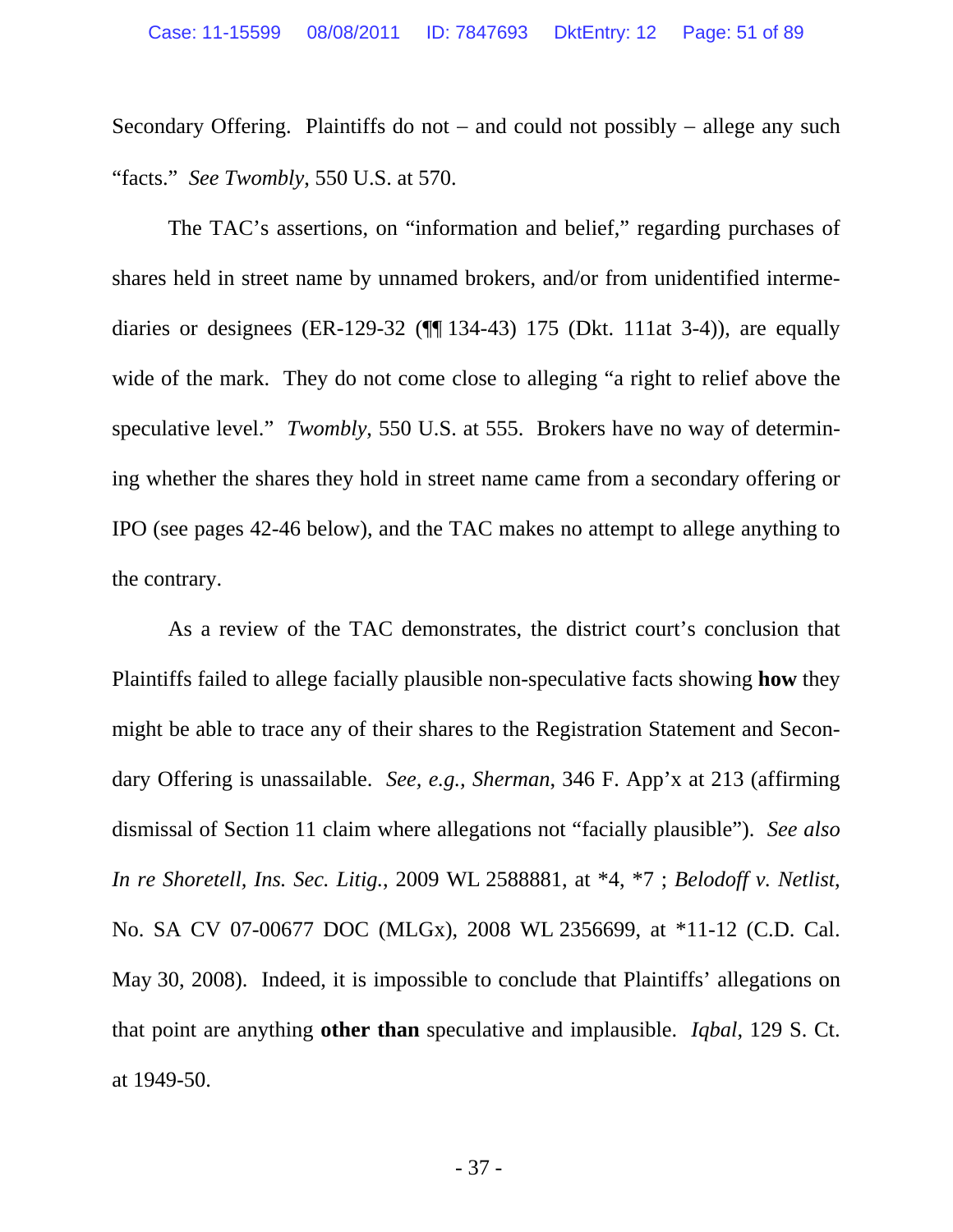# **3. Plaintiffs' Abandonment of The Contention That They Could Trace Based on "Stock Certificates" Underscores The TAC's Pleading Deficiencies**

At the hearing on the first round of motions to dismiss, Plaintiffs told the district court that they could trace shares to the Secondary Offering by obtaining stock certificates from brokers, and that although the task was "not easy" they had "started the process." SER 1920-21. Nothing came of Plaintiffs' representations; Plaintiffs abandoned the effort altogether. As the district court noted, the TAC is conspicuously silent on that point and fails to allege how Plaintiffs might be able to trace their shares to the Secondary Offering:

Contrary to the assertions made during the oral argument on the prior motion to dismiss, there are no explanations of **how**, much less **whether**, the certificates for the purchases at issue have been located. Nor are there any facts explaining how, if located, the certificates can be used to tie each plaintiff's purchase of securities, out of a pool of 75 million shares, to one of the 24 million shares issued in the Secondary Offering, much less one of the 11.3 million shares that were actually available to the public.

ER 9 (emphasis added); SER 909.

## **4. Plaintiffs' Reliance on January 28 Purchases or Trading Volumes Is Wholly Unavailing**

Plaintiffs allege that they made purchases on January  $28$ ,  $2009 -$  the day before the Secondary Offering  $-$  at prices ranging from \$4.10 to \$5.00, but not at the offering price of \$4.50. ER 130-32 **(**¶¶ 135, 137, 140, 143). Stock purchased **before** an offering obviously cannot be traced to that offering. *See, e.g*.*, Grand*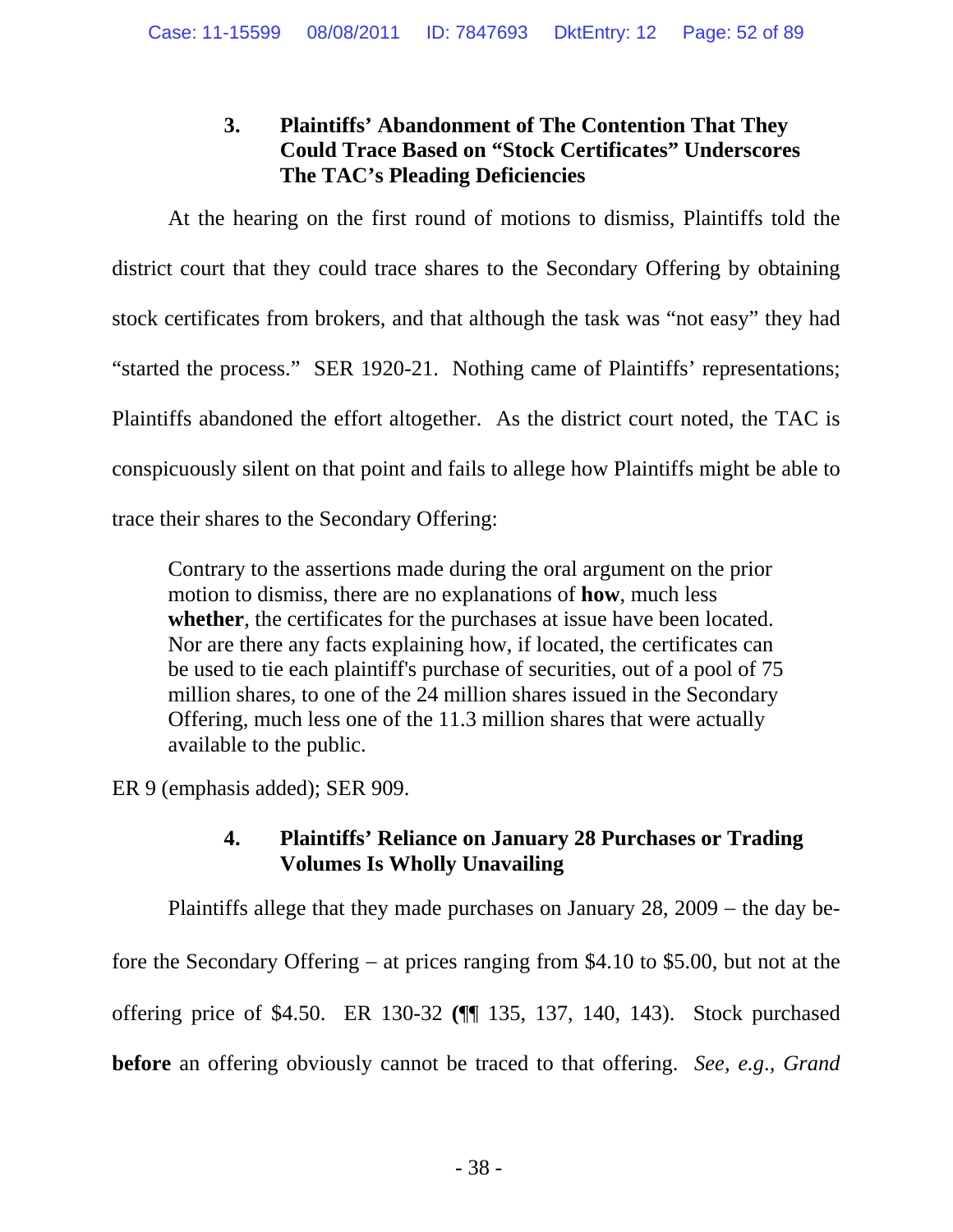*Lodge of Pa. v. Peters*, 550 F. Supp. 2d 1363, 1376 n.76 (M.D. Fla. 2008) (*citing Barnes v. Osofsky*, 373 F.2d 269, 273 (2d Cir. 1967)).

Plaintiffs cite what they characterize as high trading volume the day after the "red herring" prospectus (*see* page 15 above) and the day before the Secondary Offering to suggest that the Secondary Offering occurred a day early, on January 28, 2009. AOB at 10-12; ER 133-35 (¶¶ 147-49). Any such suggestion is implausible for several reasons:

First, Plaintiffs abandoned their Section 12(a)(2) claim and dropped their allegations that they purchased in the Secondary Offering. *Compare* ER 145-48 *with* SER 53, 1729. It is too late for them to reverse field again and suggest they did purchase in the Secondary Offering based on their purchases made on January 28, 2009.

Second, Plaintiffs simply ignore the fact that they **repeatedly** alleged (both in the TAC and FAC) that the Secondary Offering occurred on January 29, 2009. *See* ER 85 (¶ 17), 112 (¶ 83); SER 1680-81 (¶¶ 16, 17), 1691 (¶ 55), 1706 (¶ 79).

Third, after the '33 Act claims in the FAC were dismissed with leave to amend, Plaintiffs recruited a new class representative who they hoped might be able to show that he purchased in the Offering on January 29. The SAC alleged that plaintiff Chris McNulty purchased shares on January 29 (the actual offering date). SER 1985 (¶ 140). When Plaintiffs learned that McNulty actually pur-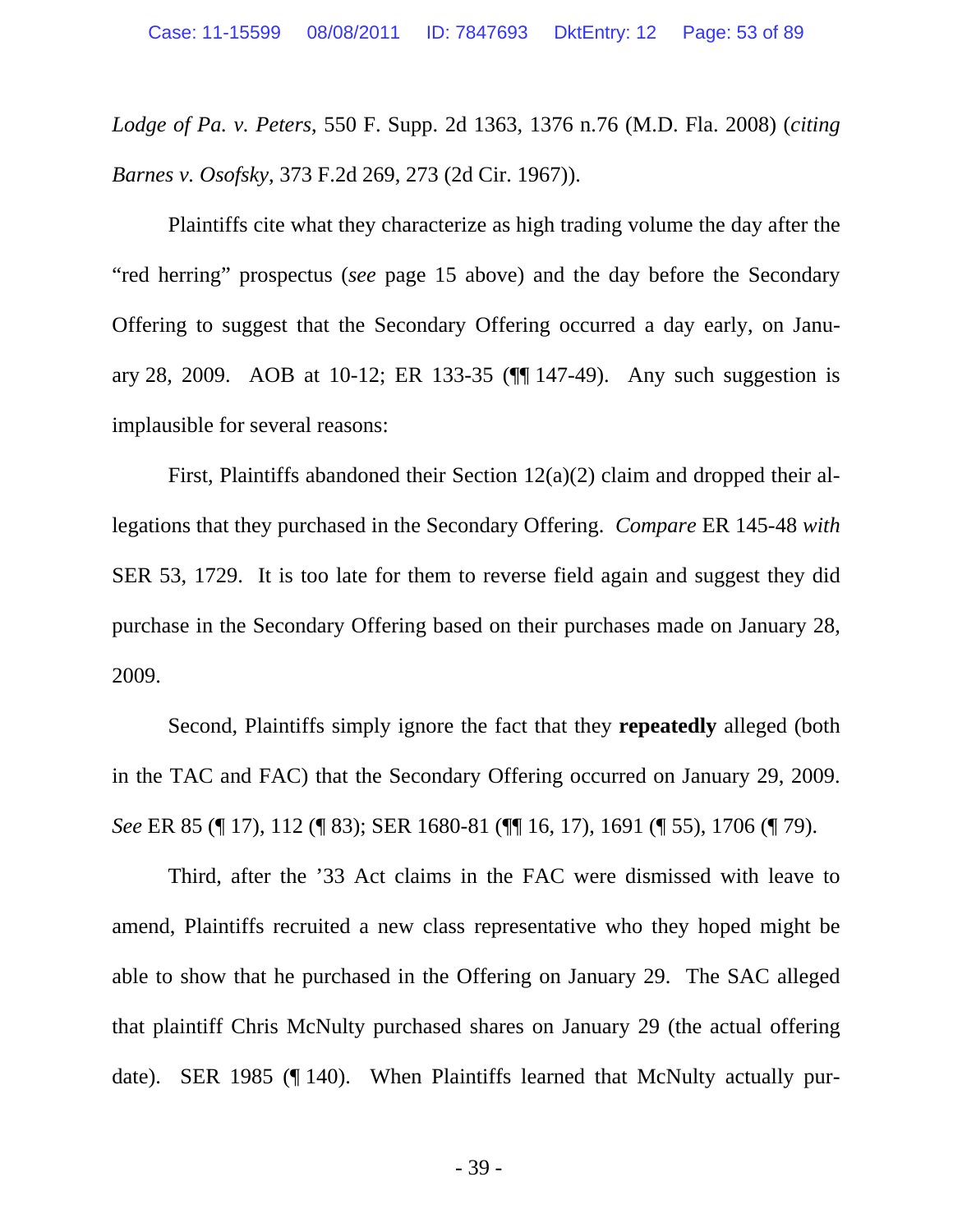chased on January 28, they had to amend their pleading and file the TAC in order to correct the error because they no longer had a Plaintiff who purchased on the date of the Secondary Offering. ER 131.

Fourth, any suggestion that the Secondary Offering commenced on January 28 is refuted on the face of the judicially noticed Registration Statement, which was filed with the SEC on January 29, and stated that the **closing price** on January 28 was \$4.60 share. SER 896. Purchases made on January 28 necessarily occurred before the close of the market – and thus before the price for the Secondary Offering was even determined, and also before any stock was issued pursuant to the Registration Statement.

Nor would it matter if the Secondary Offering had occurred a day earlier. None of the plaintiffs who purchased stock on January 28 has come forward with any facts to suggest that the shares could be traced to the Secondary Offering particularly where the shares were still held in street name by brokers or unnamed intermediaries and so could have come from the 49 million shares that already existed in the market before, and on, January 28. *See* SER 913.

At most, Plaintiffs can speculate that high volume days suggest a greater likelihood that the shares they purchased in the days following the Secondary Offering might have come from the Secondary Offering. But any such speculation would be unavailing as a matter of law. Attempts to demonstrate tracing via prob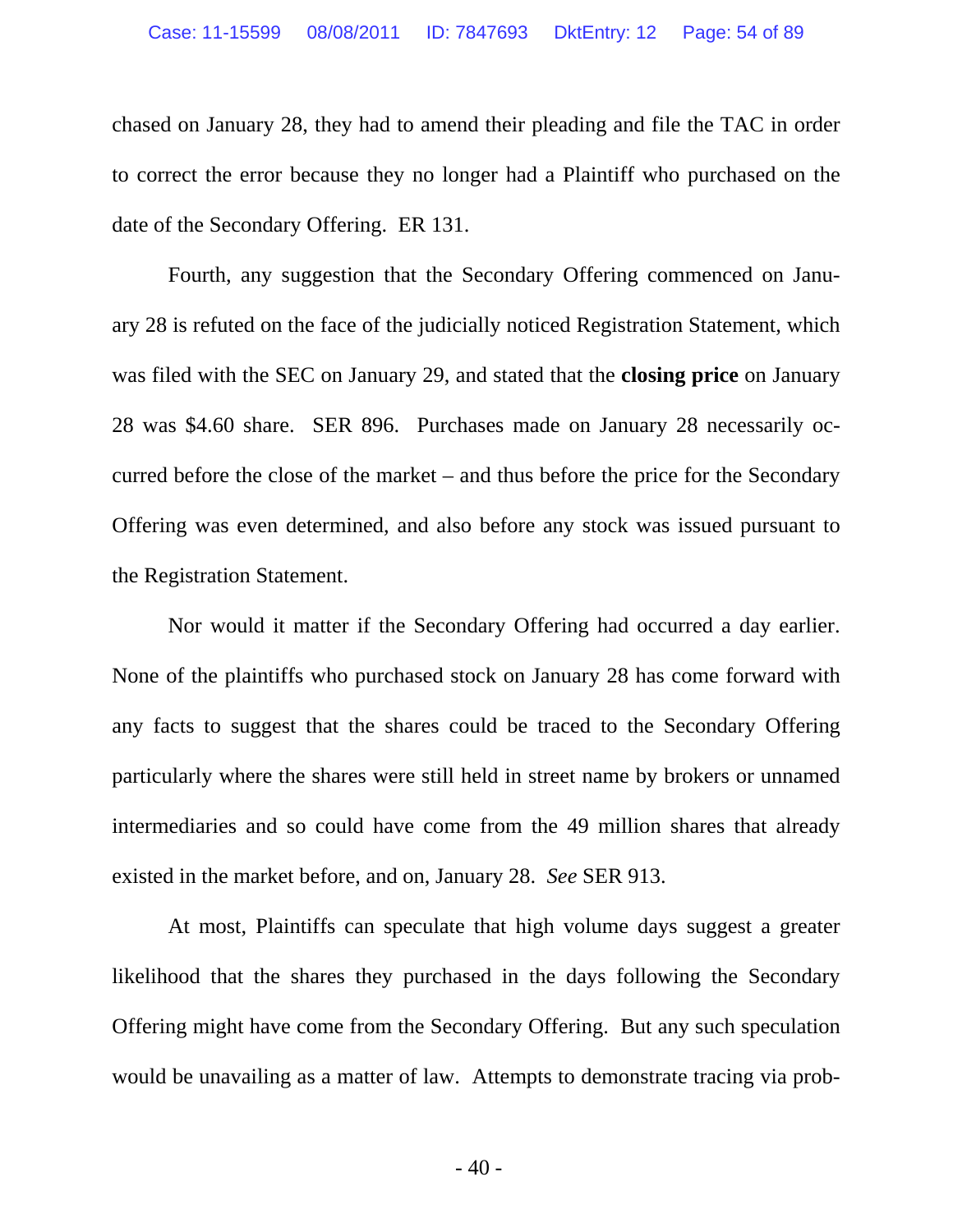abilities or statistical analysis are uniformly rejected. *See, e.g., Krim*, 402 F.3d at 492, 496-98, 502 (holding that 99.85% statistical likelihood of tracing shares to offering is insufficient).

## **5. Plaintiffs Rely Solely On Inapposite Pre-Twombly Authority**

Before *Twombly* and *Iqbal*, some federal courts required plaintiffs to plead facts in support of tracing to survive the pleading stage, while others did not and permitted the pleading of legal conclusions. *See, e.g., Lilley v. Charren*, 936 F. Supp. 708, 716 (N.D. Cal. 1996) (granting motion to dismiss Section 11 claim because plaintiff failed to plead sufficient facts demonstrating tracing); *Lee v. Ernst & Young, LLP*, 294 F.3d 969, 978 (8th Cir. 2002) (Section 11 claim could proceed only if plaintiffs make "a *prima facie* showing" that the shares they purchased are traceable to the challenged registration statement).

It is telling that **all eight** cases cited in Plaintiffs' Opening Brief were decided before *Twombly* and *Iqbal*. *See* AOB at 40-41. As the district court noted: "While plaintiffs have cited cases holding that, at the pleading stage, mere allegations that shares will be traceable are sufficient to state a claim in a secondary offering case, those cases were decided before *Twombly* and *Iqbal*." ER 10 n.8.

While the fact that the pre-*Twombly/Iqbal* decisions have been superseded by Supreme Court authority is decisive, the cases relied on by Plaintiffs are also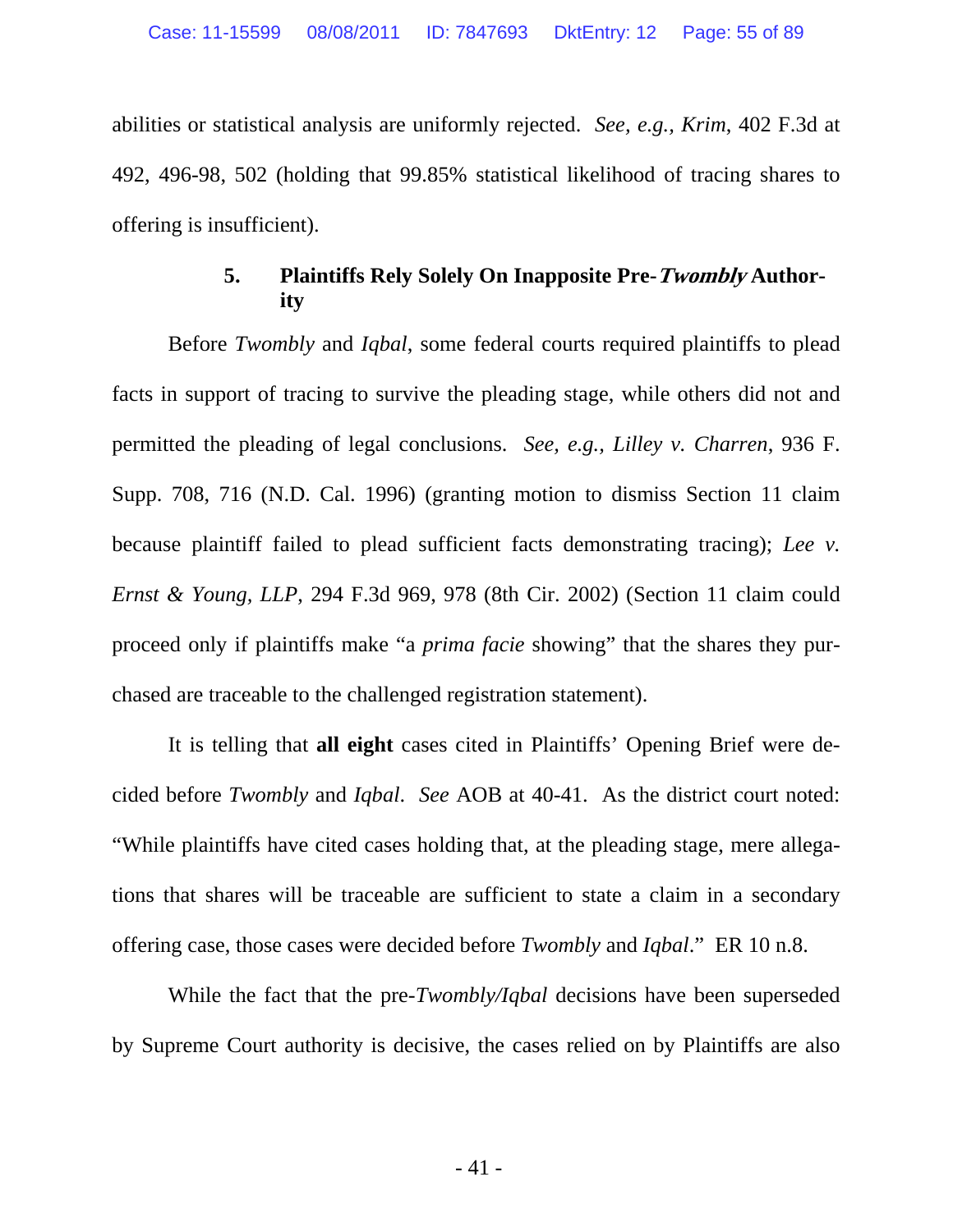factually distinguishable.17 A conspicuous example is Plaintiffs' citation to *In re Suprema Specialties, Inc. Sec. Litig.*, 438 F.3d 256 (3d Cir. 2005). Not only was that case decided before *Twombly* and *Iqbal*, and therefore under superseded pleading standards, it is also distinguishable because in *Suprema*, the plaintiffs did not merely allege tracing; they also alleged that they purchased in the offering itself. *See* 438 F.3d at 274. Plaintiffs here have abandoned their claim that they purchased in the Secondary Offering.

# **6. The Reasons For Plaintiffs' Pleading Failures Are Readily Apparent.**

The problem confronting Plaintiffs was not just that they failed to come forward with facts that might enable them to trace their shares to the Secondary Offering; it is that they cannot do so in the circumstances of this case. Plaintiffs who purchased common stock in the aftermarket through brokers following a secondary offering cannot source shares to particular offerings.

-

<sup>17</sup> For example, *Schwartz v. Celestial Seasonings, Inc.*, 178 F.R.D. 545, 557 (D. Colo. 1998) was decided in the context of a motion for class certification and the court merely stated **conditionally** that plaintiffs might "have standing to bring § 11 claims, **provided that** they can trace their stock to one of the two offerings" (emphasis added). *In re Immune Response Sec. Litig.*, 375 F. Supp. 2d 983, 1039 (S.D. Cal. 2005) is unavailing because the issue in that case was whether or not plaintiffs purchased "in" the offering not tracing. Finally, *In re Seebeyond Tech. Corp. Sec. Litig.*, 266 F. Supp. 2d 1150, 1171-72 (C.D. Cal. 2003), involved positive allegations that the plaintiffs had purchased stock pursuant to the offering. No case holds that it tracing can never be resolved on a motion to dismiss. The TAC presents a paradigm example of allegations that compel such a dismissal.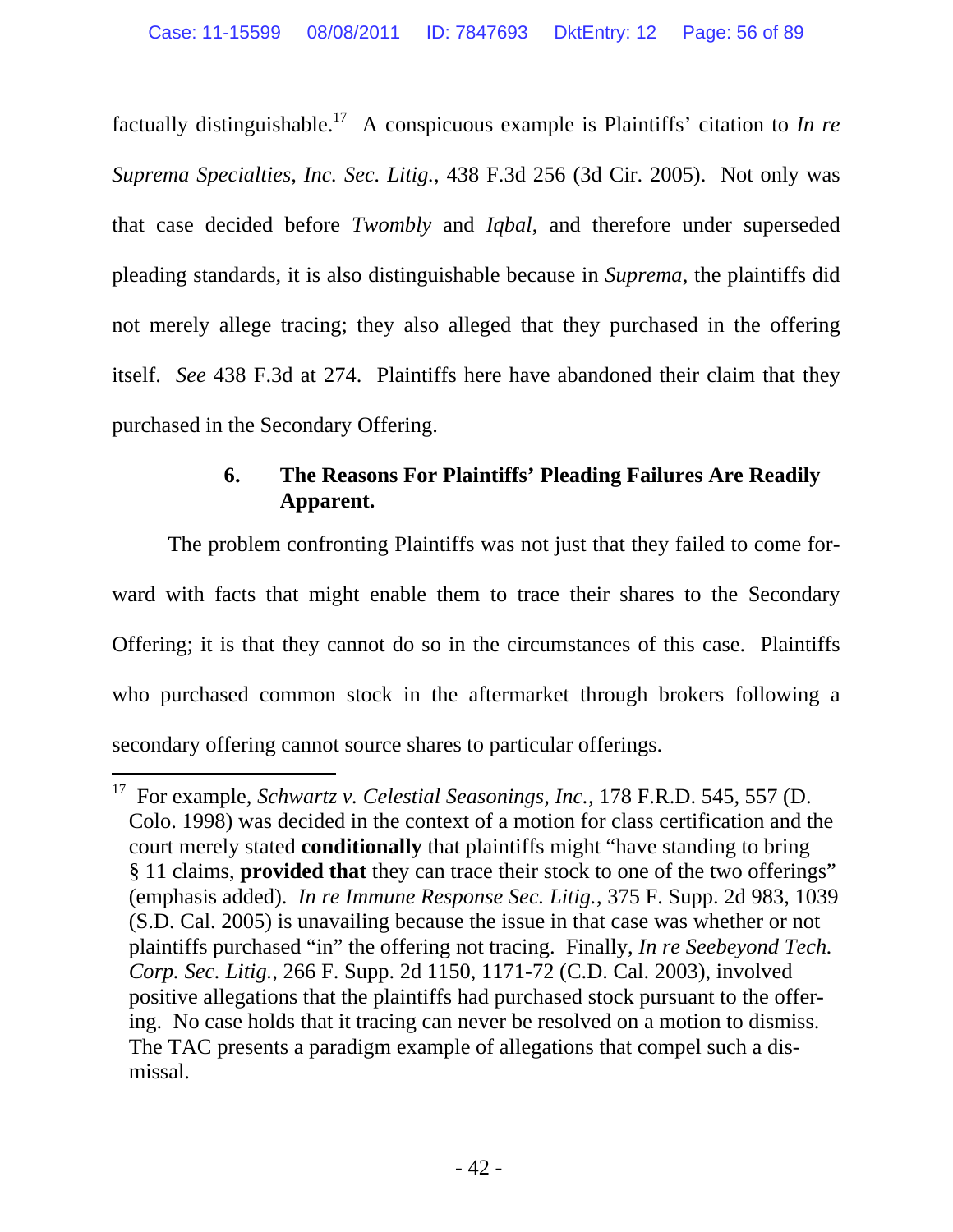In explaining what the author referred to as "the impossibility of the tracing requirement" after a secondary offering, a leading law review article stated the essence of the problem as follows: "Brokers hold shares in general accounts … neither the brokers nor the shareholders know which issue of a particular security is being transferred." Accordingly, "[s]hareholders who buy securities after the second offering will be **unable** to trace their shares to either offering . . . ." H. Sale, *Disappearing Without A Trace: Sections 11 and 12(a)(2) Of The 1933 Securities Act*, 75 Wash. L. Rev. 429, 466 (2000) (footnotes omitted).

Plaintiffs' inability to allege any facts to support their assertions that they directed brokers to purchase in the Secondary Offering and/or believe their brokers got stock issued in the Secondary Offering (ER 130-32 (¶¶ 135, 137, 138, 143); SER 1921-22) is understandable. Even when acting on directions to purchase stock from a secondary offering, brokers can neither ensure that the stock actually came from the offering, or know after the fact whether it did.

As the Sale article explains:

Brokers cannot promise to provide only Offering Shares because of the fungibility of shares in brokerage accounts. Accordingly, the shares received may or may not be Offering Shares. And no matter what they receive, the purchasers cannot prove what type of shares they own.

Sale, *supra*, 75 Wash. L. Rev. at 467 (footnotes omitted).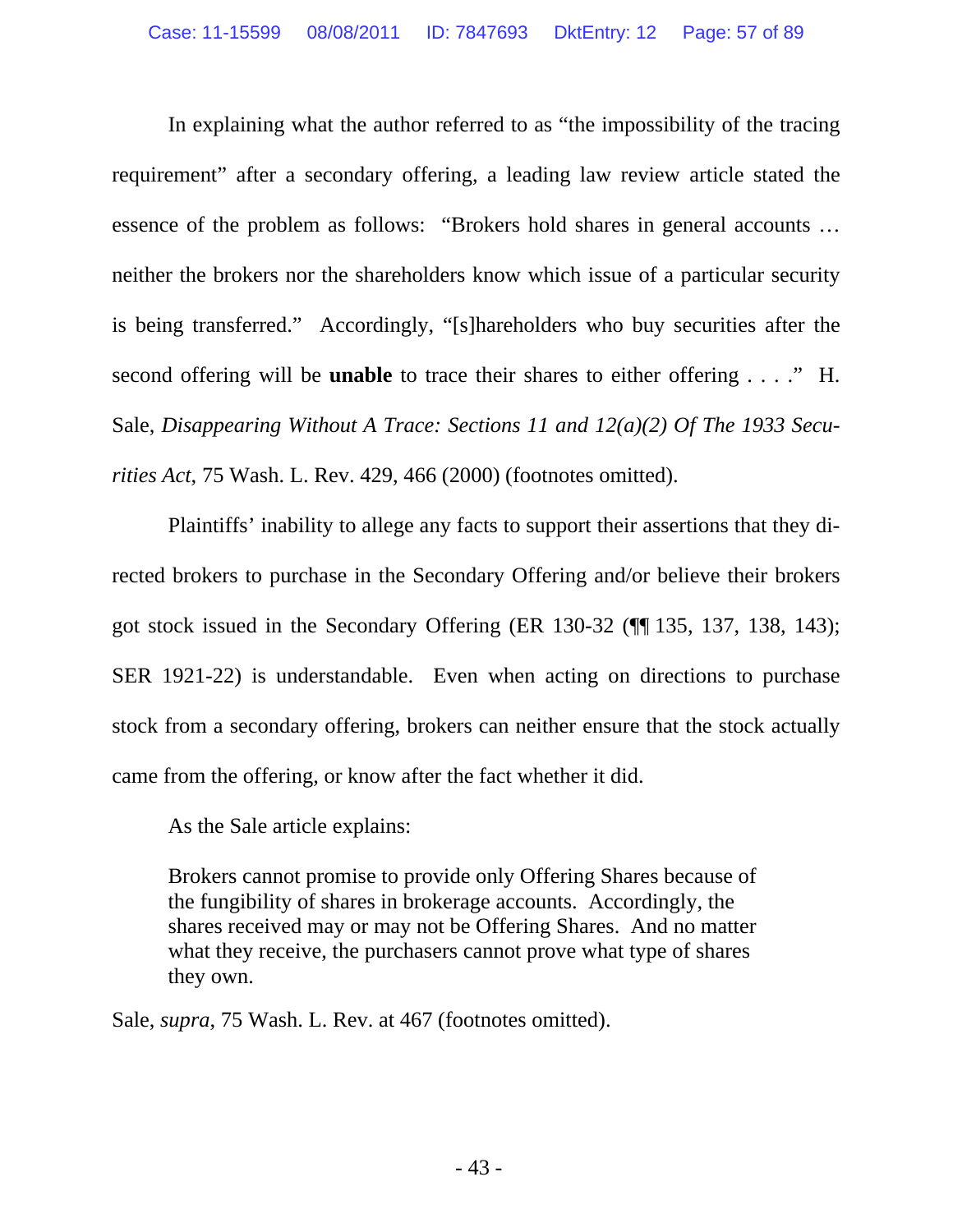Accordingly, multiple courts have found that tracing of aftermarket shares is often "virtually impossible where there are other identical shares available in the market at the time of the Offering." *Freeland v. Iridium World Communications, Ltd.*, 233 F.R.D. 40, 45 (D.D.C. 2006). Even before *Iqbal* and *Twombly*, courts dismissed Section 11 claims based on these fundamental market realities at all stages of litigation. *See, e.g., Krim v. pcOrder.com*, 402 F.3d 489 (5th Cir. 2005); *Barnes v. Osofsky*, 373 F.2d 269 (2d Cir. 1967); *Grand Lodge of Pa. v. Peters*, 550 F. Supp. 2d at 1373-77 ; *In re Quarterdeck Office Systems*, No. CV 92-3970- DWW(GHKx), 1993 WL 623310 (C.D. Cal. Sept. 30, 1993), ; *Abbey*, 634 F. Supp. at 875; *Kirkwood v. Taylor,* 590 F. Supp. 1375, 1383 (D. Minn. 1984), *aff'd*, 760 F.2d 272 (8th Cir. 1985); *Lorber v. Beebe*, 407 F. Supp. 279, 285-87 (S.D.N.Y. 1976), *amended by*, 1976 WL 768 (S.D.N.Y. Feb. 11, 1976).

The reasons that transactions through brokers make tracing extraordinarily difficult, if not impossible, after a secondary offering were further elucidated in *Kirkwood*:

> Purchases and sales are accomplished by book entries crediting or debiting the brokerage firm's account, facilitating the transfer of securities without requiring physical movement of any certificates.

. . . The DTC holds all certificates, both old and new, in its nominee name as pooled shares in a fungible mass for the benefit of all of its members.

590 F. Supp. at 1378-79.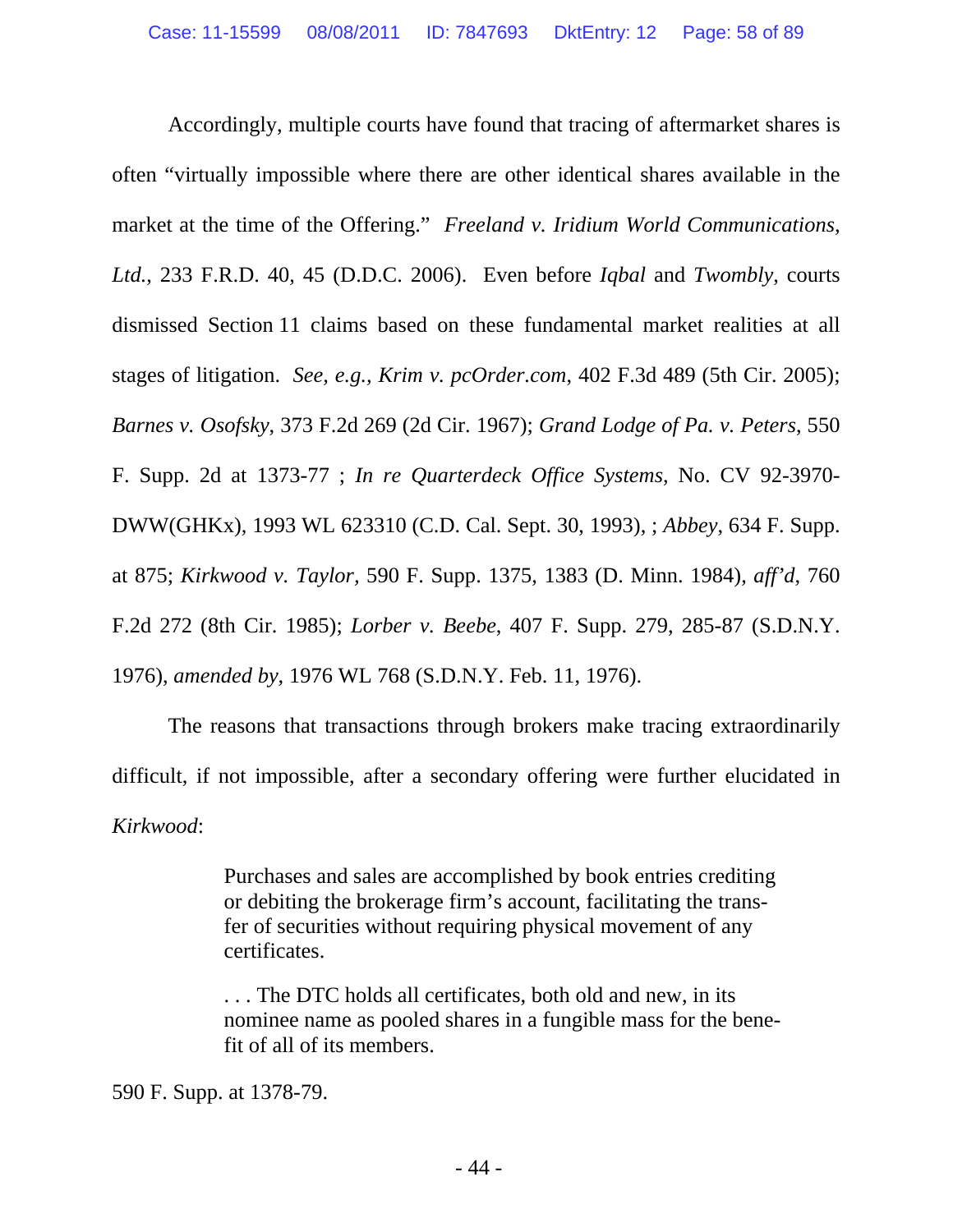As the Second Circuit emphasized in 1967 – before the advent of computerization of the stock markets and fully electronic data entries that credit and debit undivided interests in massive accumulations of stock held by Depository Trust Corporation<sup>18</sup> – it was "often impossible to determine whether previously traded shares are old or new" because "brokerage houses do not identify specific shares with particular accounts but instead treat the account as having an undivided interest in the house's position." *Barnes*, 373 F.2d at 272. Brokers "neither know nor care" whether their customers "are getting newly registered or old shares." *Id*.

These structural impediments are further complicated by the computerization of the securities industry. A purchase of stock held in street name after a secondary offering is merely an electronic credit against a fungible account that "contains" shares from multiple offerings.<sup>19</sup> Looking at stock certificates, trading volumes or aftermarket trading records provide no basis for determining whether

 $\overline{a}$ <sup>18</sup> *See* Sale, *supra*, 75 Wash. L. Rev. 429 at note 236.

<sup>19</sup> *See, e.g., id*. at 1380; *Krim,* 402 F.3d at 498, 499; *Abbey*, 634 F. Supp. at 875-76*; In re Initial Public Offering Sec. Litig*., 227 F.R.D. 65, 118 (S.D.N.Y. 2004), *vacated on other grounds*, 471 F.3d 24 (2d Cir. 2006) ("The modern practice of electronic delivery of clearing of securities trades, in which all deposited shares of the same issue are held together in bulk, makes it virtually impossible to trace shares to a registration statement once unregistered shares have entered the market."); *In re Crazy Eddie Sec. Litig*., 792 F. Supp. 197, 202 (E.D.N.Y. 1992) ("because the securities industry has been computerized this [tracing] requirement is now virtually impossible to meet.").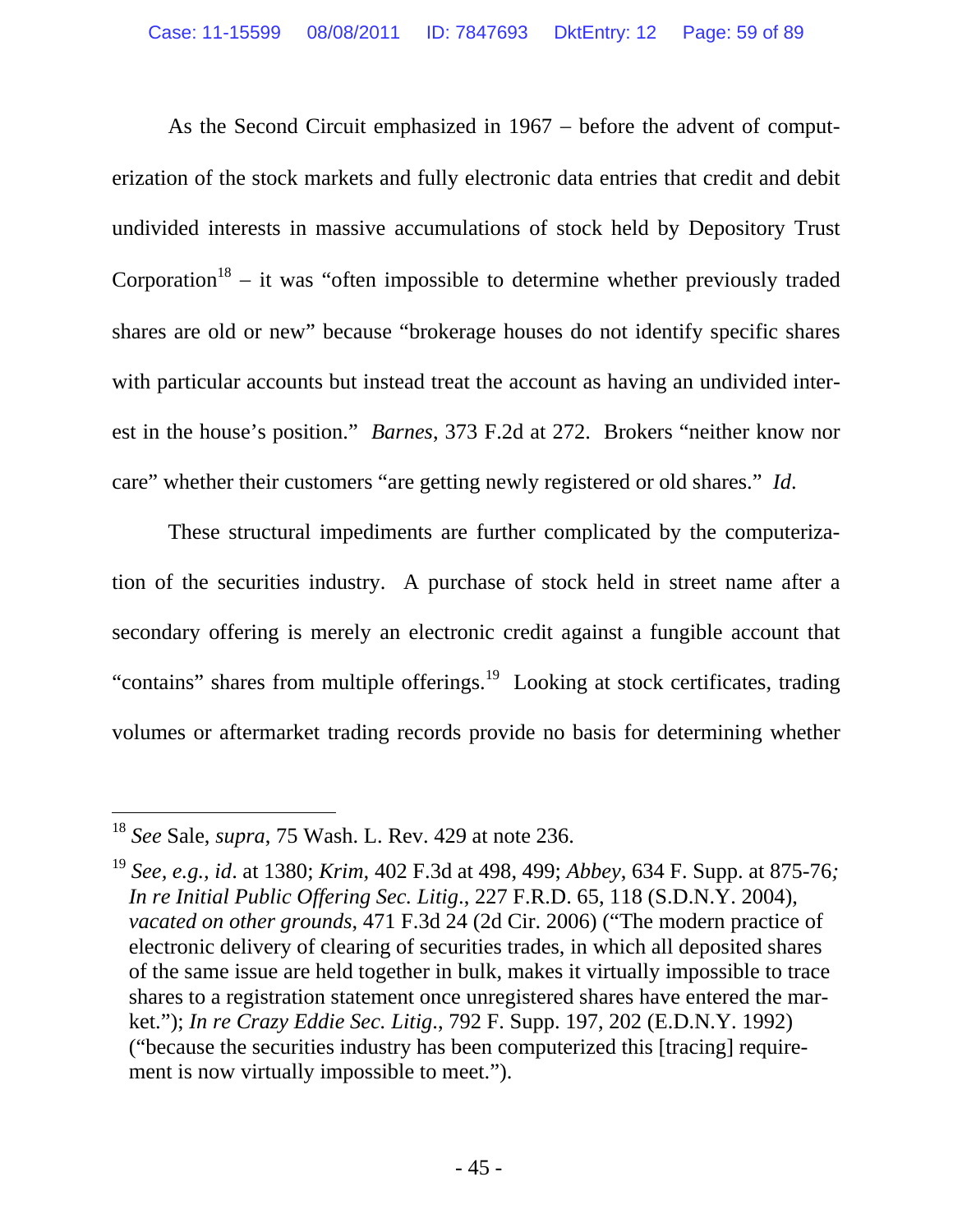the purchase was of stock issued in an initial offering, or a subsequent offering of the same class of stock.

Moreover, even when the vast majority of the "fungible mass" is attributable to the offering at issue, a plaintiff even cannot satisfy Section 11's tracing requirement based on probabilities. *See, e.g., Krim*, 402 F.3d at 492-99 (shares from offering comprising 99.85% of the certificate pool insufficient); *In re Quarterdeck,* 1993 WL 623310, at \*2-\*3 (97% probability insufficient).

## **7. Discovery Could Not Cure Plaintiffs' Failure To Plead Tracing.**

Plaintiffs' claim that discovery will help cure the pleading defects of the TAC is likewise unavailing. S*ee* AOB at 16, 17, 33, 34, and 35. Although Plaintiffs make a request for discovery five times in their Opening Brief, they do not explain anywhere how discovery will enable them to plead tracing, or what they expect to get in discovery that will enable them to do so. *See Plichta v. Sunpower Corp*., --- F. Supp. 2d ---, 2011 WL 1873310 (N.D. Cal. March 1, 2011) ("plaintiffs have not explained, however, how even with discovery, they hope to be able to prove that any of their shares are traceable to the original offering, given that the shares are fungible and that millions of shares were already being traded in the open market at the time of the offering").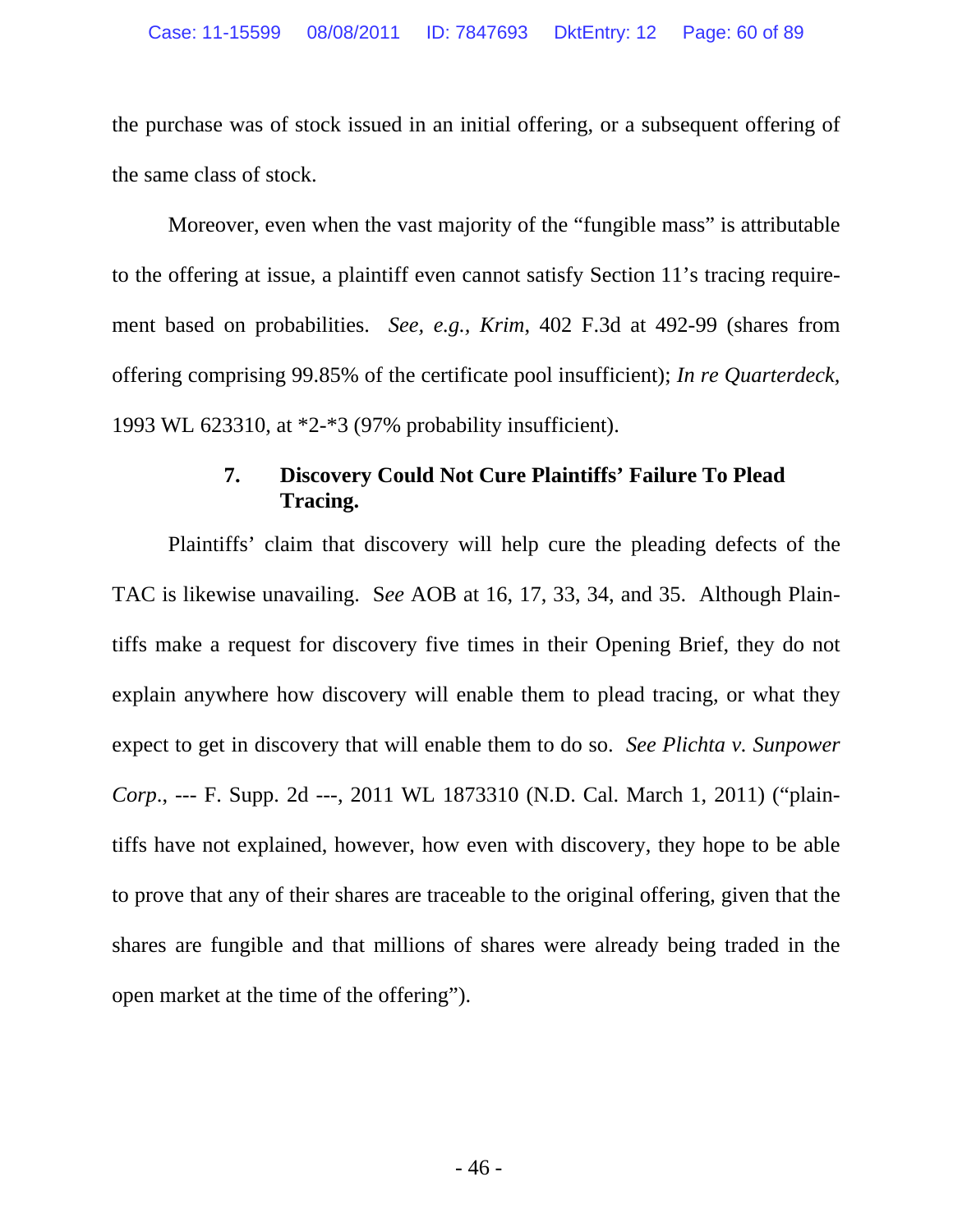# **8. Plaintiffs Were Given Opportunity To Amend To Properly Plead Tracing But Were Wholly Unable To Do So.**

The failure to plead tracing in conformity with Rule 12(b)(6), and *Twombly* and *Iqbal*, mandated the dismissal of their Section 11 claim. Plaintiffs were given multiple opportunities to amend and in each instance failed to satisfy the pleading requirements. Indeed, they went backwards.

At the end of that process, the district court noted that Plaintiffs' **third** amended complaint still fell well short of Rule 12(b)(6)'s requirements. The district court offered a succinct summary of the infirmities of Plaintiffs' Section 11 claim:

> Given the particular facts of this case, where plaintiffs: (1) did not purchase shares in the Secondary Offering, but in the aftermarket; (2) purchased shares through brokers and brokers' third-parties, as opposed to through the underwriters; and (3) the market already contained 49 million shares when 11.3 million shares were made available to the public in the Secondary Offering, plaintiffs' naked allegations that their shares are "traceable" to the Secondary Offering are insufficient as a matter of law. Plaintiffs were given the opportunity to, but failed to explain in their TAC how they intended to trace their shares to the Secondary Offering.

ER 12.

Accordingly, at this point, after several attempts, amendment is futile. *Lopez v. Smith*, 203 F.3d 1122, 1130 (9th Cir. 2000) (holding a district court need not grant leave to amend where amendment would be futile). This Court should affirm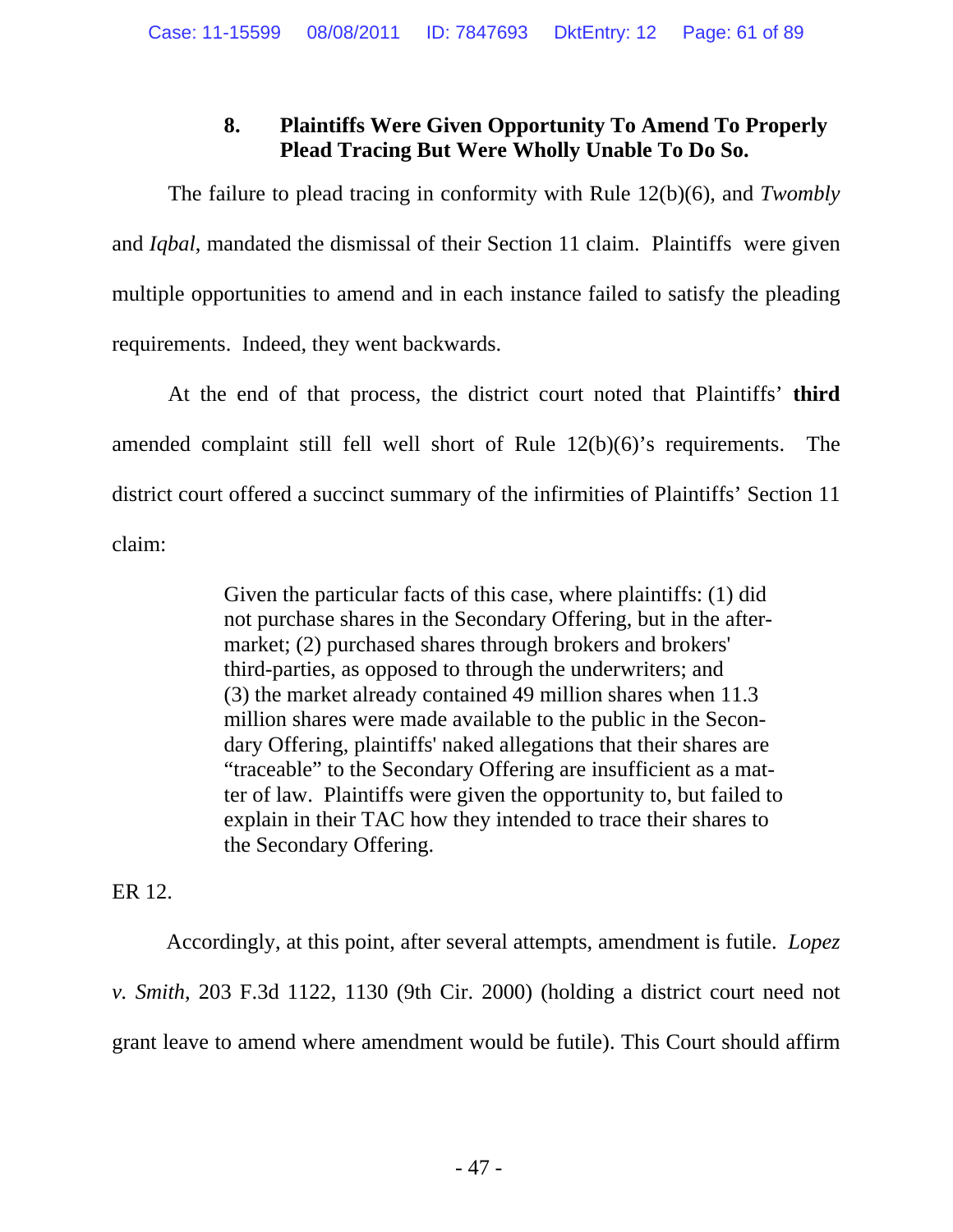the judgment under Rule 12(b)(6) and the pleading standards set forth in *Twombly* and *Iqbal*.

# **II. THE JUDGMENT ALSO CAN BE AFFIRMED FOR LACK OF ARTICLE III STANDING AND SUBJECT MATTER JURISDICTION.**

As demonstrated above, the district court's dismissal of Plaintiffs' Section 11 claim is fully supported under Rule 12(b)(6), the ground on which the Court made its ruling, and must be affirmed on that basis. Affirmance is also compelled based on the absence of standing and subject matter jurisdiction.

This Court may affirm (as distinguished from reverse) a district court judgment on any ground supported by the record, irrespective of whether the court below relied on that ground. *See, e.g., Tahoe-Sierra Preservation Council, Inc. v. Tahoe Regional Planning Agency*, 322 F.3d 1064, 1076-77 (9th Cir. 2003); *Atel Financial Corp. v. Quaker Coal Co*., 321 F.3d 924, 926 (9th Cir. 2003); *Cigna Property & Casualty Insurance Co. v. Polaris Pictures Corp*., 159 F.3d 412, 418 (9th Cir. 1998).

Federal appellate courts have an independent obligation to examine their jurisdiction when there is a question of standing under Article III. *See, e.g., FW/PBS, Inc. v. City of Dallas*, 493 U.S. 215, 230-31 (1990), *overruled on other grounds by City of Littleton v. Z. J. Gifts D-4, L.L.C.*, 541 U.S. 774 (2004); *Day v. Apoliona*, 496 F.3d 1027, 1029 n.2 (9th Cir. 2007); *Los Angeles County Bar Ass'n v. Eu*, 979 F.2d 697, 700 (9th Cir. 1992); *Coral Construction Co. v. King County*,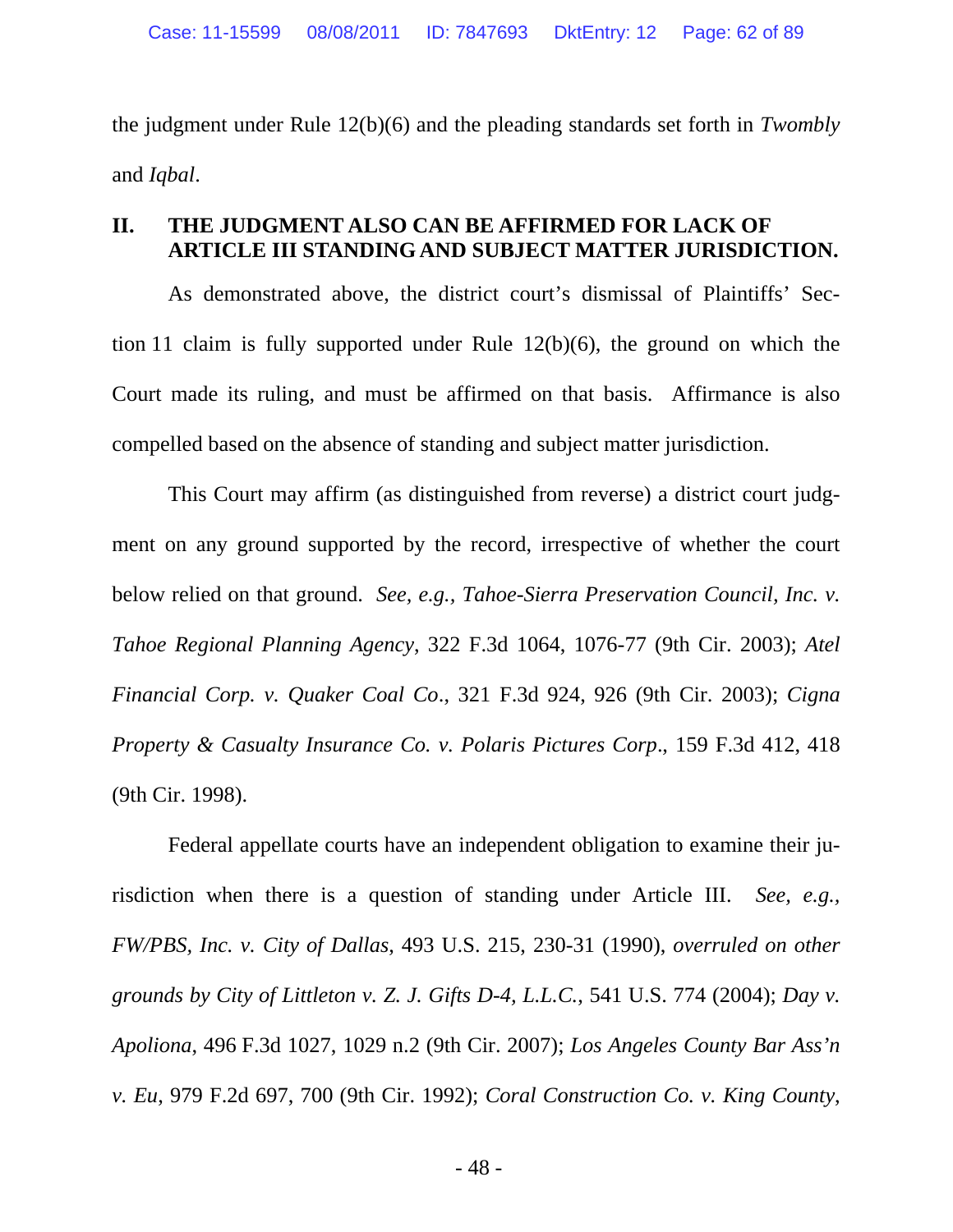941 F.2d 910, 928-29 (9th Cir. 1991); *Ripplinger v. Collins*, 868 F.2d 1043, 1046- 47 (9th Cir. 1989).

## **A. Plaintiffs Lack the Standing Required to Invoke the Jurisdiction of the Federal Courts.**

## **1. Standing Implicates Subject Matter Jurisdiction Under Article III.**

The rule that standing implicates subject matter jurisdiction under Article III's case or controversy requirement is beyond legitimate dispute. Indeed, it is black letter law, and there is no carve-out or special exception when the claim is brought under Section 11 of the Securities Act of 1933.

Dismissal pursuant to Rule 12(b)(1) for lack of subject matter jurisdiction is appropriate "when the plaintiff lacks standing to bring the particular suit before the district court." CHARLES ALAN WRIGHT & ARTHUR R. MILLER, FEDERAL PRACTICE & PROCEDURE, § 1350 (3d ed. 2009) (citing cases). "As an element of subject matter jurisdiction, the issue of standing should be raised by a motion to dismiss for lack of jurisdiction over the subject matter." 15 JAMES WM. MOORE ET AL., MOORE'S FEDERAL PRACTICE - CIVIL § 101.30 ("Raising the Standing Issue") (3d ed. 2011) (citing cases).

As the Supreme Court has repeatedly held, "standing to sue" is "a threshold jurisdictional question" that "is part of the common understanding of what it takes to make a justiciable case" because "Art. III § 2 of the Constitution extends the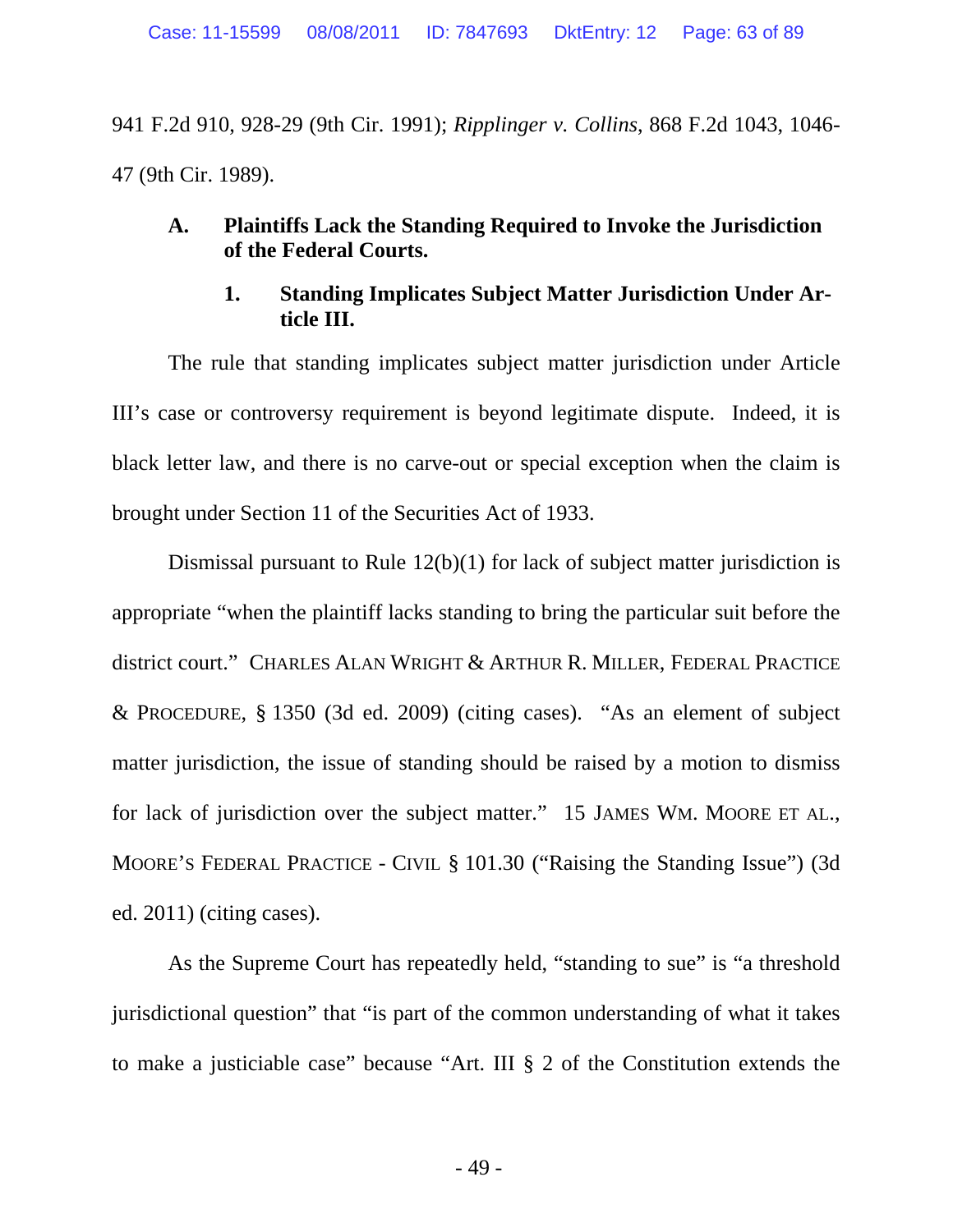'judicial power' of the United States only to 'Cases' and 'Controversies.'" *Steel Co. v. Citizens for a Better Environment*, 523 U.S. 83, 102 (1998). *See, e.g., United States v. Hays*, 515 U.S. 737, 742 (1995); *Raines v. Byrd*, 521 U.S. 811, 818 (1997); *Whitmore v. Arkansas*, 495 U.S. 149, 155 (1990). This Court has fully embraced those bedrock principles. *See, e.g., Colwell v. Department of Health and Legal Services*, 558 F.3d 112, 1121-22 (9th Cir. 2007); *White v. Lee*, 227 F.3d 1214, 1242 (9th Cir. 2000); *Bland v. Fessler*, 88 F.3d 779, 732 n.4 (9th Cir. 1996).

## **2. Plaintiffs' Reliance On The Concept of "Non-Constitutional" "Statutory" Standing Is Unavailing.**

Plaintiffs do not  $-$  and cannot  $-$  dispute the fact that standing implicates Article III. Rather, they seek refuge in the concept of "statutory" standing, and argue that standing under Section 11 falls into that "non-constitutional" category. That effort fails on multiple grounds.

The Securities Act of 1933 deals with the issuance of stock pursuant to registration statements. Section 11 provides redress to purchasers of stock that was issued pursuant to a registration statement that contained a material misrepresentation or omission  $-$  and only to such purchasers. A plaintiff whose stock was not issued pursuant to the registration statement thus cannot **possibly** have suffered the injury required to confer constitutional standing under Article III's case or controversy requirement.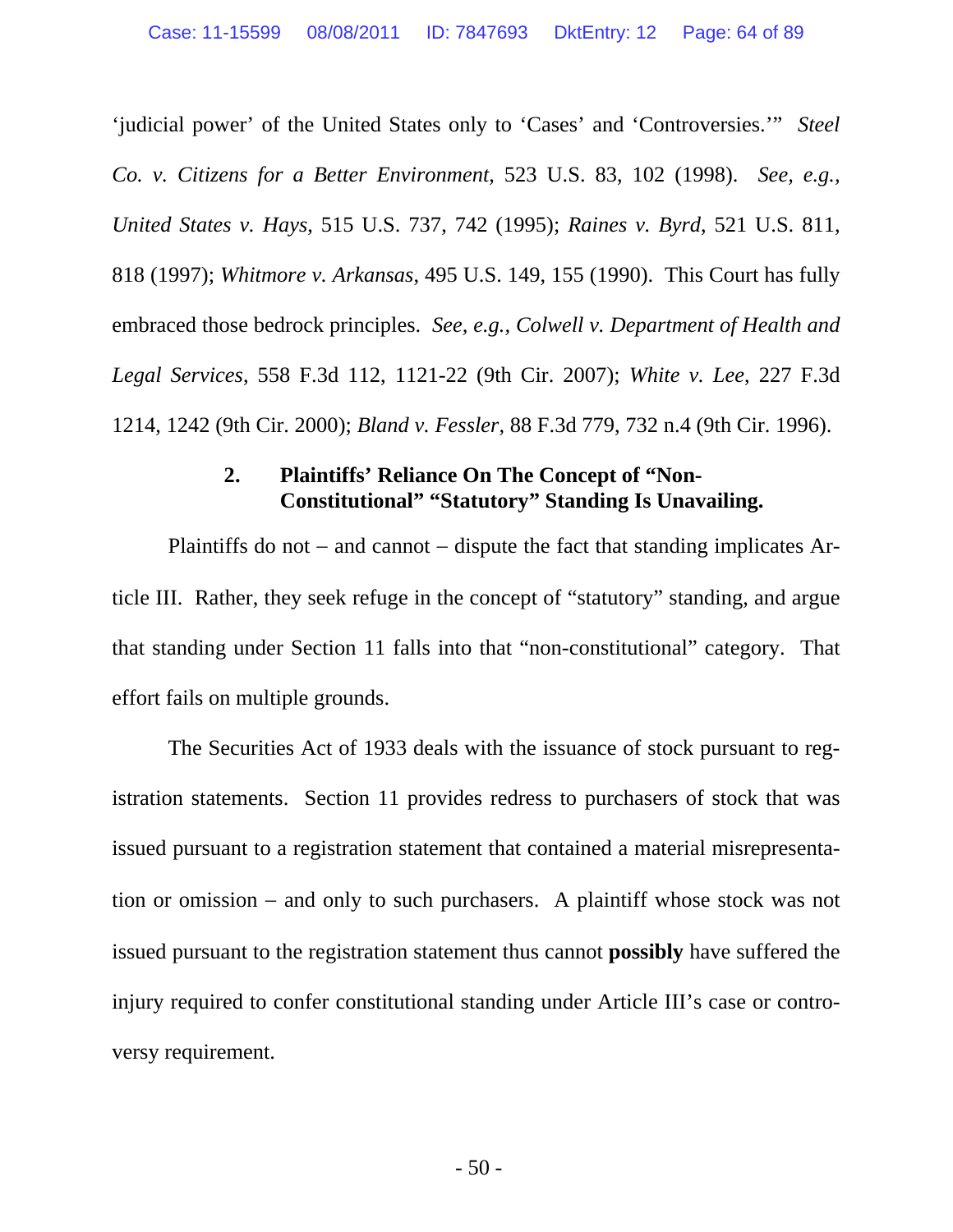It does not matter what label is affixed to that fundamental defect. The cases – including the cases addressing standing under Section 11 and the Supreme Court decision that Plaintiffs' Opening Brief concedes establishes the "irreducible minimum" requirement for Article III standing – demolish Plaintiffs' attempt to recast the question in terms of "statutory" or "non-constitutional" standing.

#### **a. The Section 11 Standing Cases Refute Plaintiffs' Argument.**

A **host** of Section 11 cases have dismissed claims for lack of constitutional standing because plaintiffs' securities were not issued pursuant to the registration statement that contained the alleged misstatements. *See, e.g*., *Plumbers' Union Local No. 12 Pension Fund v. Nomura Asset Acceptance Corp.*, 632 F.3d 762, 768- 71 (1st Cir. 2011); *Krim v. pcOrder.com, Inc.*, 402 F.3d 489, 494-500 (5th Cir. 2005); *In re Stec Inc. Sec. Litig*., Nos. SACV 09–1304 JVS (MLGx), etc., 2011 WL 2669217, at 13-14 (C.D. Cal. June 17, 2011), etc., ; *Maine State Retirement System v. Countrywide Financial Corp.*, 722 F. Supp. 2d 1157, 1163-64 (C.D. Cal. 2010); *In re Indymac Mortgage-Backed Sec. Litig.*, 718 F. Supp. 2d 495, 501 (S.D.N.Y. 2010); *In re Wells Fargo Mortgage-Backed Certificates Litig.*, 712 F. Supp. 2d 958, 964-65 (N.D. Cal. 2010); *In re Lehman Bros. Mortgage-Backed Sec. & ERISA Litig*., 684 F. Supp. 2d 485, 490-91 (S.D.N.Y. 2010); *In re Washington Mutual Inc. Sec., Derivative & ERISA Litig*., 259 F.R.D. 490, 504 (W.D. Wash. 2009); *Grand Lodge of Pa. v. Peters*, 550 F. Supp. 2d 1363, 1376 (M.D. Fla.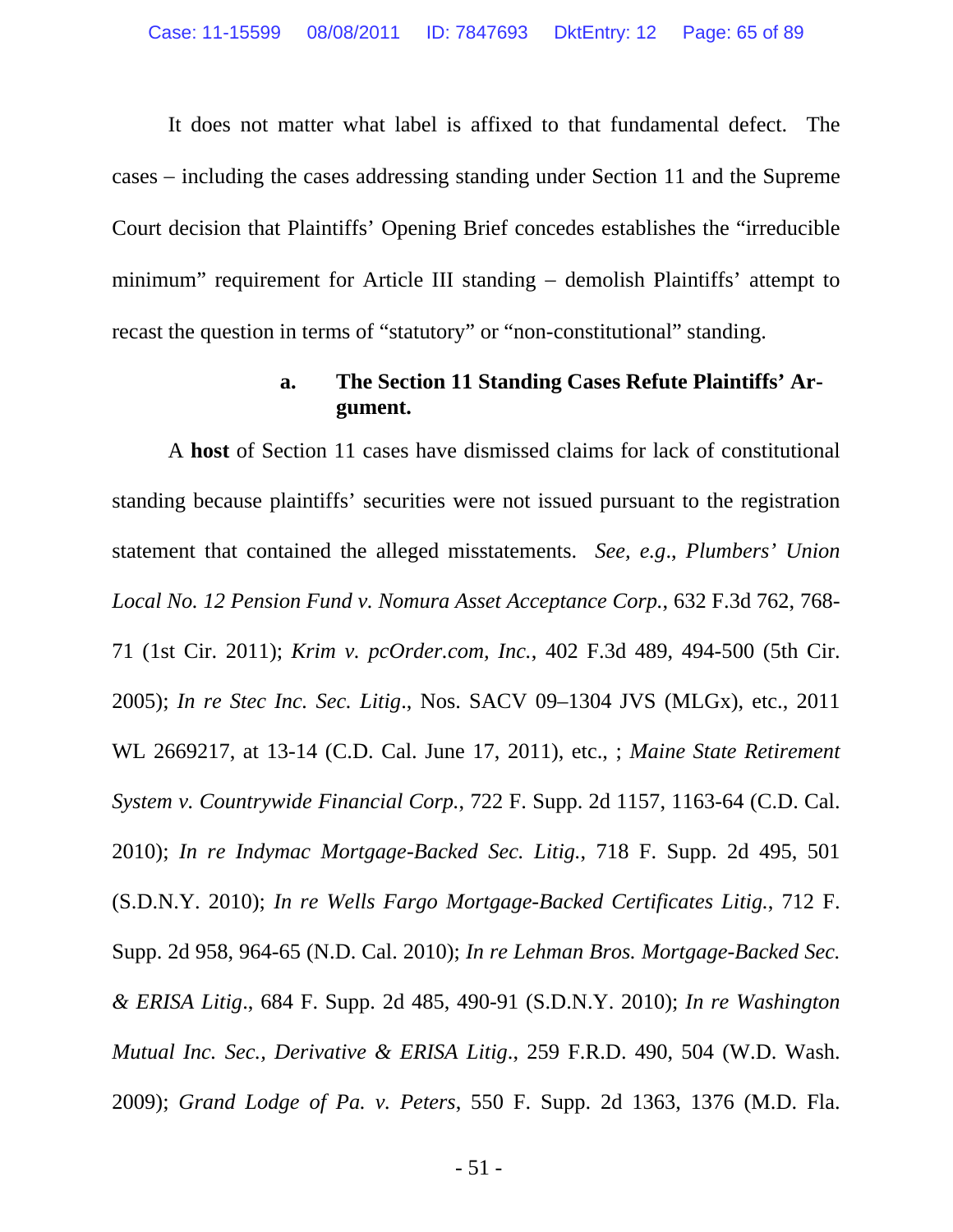2008); *Congregation of Ezra Sholom v. Blockbuster, Inc*., 504 F. Supp. 2d 151, 159-60 (N.D. Tex. 2007); *Davidco Investors, LLC v. Anchor Glass Container Corp.*, No. 8:04CV2561T-24EAJ, 2006 WL 547989, at \* 22-\*23 (M.D. Fla. March  $6, 2006$ , .

#### **b. Plaintiffs Lack Article III Standing Under The Test That They Concede is Controlling**

Plaintiffs agree that the basic test for determining "the irreducible constitutional minimum" of Article III standing is set forth in *Lujan v. Defenders of Wildlife*, 504 U.S. 555, 560-61 (1992). AOB at 1, 19. This Court has looked to *Lujan* and related decisions in determining Article III standing (including in cases cited by Plaintiffs). *See, e.g., Colwell*, 558 F.3d, at 1111-12; *Cetacean Community v. Bush*, 386 F.3d 1169, 1174-75 (9th Cir. 2004); *Warren v. Fox Family Worldwide, Inc*., 328 F.3d 1136, 1140 (9th Cir. 2003); *Scott v. Pasadena Unified School Dist.*, 306 F.3d 646, 654-56 (9th Cir. 2002).

*Lujan* shows clearly why this case raises an issue of constitutional – not statutory - standing under Article III, and why Plaintiffs cannot meet the applicable test. Under *Lujan*, a plaintiff "must have suffered an 'injury in fact'" in the form of "an invasion of a legally protected interest." The injury cannot be "conjectural," and must result from "the challenged action of the defendant." 504 U.S. at 560 (citations omitted). Plaintiffs cannot satisfy **any** of those elements unless they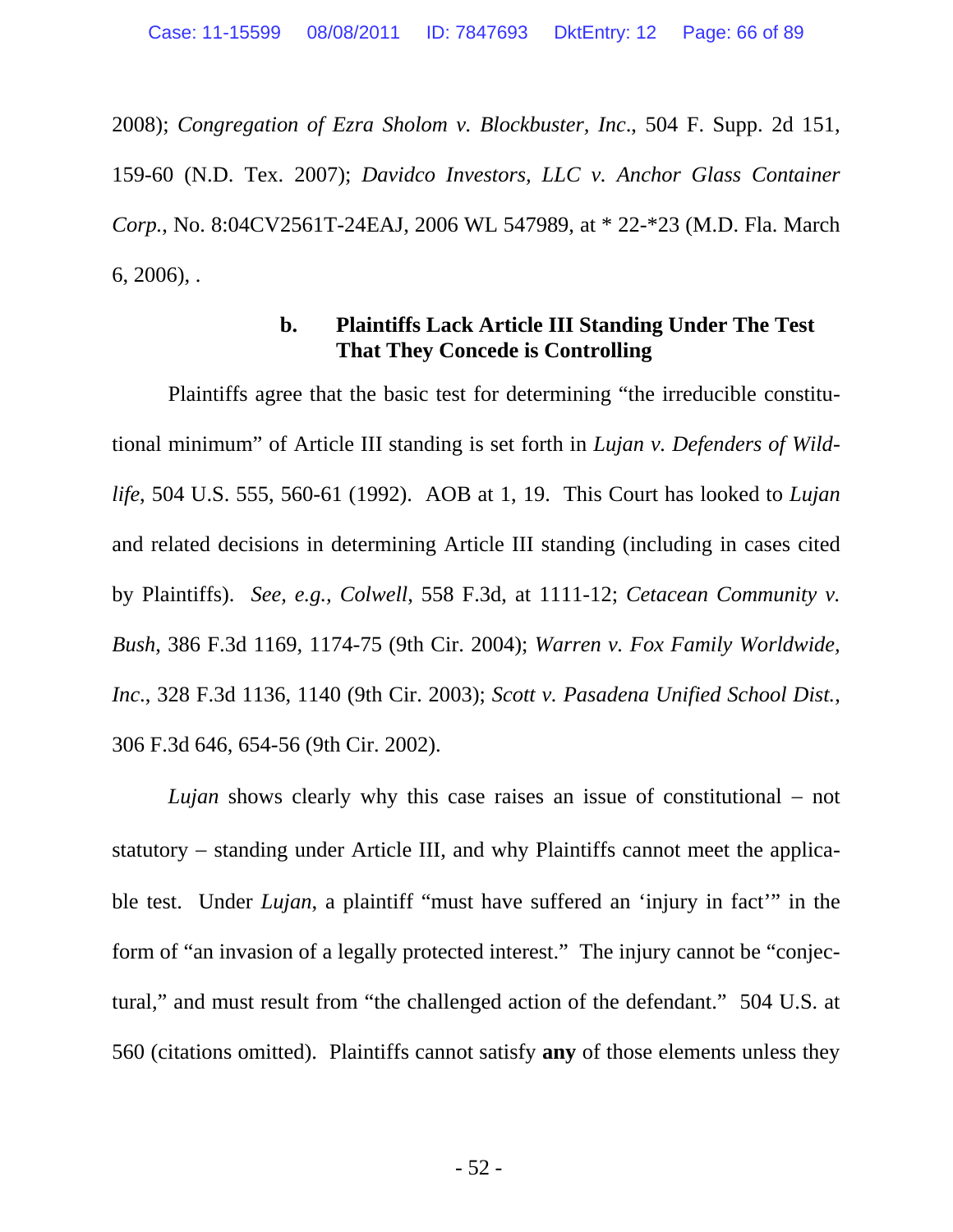can show that their stock was issued pursuant to the Registration Statement and came from the Secondary Offering.

First, a plaintiff who did not purchase shares that were issued pursuant to the registration statement at issue cannot suffer any injury – conjectural or otherwise  $-$  under Section 11. Any claim to the contrary is a non sequitur.

Second, there can be no "invasion" of the "legally protected" interest in such circumstances. Section 11 protects the interest of persons who acquire stock issued pursuant to a specific registration statement against misstatements in that document. If Plaintiffs did not purchase stock that came from the Secondary Offering, they have no legally protected interest, and no misstatement in the Registration Statement could ever "invade" any such interest.

Third, no injury that Plaintiffs might have suffered could have resulted from the "challenged action of the defendant." *Lujan*, 504 U.S. at 560. Injuries that are not related to the claim at issue are legally insufficient to create a case or controversy. "Plaintiffs in the federal courts 'must allege some threatened or actual injury resulting from **the putatively illegal action** before a federal court may assume jurisdiction.'" *O'Shea v. Littleton*, 414 U.S. 488, 493 (1974) (quoting *Linda R.S. v. Richard D*., 410 U.S. 614, 617 (1973)) (emphasis added). *Lujan* requires that there be a "causal connection between the injury and the conduct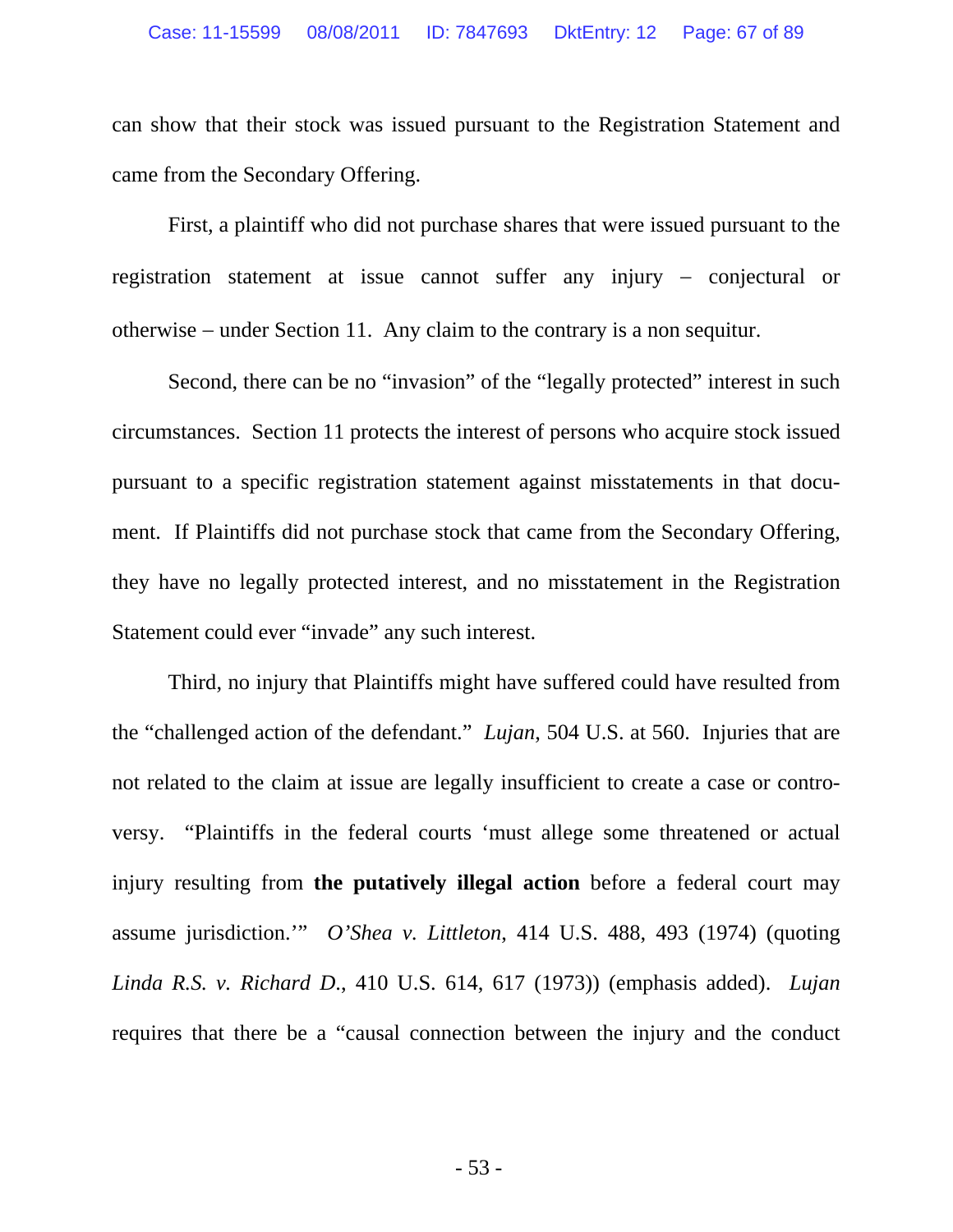complained of." 504 U.S. at 560. A plaintiff whose stock was not issued pursuant to the registration statement in question cannot possibly make such a showing.

The courts that have applied *Lujan* in the context of Section 11 have held that Plaintiffs who cannot show that the purchased shares issued pursuant to the "defective" registration statement fail to satisfy the controlling requirements. *See, e.g., Maine State Retirement System,* 722 F. Supp. 2d at 1157 (noting that "[e]very court to address the issue in an MBS class action has concluded that a plaintiff lacks standing under Article III of the United States Constitution and under Sections 11 and 12(a)(2) of the 1933 Act to represent the interests of investors in MBS offerings in which plaintiffs did not themselves buy"). *See also In re Wells Fargo Mortgage-Backed Securities Certificates Litig.*, 712 F. Supp. 2d at 963-66; *Plumbers Union Local No. 12 Pension Fund*, 658 F. Supp. 299, 303-04 (D. Mass. 2009), *aff'd*, 632 F.3d 762 (1st Cir. 2011).

#### **3. Plaintiffs Conflate Standing and Determinations on the Merits**

Plaintiffs' attempt to recast the standing question as "non-constitutional" conflates two distinct concepts: (1) the merits of a claim; and (2) a plaintiff's entitlement to invoke the jurisdiction of a federal court to decide that claim. The other Supreme Court case cited as support for Plaintiffs' claim that this case does not implicate constitutional standing, *Steel Co. v. Citizens for a Better Environment*, 523 U.S. 83 (1998), underscores Plaintiffs' error in that regard.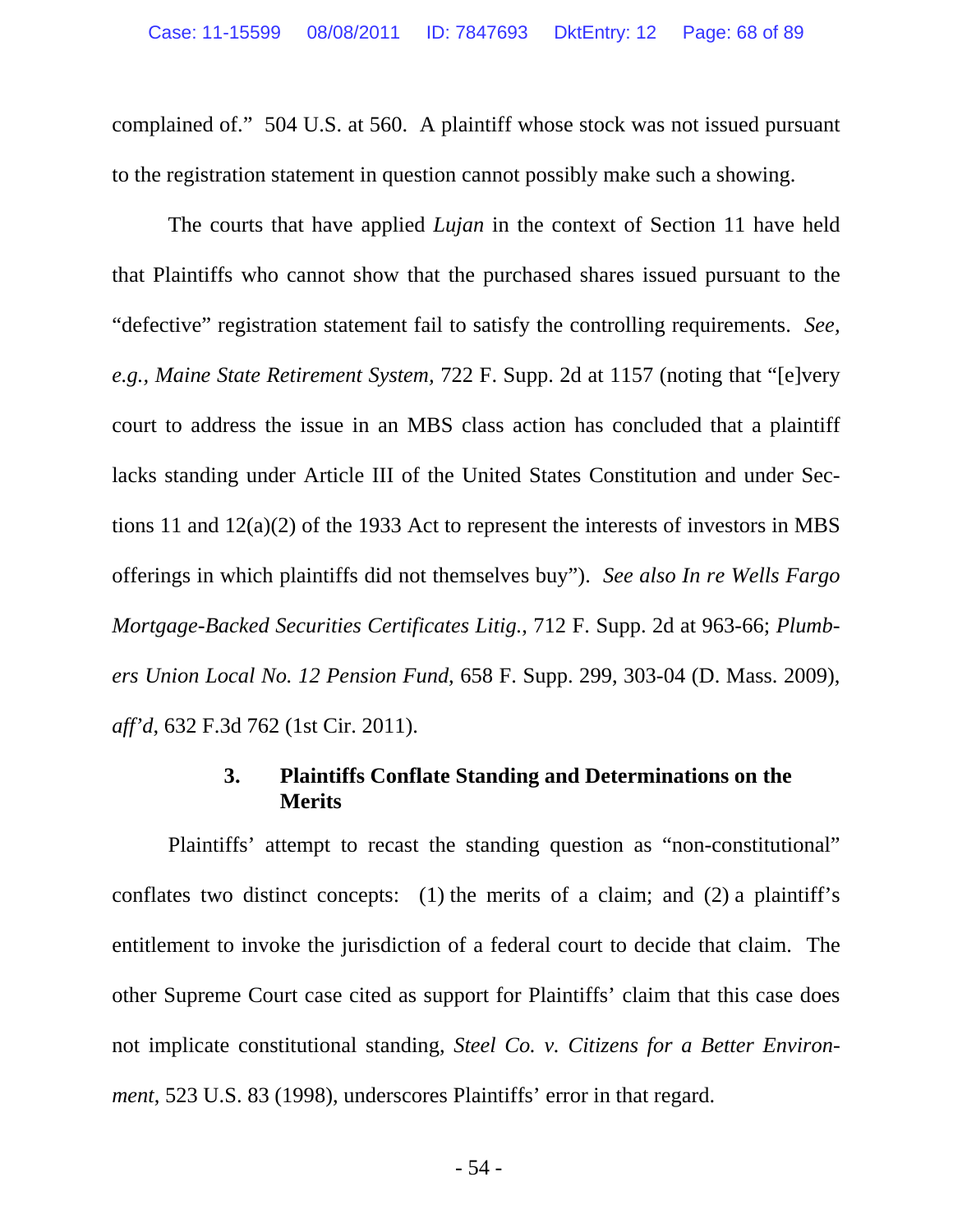Plaintiffs' Opening Brief correctly cites *Steel Co.* for the proposition that "'jurisdiction is not defeated by the possibility that the averments might fail to state a cause of action on which petitioners could actually recover.'" AOB at 20 (quoting 523 U.S. at 89). Defendants' argument is that Plaintiffs lack Article III standing to assert a claim, not that the claim fails on the merits. The distinction is critical, as *Steel Co.* makes crystal clear.

After noting that the absence of a valid cause of action does not implicate the court's power to adjudicate the case (*id*. at 89), *Steel Co.* distinguished being able to state a claim on the merits from the "threshold jurisdictional question" whether the plaintiff had standing sufficient to present a case or controversy under Article III. *Id*. at 102. It then analyzed the standing question under *Lujan* (*id*. at 102-09), concluded that the plaintiff lacked standing, reversed the judgment below and directed that the case be dismissed because the federal courts lacked jurisdiction to entertain it. *Id*. at 109-10.

Defendants are not arguing that Plaintiffs lack standing because they cannot prevail on an element of their substantive claims *e.g.,* because there was no misstatement, or a misstatement was immaterial or that Plaintiffs knew of the alleged misstatement. The defect is that under Article III's case or controversy requirement Plaintiffs lack standing to assert such claims, and the federal courts lack jurisdiction to entertain them.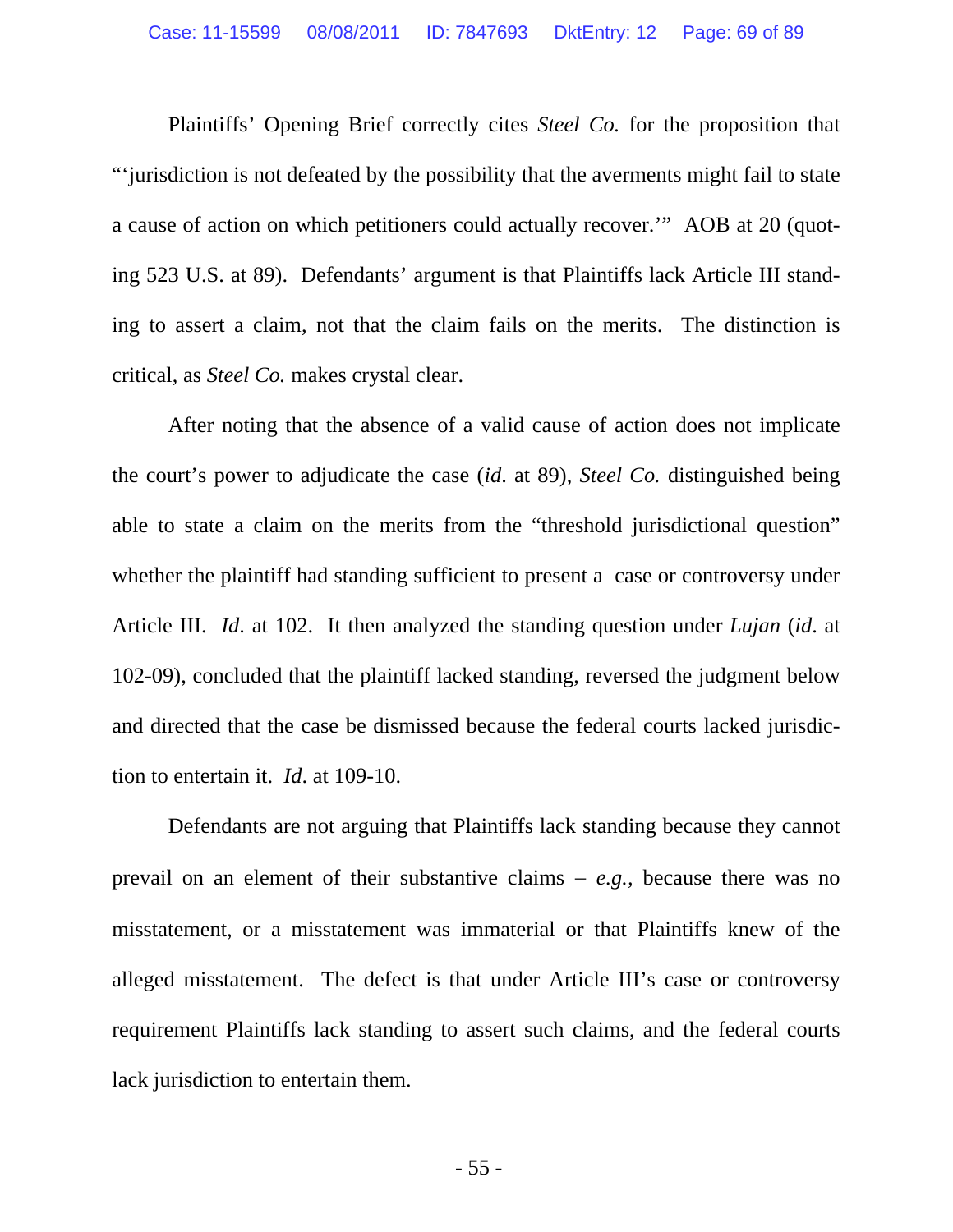As the Supreme Court emphasized in *Warth v. Seldin*, 422 U. S. 490, 518 (1975), "the question of standing is whether the litigant is **entitled to have the court decide** the merits of a dispute or of particular issues," not whether plaintiff can prevail on the merits. *Id.* at 498 (emphasis added). *Accord Elk Grove Unified School Dist. v. Newdow*, 542 U.S. 1, 11 (2004); *Allen v. Wright*, 468 U.S. 737, 750-51 (1984).

Demonstrating entitlement to have the court decide the merits of an issue or dispute requires plaintiff to show that he is the proper party to invoke the judicial power of the federal court: "It is the responsibility of the complainant clearly to allege facts demonstrating that he is a proper party to invoke judicial resolution of the dispute and the court's remedial powers." *Id.* at 518. That is precisely what Plaintiffs in this case cannot do, because they cannot show that their stock came from the Registration Statement and the Secondary Offering.

This Court's decision in *Scott v. Pasadena School District*, 306 F.3d 646 (9th Cir. 2002) reinforces these core principles. *Scott* relied on *Lujan*, *Warth* and *O'Shea* in the course of directing dismissal of a complaint for lack of Article III standing. Citing *Lujan* and *Warth*, it held that "[t]he burden of establishing Article III standing remains at all times with the party invoking federal jurisdiction," and that the plaintiff was required to demonstrate that he was "a proper party to invoke . . . the exercise of the court's remedial powers." 306 F.3d at 655 (citations omit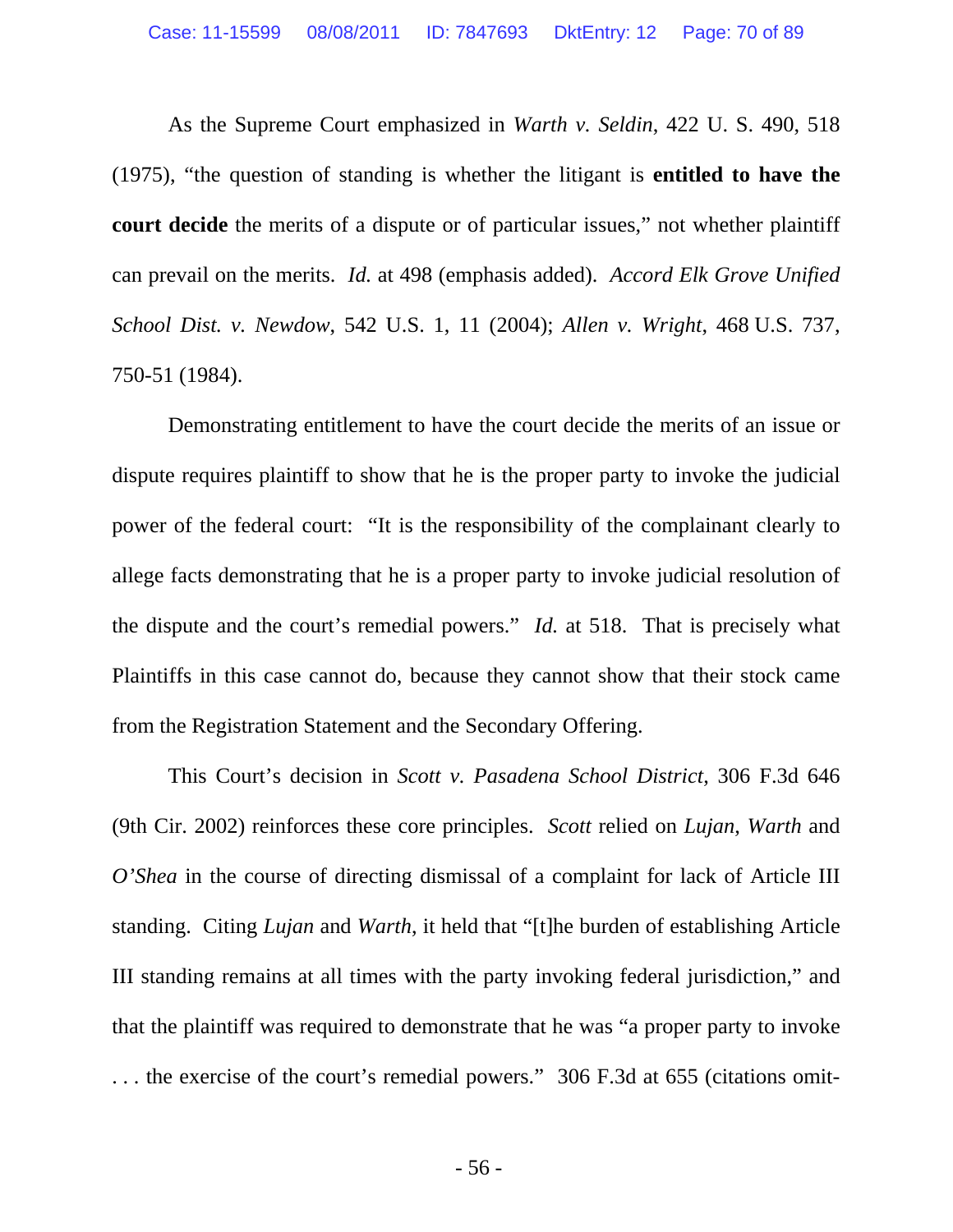ted). Citing *O'Shea* and *City of Los Angeles v. Lyons*, 461 U.S. 95, 102 (1983), this Court further held that the plaintiff must sustain an injury "resulting from the putatively illegal action" or conduct "challenged" in the lawsuit. *Id*. at 656 (citations omitted).

In *Warren v. Fox Family Worldwide*, 328 F.3d 1136 (9th Cir. 2003), this Court affirmed dismissal of a complaint for lack of subject matter jurisdiction under Rule 12(b)(1) because the plaintiff could not show that he was a legal or beneficial owner of the copyrights that were allegedly infringed by the defendants, and hence was not a proper party to invoke the Article III jurisdiction. 328 F.3d at 1139-40, 1145. The plaintiff lacked standing because he could not show that he owned the copyrights. *Id.* Plaintiffs here lack standing because they cannot show that they own stock issued pursuant to the allegedly defective Registration Statement, and are not proper parties to invoke the jurisdiction of the federal courts to adjudicate claims regarding that document.

### **4. Consideration of Extrinsic Evidence Is Appropriate In Resolving Challenges to Subject Matter Jurisdiction**

As demonstrated at pages 26-29 above, the district court's dismissal of the TAC was not based on findings of fact or extrinsic evidence. Under settled law, the district court, and this Court, are nevertheless entitled to do so, including the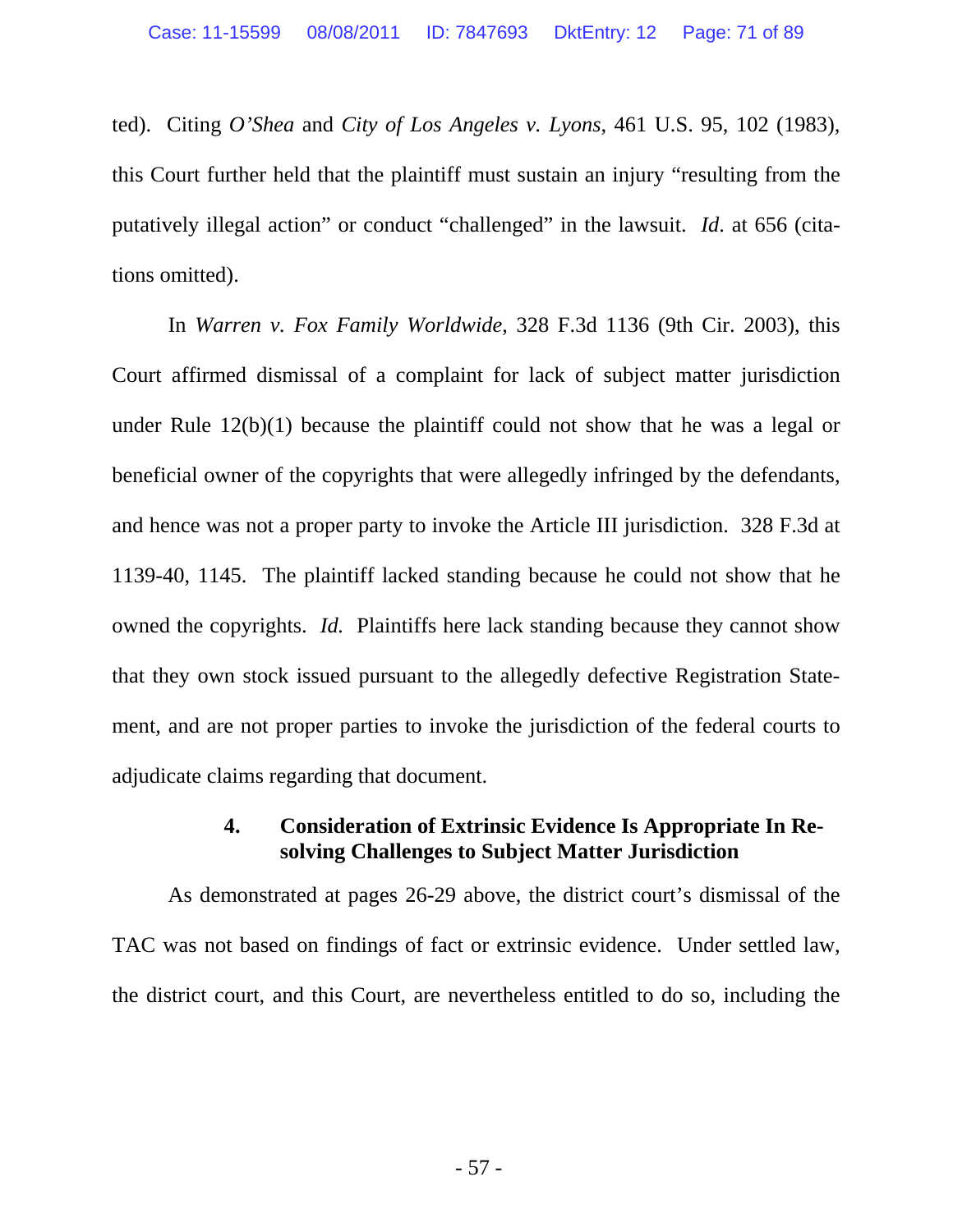declarations that are in the record on appeal,  $2^{0}$  in determining whether there is Article III jurisdiction over the issues raised on appeal.

Motions under Rule 12(b)(1) can be either "facial" (on the face of the complaint) or "factual" (based on declarations or other evidence beyond the face of the complaint). *See, e.g., White v. Lee*, 227 F.3d 1214, 1242 (9th Cir. 2000). *See generally* 2 JAMES WM. MOORE ET AL., MOORE'S FEDERAL PRACTICE, § 12.30[4] (Facial vs. Factual Challenge) (3d ed. 2011). Numerous decisions of this Court and district courts within the Ninth Circuit permit consideration of evidence beyond the complaint when there is a factual challenge to subject matter jurisdiction under Rule 12(b)(1). *See, e.g*., CHARLES A. WRIGHT AND ARTHUR R. MILLER, FEDERAL PRACTICE AND PROCEDURE § 1350 (3d ed. 2009 & 2010 update) (collecting Ninth Circuit cases in note 47).

In such circumstances, the court: (1) does **not** presume the truth of the complaint's allegations; (2) is restricted to the face of the pleadings; and **can** review declarations and other extrinsic evidence. *See, e.g*., *Robinson v. U.S*., 586 F.3d 683, 685 (9th Cir. 2009); *Colwell v. Dept. of Health and Human Services*, 558 F.3d 1112, 1121 (9th Cir. 2009); *Rattlesnake Coalition v. EPA*, 509 F.3d 1095, 1102 n.1 (9th Cir. 2007); *Corrie v. Caterpillar, Inc*., 503 F.3d 974, 980 (9th Cir. 2007);

l

<sup>&</sup>lt;sup>20</sup> See Declaration of Jill Ford, ER 66-67; Declaration of Scott A. Gregory, SER 2149-2151; and Declaration of Ryan E. Fitzpatrick, SER 2146-2148.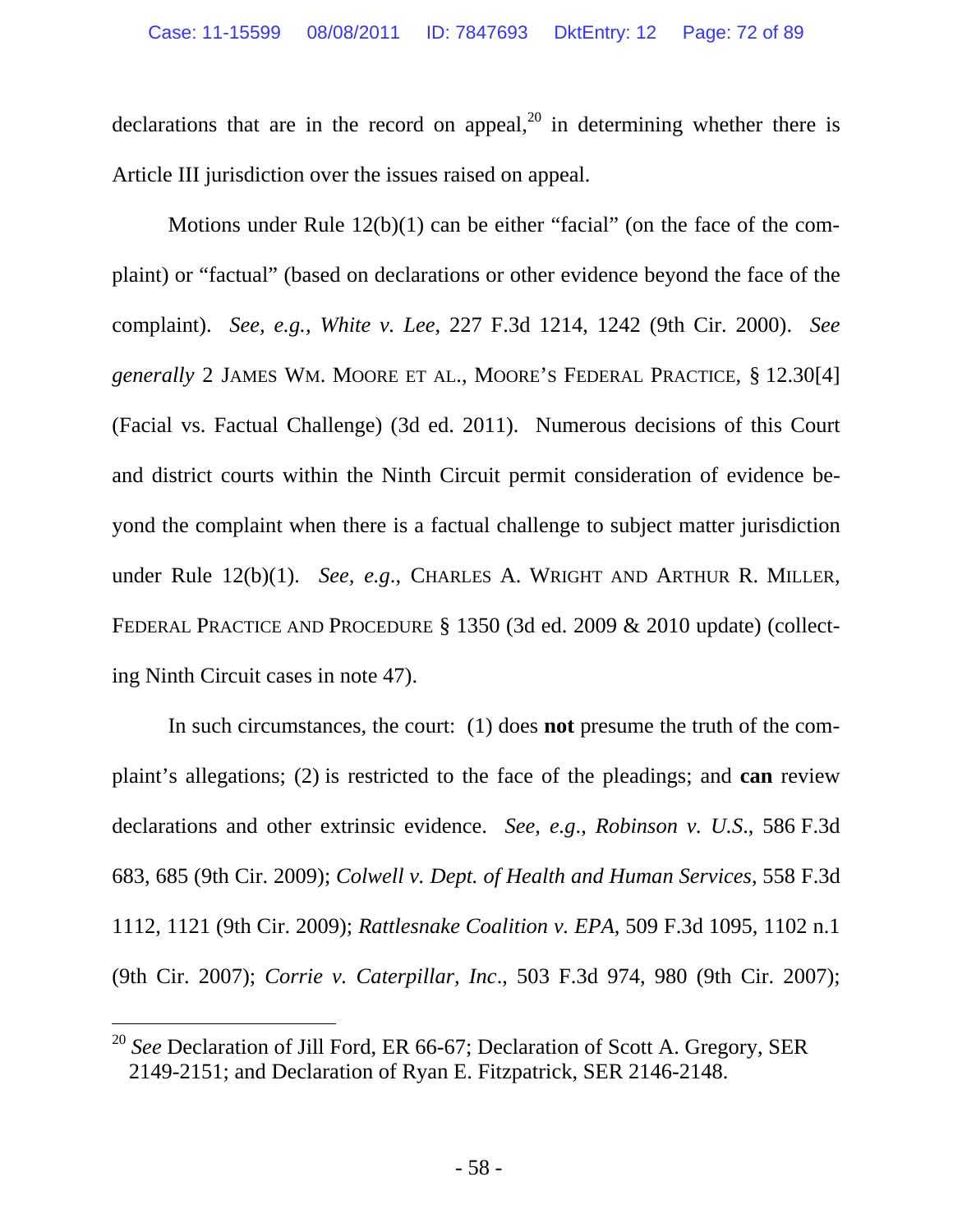*Savage v. Glendale Union High School*, 343 F.3d 1036, 1039 n.2 (9th Cir. 2003); *Warren v. Fox Family Worldwide, Inc.*, 328 F.3d at 1139, 1141 n.5; *White v. Lee*, 227 F.3d at 1242 (collecting cases); *St. Clair v. City of Chico*, 880 F.2d 199, 2001 (9th Cir. 1989).

When the moving party "submits affidavits or any other evidence properly before the court," it "becomes **necessary** for the party opposing the motion to satisfy its burden of establishing that the court, in fact, possesses subject matter jurisdiction." *Colwell*, 558 F.3d at 1121 (emphasis added) (quoting *St. Clair*, 880 F.2d at 201); *Savage*, 343 F.3d at 1039 n.2 (same). Defendants submitted declarations pursuant to Rule 12(b)(1) (ER 66-67; SER 2146-51). Plaintiffs flaunted that requirement, and made **no attempt whatsoever** to satisfy their "burden of establishing that the court, in fact, possesses subject matter jurisdiction." Indeed, they acted as if the motion simply did not exist. Dismissal under Rule 12(b)(1) was thus appropriate because Plaintiffs did not respond to the 12(b)(1) motion, and failed to discharge that burden.

## **B. The Section 11 Claim Could Have Been Dismissed For Lack Of Subject Matter Jurisdiction**

Although the district court did not reach the issue, the Section 11 claim could have been dismissed for lack of subject matter jurisdiction (based either on the face of the complaint or pursuant to defendants' factual challenge).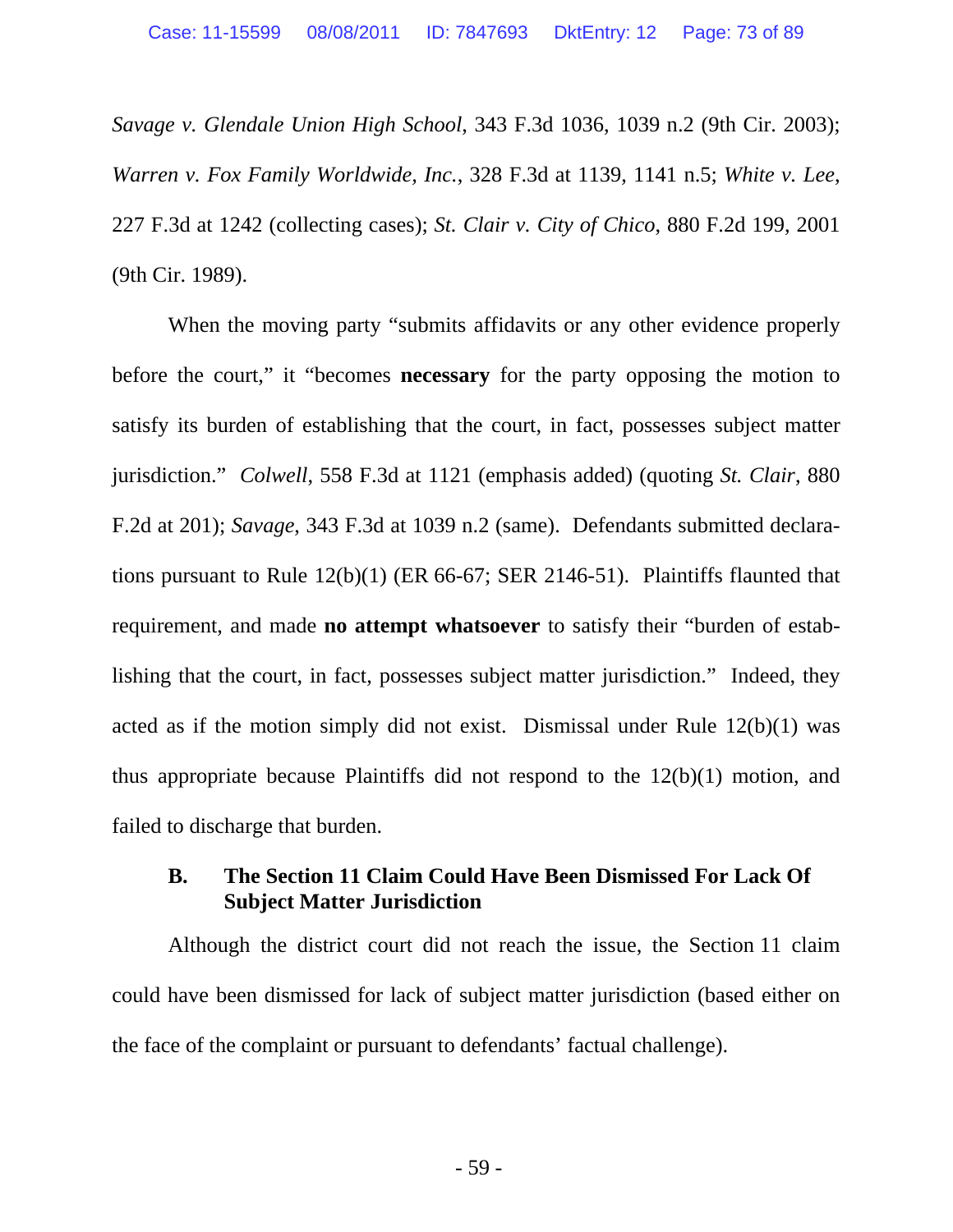The complaints' allegations and certifications regarding their stock purchases, which were incorporated by reference into Plaintiffs' pleadings, made clear that none of the Plaintiffs purchased in the Secondary Offering, on the Secondary Offering date or at the Secondary Offering price. SER 11-12 (¶¶ 28-31), 57-61; ER 131 (¶ 140), 150-51. Plaintiffs do not contest the point and effectively conceded that they did not purchase shares in the Secondary Offering by abandoning their prior claim under Section  $12(a)(2)$  of the '33 Act, which required a purchase of shares in the offering.<sup>21</sup> Those acknowledgements are fatal because, as noted at pages 33-37 above, Plaintiffs cannot show that the stock they purchased in the aftermarket came from the Registration Statement.

Defendants' Rule 12(b)(1) motion reinforced these points by submitting declarations showing (among other things): (1) that the Secondary Offering occurred on January 29, 2009 at a price of \$4.50 per share; (2) that no sales occurred in the market before January 29, 2009; (3) that the Secondary Offering was not priced until after the market closed on January 28, 2009; (4) that none of the five Plaintiffs purchased stock in the Secondary Offering; (5) and that grounds on which plaintiff Abrams suggested he might be able to trace stock to the Secondary Offering were baseless. *See* Ford. Decl., ER 66-67 (¶ 4); Gregory Decl., SER 2149-51

 $\overline{a}$ 

<sup>&</sup>lt;sup>21</sup> Paragraphs 155-66 of the FAC (SER 1729-31) contained a Section 12(a)(2) claim, which was not re-alleged in the TAC.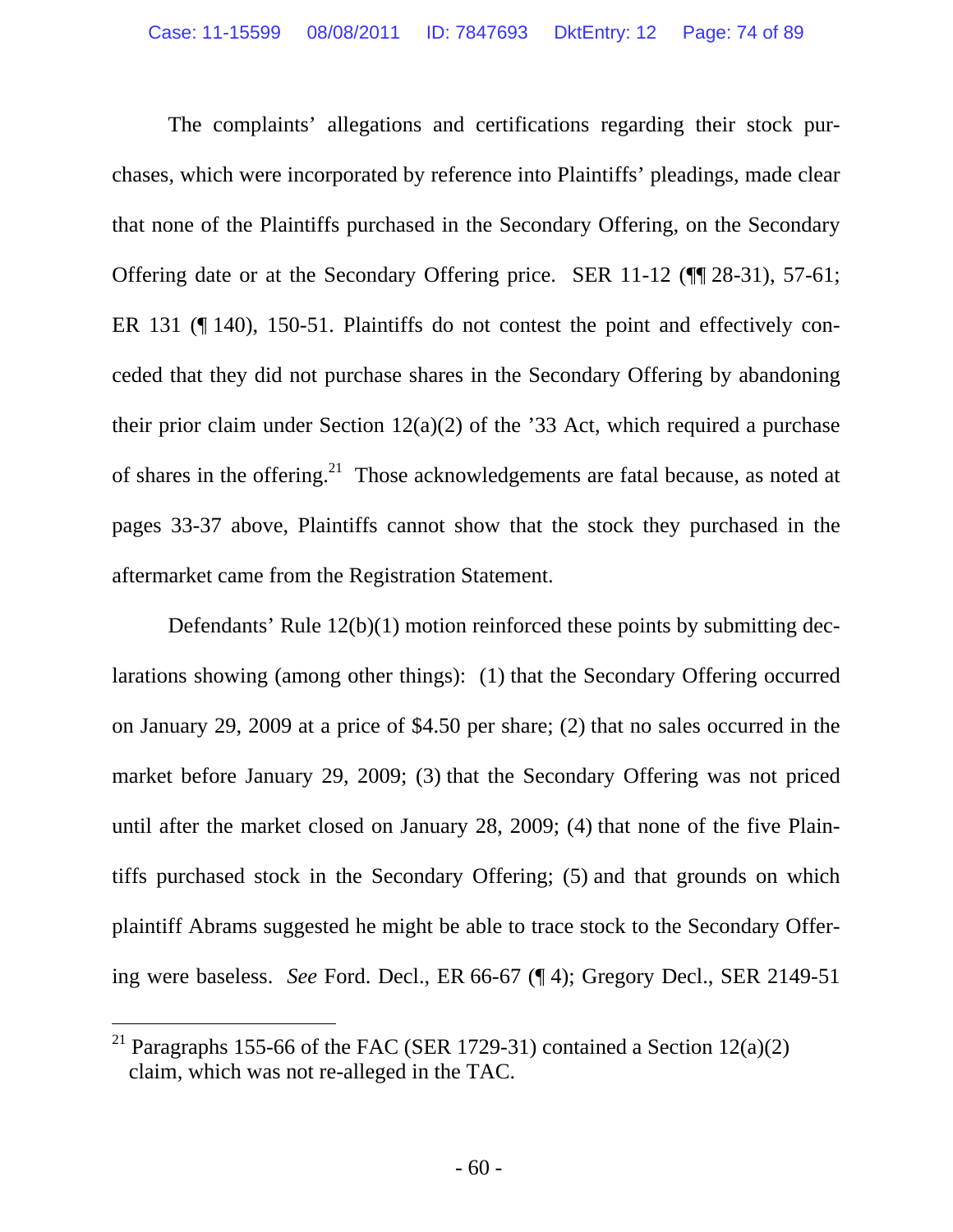(¶¶ 2, 4-7); Fitzpatrick Decl., SER 2146-48 (¶¶ 2, 5, 6). The 12(b)(1) motion also showed clearly why, absent a purchase in the Secondary Offering, none of the Plaintiffs could demonstrate that he purchased stock that was issued pursuant to the Registration Statement. ER 173 (Dkt. 103 at 1:13); ER 175 (Dkt. 118 at 6, 9-11).

Even now, Plaintiffs are unable to offer anything that might satisfy their Article III burden. *See* AOB at 8-12, 36-39. Accordingly, under *Lujan*, *Steel Company*, *Warth*, *O'Shea* and the other Supreme Court decisions discussed above, this Court's decisions in *Scott* and *Warren*, and the Section 11 cases addressing constitutional standing, Plaintiffs have failed to demonstrate that they are entitled to invoke the jurisdiction of the federal courts.

## **III. THE DISMISSAL SHOULD BE AFFIRMED FOR FAILURE TO ALLEGE FACTS SHOWING THAT THE ALLEGATION THAT CENTURY FALSELY PORTRAYED ITSELF AS "CASH RICH" IS PLAUSIBLE WITHIN THE MEANING OF TWOMBLY AND IQBAL.**

This Court may affirm on any ground supported by the record, whether or not the district court dismissed the TAC on that ground. *Livid Holdings Ltd. v. Salomon Smith Barney, Inc.,* 403 F.3d 1050, 1058 (9th Cir. 2005); *Sec. Life Ins. Co. of Am. v. Meyling,* 146 F.3d 1184, 1190 (9th Cir. 1998). The linchpin of Plaintiffs' case – Plaintiffs' conclusory and implausible allegations that the Registration Statement portrayed Century as "cash rich" – cannot be deemed plausible in light of what the document actually says, and therefore cannot defeat a motion to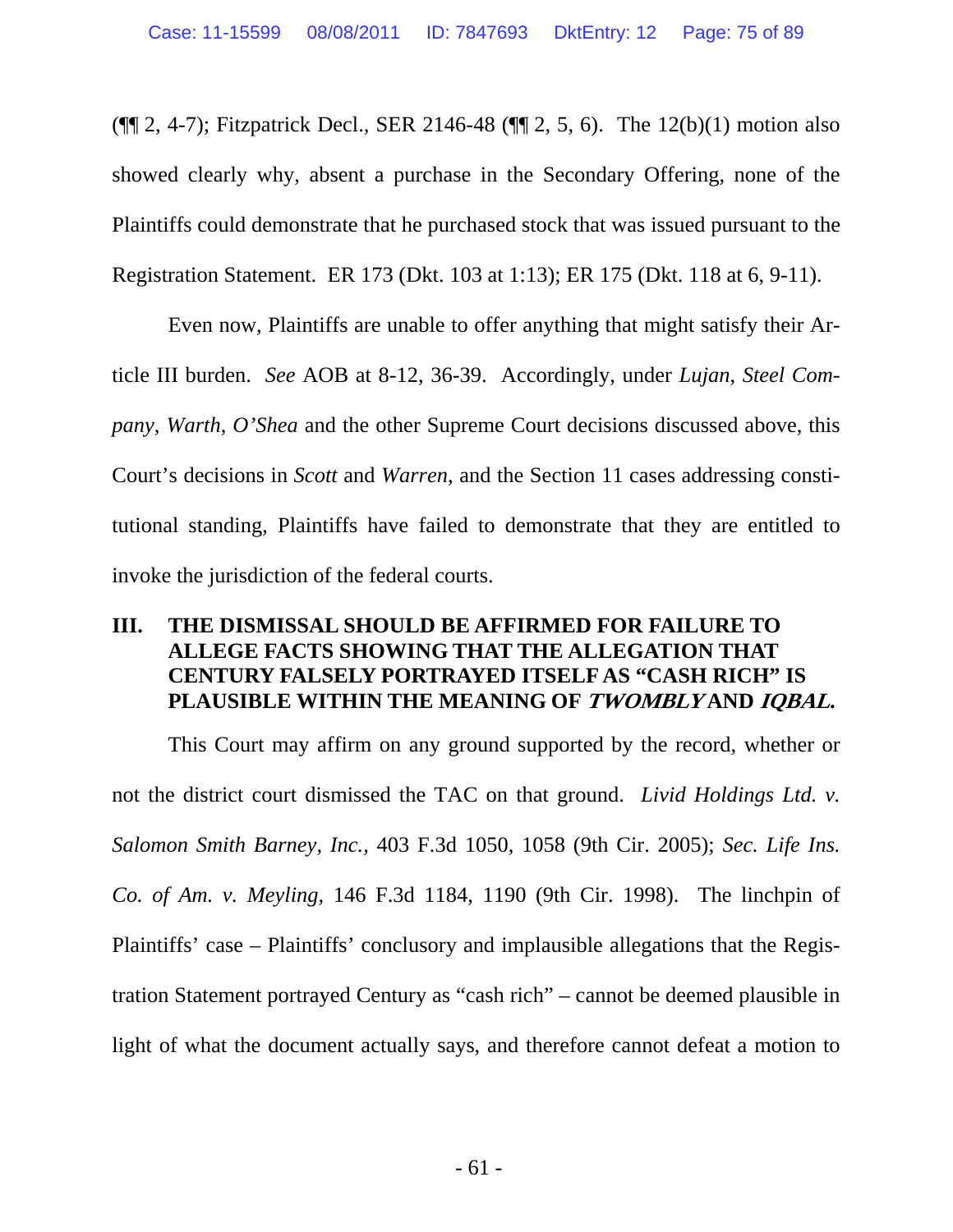dismiss. *Iqbal,* 129 S. Ct. at 1949-50; *Moss*, 572 F. 3d at 969; *Sprewell v. Golden State Warriors*, 266 F.3d 979, 988 (9th Cir. 2001); ER 10, 21.

Because the TAC can **only** be based on the Registration Statement, Plaintiffs cannot avoid dismissal by mischaracterizing what it says. It is the document, not Plaintiffs' mischaracterization of it, that controls. *See, e.g., Steckman v. Hart Brewing Company, Inc.*, 143 F.3d, 1293, 1295-96 (9th Cir. 1998); *Warren*, 328 F.3d at 1139; *In re Infonet Servs. Sec. Litig.,* 310 F. Supp. 2d 1080, 1087-88 (C.D. Cal. 2003); *In re Calpine Corp. Sec. Litig*., 288 F. Supp. 2d. 1054, 1078 (N.D. Cal 2003) .

Plaintiffs' claims are founded upon the two-pronged premise that (1) the Registration Statement and the financial statements it incorporated portrayed Century as a "cash rich" company with excellent liquidity that was well-positioned to weather a difficult business environment, and (2) there was a dramatic revision of Century's financial position, cash and liquidity after the Secondary Offering. Both prongs are false. Neither passes muster under the controlling pleadings rules.

The technical accounting error here was of no real significance; it merely decreased cash flows on one line, "Due to affiliates," and increased cash flows (by the same amount) on another line, "Issuance of preferred stock," and thus had no effect on Century's Net Change in Cash. SER 1136. Likewise, it had no effect on Century's assets, liabilities, shareholders' equity, net income (or loss), or begin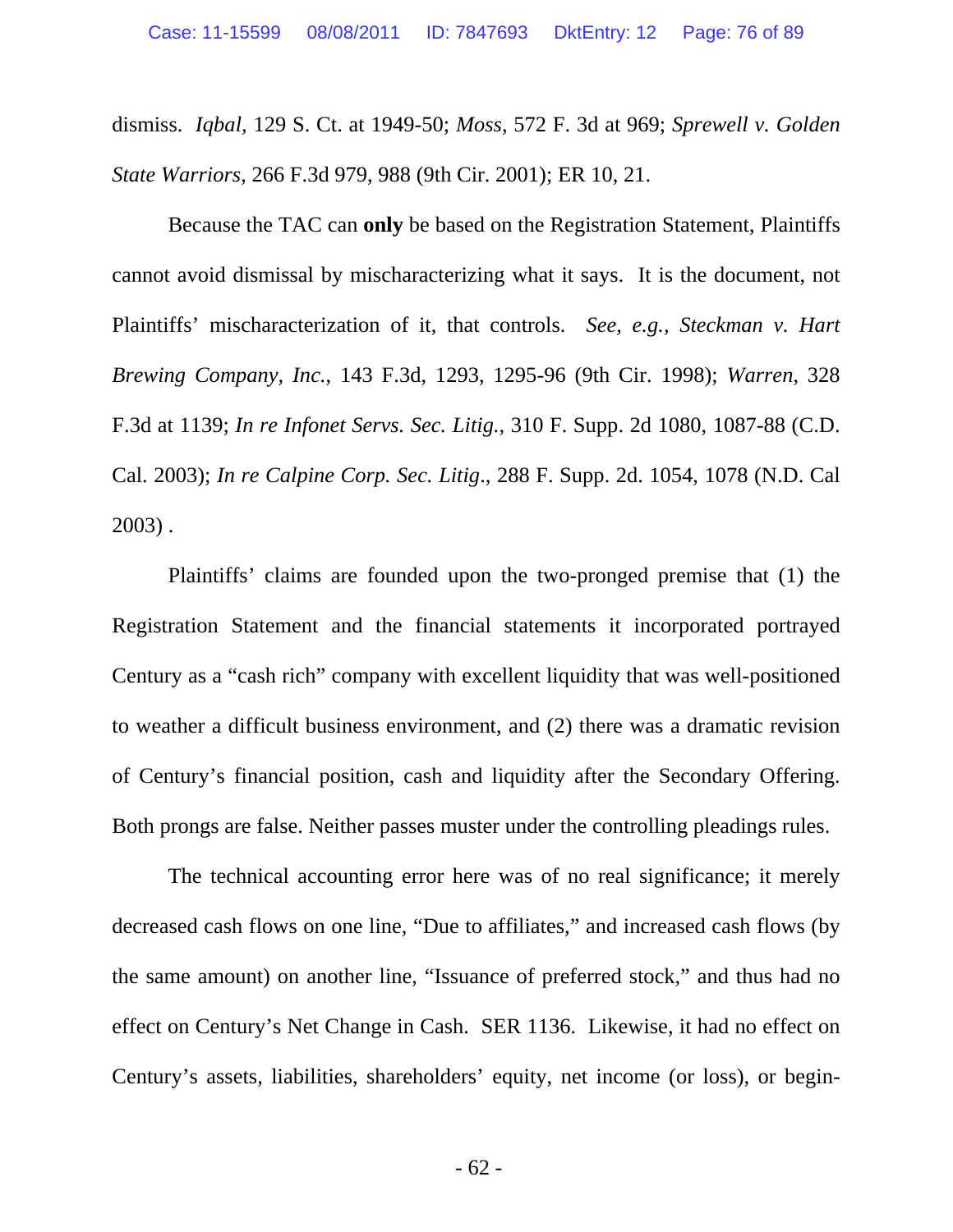ning or ending cash position. The error was thus "minor or technical in nature," rather than widespread and significant, as required by *In re Daou Systems, Inc.,* 411 F.3d 1006, 1017-18 (9th Cir. 2005).

The Registration Statement repeatedly cautioned investors that the worldwide financial crisis and the crash in aluminum prices meant that Century was operating at a loss and faced liquidity risks, including in the SEC filings it incorporated by reference. Throughout Q4 of 2008 and Q1 of 2009, Century repeatedly filed dreary 8-Ks detailing the downward trajectory of its operations. ER 102-06 (¶¶ 67-72); *see* AOB 5, n.8; SER 877, 886.

The Prospectus Supplement is like a prolonged cold shower. *See* pp. 7-12 above; SER 894-974. On page 1, it notes that while the year-end financials have yet to be finalized, Century expects Q4 operating losses of \$60 million to \$74 million, with worse results yet forecast for Q1 2009 because of the continued drop in aluminum prices. SER 899. After noting expected charges for impairment of assets and the like, the Prospectus states that U.S. operations are "**not cash flow positive at recent aluminum prices**" (SER 901) (emphasis added) and then, in bold type, said that Century might not have the liquidity to make it through 2009 (SER 901, 946). Century also announced that Moody's had downgraded its credit rating, and a page later said: "**None of our U.S. smelting capacity is profitable**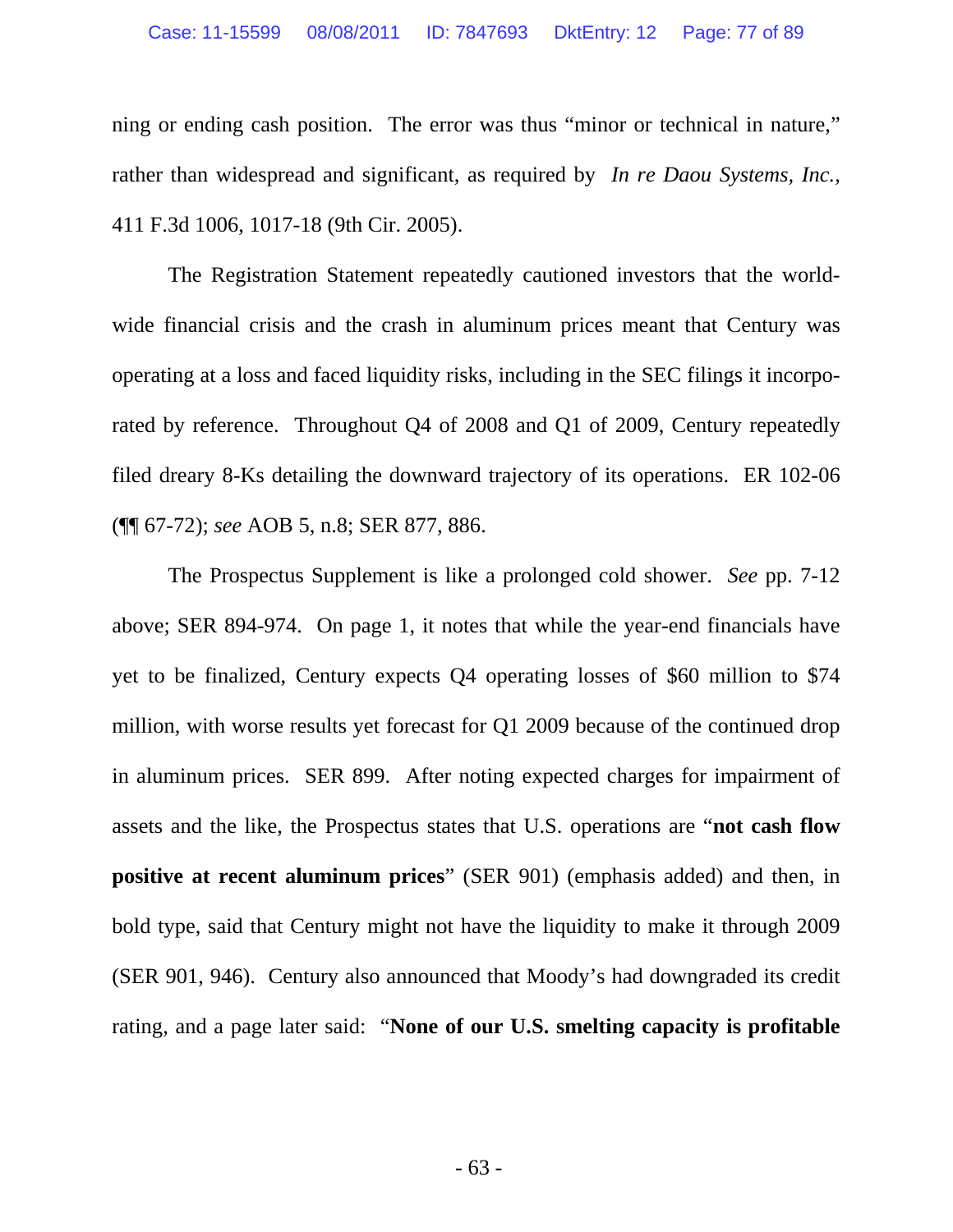**on a cash basis at recent primary aluminum prices**." SER 929-30 (emphasis added).

Analysts also questioned Century's liquidity. While some thought the situation more serious than others, all thought Century's operations were cash-flow negative and all saw liquidity as an issue. *E.g.,* SER 1476, 1483-84, 1491, 1501, 1518.

Thus, it is no surprise that when Century publicly announced the Restatement to correct a technical presentation error, no analyst commented. *See* SER 1528-83. They and the investing public well knew Century's cash position; neither saw anything material about the restatement. Neither the error, nor Century's tepid forecast that it expected to survive 18 months, can possibly be deemed actionable. The TAC thus fails to allege a plausible cause under Section 11, and dismissal could be affirmed on this ground as well.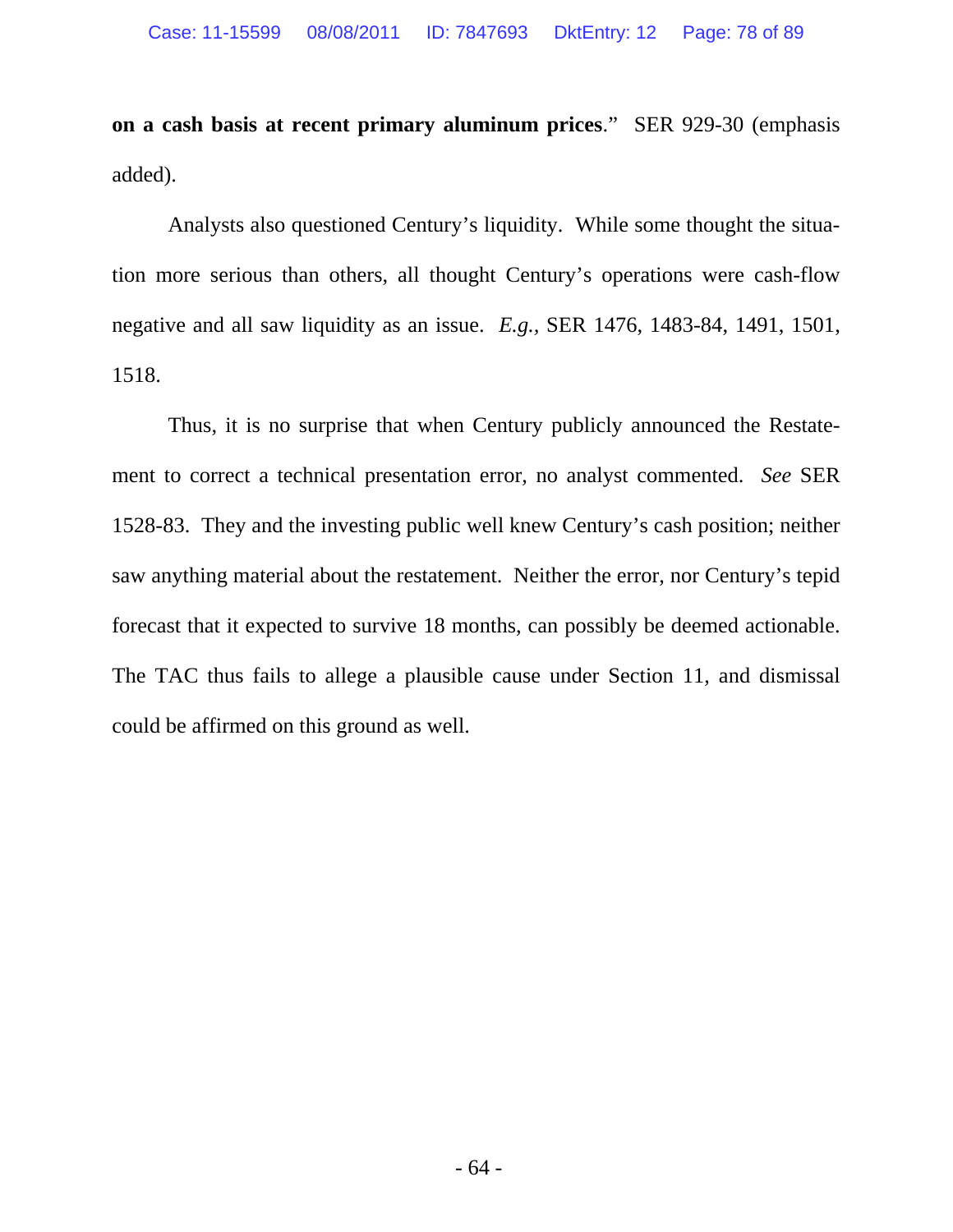## **CONCLUSION**

The Court should affirm the judgment of the district court.

Dated: August 8, 2011.

PILLSBURY WINTHROP SHAW PITTMAN LLP BRUCE A. ERICSON #76342 KEVIN M. FONG #91037 JEFFREY S. JACOBI #252884 50 Fremont Street, Fifth Floor Post Office Box 7880 San Francisco, CA 94120-7880

ORRICK, HERRINGTON & SUTCLIFFE LLP ROBERT P. VARIAN #107459 STEPHEN M. KNASTER #146236 The Orrick Building 405 Howard Street San Francisco, CA 94105

By */s/ Bruce A. Ericson*  Bruce A. Ericson Attorneys for Defendants and Appellees CENTURY ALUMINUM COMPANY, LOGAN W. KRUGER, JOHN C. FONTAINE, JACK E. THOMPSON, PETER C. JONES, JOHN P. O'BRIEN, WILLY R. STROTHOTTE, JARL BERNTZEN, ROBERT E. FISHMAN, CATHERINE Z. MANNING, STEVE SCHNEIDER and MICHAEL A. **BLESS** 

By */s/ Robert P. Varian* 

Robert P. Varian Attorneys for Defendants and Appellees CREDIT SUISSE SECURITIES (USA) LLC and MORGAN STANLEY & CO. LLC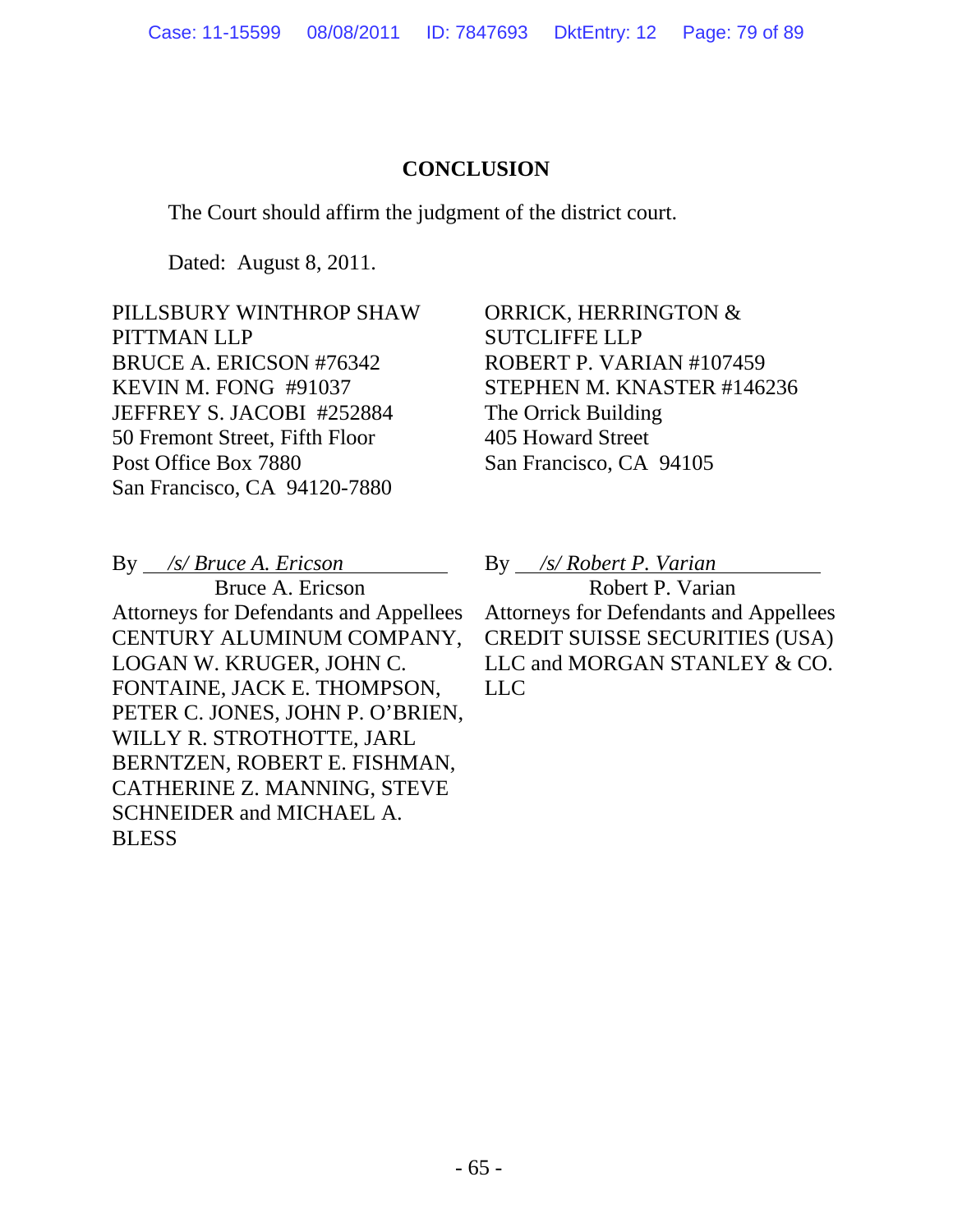# **STATEMENT OF RELATED CASES**

Defendants-Appellants are aware of no cases that should be deemed related

to this case within the meaning of Ninth Circuit Rule 28-2.6.

Dated: August 8, 2011

PILLSBURY WINTHROP SHAW PITTMAN LLP BRUCE A. ERICSON #76342 KEVIN M. FONG #91037 JEFFREY S. JACOBI #252884 50 Fremont Street Post Office Box 7880 San Francisco, CA 94120-7880

By */s/ Bruce A. Ericson*  Bruce A. Ericson

Attorneys for Defendants and Appellees CENTURY ALUMINUM COMPANY, LOGAN W. KRUGER, JOHN C. FONTAINE, JACK E. THOMPSON, PETER C. JONES, JOHN P. O'BRIEN, WILLY R. STROTHOTTE, JARL BERNTZEN, ROBERT E. FISHMAN, CATHERINE Z. MANNING, STEVE SCHNEIDER and MICHAEL A. **BLESS** 

ORRICK, HERRINGTON & **SUTCLIFFE** ROBERT P. VARIAN #107459 STEPHEN M. KNASTER #146236 The Orrick Building 405 Howard Street San Francisco, CA 94105

By */s/ Robert P. Varian* 

Robert P. Varian Attorneys for Defendants and Appellees CREDIT SUISSE SECURITIES (USA) LLC and MORGAN STANLEY & CO. LLC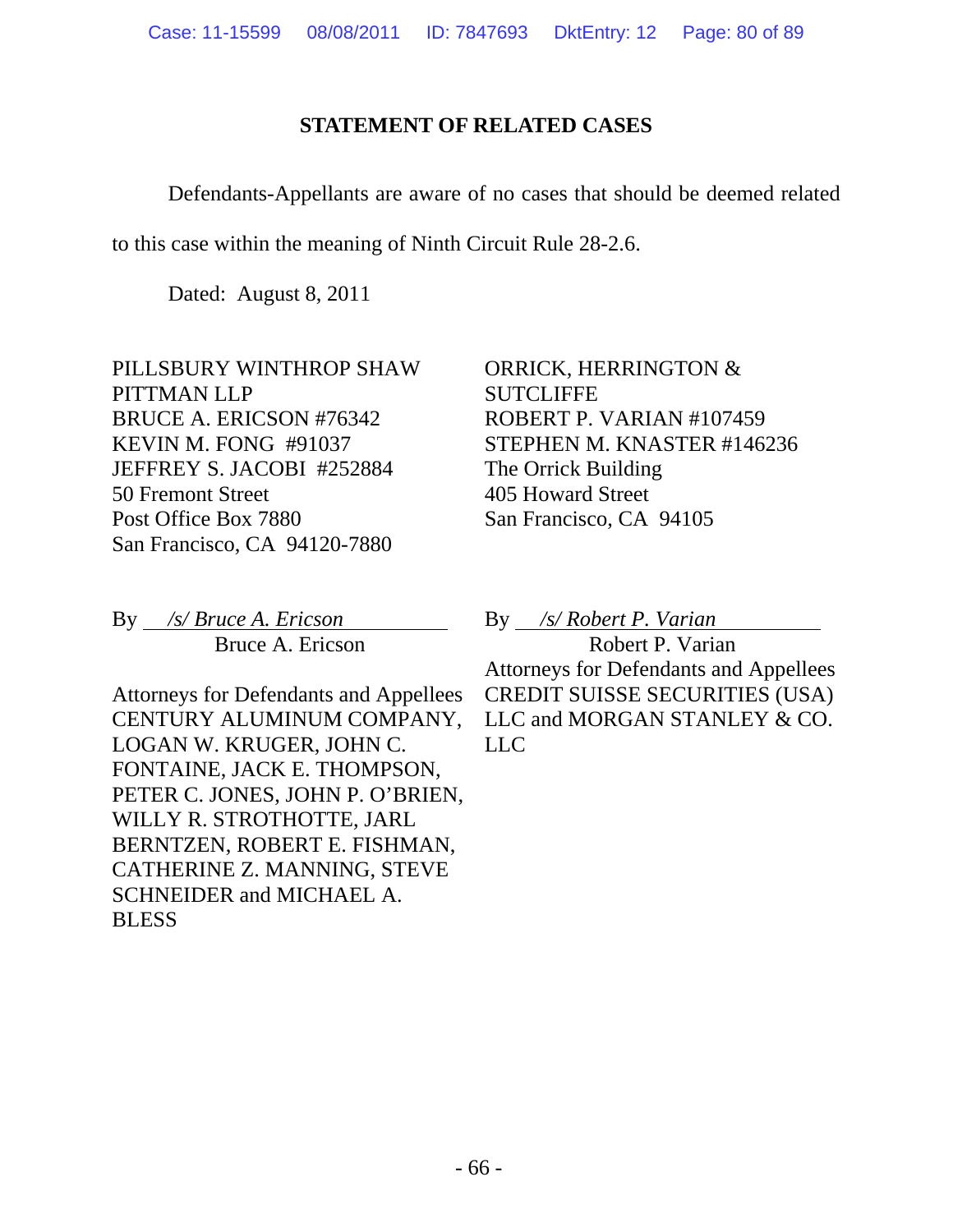## **DECLARATION PURSUANT TO NINTH CIRCUIT RULE 25-5(e)**

I, BRUCE A. ERICSON, hereby declare pursuant to Ninth Circuit Rule  $25-5(e)$ , that I have obtained the concurrence in the filing of this document from each of the other signatories listed above.

I declare under penalty of perjury that the foregoing declaration is true and correct.

Executed on August 8, 2011, at San Francisco, California.

*/s/ Bruce A. Ericson*  Bruce A. Ericson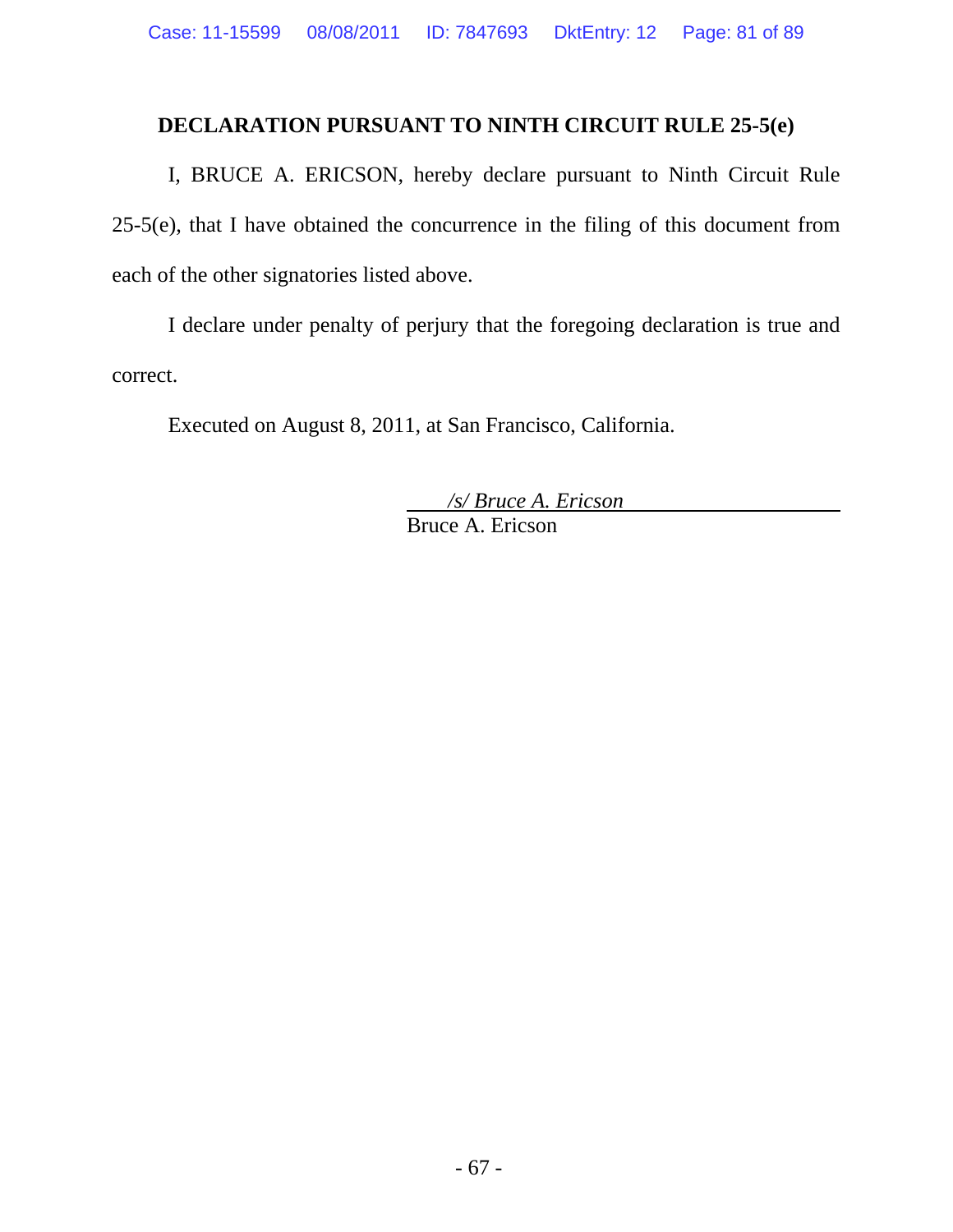## **CERTIFICATE OF COMPLIANCE PURSUANT TO FED. R. APP. P. 32(a)(7)(C), 32(a)(5)-(6) AND NINTH CIRCUIT RULES 28-4, 32-1**

### **Case No. 11-15599**

I certify that this joint brief complies with the enlargement of brief size permitted by Ninth Circuit Rule 28-4. This joint brief complies with the typevolume limitation of Fed. R. App. P.  $32(a)(7)(B)$  because this joint brief contains 15,089 words, excluding the parts of the brief exempted by Fed. R. App. P.  $32(a)(7)(B)(iii)$ .

This brief complies with the typeface requirements of Fed. R. App. P.  $32(a)(5)$  and the type style requirements of Fed. R. App. P.  $32(a)(6)$  because it has been prepared in a proportionally spaced typeface using Microsoft Word 2003 in Times New Roman type style, 14-point font.

Dated: August 8, 2011.

 */s/ Bruce A. Ericson* 

Bruce A. Ericson Attorney for Defendants and Appellees CENTURY ALUMINUM COMPANY, LOGAN W. KRUGER, JOHN C. FONTAINE, JACK E. THOMPSON, PETER C. JONES, JOHN P. O'BRIEN, WILLY R. STROTHOTTE, JARL BERNTZEN, ROBERT E. FISHMAN, CATHERINE Z. MANNING, STEVE SCHNEIDER, and MICHAEL A. BLESS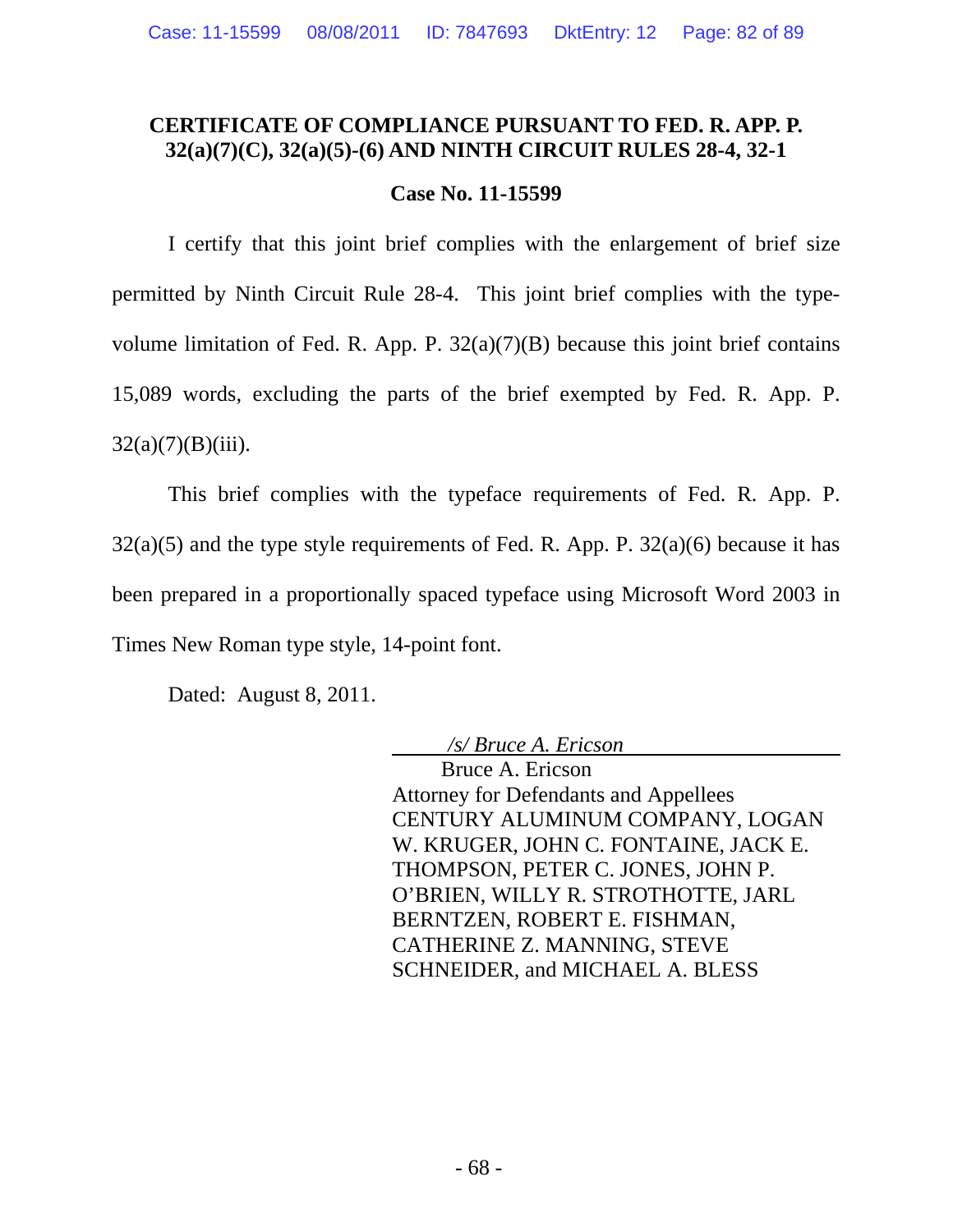Case: 11-15599 08/08/2011 ID: 7847693 DktEntry: 12 Page: 83 of 89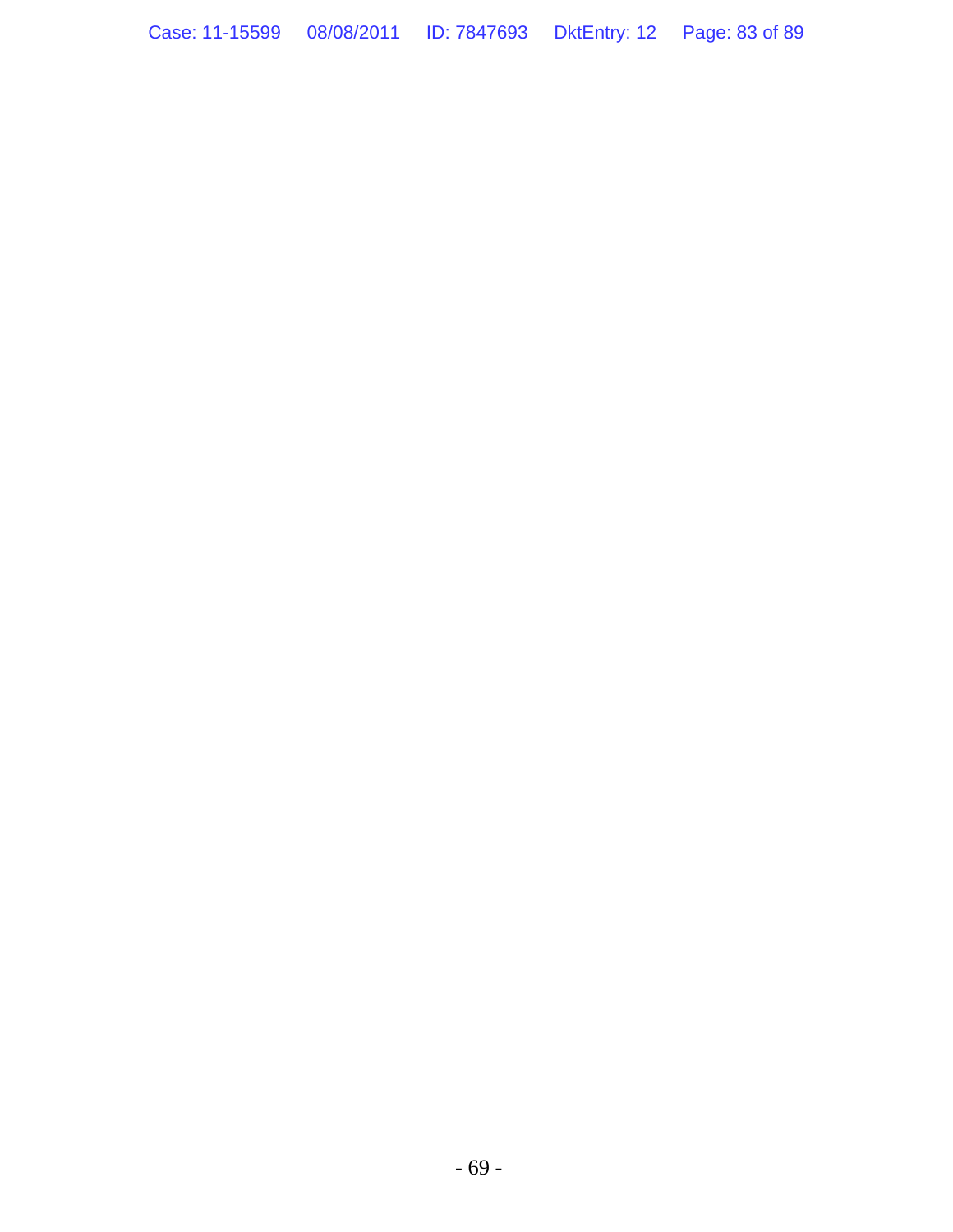# **ADDENDUM OF STATUTES, REGULATIONS AND RULES**

- 1. Securities Act of 1933, § 11(a) (15 U.S.C. §77k(a))
- 2. United States Constitution, Article III, Section 2
- 3. Federal Rule of Civil Procedure 12(b)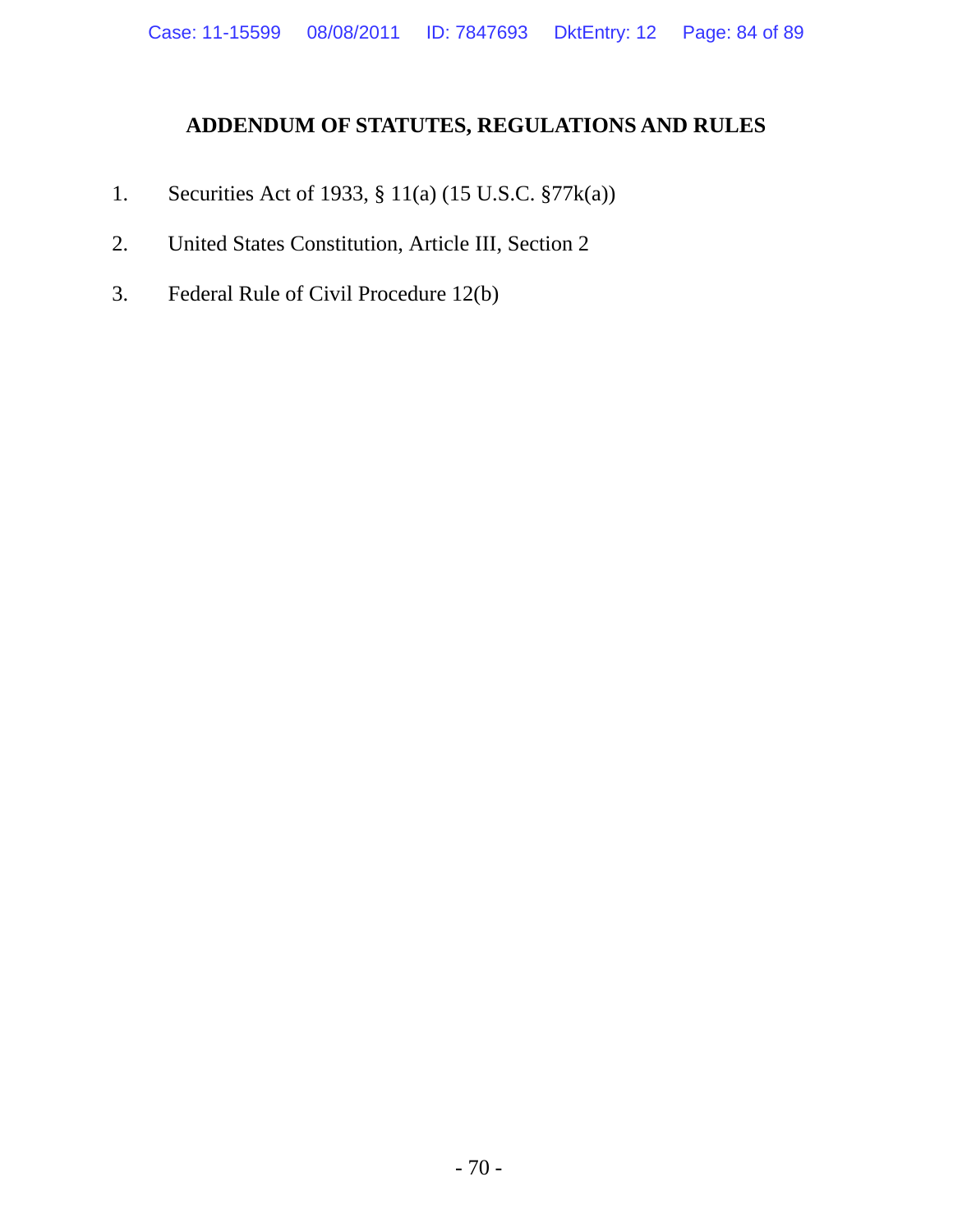# **Securities Act of 1933, § 11(a) (15 U.S.C. §77k(a))**

Section 77k. Civil liabilities on account of false registration statement

(a) Persons possessing cause of action; persons liable

In case any part of the registration statement, when such part became effective, contained an untrue statement of a material fact or omitted to state a material fact required to be stated therein or necessary to make the statements therein not misleading, any person acquiring such security (unless it is proved that at the time of such acquisition he knew of such untruth or omission) may, either at law or in equity, in any court of competent jurisdiction, sue—

**(1)** every person who signed the registration statement;

**(2)** every person who was a director of (or person performing similar functions) or partner in the issuer at the time of the filing of the part of the registration statement with respect to which his liability is asserted;

**(3)** every person who, with his consent, is named in the registration statement as being or about to become a director, person performing similar functions, or partner;

**(4)** every accountant, engineer, or appraiser, or any person whose profession gives authority to a statement made by him, who has with his consent been named as having prepared or certified any part of the registration statement, or as having prepared or certified any report or valuation which is used in connection with the registration statement, with respect to the statement in such registration statement, report, or valuation, which purports to have been prepared or certified by him;

**(5)** every underwriter with respect to such security.

If such person acquired the security after the issuer has made generally available to its security holders an earning statement covering a period of at least twelve months beginning after the effective date of the registration statement, then the right of recovery under this subsection shall be conditioned on proof that such person acquired the security relying upon such untrue statement in the registration statement or relying upon the registration statement and not knowing of such omission, but such reliance may be established without proof of the reading of the registration statement by such person.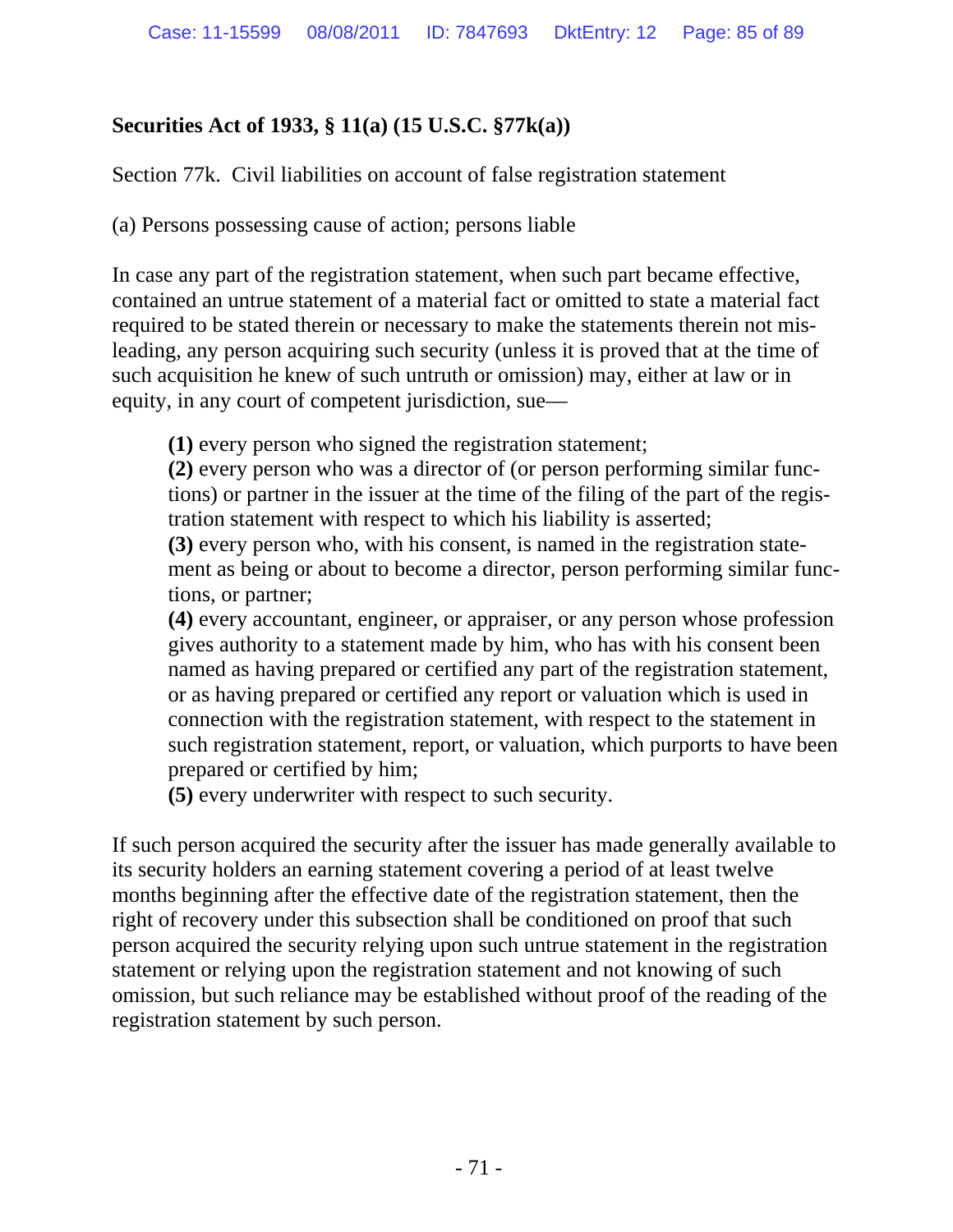# **United States Constitution, Article III, Section 2**

## Section 2.

The judicial Power shall extend to all Cases, in Law and Equity, arising under this Constitution, the Laws of the United States, and Treaties made, or which shall be made, under their Authority;--to all Cases affecting Ambassadors, other public ministers and Consuls;--to all Cases of admiralty and maritime Jurisdiction;--to Controversies to which the United States shall be a Party;--to Controversies between two or more States;--between a State and Citizens of another State;- between Citizens of different States;--between Citizens of the same State claiming Lands under Grants of different States, and between a State, or the Citizens thereof, and foreign States, Citizens or Subjects.

In all Cases affecting Ambassadors, other public Ministers and Consuls, and those in which a State shall be Party, the supreme Court shall have original Jurisdiction. In all the other Cases before mentioned, the supreme Court shall have appellate Jurisdiction, both as to Law and Fact, with such Exceptions, and under such Regulations as the Congress shall make.

The Trial of all Crimes, except in Cases of Impeachment, shall be by Jury; and such Trial shall be held in the State where the said Crimes shall have been committed; but when not committed within any State, the Trial shall be at such Place or Places as the Congress may by Law have directed.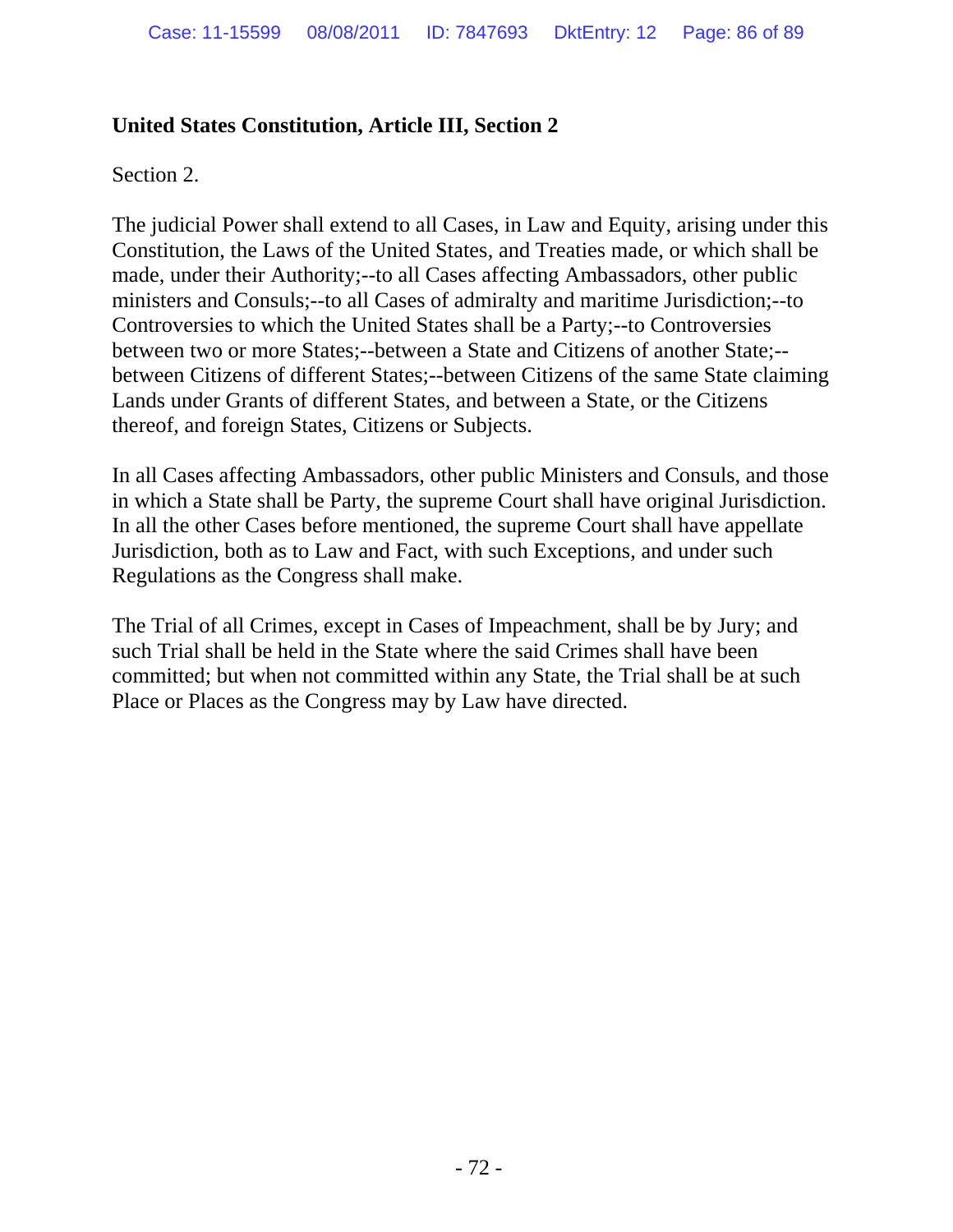# **Federal Rule of Civil Procedure 12(b)**

(b) How to Present Defenses.

Every defense to a claim for relief in any pleading must be asserted in the responsive pleading if one is required. But a party may assert the following defenses by motion:

- (1) lack of subject-matter jurisdiction;
- (2) lack of personal jurisdiction;
- (3) improper venue;
- (4) insufficient process;
- (5) insufficient service of process;
- (6) failure to state a claim upon which relief can be granted; and
- (7) failure to join a party under Rule 19.

A motion asserting any of these defenses must be made before pleading if a responsive pleading is allowed. If a pleading sets out a claim for relief that does not require a responsive pleading, an opposing party may assert at trial any defense to that claim. No defense or objection is waived by joining it with one or more other defenses or objections in a responsive pleading or in a motion.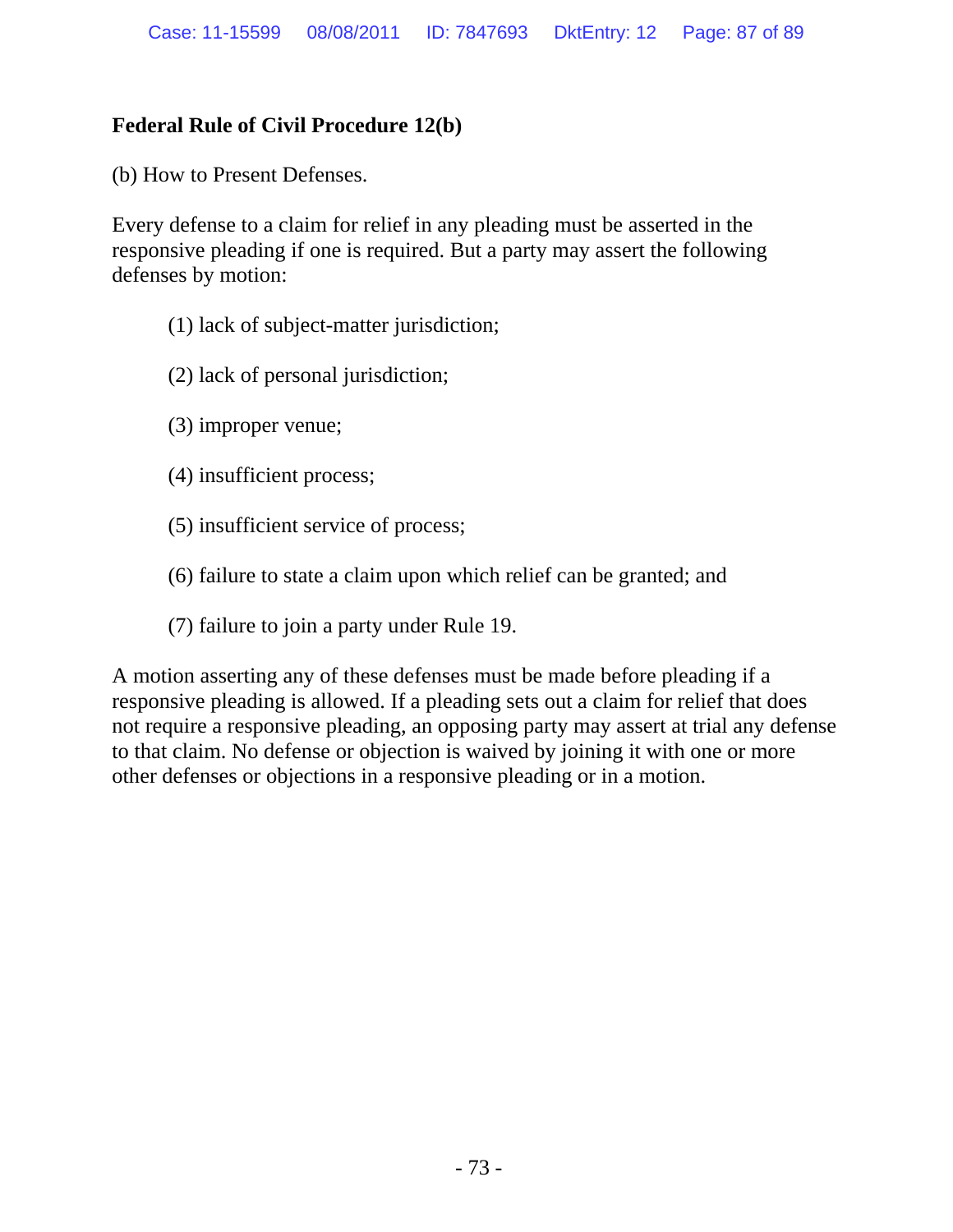| 9th Circuit Case Number(s) $\vert$ | $ 11 - 15599 $ |
|------------------------------------|----------------|
|                                    |                |

**NOTE:** To secure your input, you should print the filled-in form to PDF (File > Print > PDF Printer/Creator).

#### 

# **CERTIFICATE OF SERVICE**

When All Case Participants are Registered for the Appellate CM/ECF System

I hereby certify that I electronically filed the foregoing with the Clerk of the Court for the United States Court of Appeals for the Ninth Circuit by using the appellate CM/ECF system on (date)

I certify that all participants in the case are registered CM/ECF users and that service will be accomplished by the appellate CM/ECF system.

Signature (use "s/" format)

### **CERTIFICATE OF SERVICE**

When Not All Case Participants are Registered for the Appellate CM/ECF System

I hereby certify that I electronically filed the foregoing with the Clerk of the Court for the United States Court of Appeals for the Ninth Circuit by using the appellate CM/ECF system

on (date) August 8, 2011

Participants in the case who are registered CM/ECF users will be served by the appellate CM/ECF system.

I further certify that some of the participants in the case are not registered CM/ECF users. I have mailed the foregoing document by First-Class Mail, postage prepaid, or have dispatched it to a third party commercial carrier for delivery within 3 calendar days to the following non-CM/ECF participants:

| See attachment A hereto. |  |  |
|--------------------------|--|--|
|                          |  |  |
|                          |  |  |
|                          |  |  |

Signature (use "s/" format)

 $|s|$  Bruce A. Ericson